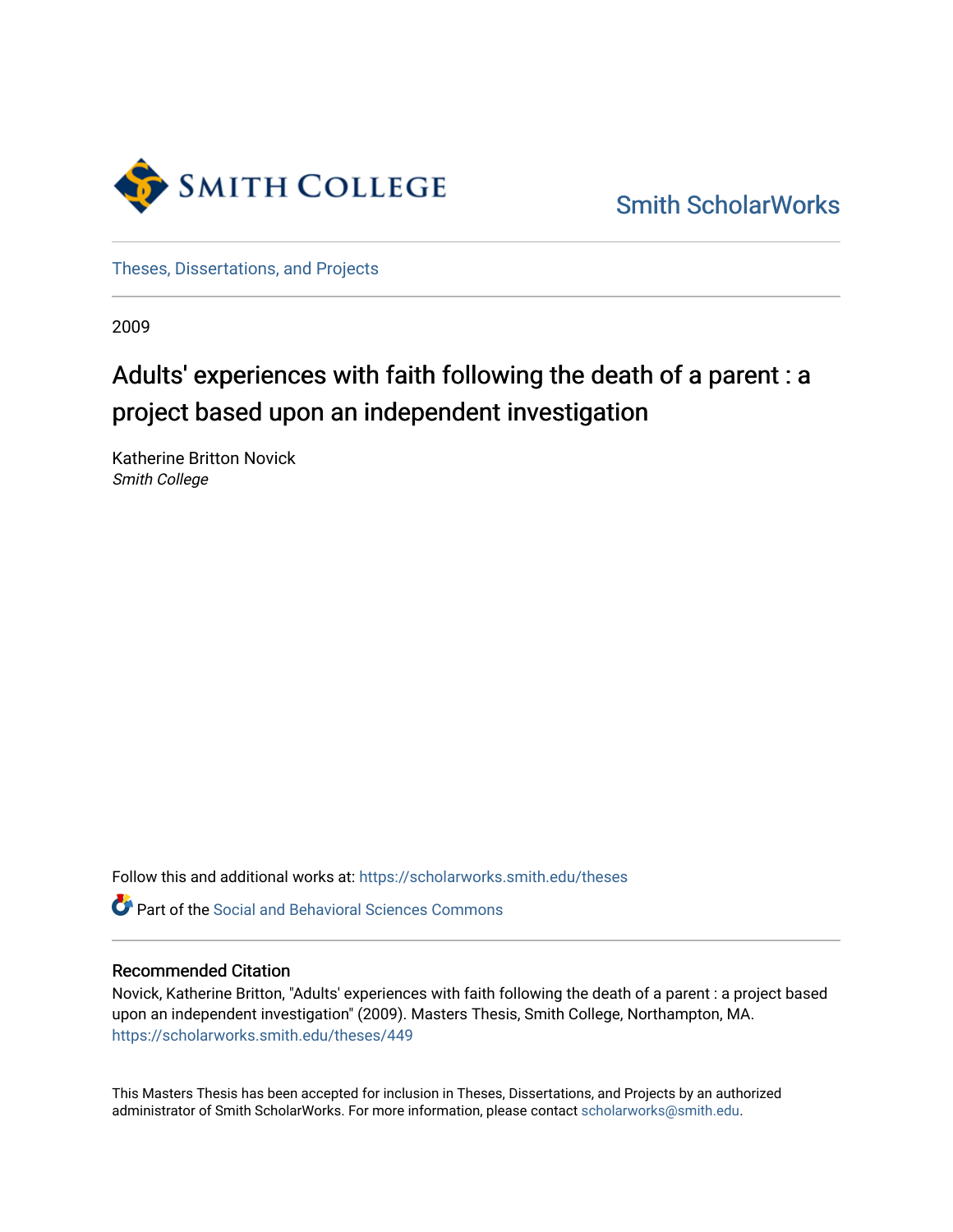Katherine B. Novick Adults' Experiences with Faith Following the Death of a Parent

#### ABSTRACT

 The purpose of this study was to explore how adult children's religious beliefs as well as their relationships to  $God(s)$  were affected by the loss of a parent. In addition, the study sought to look for possible similarities between parent and God(s) relationships in the face of the bereavement process.

 This exploratory study was conducted in 12 face to face interviews. Each participant who was over the age of 21 years old at the time of a parent's death, and who identified as having a religious belief system prior to a parent's death, was interviewed about his or her childhood and adulthood relationships with parents, his or her relationship with faith and God(s) before and after the death of a parent, as well as the bereavement process. Participants were included regardless of denomination or the nature of their parents' deaths.

 Major findings included that 8 out of 12 participants experienced a change in faith immediately following their parents' deaths. Additionally, 8 out of 12 participants identified as experiencing a change in their relationship with  $God(s)$  following the death of the parent. These changes ranged from a strengthening in the relationship to a weakening/loss of/questioning of their relationship. The remaining 4 participants reported no change in their type of relationship with God(s). Additionally, there were no strong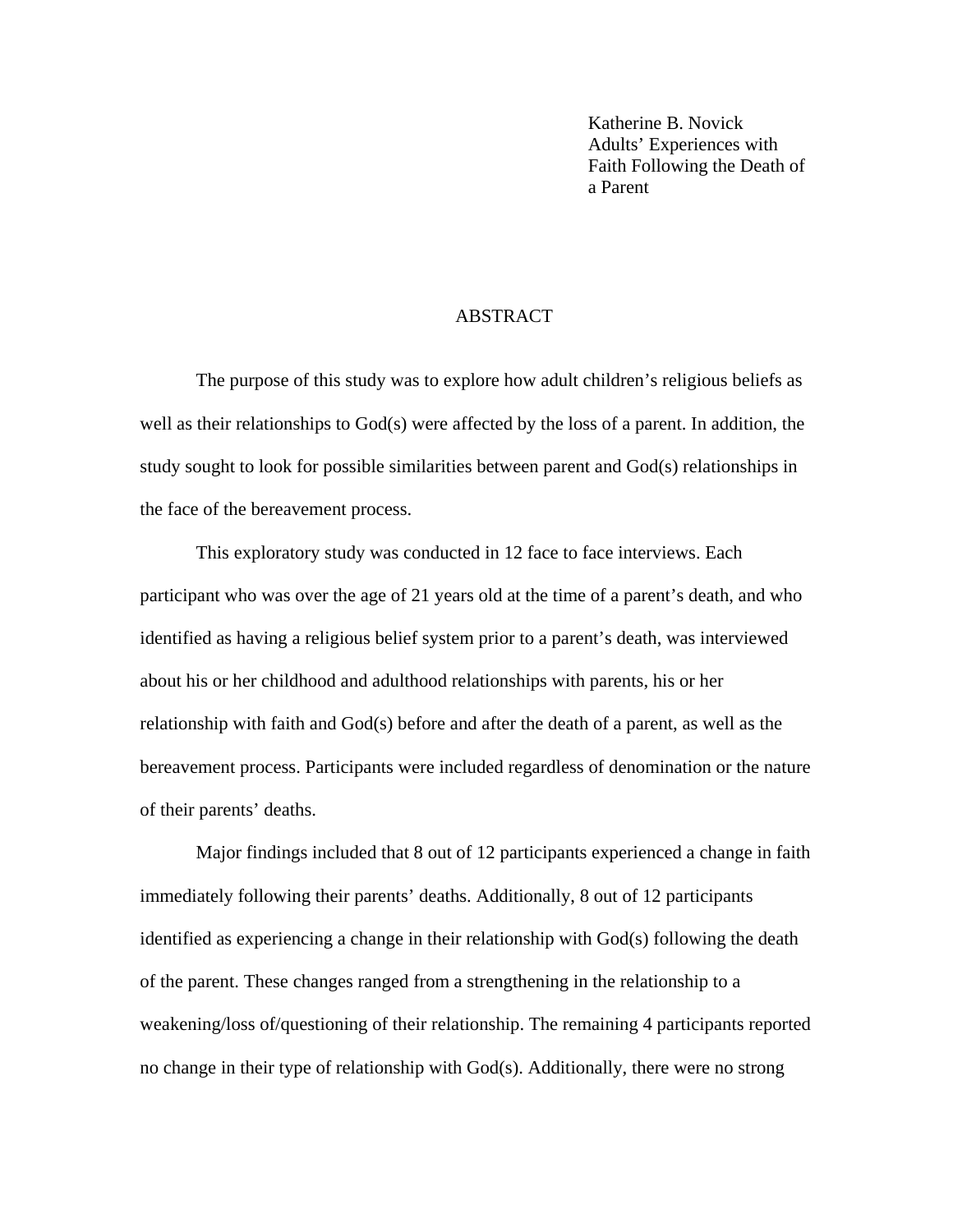relationships between participants' descriptions of their parents and their descriptions of their image of God(s).

 Results also indicated that the process of meaning-making as well as having the opportunity to say good-bye to a dying parent, were two important experiences for many participants.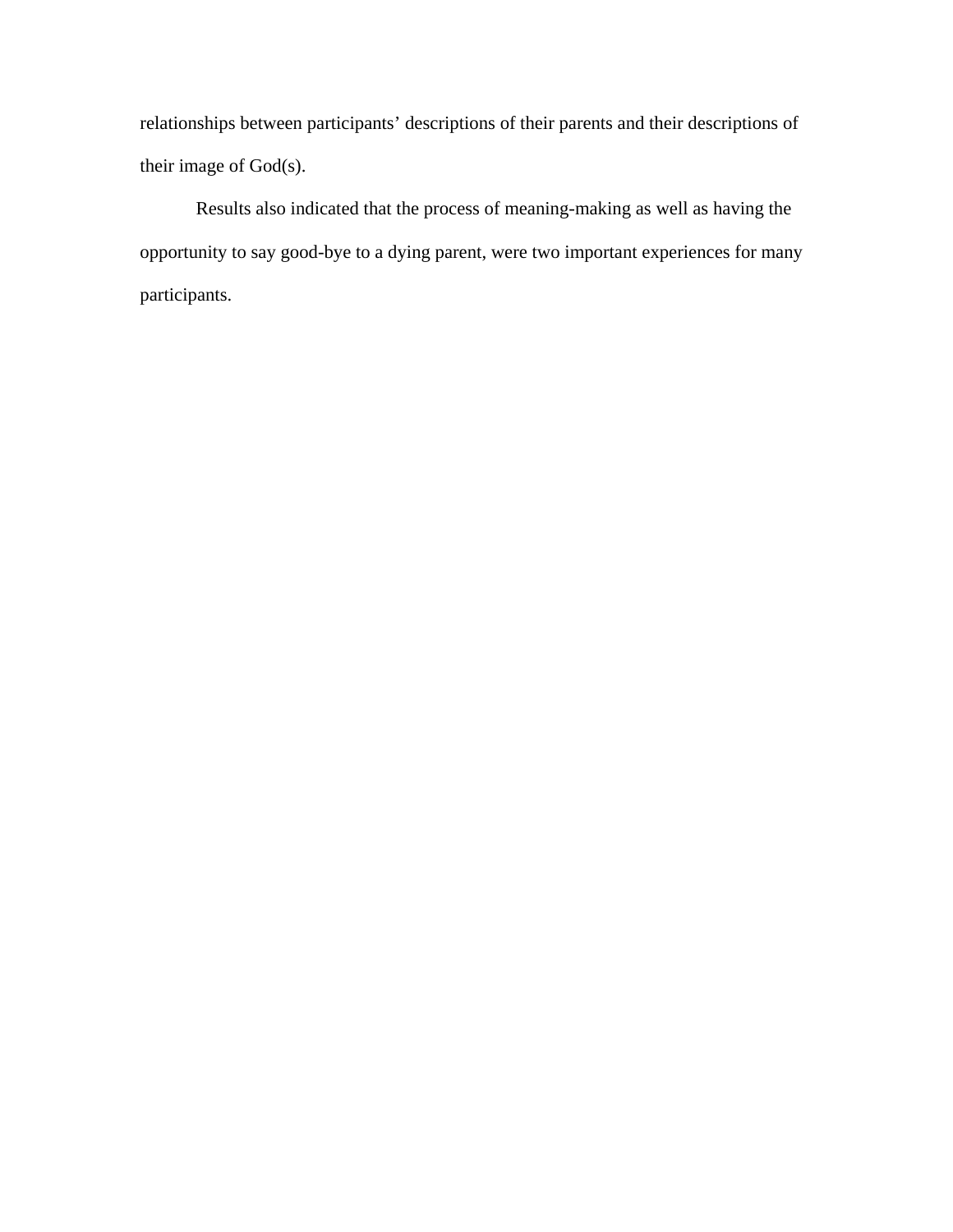# ADULTS' EXPERIENCES WITH FAITH FOLLOWING THE DEATH OF A PARENT

A project based upon an independent investigation, submitted in partial fulfillment of the requirements for the degree of Master of Social Work.

Katherine B. Novick

Smith College School for Social Work Northampton, Massachusetts 01063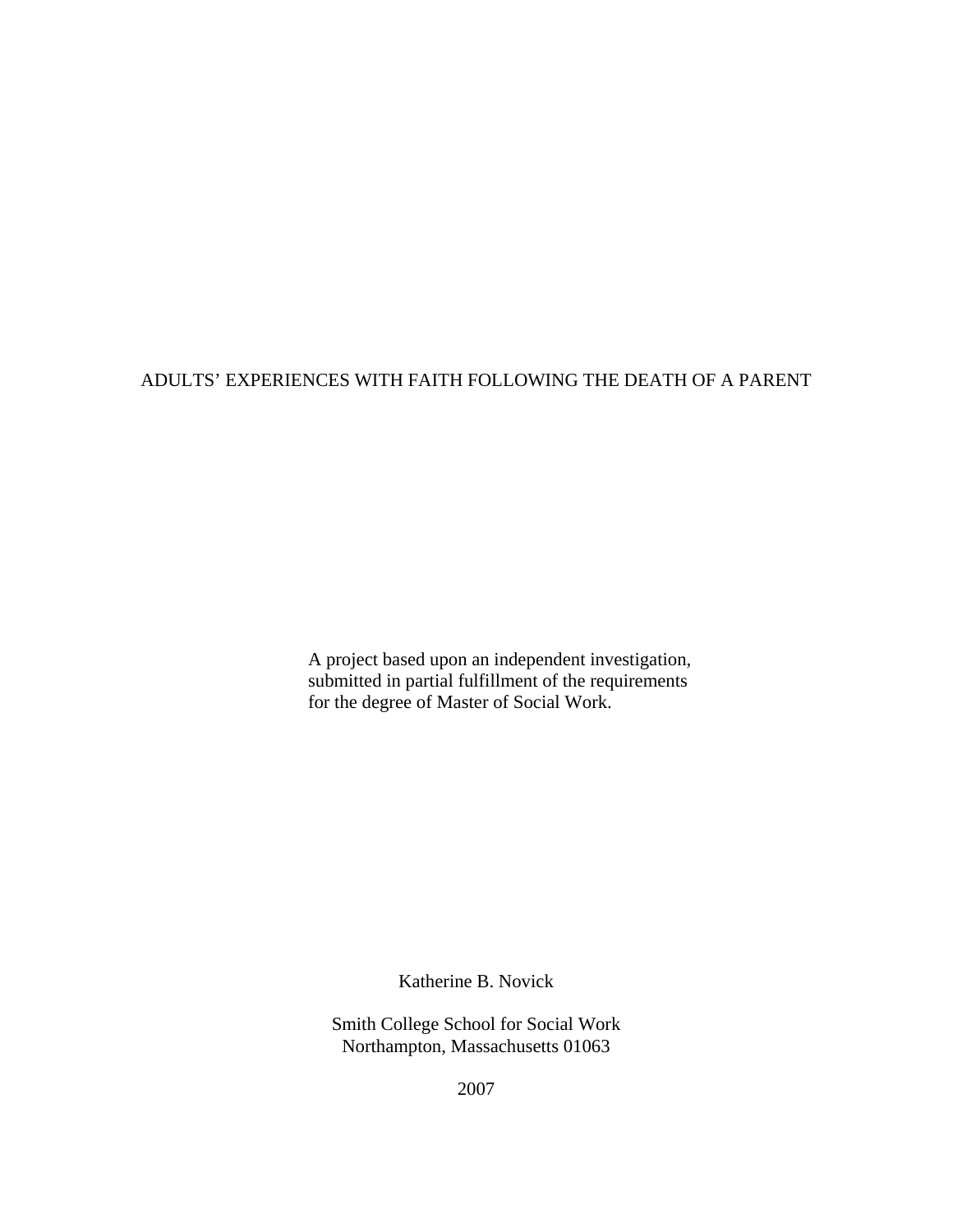#### ACKNOWLEDGEMENTS

First and foremost, I would like to thank my participants for their openness and willingness to share their stories. Secondly, I would like to thank my research advisor, Faith Little, for her amazing support and wisdom while I tackled this project. This project truly couldn't have been completed without a little 'Faith'. I would also like to thank Joanne Corbin, my research professor for giving me so many of her office hours last summer. Lastly, I would like to thank my family and all of my friends whom have loved and supported me throughout this process.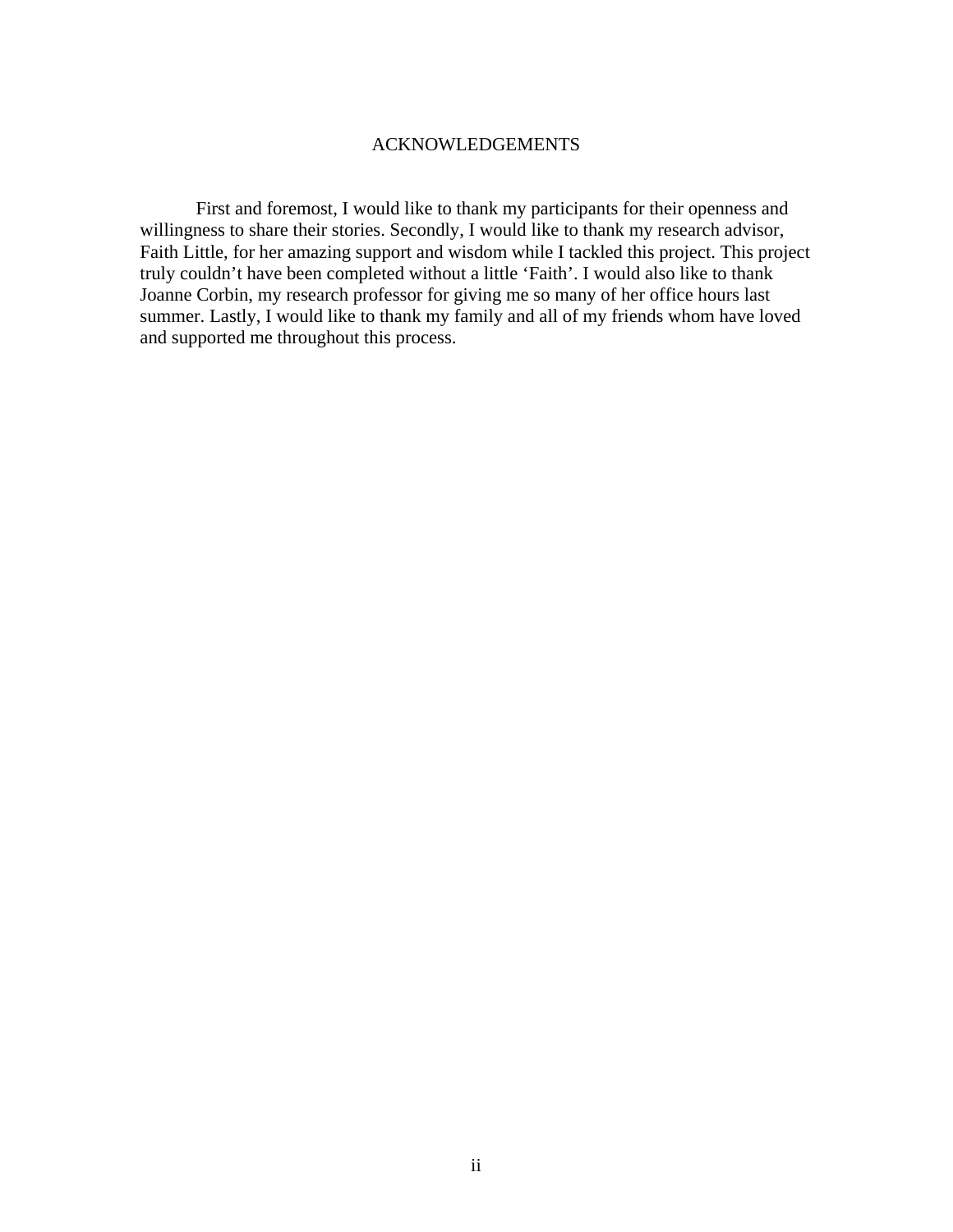|                   | $\ddot{\mathbf{i}}$ |  |
|-------------------|---------------------|--|
|                   | iii                 |  |
|                   | iv                  |  |
| <b>CHAPTER</b>    |                     |  |
|                   | 5                   |  |
|                   | 8                   |  |
| III.              | 26                  |  |
| IV.               | 35                  |  |
|                   | 77                  |  |
|                   | 94                  |  |
| <b>APPENDICES</b> |                     |  |
|                   |                     |  |

# TABLE OF CONTENTS

|  | 100    |
|--|--------|
|  | - 101- |
|  | - 102. |
|  | 105    |
|  | -106   |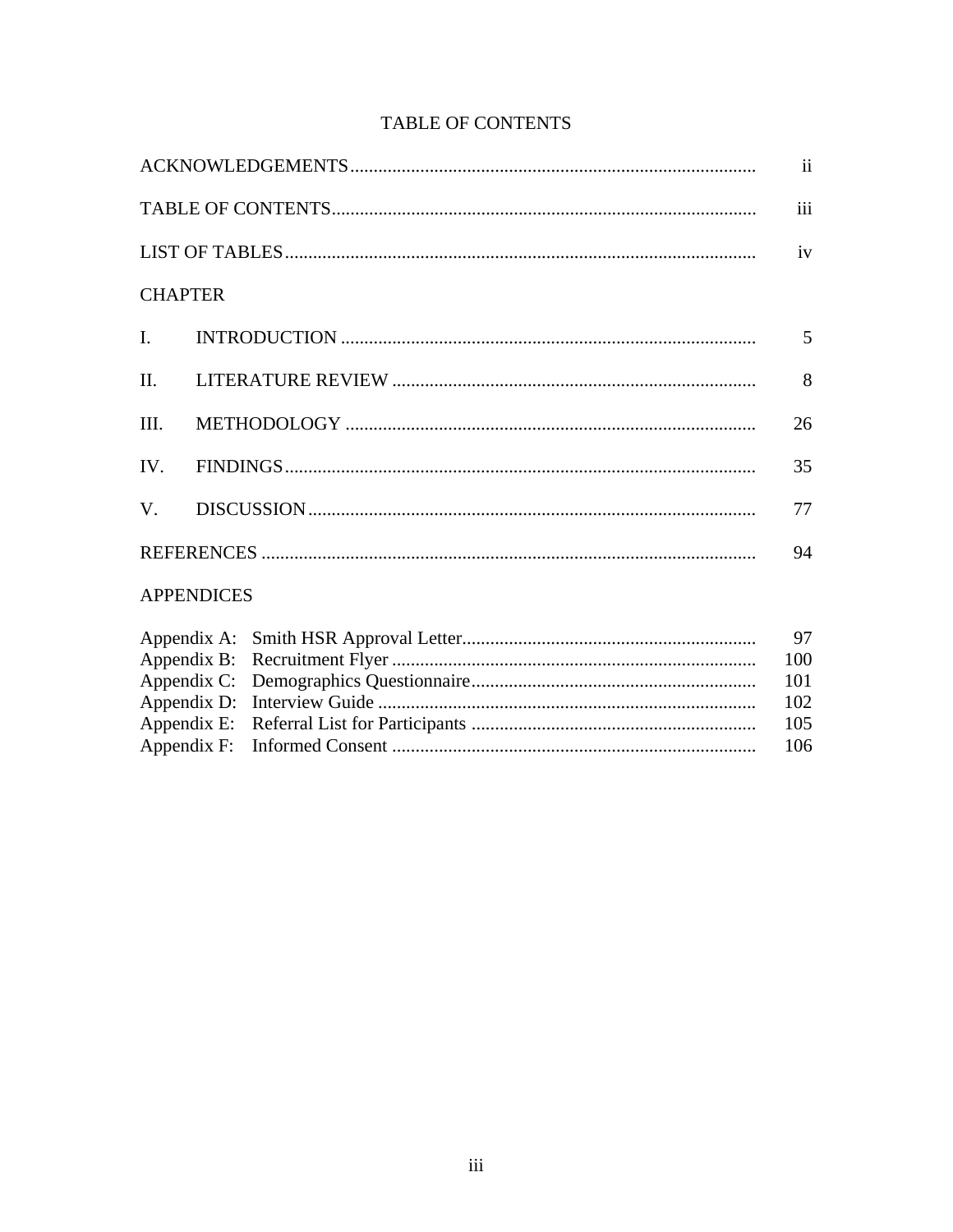# LIST OF TABLES

| Table |                                                                   |    |
|-------|-------------------------------------------------------------------|----|
| 1.    |                                                                   | 39 |
| 2.    |                                                                   | 46 |
| 3.    |                                                                   | 47 |
| 4.    |                                                                   | 49 |
| 5.    |                                                                   | 50 |
| 6.    |                                                                   | 51 |
| 7.    |                                                                   | 56 |
| 8.    |                                                                   | 58 |
| 9.    |                                                                   | 62 |
| 10.   | Combining Type of Death, God(s)' Powers and Relationship with God | 73 |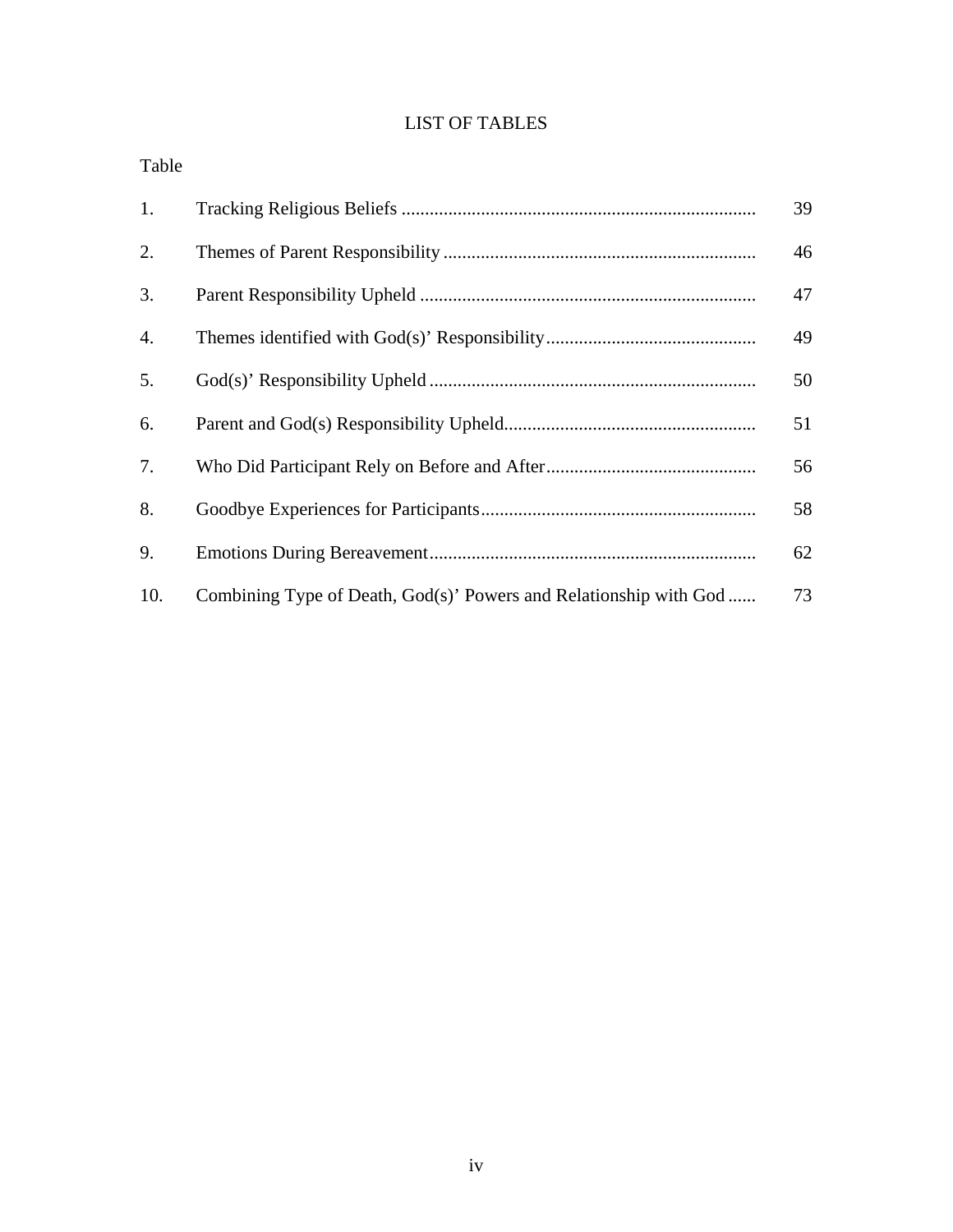# CHAPTER I

# **INTRODUCTION**

 This exploratory study uses qualitative methods to investigate how the death of a parent affects the experiences with faith of adult children. "Adult child" is defined in this study as an adult at least 21 years of age who is still the child of his or her parents throughout the lifespan. This study seeks to use the conceptual framework of attachment theory, which intimately connects children to their parents throughout the life span. It then begins to explore how the loss of an important and powerful attachment figure (the parent) could affect an adult child's other powerful attachment figures, such as their religious relationships to God.

This study is needed because although there is a significant body of literature addressing the experiences of children who lose their parents, and a fair number of empirical studies addressing the bereavement of adults who lose their parents, less research has focused on the religious beliefs of adult mourners and how the loss of such an attachment figure could affect their religious beliefs. The death of a parent is an event experienced by many adults. Therefore just as social workers seek to be culturally competent in other arenas, they need to fully understand the relationship between loss and bereaved people's religious attachments in order to better meet their clients' emotional needs in clinical work.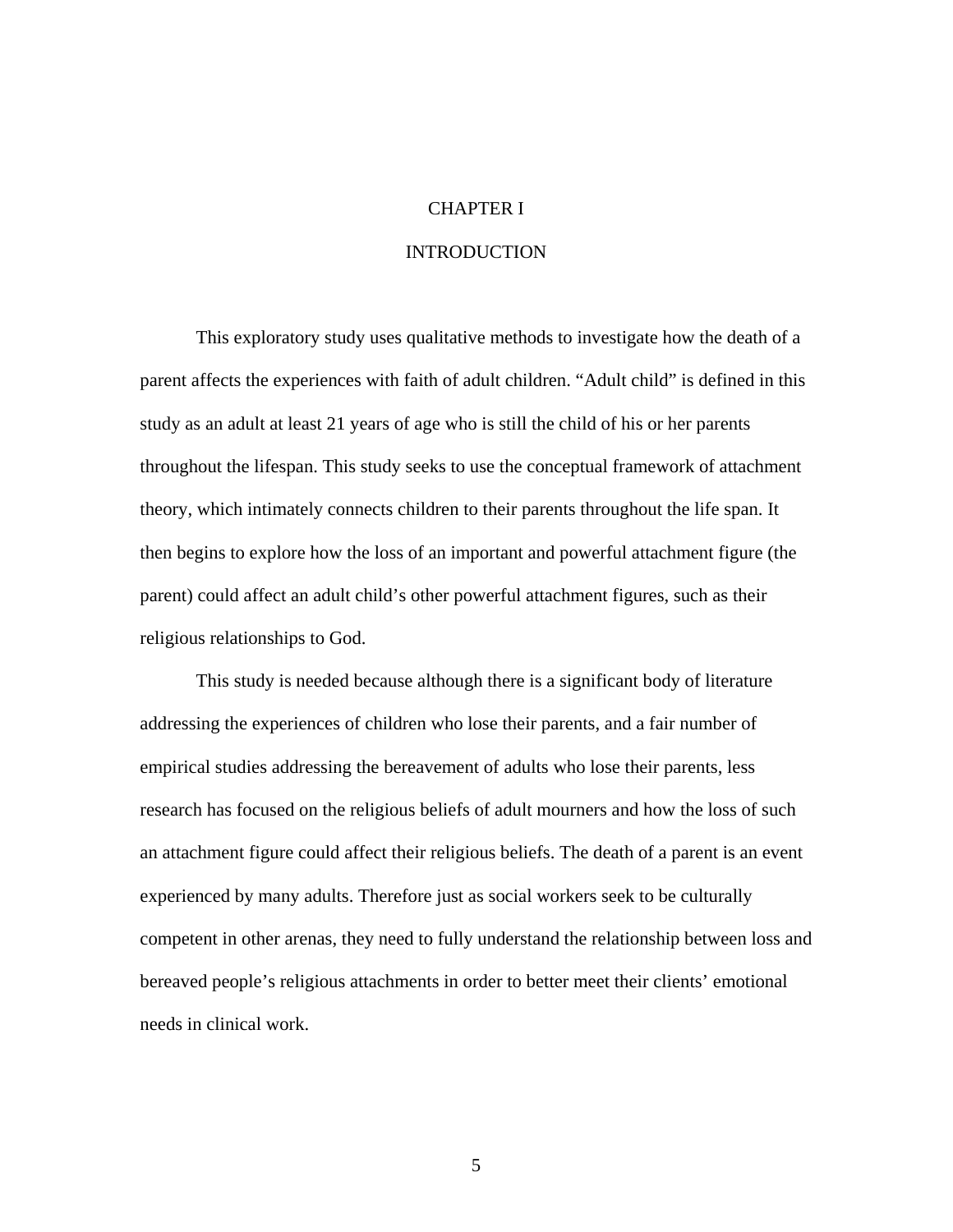The implications for social work practice include knowledge of how to sit with a client who is not only managing a major life crisis, but also is now possibly tackling a spiritual crisis. In addition, having more information about how clients' faiths may or may not be affected by parental loss could give clinicians a deeper and more powerful understanding of clients' intrapsychic struggles and support systems. Asking all mourning clients about their spiritual or religious belief systems not only currently, but in the past, may allow the clinician to evaluate whether a change of faith has also occurred as the result of the loss. The reason this is important is that from an attachment perspective, if a person has lost a parent but now feels closer to God figures, this relationship can be used as a support in the therapeutic work. But if a client is now experiencing a crisis of faith (a loss of their previously held relationship with God figures) in addition to the loss of a parent, a clinician needs to know this in order to provide adequate therapeutic help.

For therapeutic work, it may be helpful for some clients to discuss their relationships with God(s) as they discuss the lost parent in an attempt to reconcile both experiences. In addition, since the theoretical framework behind these losses is attachment theory, it is important for the clinician to be warm, supportive and consistent, and to avoid giving her or his own opinions. In this way, the therapist creates a safe and consistent place (in the face of such loss) for the client to decipher his or her loss.

 This study also emphasizes the profound effect and pain that the loss of a parent had for all participants, regardless of their previous relationship with the parent. Therefore, although the death of a parent (once the child has reached adulthood) is seen as part of the natural order of things, in terms of micro and macro work, it is important to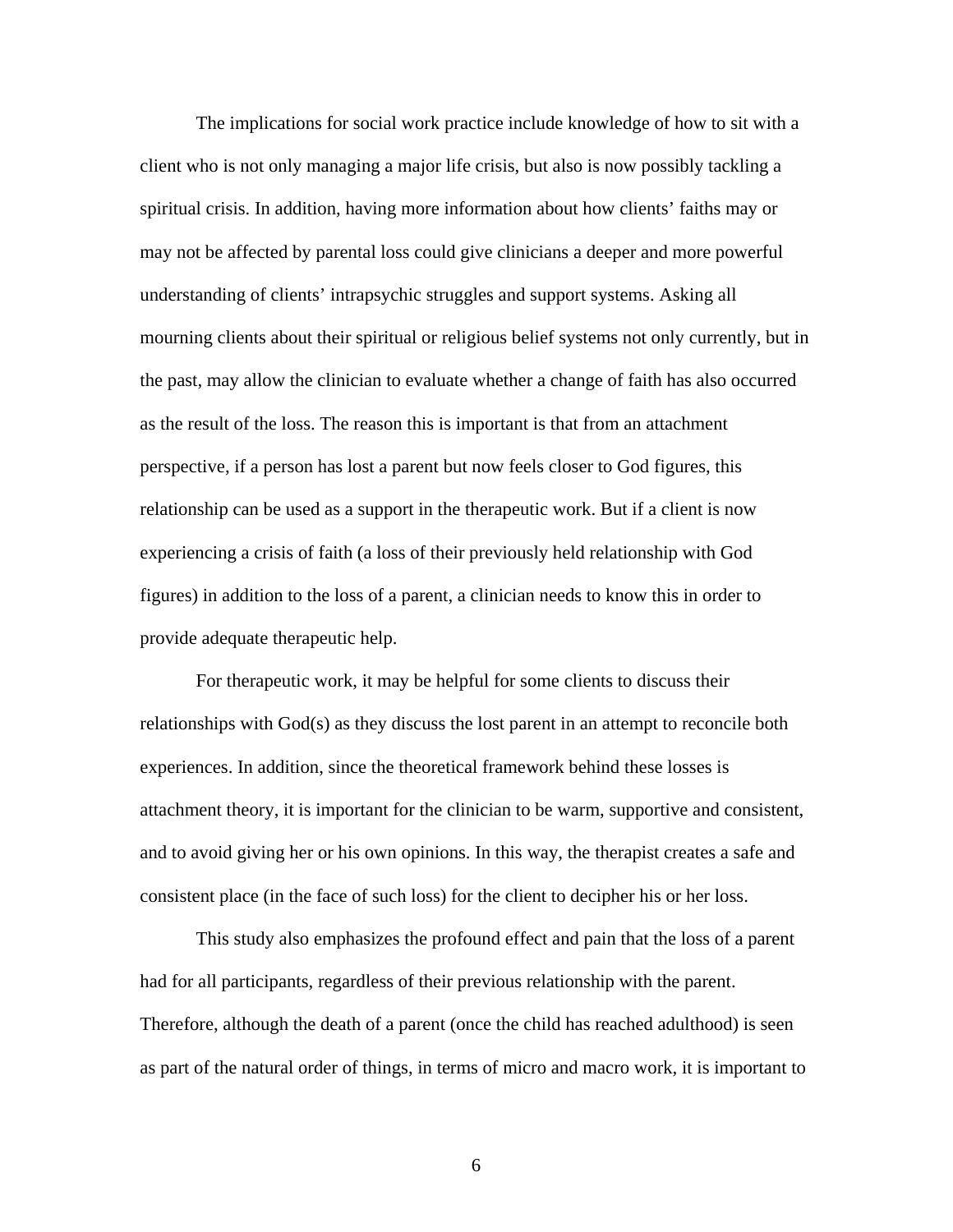understand that some participants felt as if the world had moved on without them and that those around them did not seem to fathom the amount of pain they were in.

In terms of macro implications from the study, it is important for religious communities to understand that for many individuals, the death of a parent calls into question their religious belief systems as well as their basic understanding of how the world works. Therefore religious leaders in particular need to be a visible support to the adult child, while also giving them space to explore how their way of understanding the world and their faith may have changed. Religious communities might consider offering bereavement groups for those who are members of their congregation as well as for those seeking out spirituality in the face of a parent's death.

 The purpose of this study is to examine in more detail how adult childrens' religious beliefs (and their perceived relationships to God figures) are affected by the loss of a parent. I seek to investigate the question, "Among adult children with religious beliefs prior to the death of a parent, how are these beliefs affected by the loss of a parent?"

 The study has several limitations. The first is that the results will not necessarily generalize to adult children who view themselves as agnostics or atheists, as this study focuses on adults who self-identify as having religious beliefs prior to their parents' deaths. Also, as the information will be gathered through self-report after the loss of the parent has already taken place, hindsight bias may interfere with participants' abilities to assess accurately their previously held beliefs.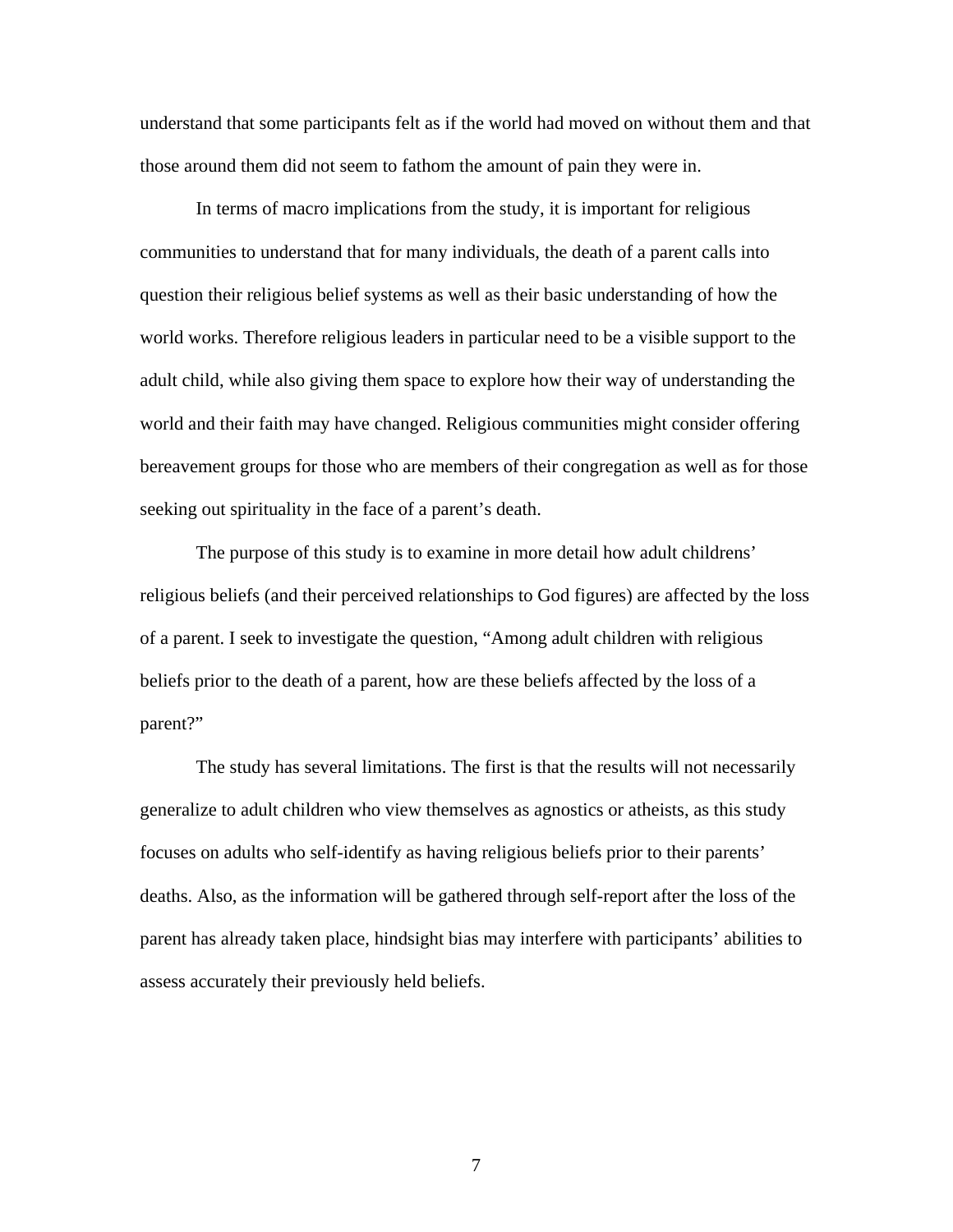# CHAPTER II

# LITERATURE REVIEW

The literature review will begin with a comprehensive background on attachment theory and its applications to the parent-child relationship as well as individuals' concepts of and relationships to God. It will then transition to a discussion of the relevant literature regarding bereavement and how survivors mourn and experience their grief. The chapter will conclude with a discussion of the meaning-making experiences of the loss.

#### *Attachment Theory*

 Attachment theory centers on the relationship that forms between an infant and his or her caregivers. The focus is on the importance as an infant and as a child of attaining a sense of security, love and the fulfillment of all basic needs. Mary D. Salter Ainsworth and John Bowlby were two of the pioneers in attachment theory. Although they initially worked separately on their theories, their major themes overlapped, eventually leading to a partnership that lasted decades (Ainsworth & Bowlby, 1991).

 Much of Bowlby's early work was studying children who had been separated from their mothers. The results of some of these early studies revealed that overall young children who were separated from their mothers initially became distressed but eventually appeared to lose hope and become detached (Ainsworth & Bowlby, 1991). Bowlby found that when these children were reunited with their parents, they were able to attach to them once more, but appeared more anxious. This was especially true,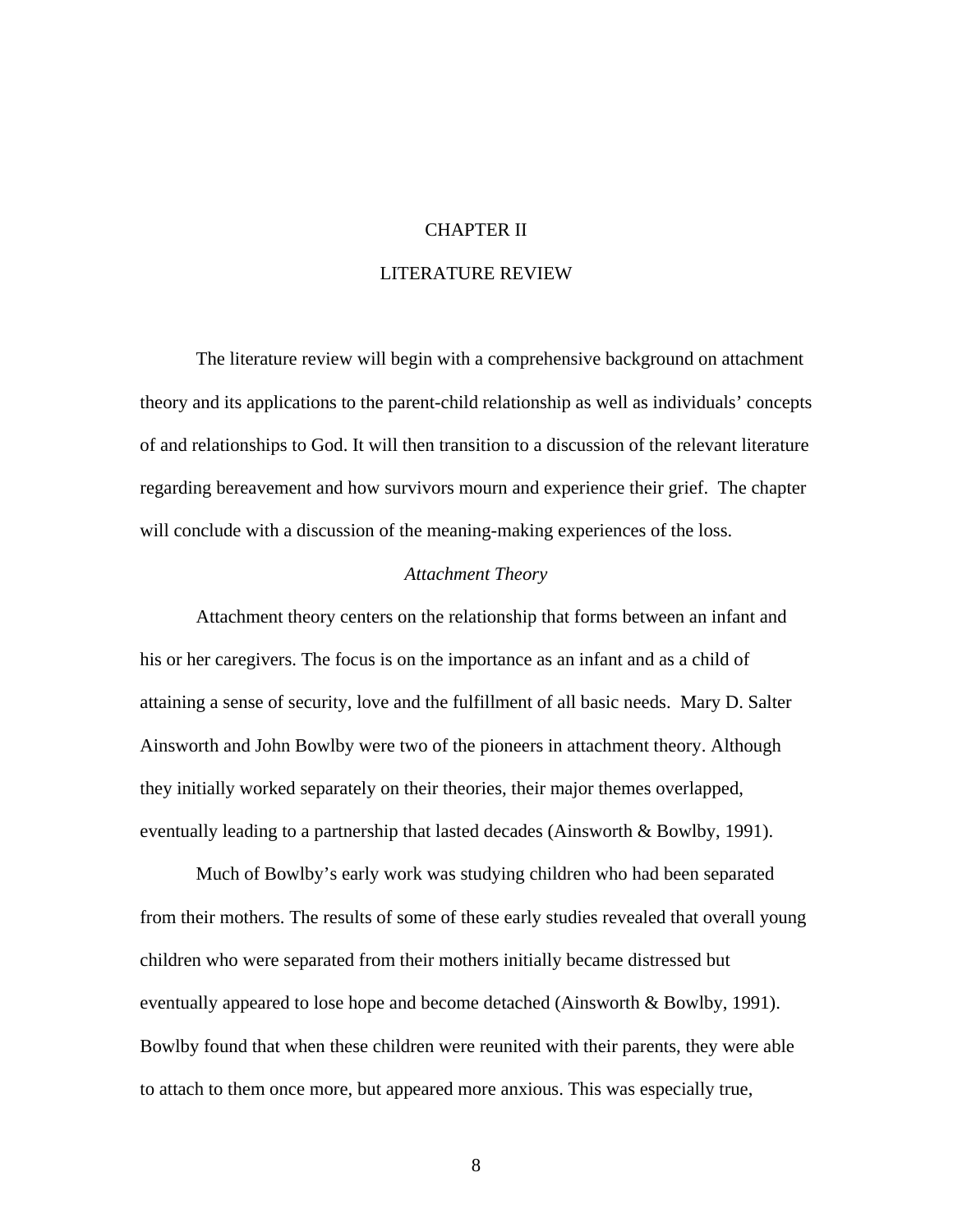Bowlby noted, if the separation was for over a week (Ainsworth & Bowlby, 1991). This led Bowlby to search for a theory that would explain the results he had found in his studies, but none of the current psychoanalytic theories satisfied him. What Bowlby began to read instead were writings on the topic of ethology (the study of the behavior of animals in their natural setting). He read Konrad Lorenz who studied imprinting in birds, and this along with other naturalist research, convinced Bowlby that attachment to one's caregiver went beyond the filling of basic needs and was rooted more in a social bond based on closeness to the caregiver (Ainsworth & Bowlby, 1991). Later in his career Bowlby began to focus not only on his theory of attachment as it applied to caregiverinfant relationships but also to how it applied to separation and loss in both children and adults. He discussed how people mourn, noting four phases: " a) numbing; b) yearning for the lost figure, and anger; c) disorganization and despair; and d) finally if all goes well, reorganization" (Ainsworth & Bowlby, 1991, p. 339).

Bowlby's research partner, Ainsworth, began her fascination with human relationships during her undergraduate training where she was introduced to William E. Bratz's theory of security. His theory described different types of secure relationships that people could attain over the course of their lives (Ainsworth  $\&$  Bowlby, 1991). When Ainsworth's husband was called to Uganda for work, Ainsworth followed but did her own research on mother-infant relationships in Uganda (Ainsworth & Bowlby, 1991). Similar to Bowlby, Ainsworth was amazed by the infants she observed who were not passive but instead were in "active search for contact with the mother when they were alarmed or hurt, when she moved away or left even briefly, and when they were hungry…" (Ainsworth & Bowlby, 1991, p. 338). When Ainsworth returned from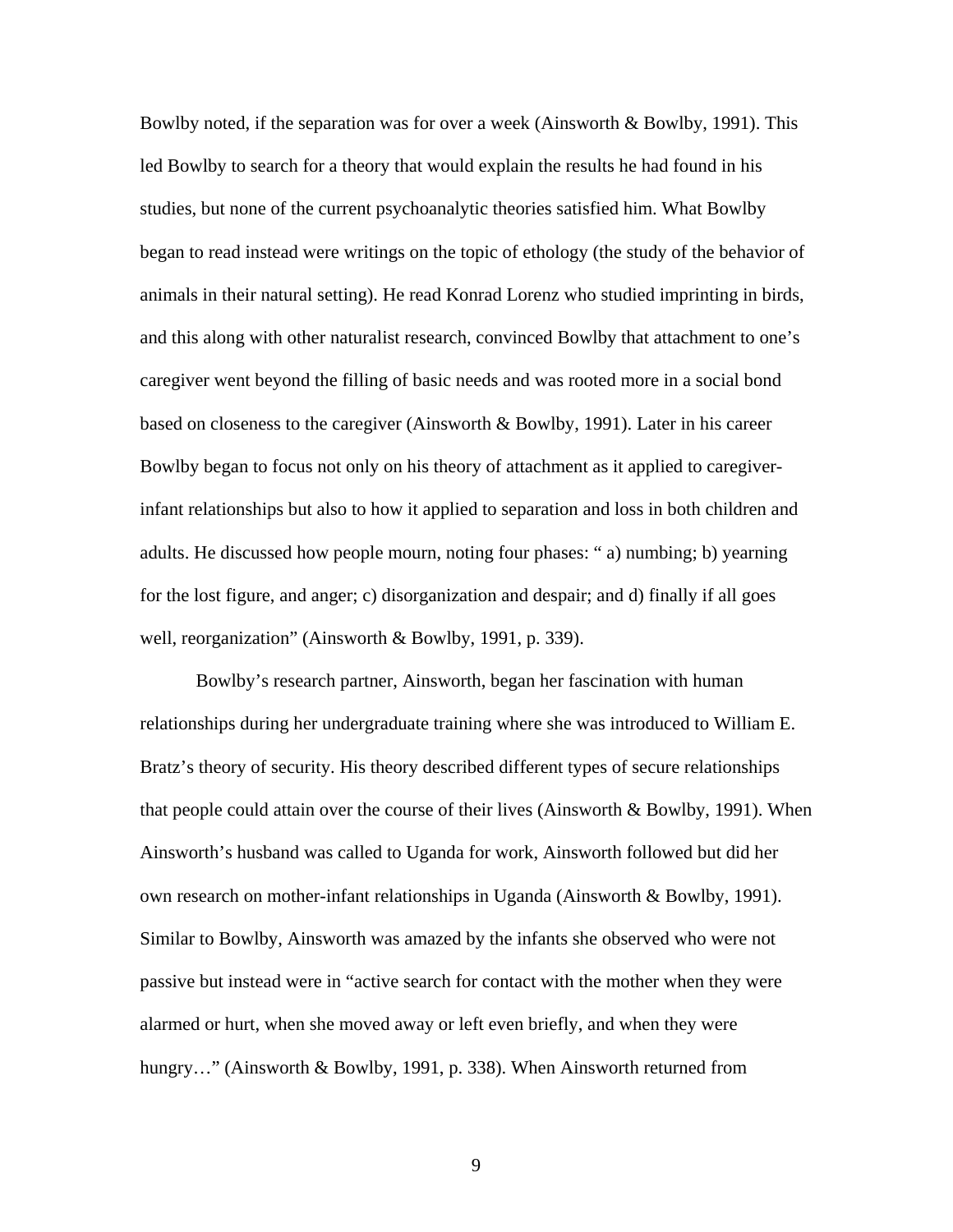Uganda, she continued her research on the mother-infant relationship. She began looking at the correlations between how the mother and infant were relating to one another and how the infant appeared to attach to his or her mother (Ainsworth & Bowlby, 1991).

 Ainsworth (1989) emphasized that the relationship an infant has with his caregivers is where he first begins to form his ideas about the world and how safe that world is to explore. Ainsworth and Bell (1970) describe the now famous experiment that Ainsworth and fellow researchers conducted, titled the "strange situation", which analyzed infant-mother interactions in order to gain a sense of infants' attachment styles. In the experiment an approximately one year old child was placed with his or her mother in a research room that he or she was unfamiliar with. There were eight episodes observed that occurred each time in the same order. These events included the mother leaving the room at one point and then re-entering. The infant's affect and behavior was noted at different points, including before the mother left, during the absence, and when the mother re-entered the room. The interaction between the mother and infant was also observed. Additionally, part of the strange situation included the entrance of a stranger at different points while the child's behaviors were again observed. Ainsworth & Bell (1970) noted it was when the mothers left the room that attachment behavior was activated and exploration decreased.

 Ainsworth (1979) states that the main types of attachment styles noted could be broken into three groups: A (Avoidant), B (Secure) and C (Ambivalent). For those infants categorized in group A, when their mothers left the room they hardly cried and when reunited with their mothers avoided them (Ainsworth, 1979, p. 932). Those infants in group B were able to use their mothers as a "secure base" to explore the room. When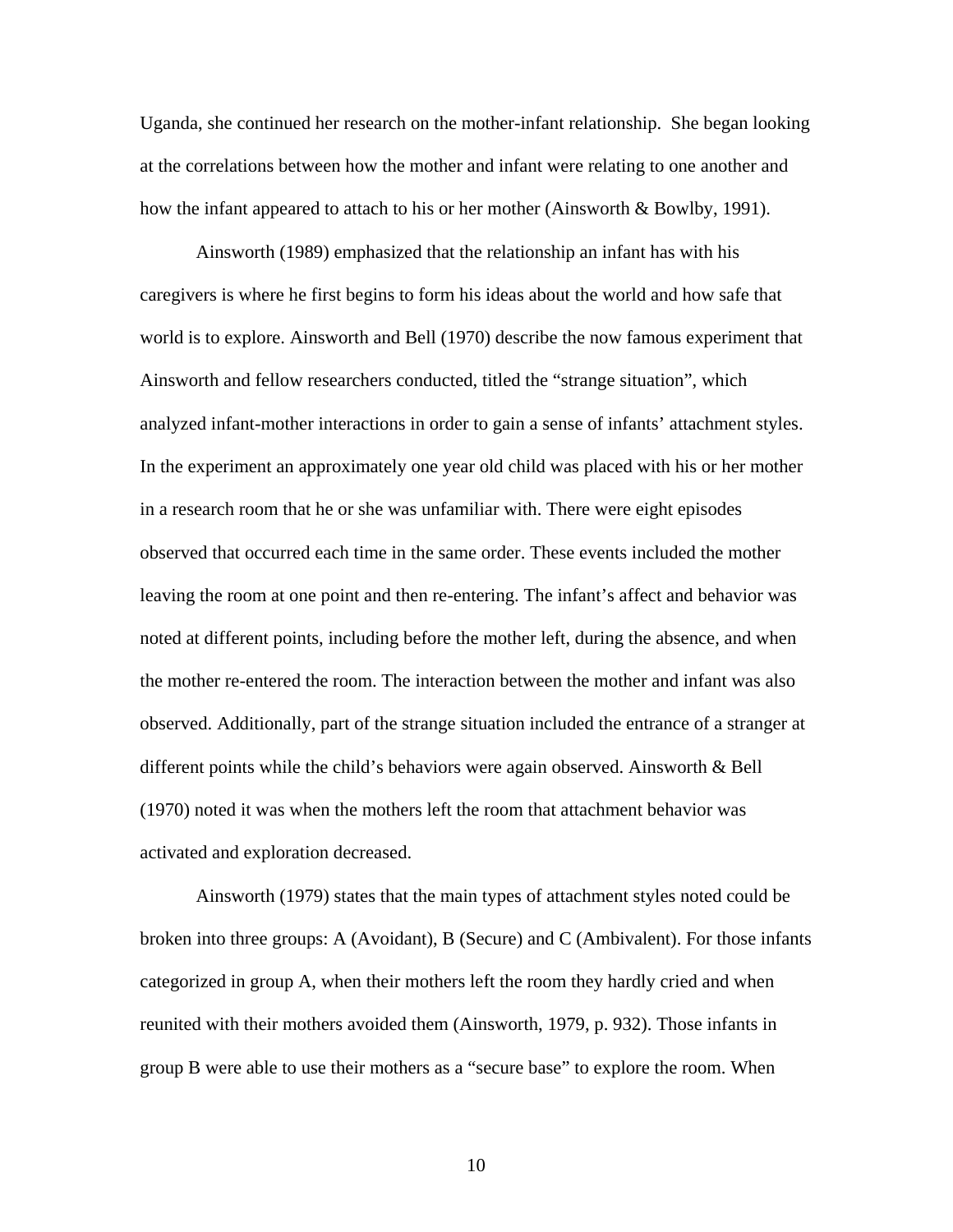their mothers left they became distressed but when the infants were reunited with their mothers they wanted to be near them (Ainsworth, 1979, p. 932). Many infants in group C however, appeared anxious even before they were separated from their mothers. When they were separated they became "intensely distressed", yet when reunited appeared to oscillate between wanting contact with their mothers and resisting it (Ainsworth, 1979, p. 932).

 This leads to the question of where these behaviors originated. Ainsworth (1979) notes that mothers of group B babies (Securely Attached) throughout the first year were "more sensitively responsive to infant signals than were mothers of the two anxiously attached groups…" (Ainsworth, 1979, p. 933). Ainsworth states that the consistency and attunement of these mothers helped the infants to form an expectation that their mothers were available to them and would take care of them, leading to their sense of security. Unfortunately the other side of this is that Ainsworth reports that results indicated that mothers who disregarded their infants' behavioral signals, or did not respond quickly, appeared to leave infants not knowing what to expect from their mothers. This led to infants displaying behaviors that indicated anxiety (Ainsworth, 1979).

These early attachment styles are not only important because they become the foundation for the future relationships that children have with their parents, but also because they form the foundation for other future relationships and roles in society. Ainsworth (1979) found that as one year olds, these patterns of attachment had continued with those in group B (Secure) performing better in peer interactions and developmental tests than those in group A (Avoidant), who were more aggressive than their peers, and those in group C (Ambivalent) who did not do as well overall and who were quicker to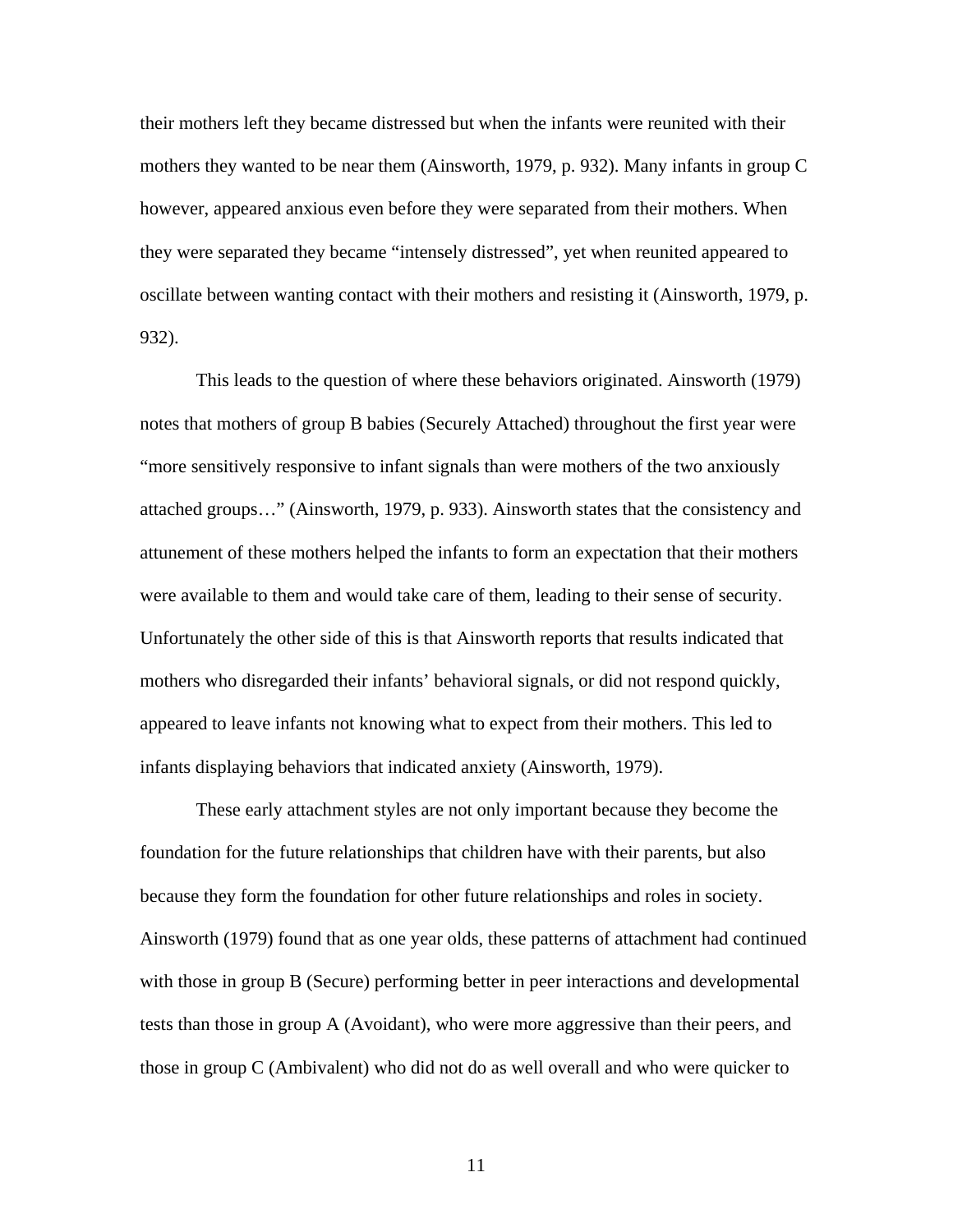aggravate. Although Ainsworth notes that there are other variables to consider such as the child's natural personality as well as the possibility for the relationship between mother and child to change over time, her research does point to the importance of a strong attachment forming between caregiver and child.

 Although attachment theory originally only focused on the relationship between children and their parents, Ainsworth (1989) notes that attachment continues for the entire lifetime through a continued adult relationship with one's parents and with other significant relationships such as siblings, friends and romantic partners. Similarly, Stroebe (2002), in reviewing the work of John Bowlby (1953), noted that Bowlby also felt that "…it is the mother with whom the child forms the basis for the development of subsequent relationships in life" (Stroebe, 2002, p. 129). Therefore it is clear that attachment to one's primary caregivers continues throughout one's lifetime and also influences future relationships.

#### *Strengths and Limitations to Attachment Theory*

 A weakness in Bowlby's theory on attachment involves feminist critique that his focus on the mother's role with the child leaves little room for any other responsibilities and ignores the role of fathers or other significant caretakers (Stroebe, 2002). Similarly, Ainsworth's article (1979) on the Strange Situation discusses the possible role of other caretakers such as fathers, but still discusses the mother as primary attachment figure.

 A strength in Ainsworth's article (1989) is that she is able to envision plasticity within her own original study, realizing that attachment extends beyond infancy and beyond only the parent-child relationship. This acknowledgement paves the way for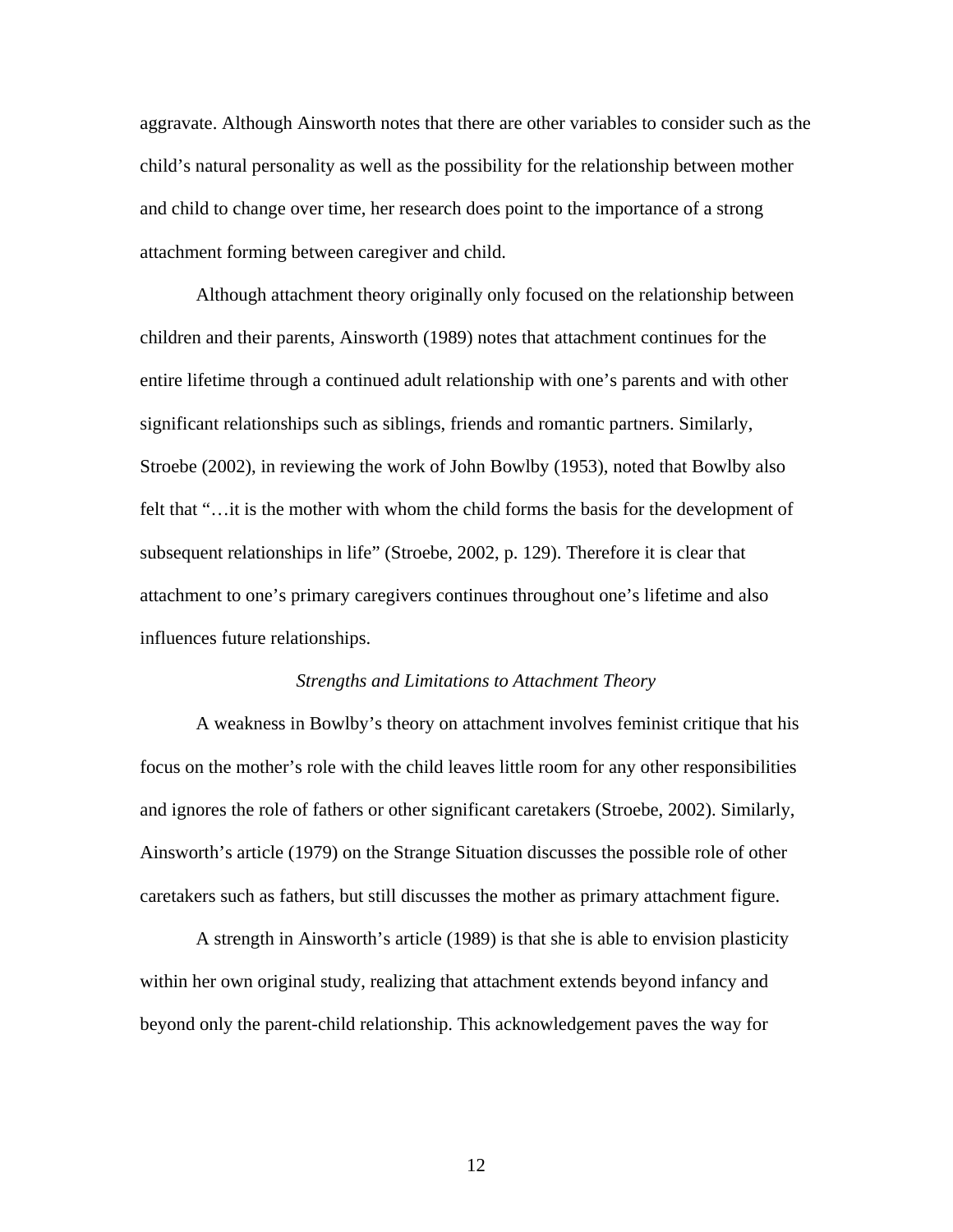future extensions of attachment theory including its application to the person-God relationship.

 Overall, another limitation to attachment theory is that it is based on one culture's definition of what normal independence and dependence looks like. These are definitions that are different in cultures all over the world and behaviors risk being pathologized when looked at too narrowly with a specific theoretical lens.

# *Attachment and Bereavement*

Ainsworth states that it is important not to underemphasize the significance that the loss of a parent can have on an adult. Ainsworth (1989) writes, "Moreover, a person's response to the death of a parent usually demonstrates that the attachment bond has endured" (p. 710, 711).

Stroebe (2002) continues this thought by asking how the attachment patterns themselves may influence how someone experiences the loss of an important attachment figure. In this article she discusses her work with Schut (1999) in developing what they called the Dual Process Model (DPM) which was used to investigate how a survivor's attachment style could influence his or her process of grieving. The model identifies two types of stressors that are present during the bereavement period, which are 1) lossoriented (stressors focusing on the person who has died and "dwelling on the loss") and 2) restoration-oriented (stressors about how to handle changes in one's life as a result of the loved one's death) (Stroebe, 2002, p. 134). Stroebe (2002) states that healthy adjustment to the loss involves "oscillating" between these two stressors (p.134).

Therefore, returning to Ainsworth's attachment styles, Stroebe (2002) believes that people with secure attachments will oscillate more easily between the two stressors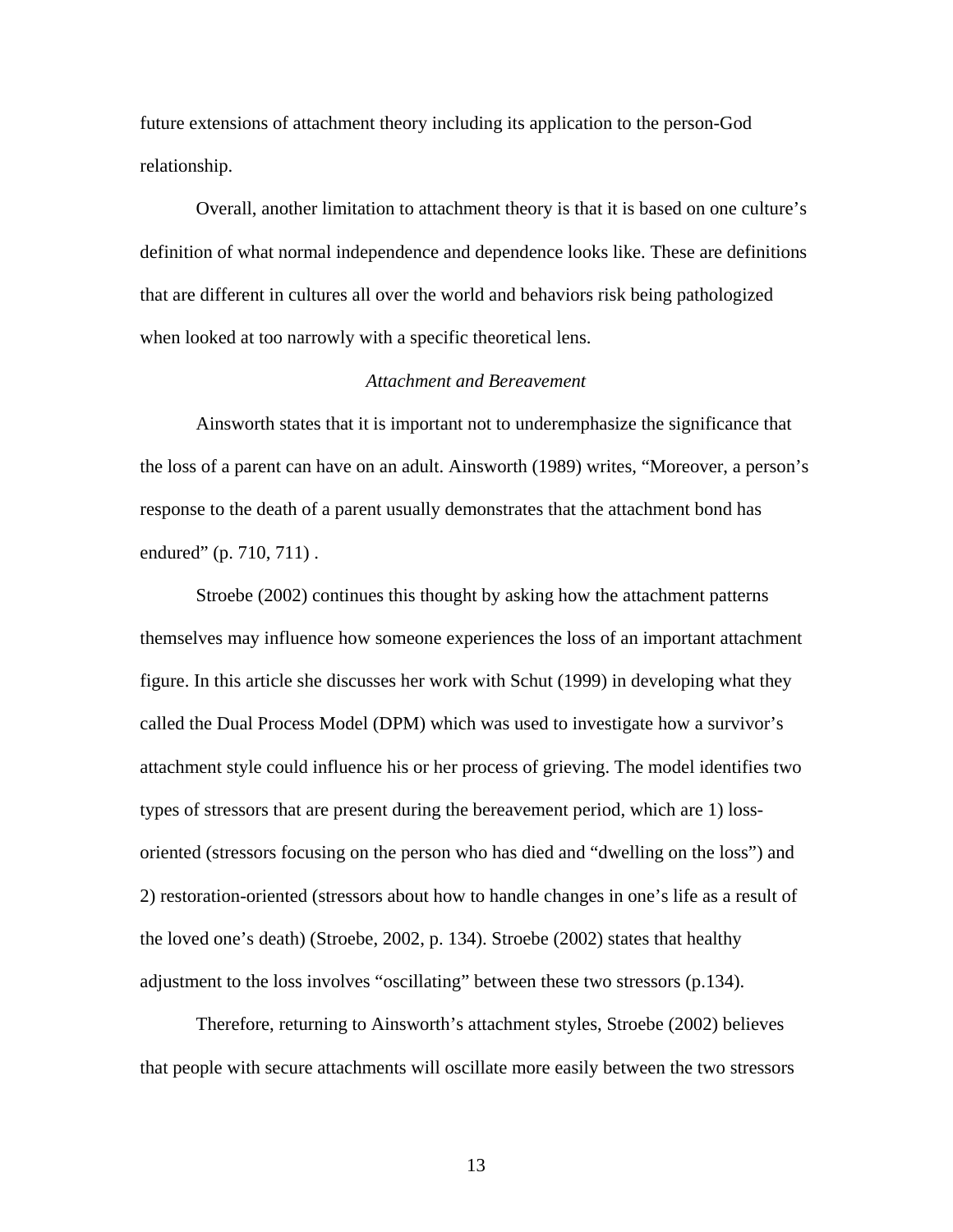and that this process will lead to less "complications in their grieving". On the other hand, people with anxious/ambivalent/preoccupied attachment styles might focus more on the loss-oriented stressor in order to cling to the lost object (Stroebe, 2002, p. 135). People with dismissing attachment styles will mostly focus on the restoration-orientated stressor in an effort to avoid grief feelings, while people with disorganized attachment styles will fluctuate between the two stressors in a less organized fashion (Stroebe, 2002). This model links the research on attachment theory to how we experience the death of attachment figures.

An example of this model is the case study by Angell, Dennis, and Dumain (1998) that focuses on a woman named Andrea who presented with a clear connection between her attachment style and her method of grieving. The work with Andrea revealed that she had had a difficult relationship with her mother her whole life, which led her to experience the death of her mother as an abandonment (Angell, Dennis, & Dumain, 1998, p. 626). This connects back to Stroebe (2002) and the DPM model because we could hypothesize that perhaps Andrea's insecure attachment to her mother was now affecting her grieving process, described as a "preoccupation with thoughts about her dead mother", that is reminiscent of the loss-oriented stressor (Angell, Dennis, & Dumain, 1998, p. 624).

Similarly, Bowlby (1980) writes:

…the kind of close relationship that often precedes disordered mourning has little to do with the bereaved having had to rely on the deceased to provide goods and services or to fill social roles…many features of these relationships are reflections of distorted patterns of attachment and caregiving long present in both parties. (p. 176)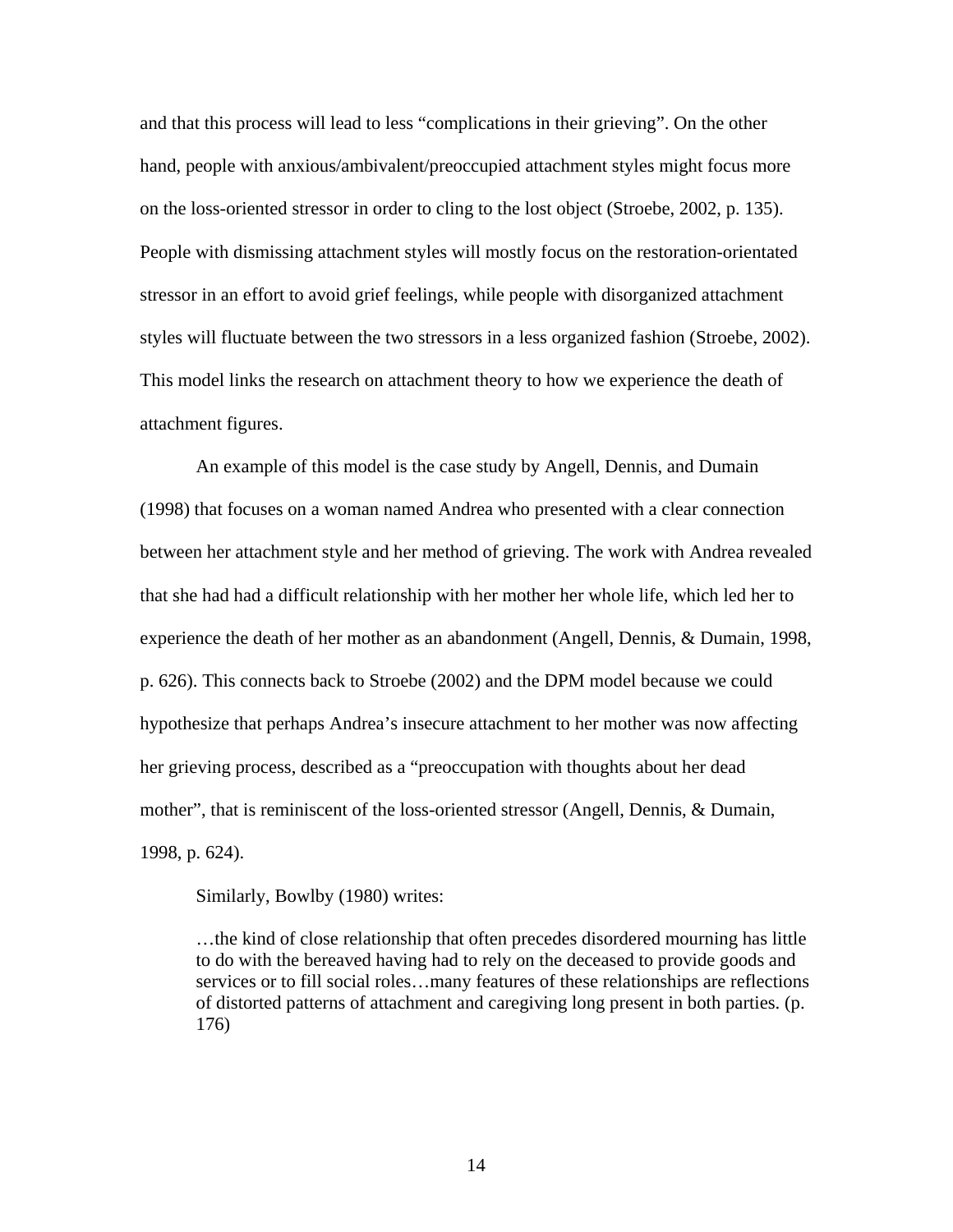Therefore we see that although it is common sense that the loss of a parent would cause significant mourning for many adults, disordered mourning may be the result of the type of attachment previously held with the caregiver.

The loss of a loved one does not only affect the emotional health of the survivors, but it often also affects other attachment relationships that the survivors must maintain while they are grieving. Guttman (1991) discusses how marital conflict can be one such side effect of parental death. Through three case vignettes, Guttman illustrates that part of some survivors' grieving processes involve either intense criticism of the spouse (as a way to stay connected to the parent or to show dismay that the partner does not live up to the parent) or through emotional withdrawal from the partner (Guttman, 1991). Through extension, this researcher is curious how the loss affects bereaved individuals' attachment relationships to God.

#### *Bridging Attachment Theory and Views of God*

 Beck (2006) discusses how attachment theory has recently begun to be applied to the relationships between people and God. Beck was attempting to look at participants' relationships to God by looking at two factors: Communion (a warm and trusting relationship with God); and Complaint (dissatisfaction with God). What was particularly interesting about the results of this study was that Communion and Complaint could coexist to create a complex and interesting relationship with God. This is reminiscent of the different ways that people can attach to caregivers and loved ones. For example, in Ainsworth's theory of attachment, people could have ambivalent attachments to caregivers, leading them to oscillate between a desire to be close to and to separate from the loved one – in this case God.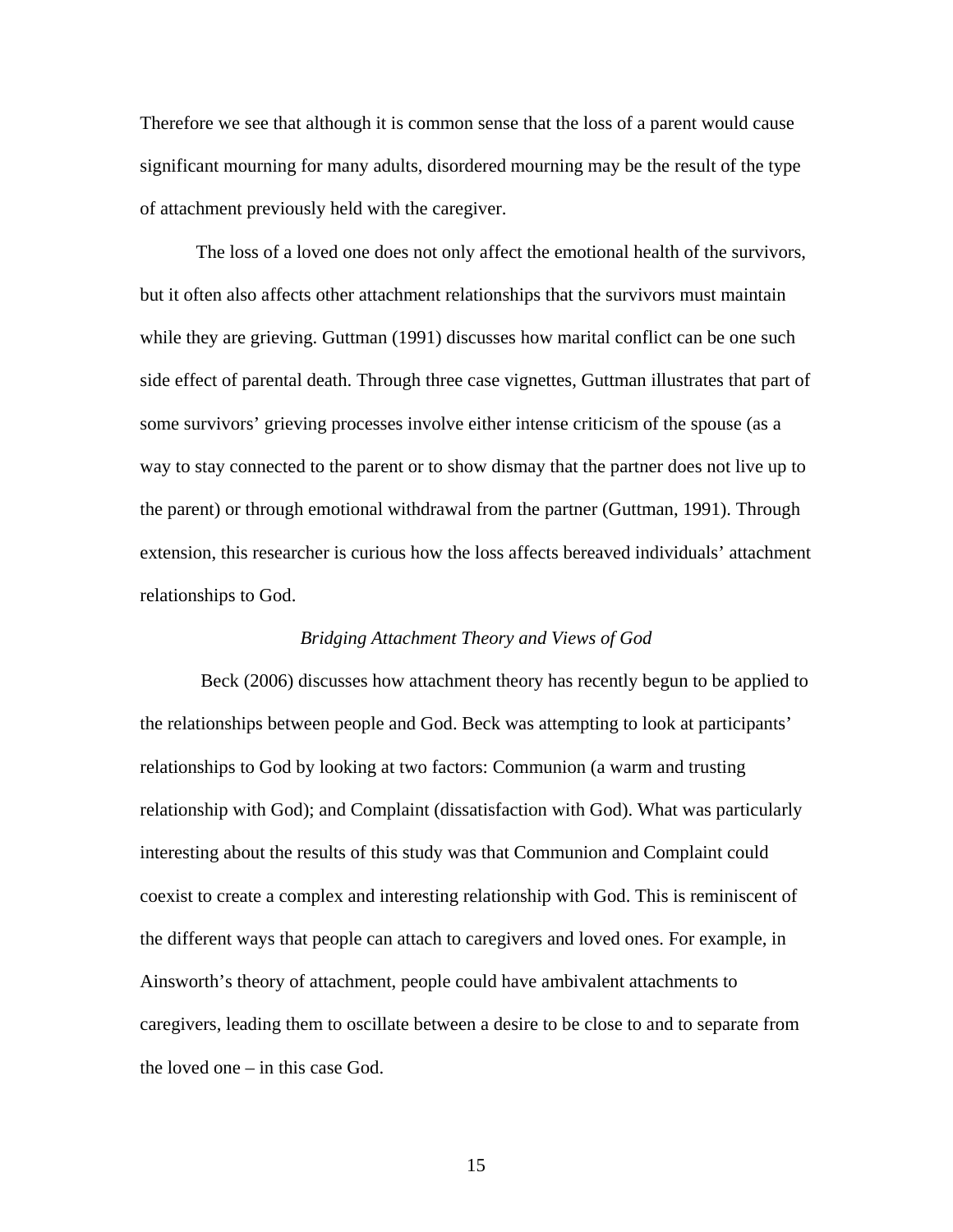Rizzuto (1979) examines not only the person-God relationship, but also how the creation of each person's God image comes into effect and the dimensions that influence its development. Although she is a psychoanalyst and therefore speaks from that perspective rather than an attachment theory perspective, the overlap in her conclusions are worth noting. She writes:

The God representation does not escape the normal vicissitudes of any other objects, however. Ambivalent feelings mix with longings; wishes to avoid God intermingle with wishes for closeness. The search for love, approval, and guidance alternates with noisy and rebellious rejection, doubt, and displays of independence. The pride of faithful service to God contrasts with painful doubts about being unworthy. (p. 88)

Another example of this is the study done by McDonald, Beck, Allison and Norsworthy (2005), which looks at the relationship between parent-child attachment styles and their later attachment styles to God in adulthood. In this study, the researchers looked at two competing theories of attachment to God, that of Correspondence (your relationship to God will be similar to your other relationships, including caregiver) versus Compensation (your relationship to God compensates for deficits in your other relationships, including caregiver).

Results of the study by McDonald et al. (2005) indicate that authoritarian mothers corresponded to a preoccupied God attachment style and that authoritarian fathers corresponded to a fearful God attachment style in participants. Therefore, their overall results indicated support for the Correspondence viewpoint.

Birgegard and Granqvist (2004) also find support for the Correspondence theory in their study of religious adults and their attachments to their parents and to God. They used subliminal separation stimuli such as "mother is gone" or "God has forsaken me" to trigger responses in hopes of finding support for either theory. The results indicated that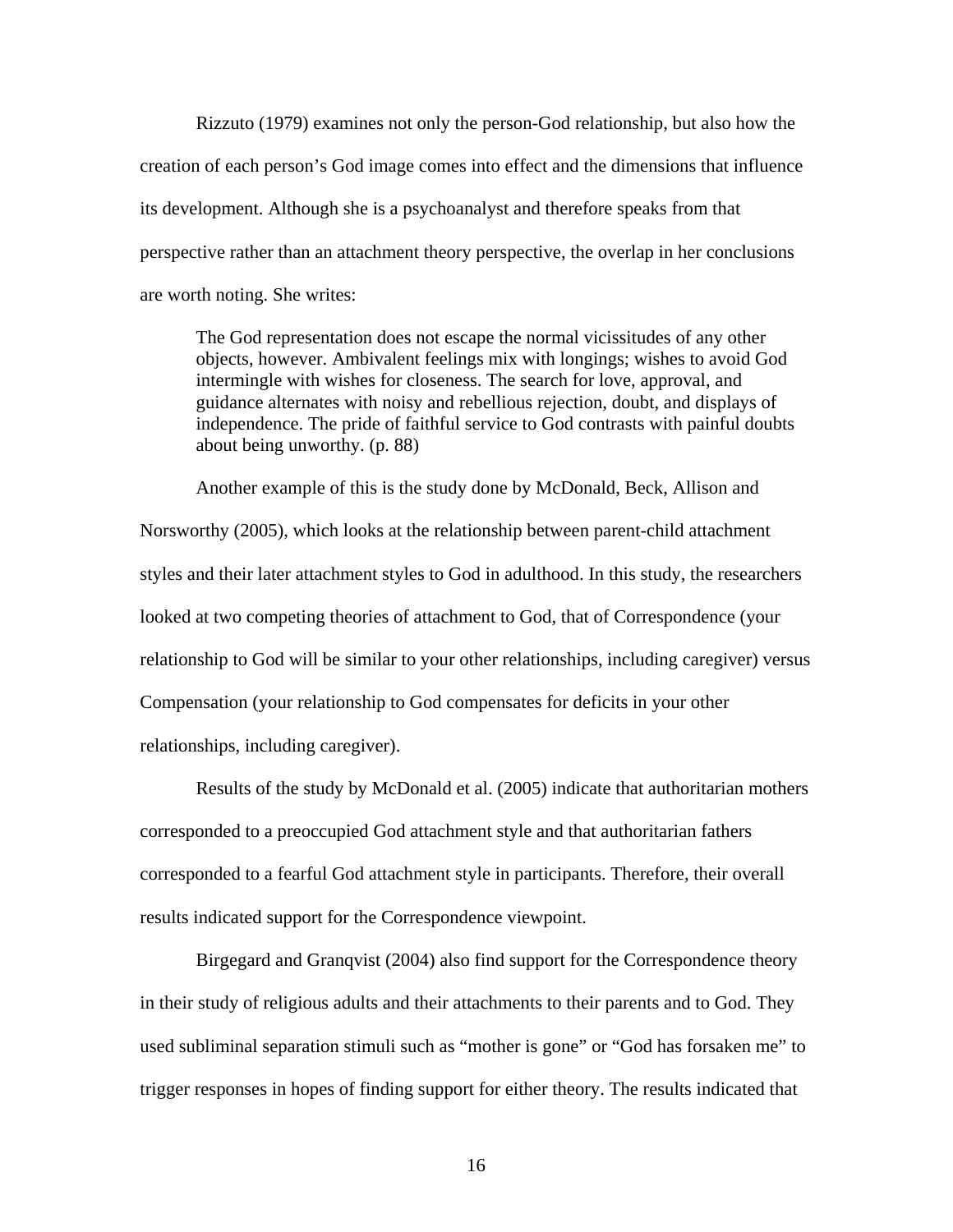when "…the attachment system is unconsciously activated in relation to God or mother, an individual with a secure history turns to God, whereas an individual with an insecure history turns away from God" (Birgegard & Granqvist, 2004, p. 1133). Birgegard and Granqvist go on to state that there are limits to the Compensation theory as the results of their study indicate that when participants were "unconsciously provoked" and had insecure attachment styles, they were unable to rely on God and utilize God to regulate affect ( Birgegard & Granqvist, 2004, p. 1133). Therefore, they were unable to use God to compensate for their previous insecure attachments, adding additional support for the Correspondence viewpoint.

#### Rizzuto (1979) writes:

Objects who originally provided a referential framework for the formation of the God representation can move, through defensive maneuvers into any of the following positions in relationship to God: (1) direct continuity between one and the other, so that in the case of need one can substitute for the other with minimal anxiety; (2) direct opposition to each other so that they are either antagonistic or at the opposite poles of the representational gamut—God is giving while parents are frustrating, or parents are idealized while God is seen as an object to be avoided; (3) a combination in which some aspects of God are lined up with the parents and others oppose them. (p. 89)

Although Rizzuto is not writing about the Compensation or Correspondence perspectives, the similarities in her perspective are obvious. Her first position bears resemblance to the Correspondence perspective, while her second and third positions share similarities with the Compensation perspective. She, however, does not restrict herself to one side of the argument or the other, but rather states that for different people, different needs and representations may arise.

 I will now explore the affects of loss on those who are grieving and then move on to the religious and spiritual meaning that people make of these losses. While many of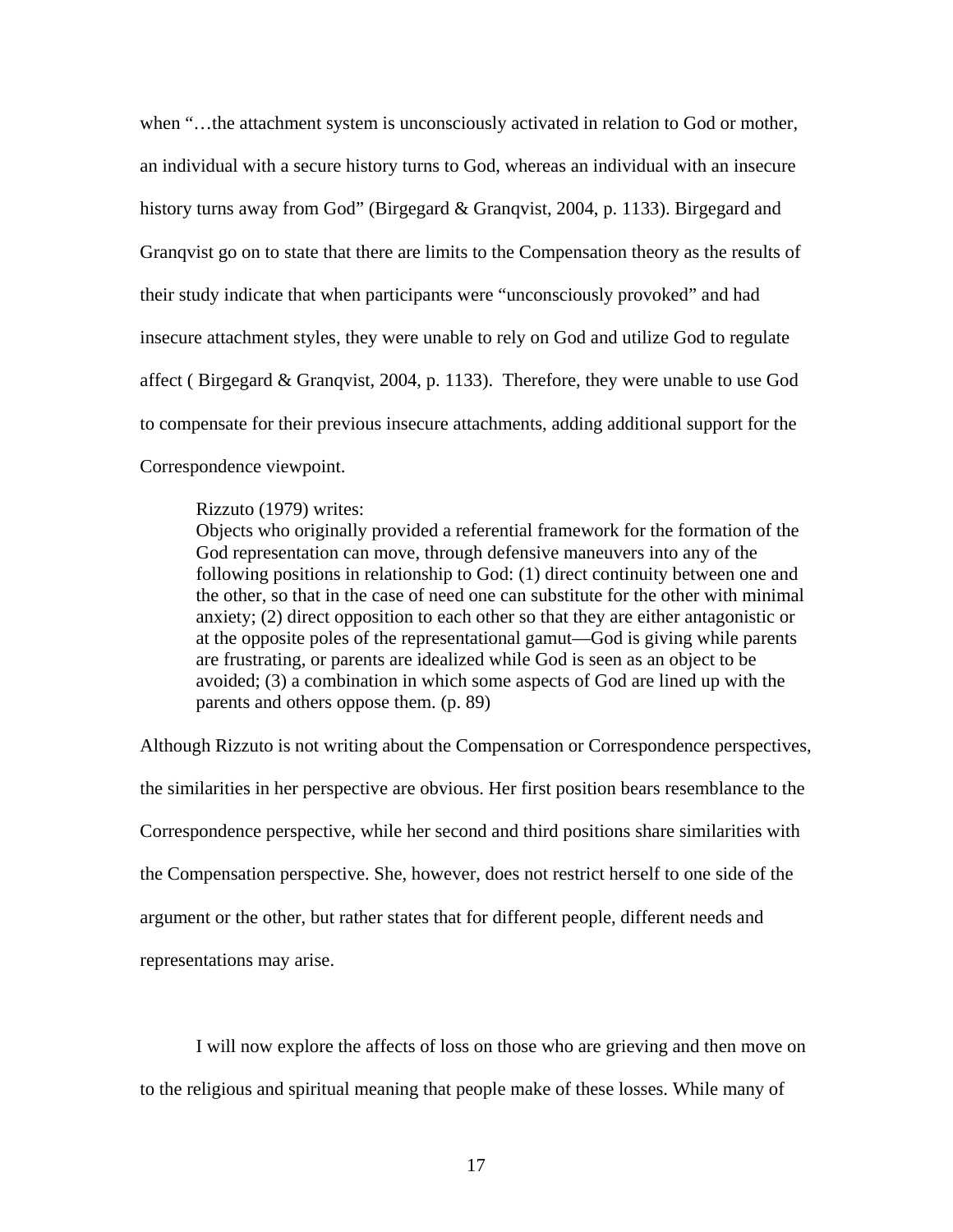these articles focus on the experiences of adult children who have lost a parent, due to a lack of articles found on this specific topic, I also include the experiences of other familial types of losses such as siblings or spouses.

#### *Psychological Effects of Loss on the Bereaved*

Mourning the death of a parent, at any age, can be one of the most difficult and painful experiences a human being endures on earth.

For some this profound sense of loss moves past grief and into depression. Thompson, Kaslow, Kingree, King, Bryan, Jr., and Rey (1998); Rotheram-Borus, Weiss, Alber, and Lester (2005), as well as Barnes and Prosen (1985), have studied the emotional affect of this occurrence and how for some, their grieving turns from bereavement into depression.

All losses of important attachment figures have the potential to cause psychological distress. An example of this is the study by Meij, Stroebe, Schut, Stroebe, van den Bout, van der Heijden, and Dijkstra (2005), which indicated that depression is a risk for grieving parents.

The question for many becomes how the loss of these figures will affect their previously held beliefs about the world, their faiths, and their relationships with God.

# *God and Bereavement*

When people are faced with losses of the magnitude of death of a parent, this provides them with an opportunity to step back and to look at their lives. For some this involves attempting to make meaning out of their losses and of their ongoing lives.

Richardson (1997) studied women who had lost their mothers when they were between the ages of 5 and 17 years of age. Through a retrospective, face to face, semi-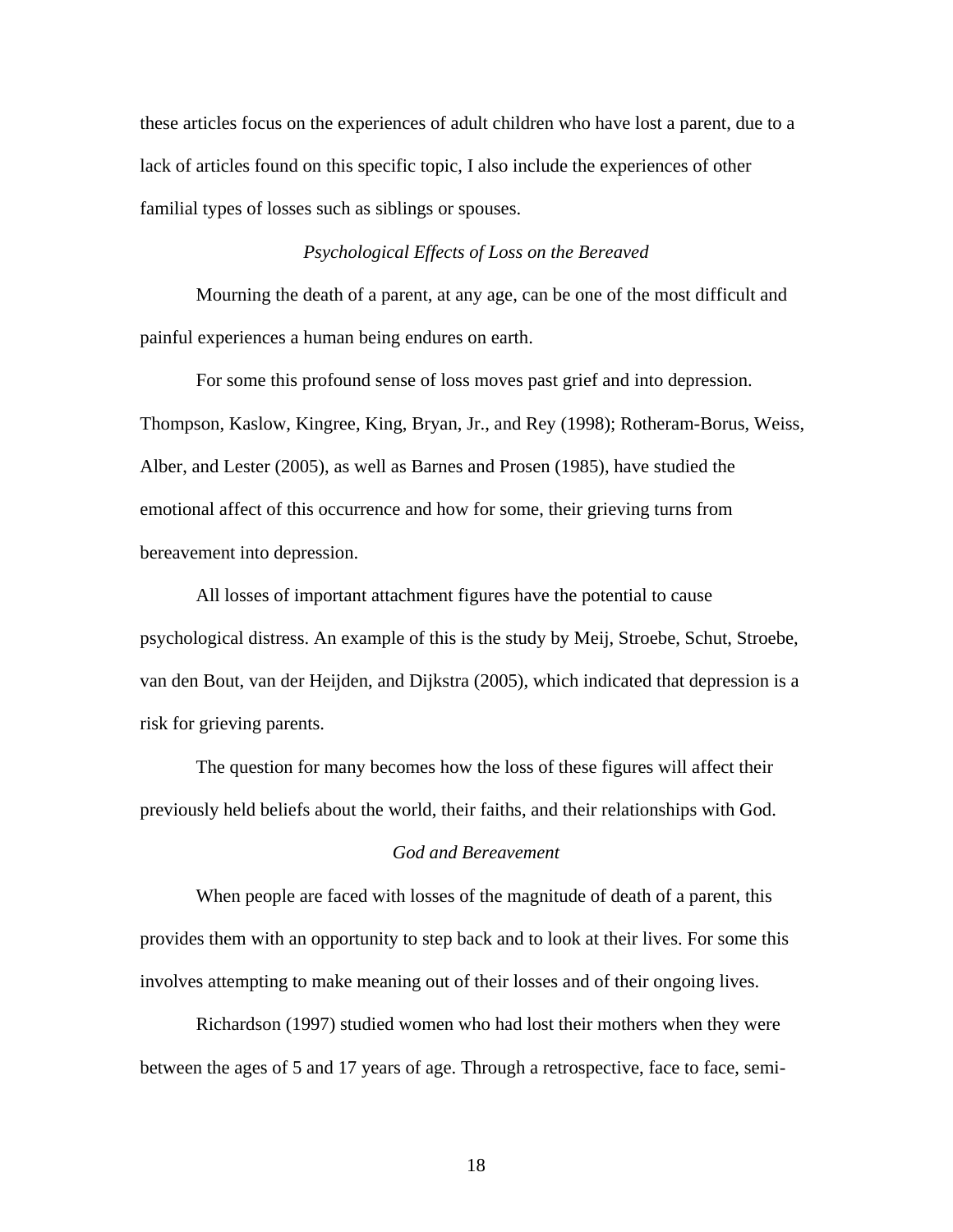structured interview, Richardson interviewed women in adulthood about how their spiritual development had progressed since the death of their mothers. Richardson found that all ten of her participants reported that their "spiritual connection" had changed since the deaths of their mothers but only some of them pointed to the loss of their mothers as the reason for these changes (Richardson, 1997, p. 46). This is an important point to consider as people's faiths may shift and change over time even if they do not encounter events that could potentially challenge or strengthen their beliefs.

Richardson (1997) also reports that a major finding in the study was that, "…most of the women had constructed their own stories to explain what happens to their mother's souls after death" (Richardson, 1997, p. 46). Another important finding in the Richardson study was that the women's partners appeared to play a large role in their spiritual development. Returning to attachment theory, this may relate to the importance of having secure and positive attachment figures to rely on as Richardson also found that all of the women found substitute "mother figures" to relate to after the death of their mothers (Richardson, 1997, p. 61). In terms of attempting to make spiritual or religious meaning of the deaths, Richardson reported that three of her participants reported converting to a different religion after the deaths of their mothers and seven out of the ten participants reported feeling closer to God since the death of their mothers. Interestingly, Richardson also reports that the Protestant and Catholic subjects "did develop more of a God-related story that would help them explain why their mothers died or what happened to their souls afterwards" (Richardson, 1997, p. 63). For some, this meant feeling that the death had been part of God's plan or that "God doesn't give you more than you can handle"; yet another participant reported feeling that the death was "more of a personal insult from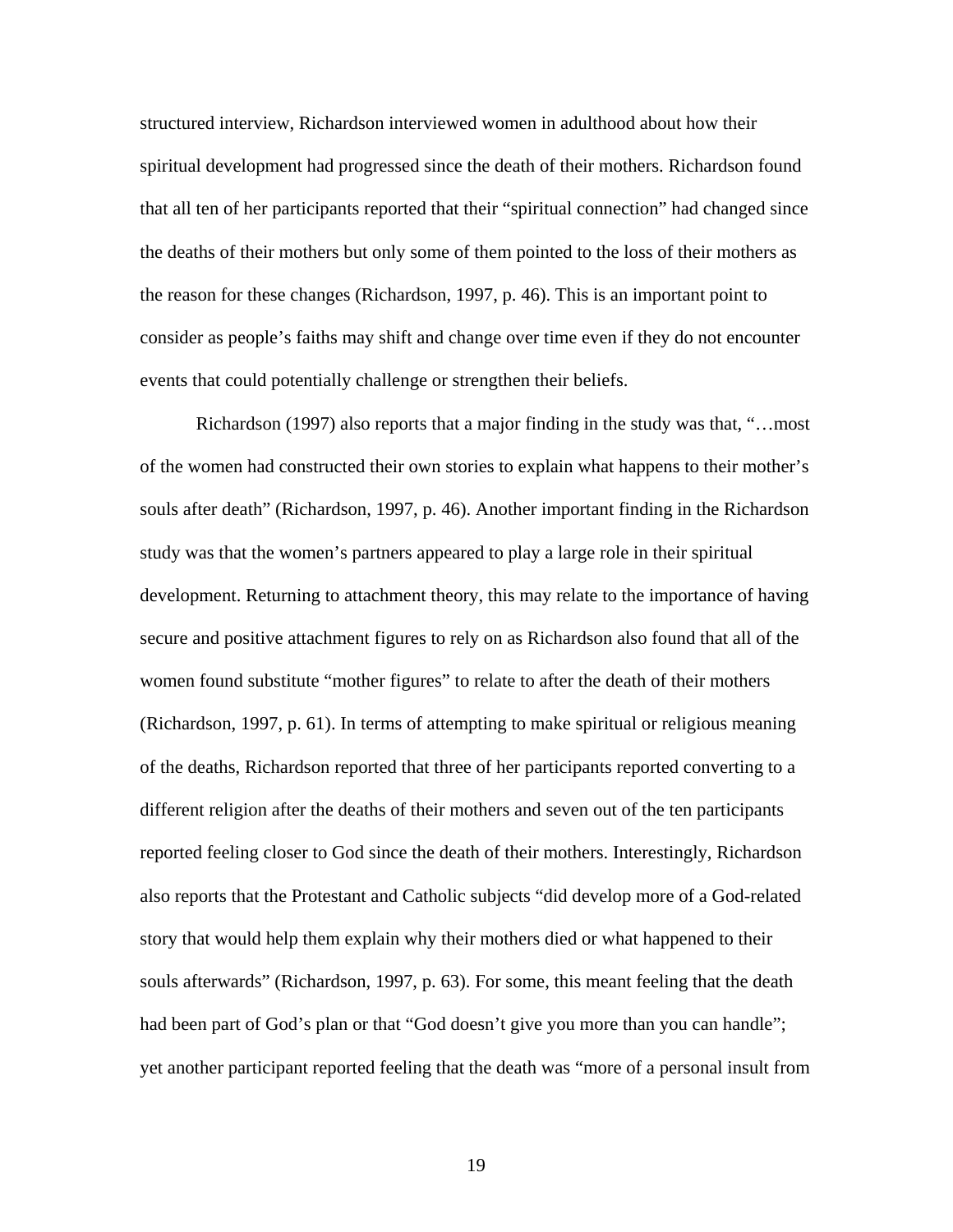God" done to "pay off a debt she had accumulated from a past life" (Richardson, 1997, p. 53). The idea of making meaning around what God's motives might have been is one that carried into other studies.

A form of meaning-making that came up in several of the studies was the idea that the death was "God's will." Keeley (2004) analyzed the meaning people made from final conversations with a variety of dying loved ones. One participant stated, "…God had a hand and plans things so well" (Keeley, 2004, p. 95). Similarly, in a study of elderly bereaved widows and widowers, conducted by Golsworthy and Coyle (1999), the elderly adults' meaning-making circled around their beliefs in God. None reported abandoning their faith as a result of their loss and most noted that they understood the death in terms of it being part of "God's plan" (Golsworthy & Coyle, 1999, p. 30, 31).

Cook and Wimberley (1983), in their study of parents who had lost a child, noted ways that parents made meaning out of their child's death including the belief that they would see their child in the afterlife or that the child's death was for a noble purpose or part of a higher plan.

Batten and Oltjenbruns (1999) studied adolescents who had recently lost a sibling. The adolescents reported gaining new perspectives on themselves, their family relationships, and their views of life and death. The study noted that the participants' perspectives on a higher Power also changed with some saying the experience increased their beliefs while others expressed anger towards God.

Batten and Oltjenbruns (1999) were not the only ones to note that some participants expressed anger towards God for the loss that they had endured. Angell, Dennis & Duman (1998) note in the case study of Andrea that she experienced God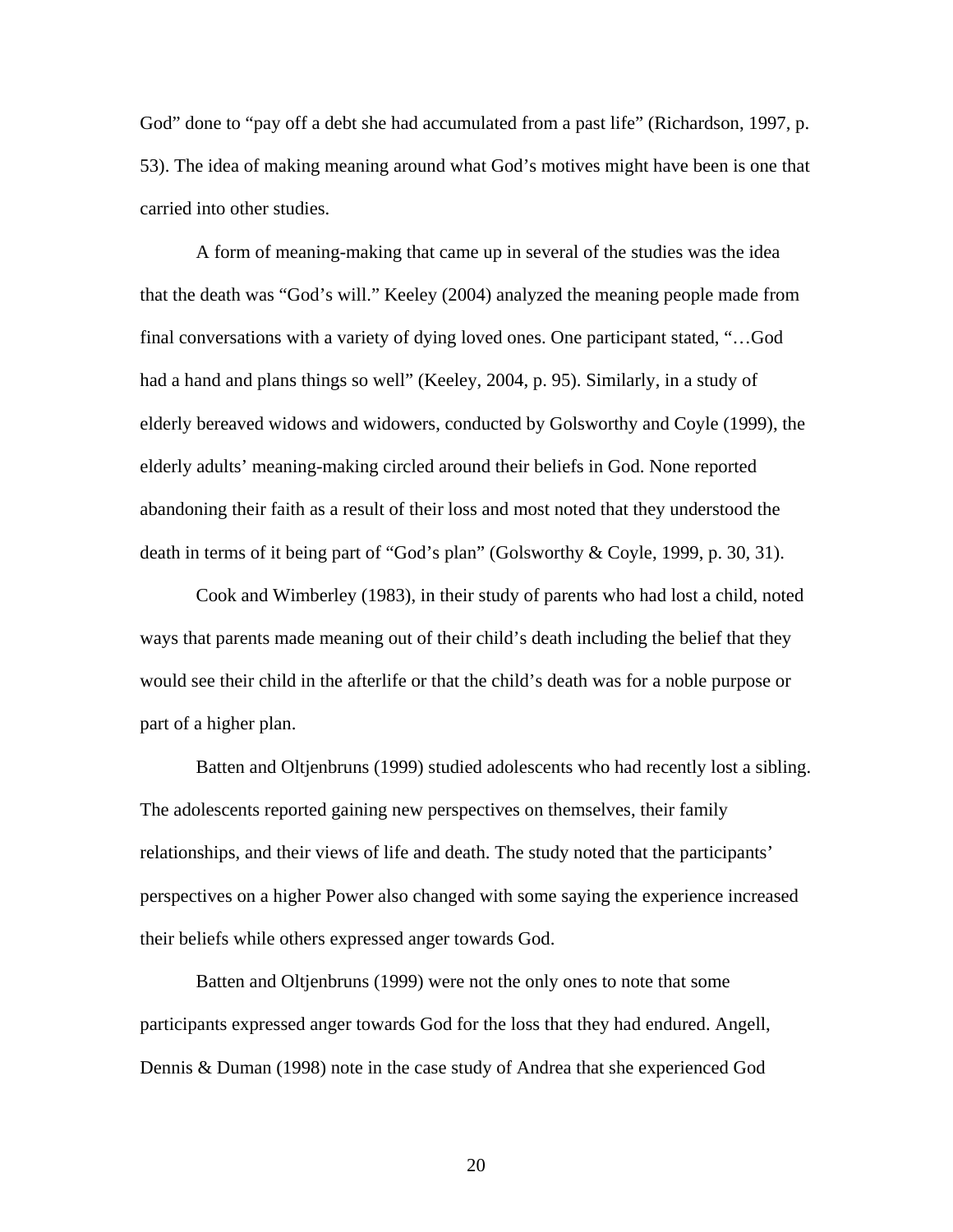allowing her mother to die as yet another abandonment, stating that she felt "betrayed and powerless" , as though her prayers to God were left "unanswered" (Angell et al., 1998, p. 623, p. 626). These examples illustrate the different responses that people have to their faith and to God following the death of their loved ones.

Returning to attachment theory, it may also be that God fills a void that is left after a loved one has departed. Cicirelli (2004) studied older adults and their attachments to God. Cicirelli found that although an attachment to God did not exist for all participants, findings did indicate that for some, God might act as a substitute attachment figure when other important attachment figures have passed on. This would fall into a more compensational viewpoint of adult-God relationships.

Similarly, Austin and Lennings (1993) found that for those adults who identified as having Christian belief systems, these religious beliefs helped to limit the possibility of developing depression following the death of an important attachment figure. However, the results appeared to indicate that the level of religiosity did not have an effect. The authors also brought up in the literature review the ideas of Kubler-Ross (1975), who discusses the potential for religious beliefs to provide people not only with a way of viewing the world that focuses positively on the future, but that religion also often creates a community support system that can be helpful to those who were grieving (Austin & Lennings, 1993).

In a study done by Norenzayan and Hansen (2006), the authors found in their Studies 1 and 2, that, "…mortality salience led to more religiosity, stronger belief in God, and in divine intervention" (p. 174). Similarly, another study found that a belief in God and in an aftelife were, "both negatively correlated with death anxiety  $(p<0.01)$ , and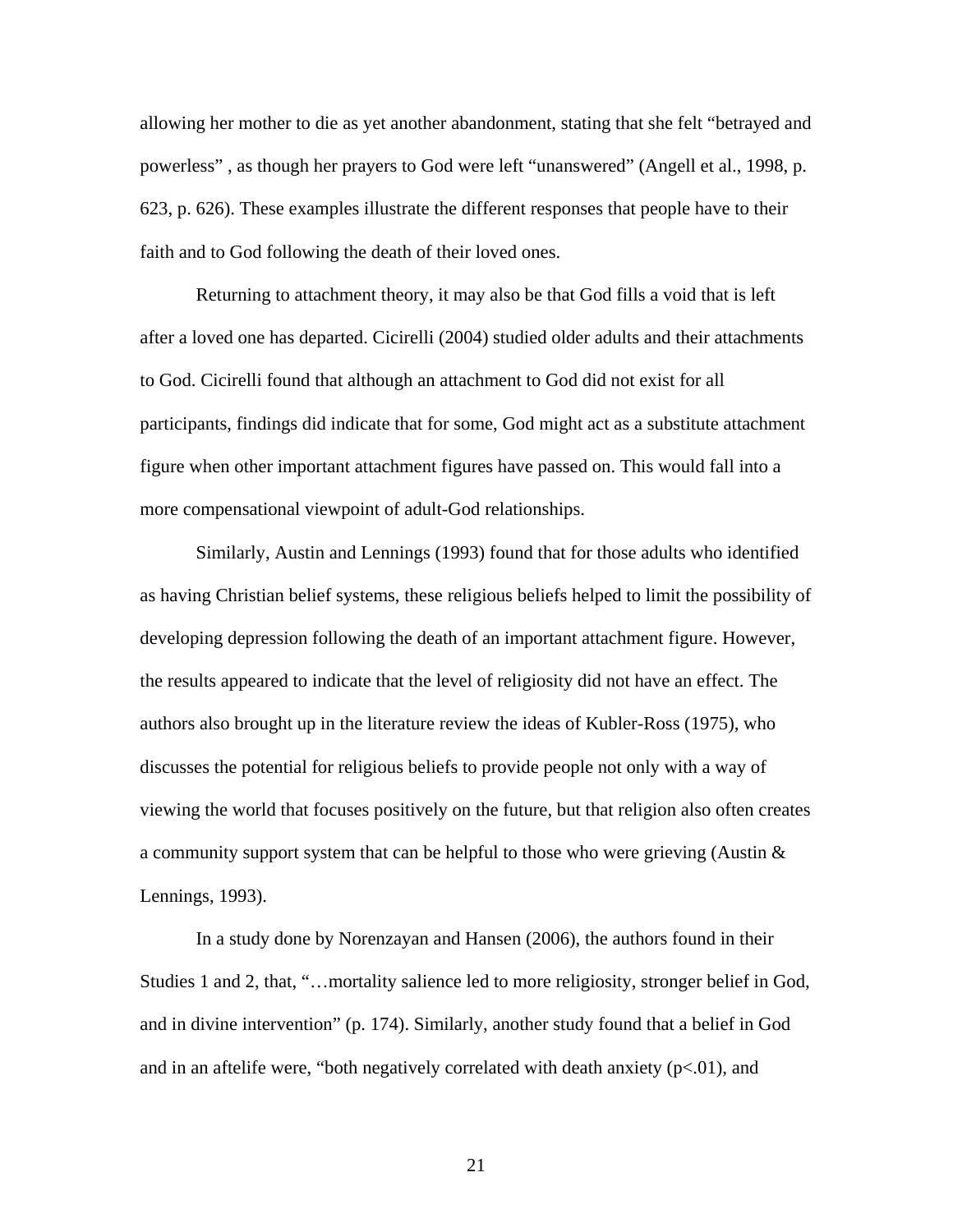positively correlated with death acceptance…" (Harding, Flannelly, Weaver, & Costa, 2005, p. 253). Both of these studies again illustrate a relationship between belief in God and/or afterlife and feelings about death. In both studies it would appear that beliefs in God and/or an afterlife might mediate negative or anxious feelings people are experiencing in relation to death.

The importance of external supports during the time of mourning one's parents, is also addressed by Bowlby (1980) in regards to the mourning of children who had lost a parent. He notes that in order to have a "favourable outcome" children need to have had a previously secure attachment to the lost parent, been given information about the parents' death, as well as had another secure relationship to turn to after such a loss (Bowlby, 1980, p. 321). The central research question of my study is whether it is possible that in the case of adults, this alternative attachment could take the form of a strengthened, weakened or altered relationship with God following the death of a parent.

Additionally, Kaeton (1998) echoes the need for a community or someone to talk to, when she discusses her experience of being a pastoral counselor at a hospice. She discusses the importance of being present for people and their families, without attempting to provide them answers or to draw from her own opinions or history. In this way she states that her task is, "…not to provide answers for the person's questions but rather to be fully present to the person and the family system as they struggle to find first the question and then the pathway to the answer for them" (Kaeton, 1998, p.285). Kaeton also discusses how times of crisis, such as impending death can naturally lead to a questioning of their previously held beliefs. She notes, "Even the patient or family with deep-seated religious beliefs will have their images of God challenged. This is where we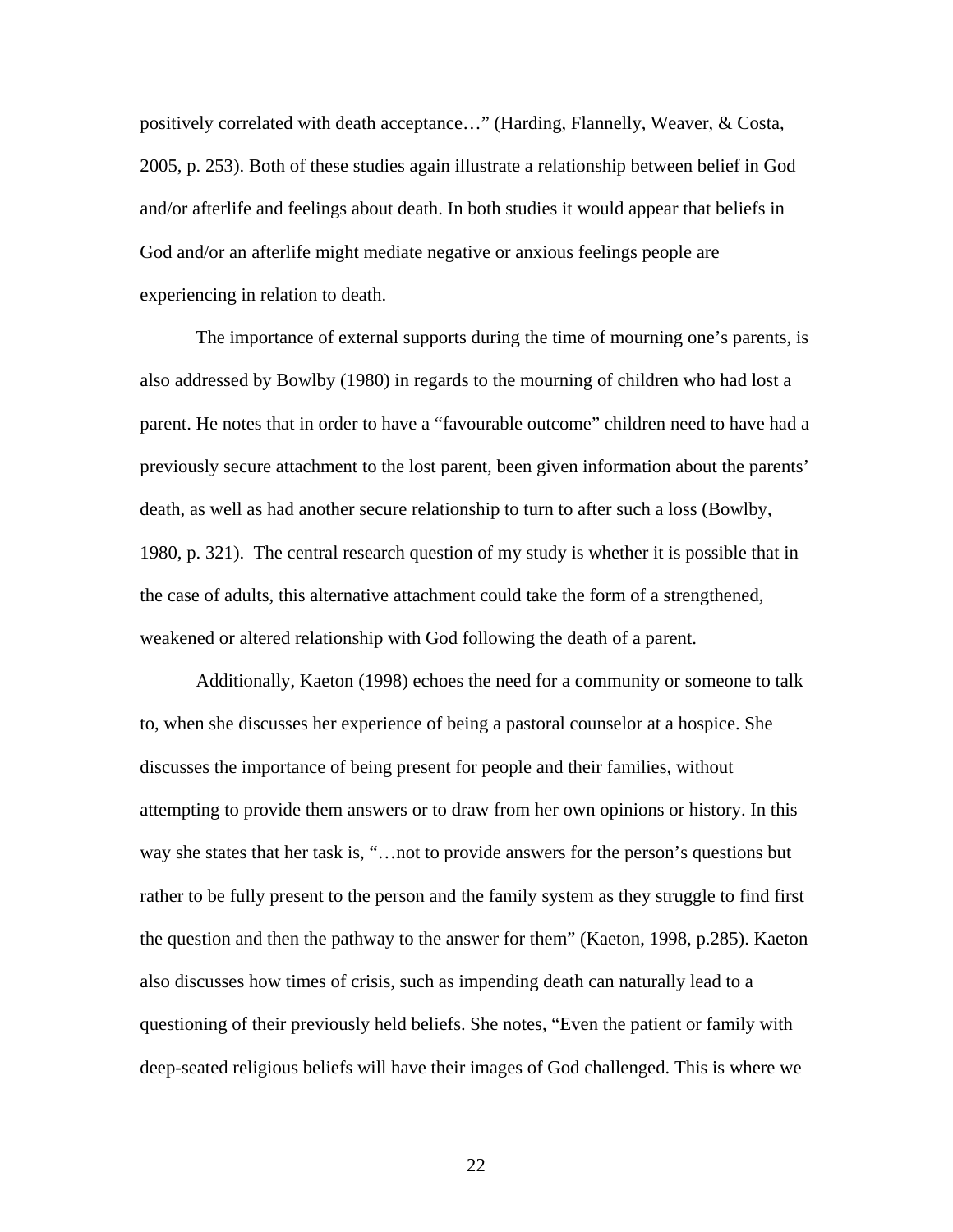frequently hear questions such as, 'Why would God do this to me? To us?' . . ." (Kaeton, 1998, p. 287). Therefore, although God can be a support to people in times of crisis, for some the crisis itself can throw into question all previously held beliefs about how the world and God functions.

These studies show how other attachments, such as those to God, may serve as alternative attachment figures for some, and that these alternate attachment figures help the bereaved individual manage his or her grief once the loved one (in this case parent) has passed on. For other individuals, the experience of the loss may call into question their very belief system, including a belief in God. This study undertook to investigate both these possibilities.

# *Varieties of Study Design*

Overall the studies noted here used a research design that complemented what they were trying to study. For instance, those who chose quantitative, relational studies (such as McDonald et al. (2005), Beck (2006) and others) were trying to compare groups or variables to begin to look for correlations, whereas studies that were more interested in gaining new or richer information (such as Keeley (2004)) tended to choose smaller samples and fixed method descriptive qualitative studies in order to accomplish this. Those that used case studies (such as Guttman (1991), and Angell et al. (1998)) sacrificed generalizability for a deeper look into individual experiences surviving parental loss.

Looking at the strengths and disadvantages of these types of studies assisted me in realizing that richness in information was more important in this particular study than generalizability, yet the opportunity to hear multiple experiences was also desired over the experience of a single experience. For this reason I chose a qualitative research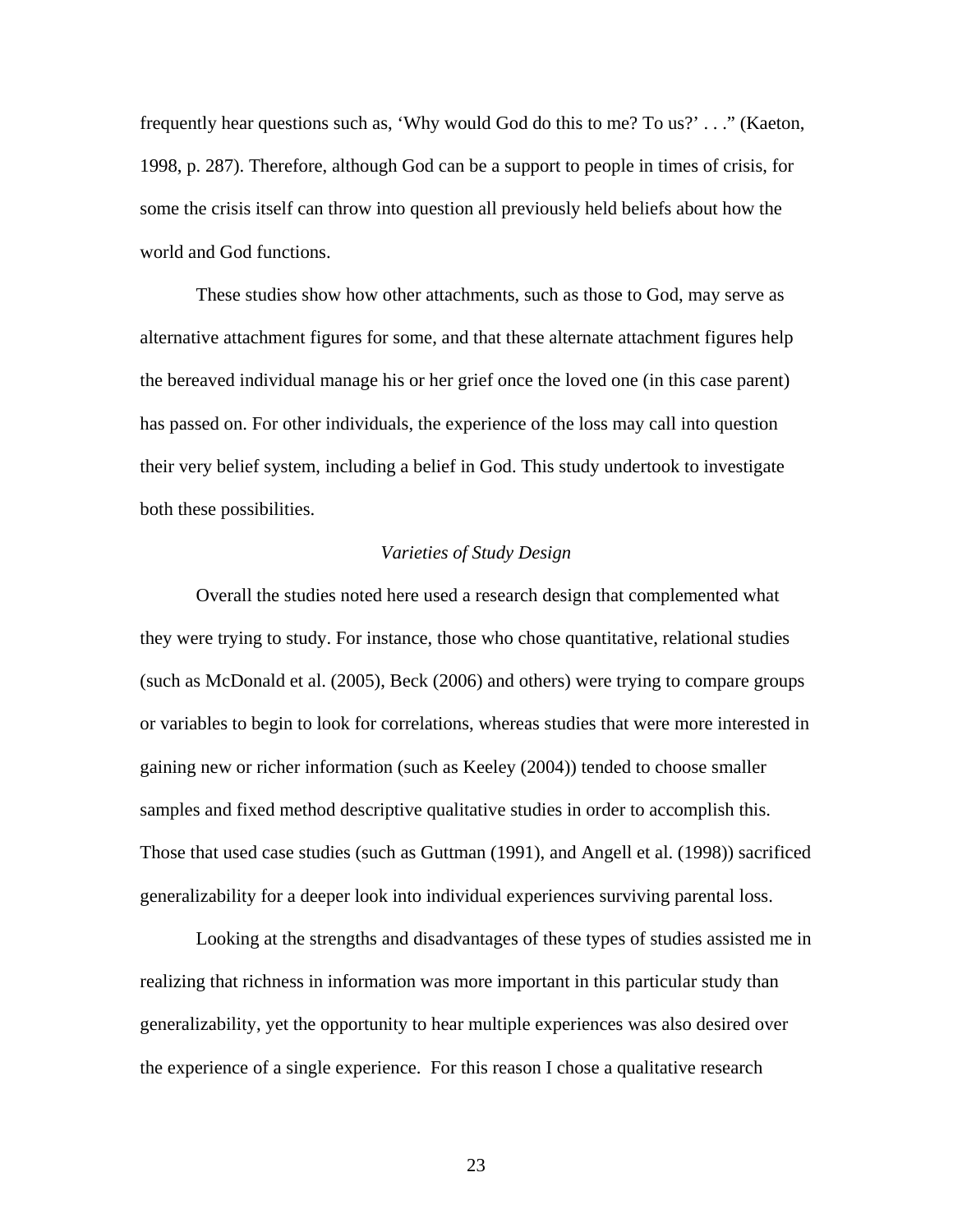methodology that would yield rich data despite the smaller, non-generalizable sample size.

#### *Biases in the Studies*

 By far, the most common bias present in the literature was invisibility (Anastas, 1999), as racial demographics were not even mentioned in Barnes and Prosen (1985), Guttman (1991), Meij et al. (1998), Batten and Oltjenbruns (1999), and Angell et al. (1998). That is why my study attempted to gain as diverse a sample as possible (albeit with little success). It is also why I reported the demographics of the participants, in an attempt to avoid the invisibility of racial demographics that is often present in research.

#### *Strengths and Limitations of the Studies*

#### *Limitations*

One type of limitation that appeared in the literature was differences in culture. The studies done by Meij et al. (1998), Barnes and Prosen (1985) and Birgegard and Granqvist (2004) took place in other countries and may not generalize completely to the United States.

#### *Strengths*

 A strength was the inclusion used by Thompson et al. (1998) in that there was a conscious effort made to use a sample mostly comprised of People of Color to combat invisibility in this population of study. Another strength that was present was the clearness in definition of terms that was present in studies such as Keeley (2004) and Beck (2006) that illustrated the importance of clearly defining potentially interpretive or confusing terms.

My study adds to this body of research by focusing on how adult children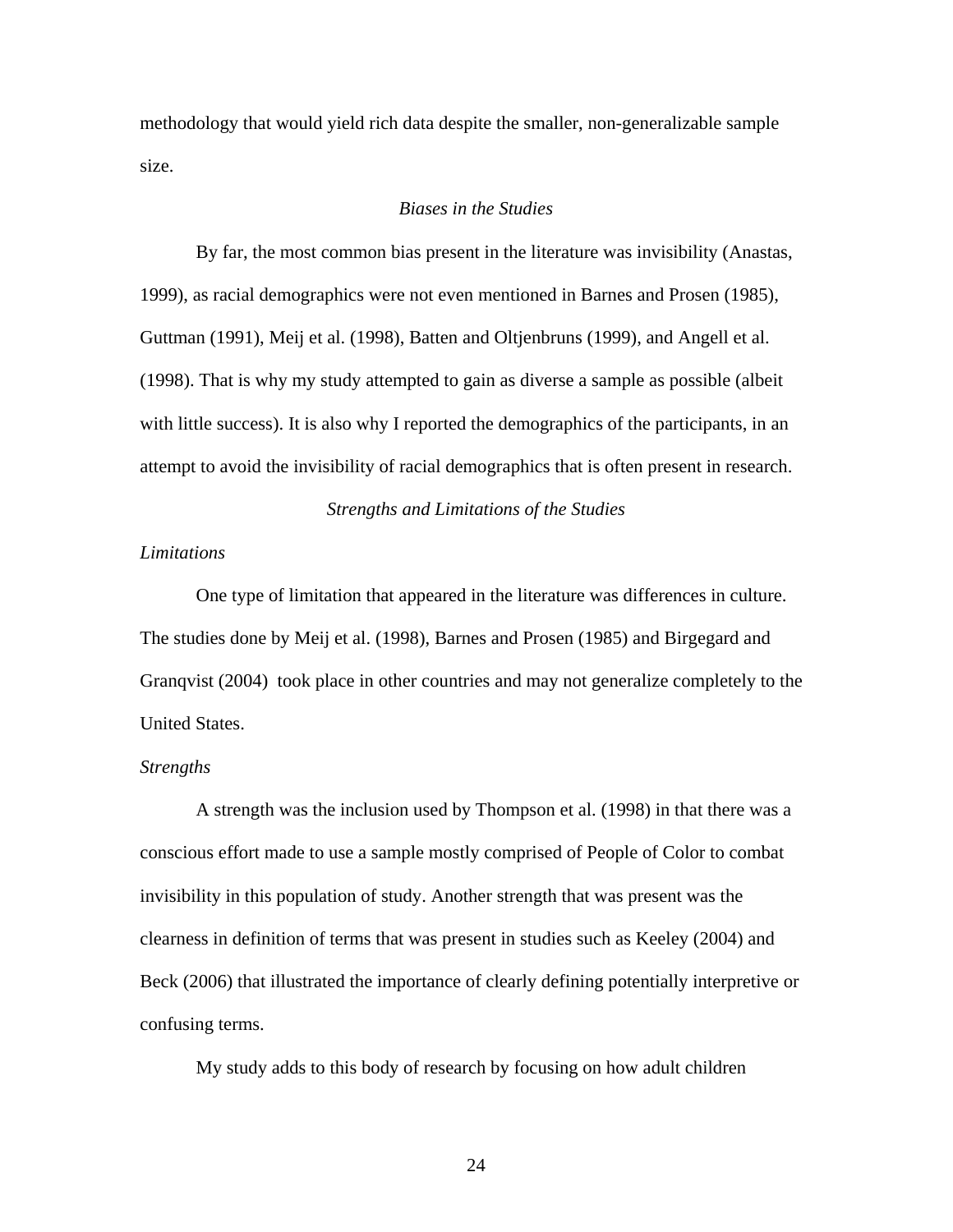experienced their religious faith and relationship to God after the death of their parents. I focused specifically on the experience of adult children who experienced parental death in adulthood, because this is an under-researched population who represent an experience shared by a high percentage of adults. In the following methodology chapter I will discuss the methodology of my study, the sampling strategy, and the methods used for data analysis.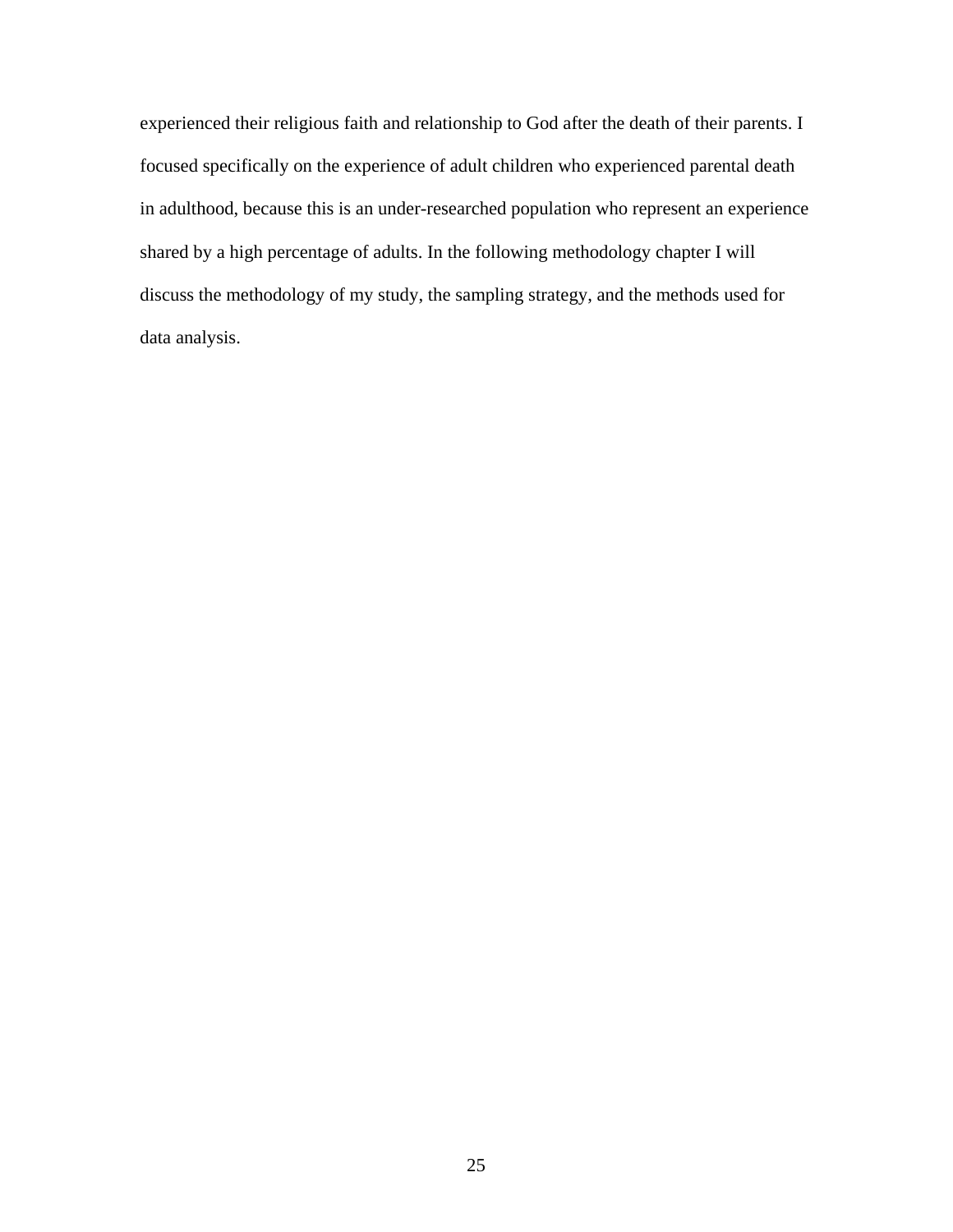#### CHAPTER III

#### METHODOLOGY

#### *Study Purpose and Question*

The purpose of this study was to explore how adult childrens' religious beliefs as well as their relationship to God(s) were affected by the loss of a parent. With this in mind, the research question was, "Among adult children with religious beliefs prior to the death of a parent, how are these beliefs affected by the loss of a parent?"

#### *Research Method and Design*

 The research design selected for the proposed study was a fixed method, qualitative, descriptive study. A qualitative study was chosen because it was felt that richer and more detailed information would be gathered from face to face individual interviews, especially given the sensitive nature of the topic. I chose to do a fixed method descriptive study because I wanted to ask all the participants the same set of questions, so that in the end I could examine and categorize similarities and differences in the participant's answers to the specific questions. In addition, this method allowed me to touch upon certain specific points with all participants, which would not be guaranteed to occur in a flexible method study, as it would depend on the direction the participant went in. Using a qualitative design allowed me to gather the richness in detail that I was seeking in order to better understand the experiences of these adult children. In terms of trustworthiness of the data, I tried to construct questions that would address accurately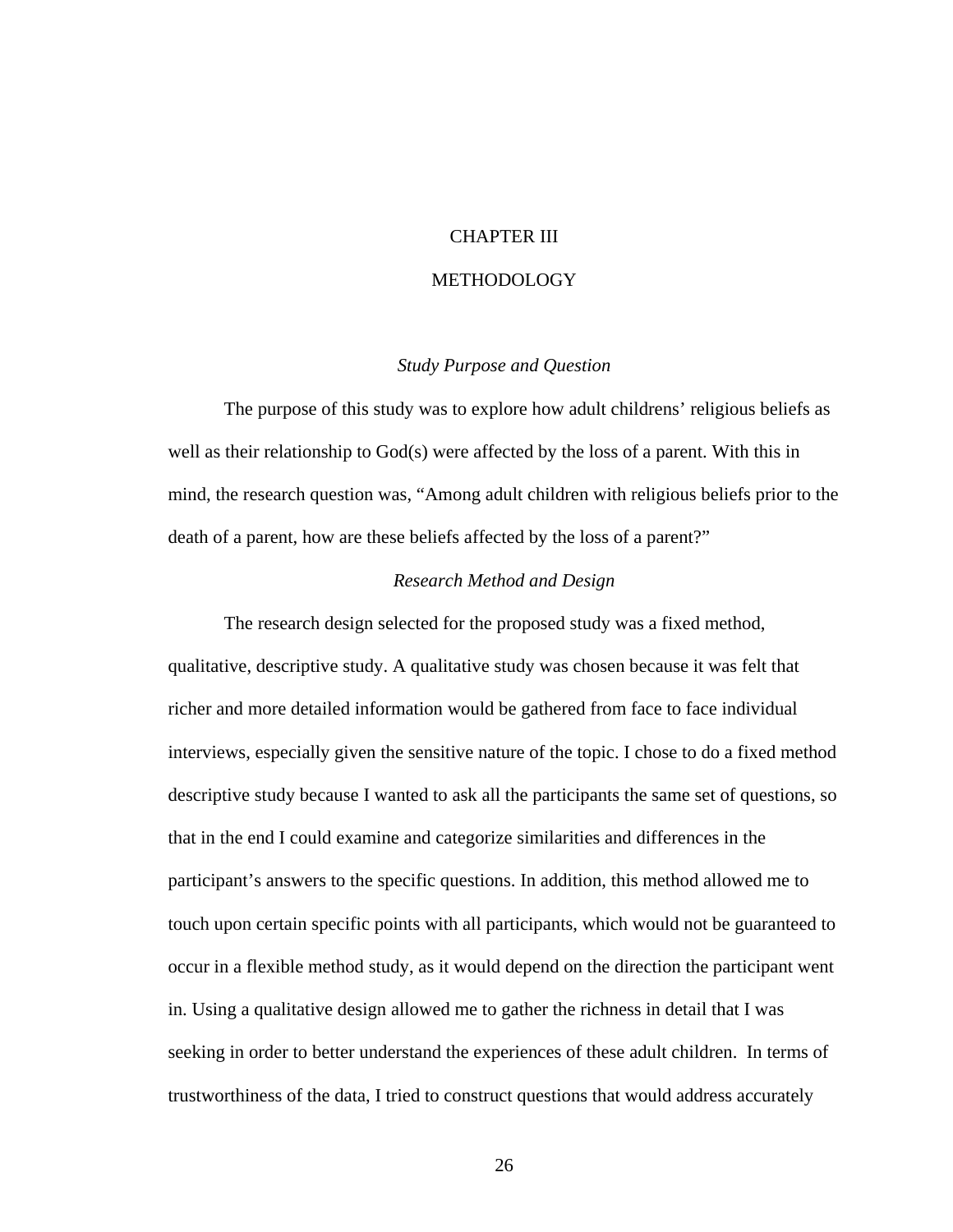the phenomenon investigated. Given the small sample in this study, there is little generalizability, but it is hoped that there is a rich body of information gathered that can guide future studies. By using a fixed set of questions in the interview, there was a certain level of replicability in that other researchers will have access to that set of questions as well as information about the demographics of the participants.

For the purposes of this study, God(s) was defined as a supreme being (or multiple supreme beings) that is prayed to or worshiped by human beings. In terms of what it meant to observe a religion, this was defined as holding a set of beliefs about a diety(s) and about how the individual feels the world works according to this deity(s). The participants did not need to attend religious services, but rather needed to feel that at least before the death of their parent, religion held a place in their lives. With this said, it was assumed that peoples' level of belief would fluctuate based on their life experiences, as well as perhaps, their attachment styles as earlier research has indicated that perhaps a strained attachment to peoples' parents may carry into their relationships with other attachment figures. My goal was to gather examples of different beliefs about God(s)' power and function in daily lives.

# *Subject Section*

#### *Sample*

When deciding on selection criteria for the study, I thought about what characteristics of this particular population needed to be present in each potential participant (Anastas, 1999). The original sample criteria included both males and females from any socioeconomic status, location, sexual orientation and marital/relationship status, who were at least 21 years of age at the time of the parents deaths and for whom at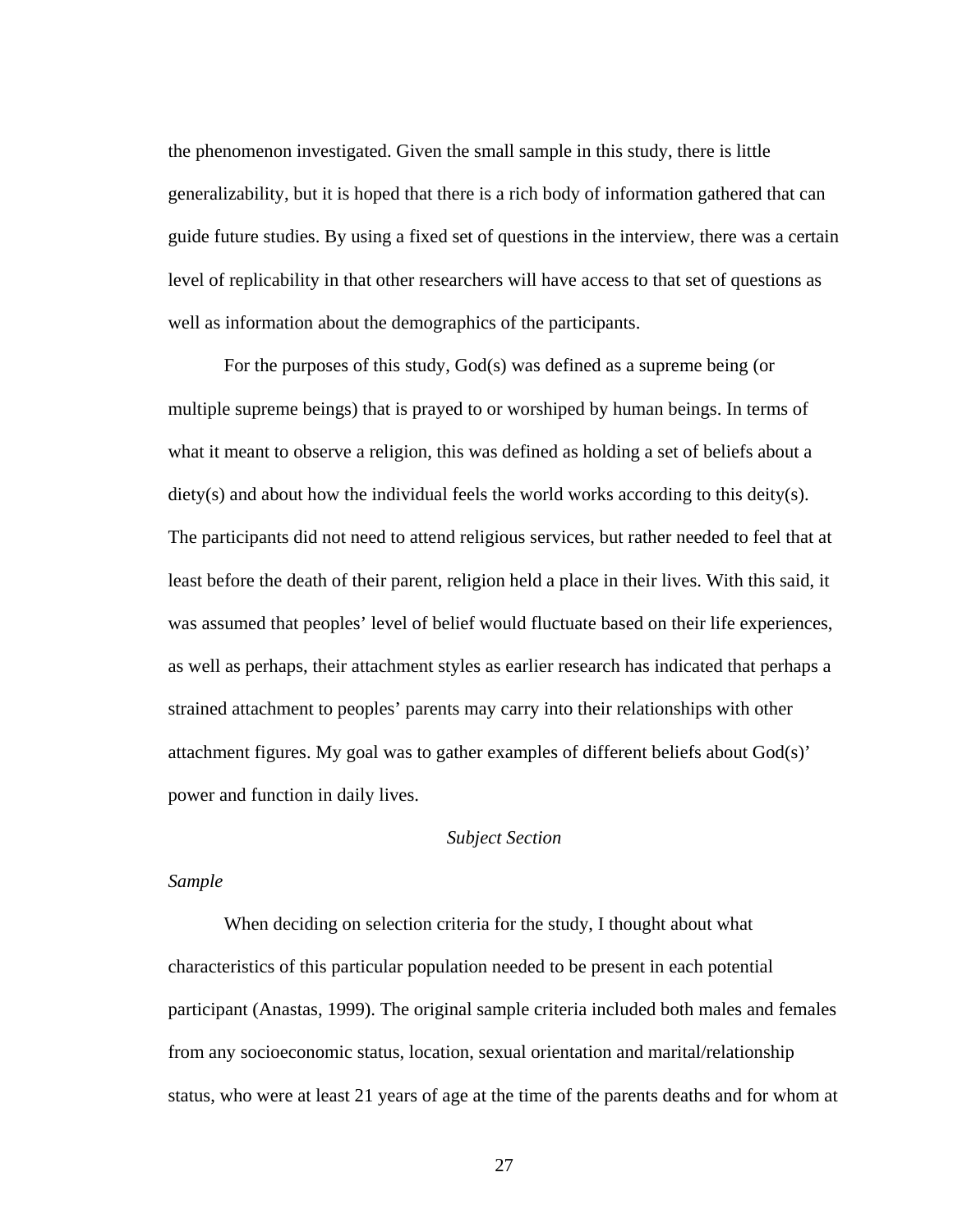least twelve months had passed since the death in order to avoid causing participants undue emotional strain while they were in their initial stages of grieving (Keeley, 2004). Participants had to be at least 21 years of age at the time of their parents' deaths as this is the age recognized in our society as the age where a person is mature enough to drink alcoholic beverages, and is therefore an adult. In addition, this age requirement helped to ensure that the majority of the participants were old enough to be capable of taking care of themselves.

Participants were also included regardless of age, gender, or cause of parent's death or whether the participant had lost one or both parents. This was done in order to investigate a range of experiences and perhaps use this data to fuel more specific studies. The original sample criteria also required participants to have spent the majority of their developmental years (0-18 years) with the adult parent and also required the participants to identify as having a monotheistic belief system prior to the death of the parent, although they could hold any or no belief currently. The majority of developmental years was originally put in as a requirement because it was assumed that the attachment styles of those who spent a short time with a parent, versus their entire development with a parent, might be different. Additionally, the participant had to have been at least 21 years old at the time of the parent's death and it could not have been more than 10 years since the parent's death as it was assumed that people's meaning-making around the death and around their understanding of their faith would change over time.

 I wrote to the Human Subjects Review (HSR) committee twice in order to make amendments to this original selection criteria. The first amendments, asked for on March 15<sup>th</sup>, 2007, were for participants to be included regardless of how many developmental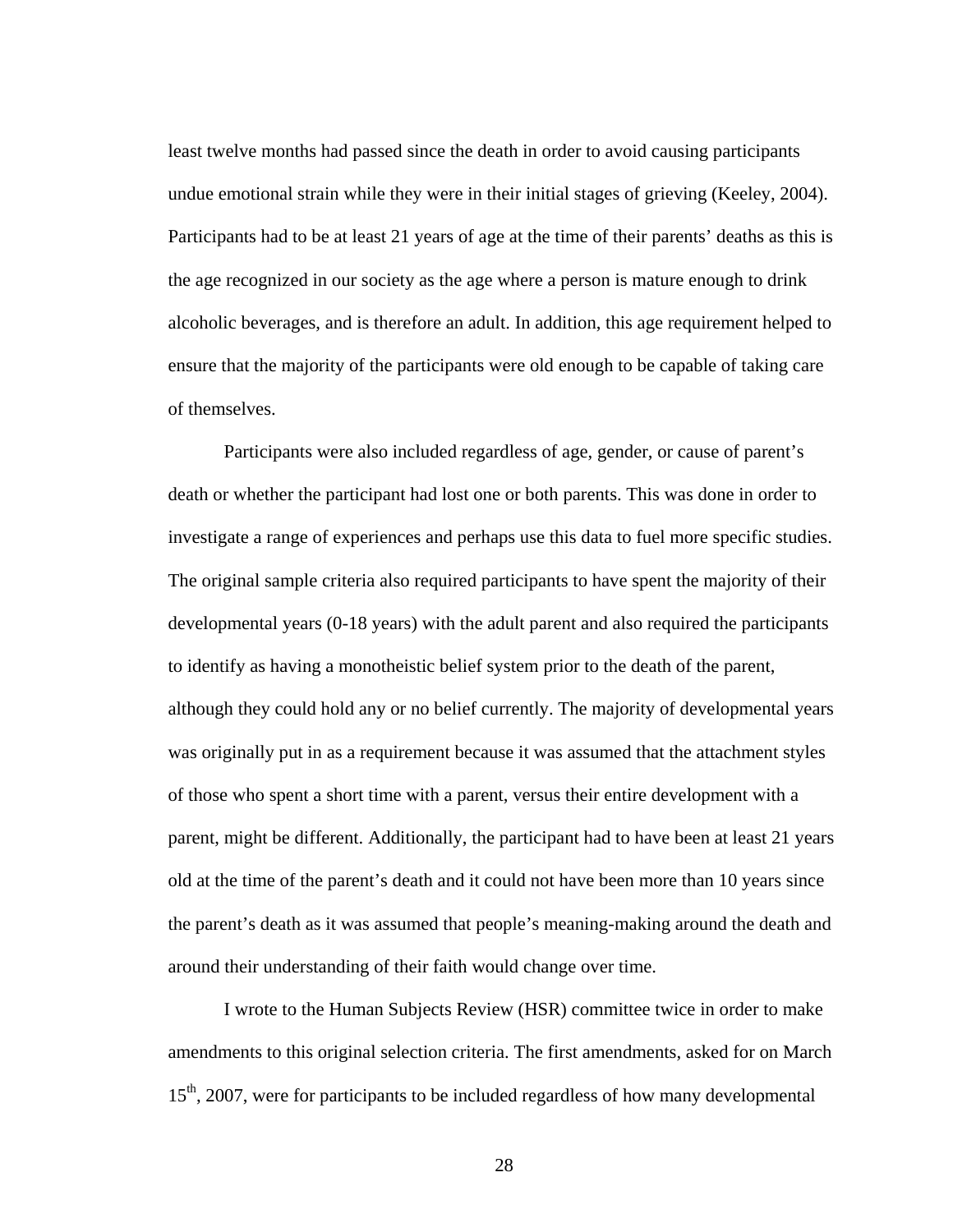years they had spent with their parent as long as they had had a relationship with the parent at some point in the life span. This was done because I believed it would be interesting to compare beliefs of people who had spent different amounts of time with their parent over the life-cycle. In addition, I asked the HSR committee to extend the period since a parent's death from no more than ten years to no more than twenty years. I did this in order to look at how time might influence both the bereavement process as well as a chance to monitor changes in belief systems over a larger span of time. In addition to approving my proposal (see Appendix A), the HSR committee approved both of these amendments (see Appendix A).

The second letter was written to the HSR committee on April  $12<sup>th</sup>$ , 2007, requesting that the inclusion criteria of a participant identifying as having a monotheistic belief be waved and replaced with an inclusion of monotheistic as well as nonmonotheistic belief systems. This was done because I believed that non-monotheistic belief systems could make interesting comparisons in terms of people's relationships to God figures as well as to their faiths. The committee also approved this amendment (see Appendix A).

It was my hope that through sampling technique, a diverse sample in terms of race, ethnicity, gender, and religious beliefs/affiliations would be collected. I was aiming for a sample size of 12-15 participants. The final sample size was twelve. Although a fairly diverse group of participants was gathered in terms of ethnicity, gender, and religious affiliations, I did not gain as racially diverse a group as hoped for, with eleven of the twelve participants identifying as Caucasian.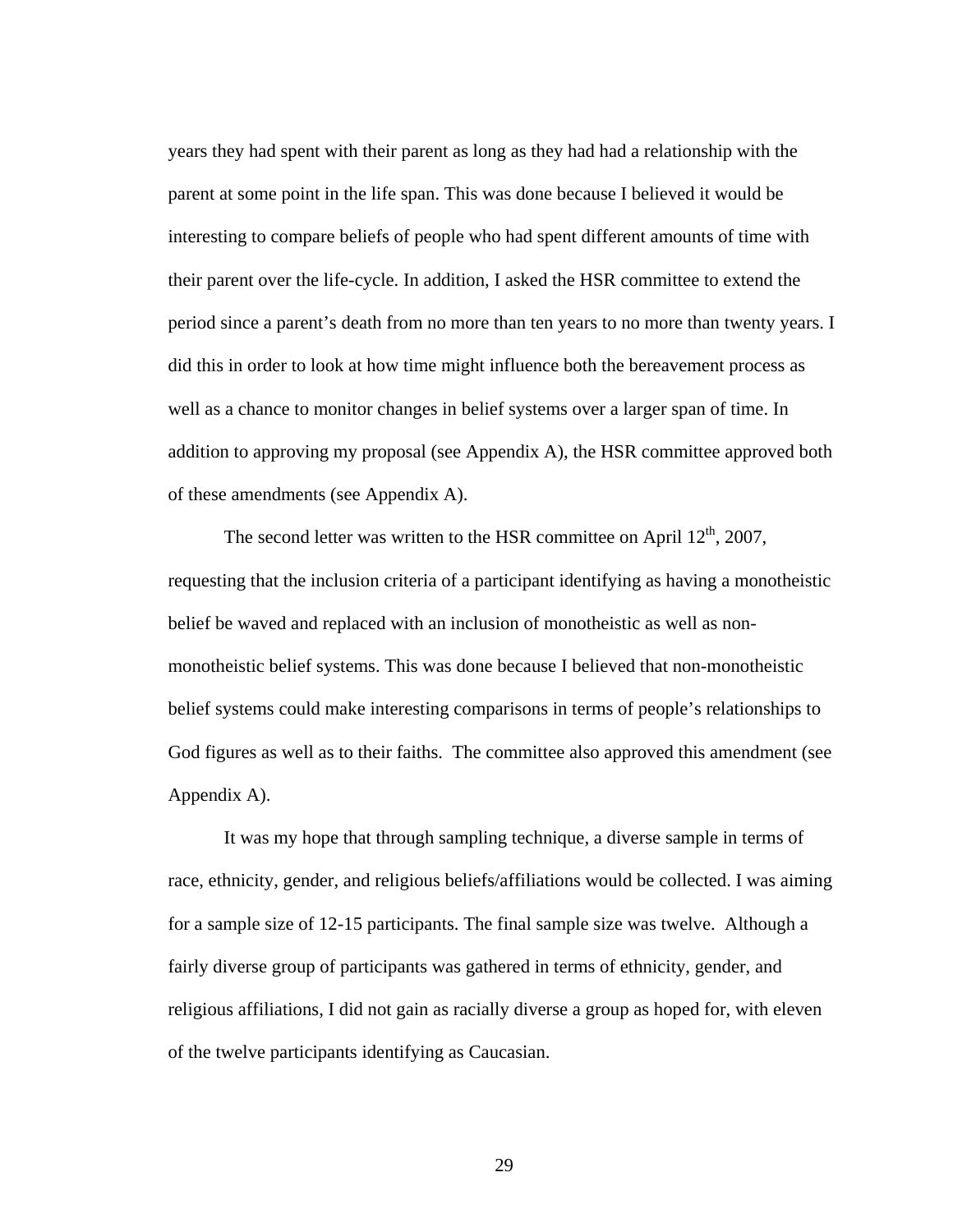The sampling technique for this study is a non-probability sample strategy. I used a combination of snowball and convenience sampling in order to gain participants. I chose this method in order to make use of people who may know other adult children who fit the criteria. I also attempted to recruit participants by posting flyers in public spaces, where I had been given permission to do so. In my HSR application I also requested permission to possibly advertise in local newspapers and on the Internet at such sites as Craigslist. However, the snowball method and the posting of notices proved an adequate recruitment strategy and I did not end up advertising the study on the Internet or in newspapers. (See Attachment B for a copy of the flyer that was approved by the HSR Committee.)

 Although it was hoped that an equal number of participants who identified as People of Color and as Caucasian would be recruited, all participants who fitted the above criteria were accepted after January 15, 2007. This was done to help ensure that the minimum of 12 participants was gained to complete the study.

#### *Data Collection*

# *Type of Data*

 Demographic data that was important to this study included participants giving basic information through a demographic questionnaire (see Appendix C ) about their gender, racial/ethnic background, age at their parents' deaths and current ages, siblings and ages, their parents' age at death as well as cause of death, as well as questions about their parent's religious beliefs and their own prior and following their parents' death.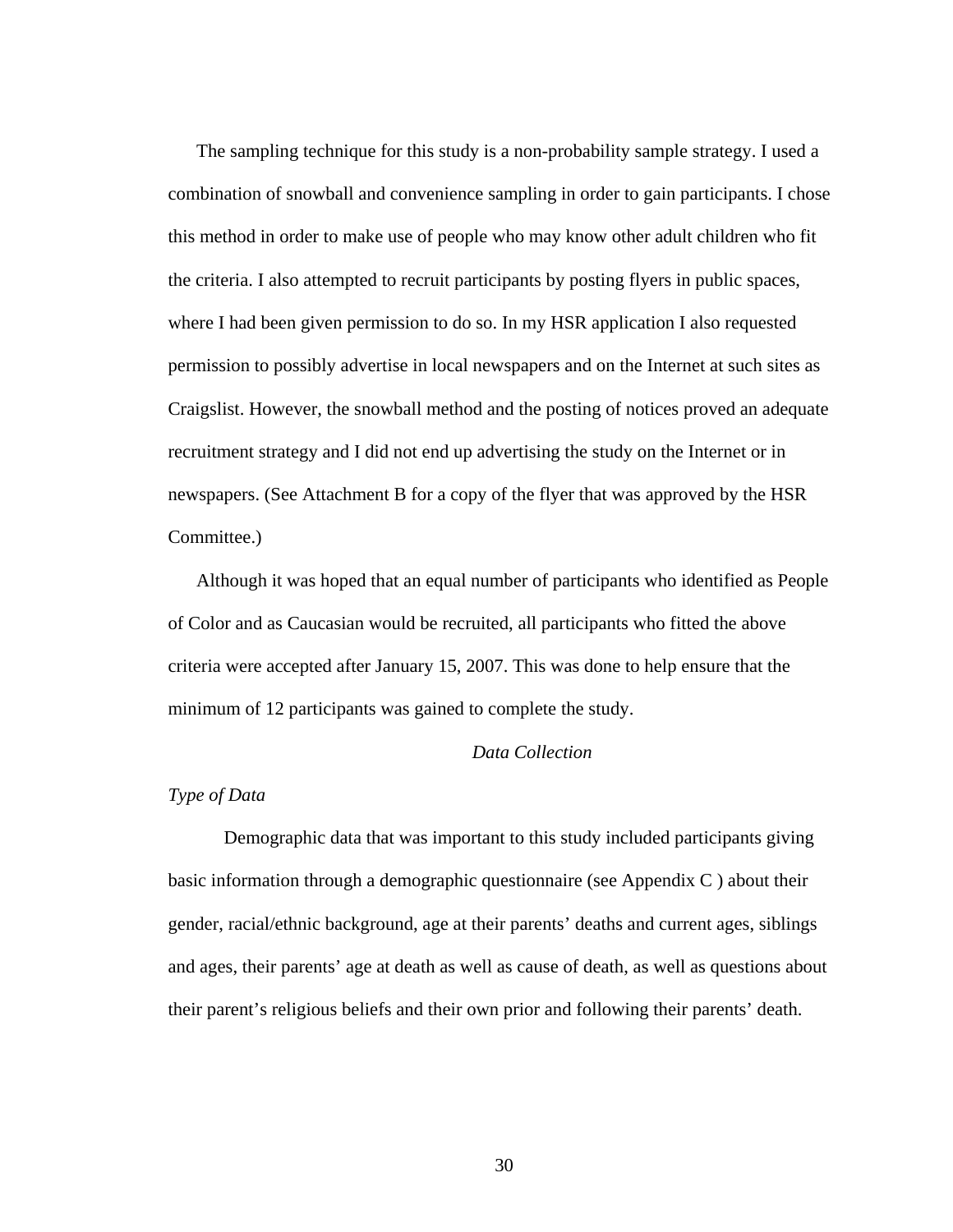Interview questions (see Appendix D) included gathering information about the parent-child relationship (in childhood and in adulthood), the bereavement process, and the adult relationship to God figures and religion (before and after the loss).

As mentioned earlier, face to face interviews were conducted with a set of fixed questions that aimed to collect in more detail information about how adult children felt their faith had or had not been altered by the death of their parent. In addition, information was gathered about how their relationships to their parent may or may not be reflected in their relationships to God as well as whether they felt their relationships to God changed as the result of their parents' death. I did not use any standardized measurement scales in this study.

#### *Data Collection Methods*

 The data collection method for this study was face to face interviews, at a mutually agreed upon location and time, using a fixed set of questions for each participant. Although I expected the interviews to take longer given the length of the interview guide, interviews averaged about 36 minutes. There was also a large range in interview lengths from the shortest taking a mere fifteen minutes to an interview that lasted sixty-seven minutes. Although it is my opinion that all interviews contained rich and useful data, several factors influenced the interview length. One was speed at which the participants spoke. Several participants with shorter interviews, were also faster talkers and took shorter pauses. A couple of participants also tended to answer succinctly and did not often go off on tangents of thought as other participants did. Also, I noted that for many who had a good-bye experience with their parent, their interviews were longer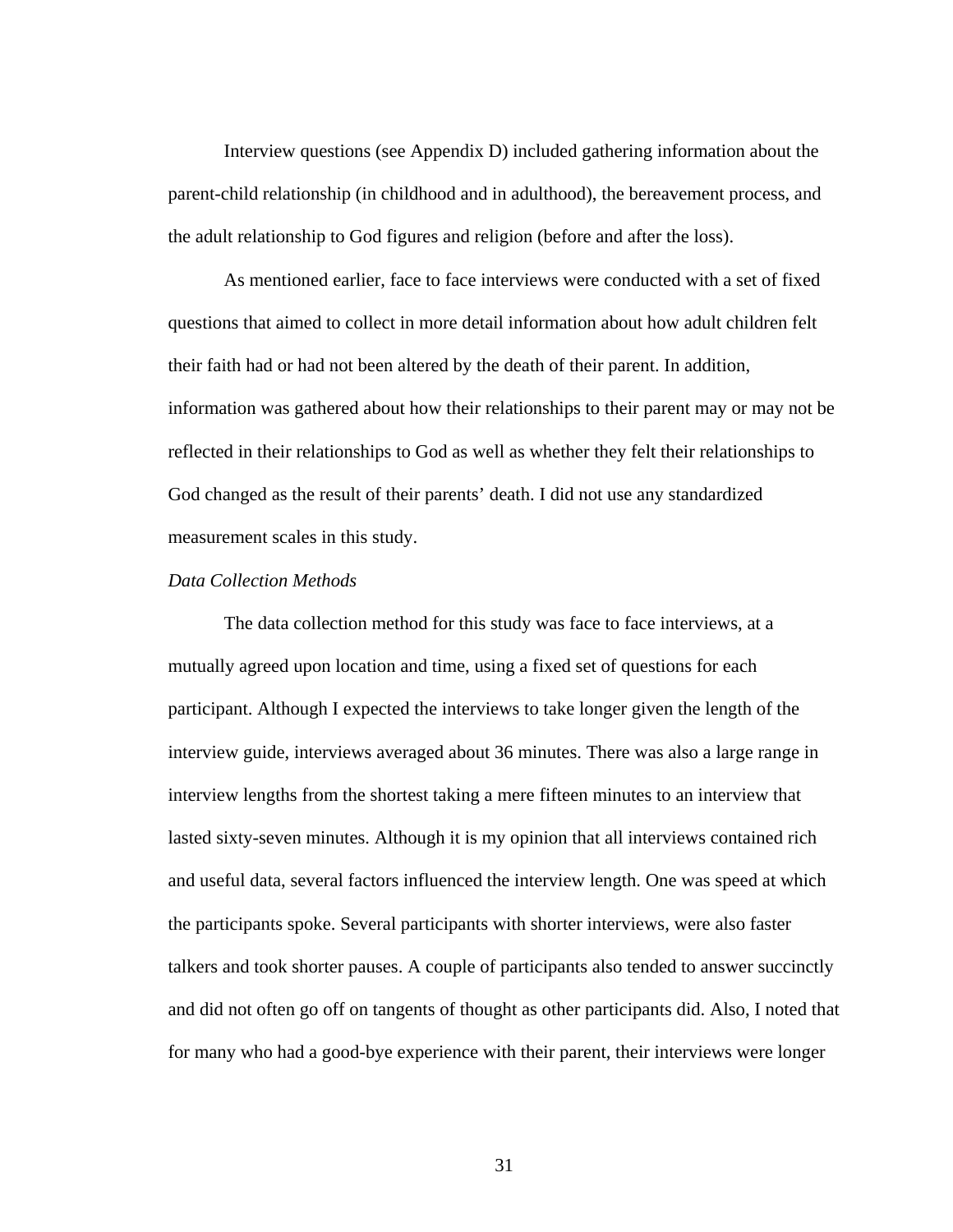as this was a subject that people were asked to describe if it took place, as opposed to those who did not have a good-bye experience with their parent.

The interviews were recorded using a digital audio recorder. I included in my Human Service Review (HSR) application the ability to take field notes based on visual observations about the participant's affect, body language, and any important gesturing the participant might use. I found in actually carrying out the interviews that it was more important to maintain eye contact with participants in order to respect what they were saying, rather than take notes while they spoke. Therefore, basic notes were written down only after the interview had been completed.

Strengths to the fixed question method included that it was the most appropriate way to gather a rich and detailed set of data about the topic while also maintaining a level of consistency throughout the participants' data by asking everyone the same questions. This helped to ensure that useful data would be gathered on the chosen topic.

A limitation to this method was that a participant's affect and mannerisms would need to be interpreted by the interviewer and were therefore subject to potential bias. In addition, the interviewer's facial expressions may have affected how the participant responded or continued in one direction but not others.

#### *Data Analysis*

 Interviews were conducted in mutually agreed upon locations. Participants read and signed a consent form that included information about how their responses would be recorded and used, as well as a list of resources if they felt as if they needed to talk to a professional after the interview was completed (see Appendix E). In addition, both verbally and in the Informed Consent (see Appendix F), participants were reminded that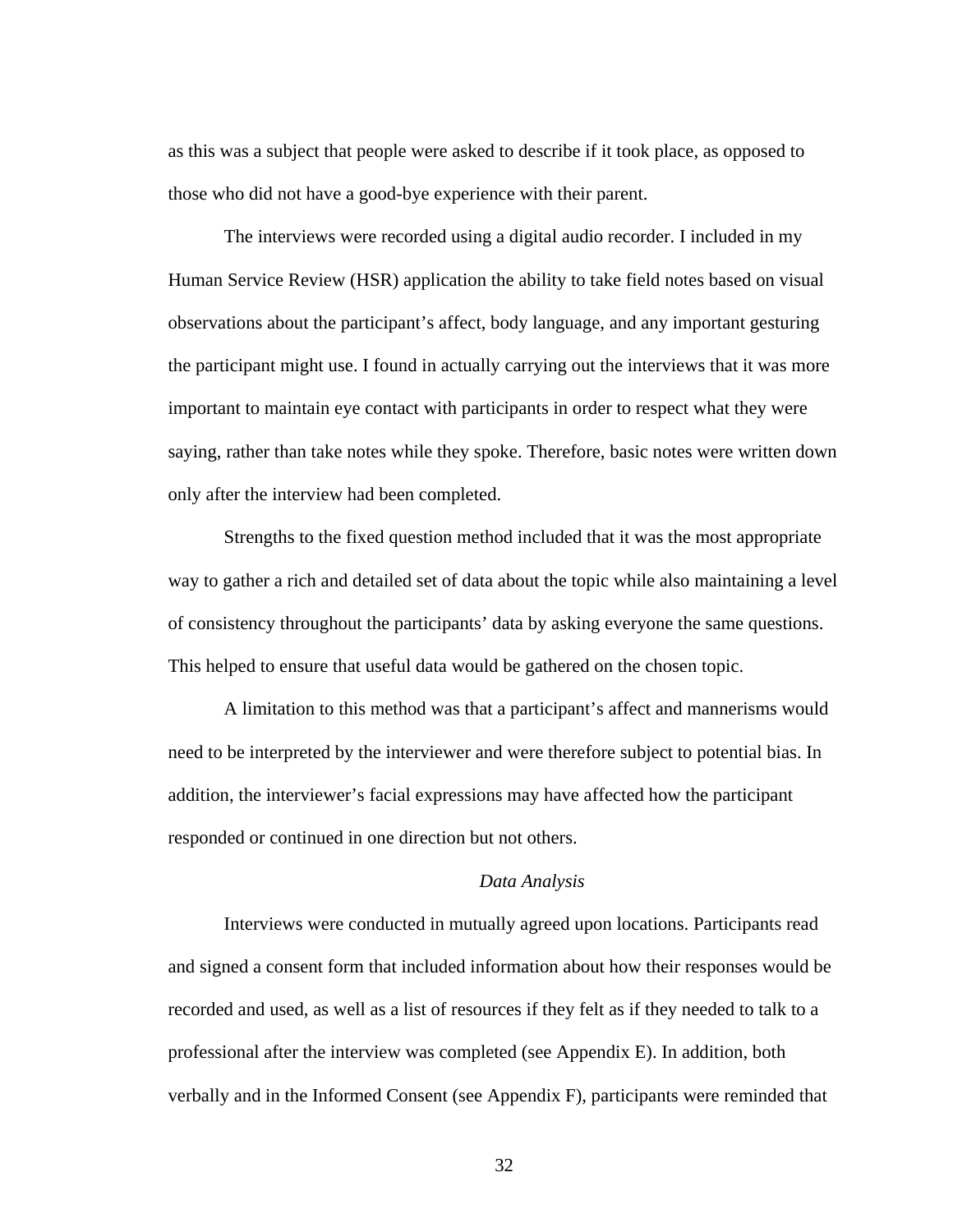they had the right to stop the interview at any time and to only answer those questions that they chose to respond to.

 The face to face interviews were recorded along with the researcher's notes about participants' affect and gestures, although these notes were not written until after the completion of the interview. These recordings were then transcribed in full by myself as I did not want to risk only pulling out parts of dialogue and missing crucial patterns or themes that would only be noticed upon closer examination. Data was analyzed by hand (as opposed to using qualitative analysis software) as I felt more comfortable going through the document and finding my own connections within the material that may be subtler.

The data was in narrative form and since I was doing a fixed method study, the participants' responses would already be categorized by the question they were asked. I coded the data by doing a conventional content analysis. This method was chosen because there have been theories about various parts of the thesis topic but not on the researcher's exact topic. Conventional content analysis was used to look for words and phrases that appeared in multiple responses. The data analysis also involved breaking relevant data into thematic categories such as "relationship to God(s)", "meaningmaking" or "signs in nature". I used basic descriptive statistics to present the demographic information that was gathered about participants.

# *Personal perspective*

 My personal viewpoint on this topic is that faith can be a powerful force in peoples' lives and the loss of a parent can be a life-altering experience. A bias I had going into this study was that I was interested in giving a voice to people who are dealing with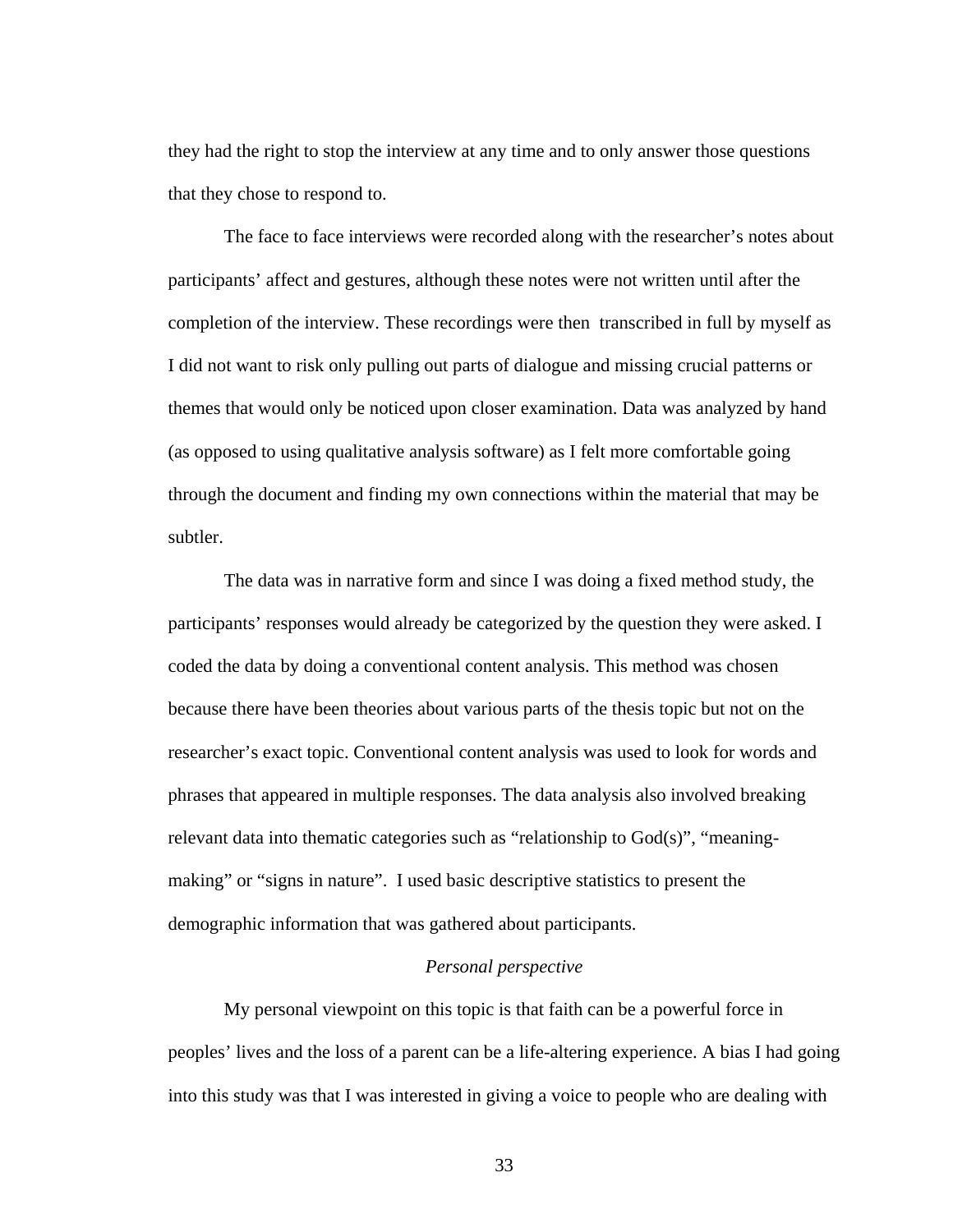the loss of a loved one as well as a feeling of loss of faith (or a questioning of faith) as a result of the death.

## *Ethical Considerations*

Ethically, I addressed confidentiality by using a coding system so that the name of the participant was not linked directly to the data set. Although there was less anonymity given the nature of the face to face interview, I made it clear to the participants that it was my ethical duty to protect their confidentiality by keeping the data locked up until the time that it is destroyed. I also explained that I would disguise all identifying information when writing the final report.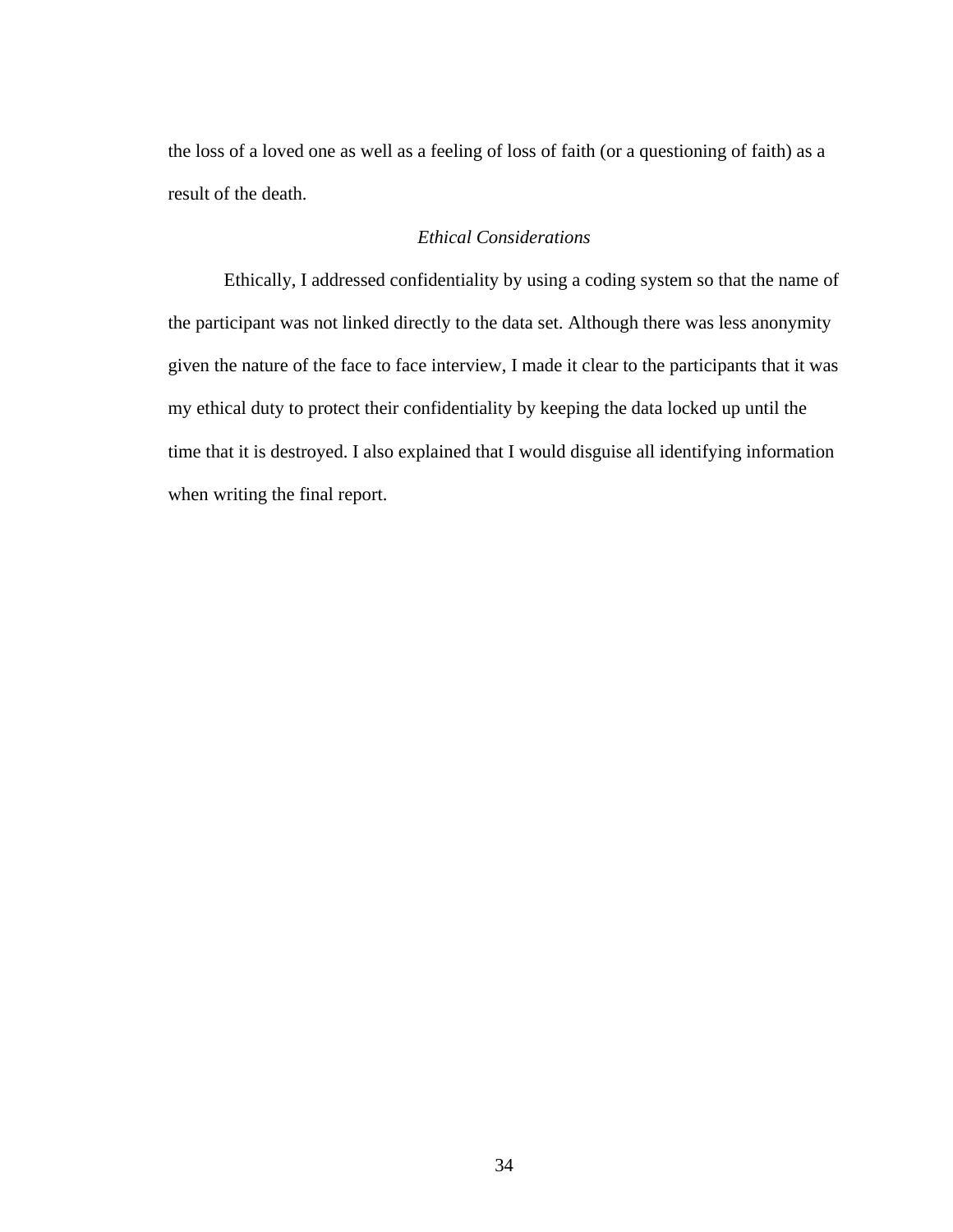# CHAPTER IV

### FINDINGS

### *Introduction*

 The research question under investigation in this study is, "Among adult children with religious beliefs prior to the death of a parent, how are these beliefs affected by the loss of a parent?" Results from the data suggest that for many people the death of a parent is an event powerful enough to affect change in people's religious beliefs. For some, the effect is a strengthening in faith, for others it is a change in practice, and for some it causes a break with their previously held beliefs. Yet, still others experience no noticeable change in belief.

 In addition, there were findings that suggested that a person's childhood, adult relationship with a parent, type of relationship with God(s) prior to the death, or a belief in the afterlife were all factors that influenced, for some, the path their religious beliefs took following the death of a parent. In this chapter, I will present the collected data according to thematic categories and will then begin to draw together related data where appropriate.

I also wish to note that four participants identified as having lost both of their parents. They were encouraged to answer the questions as they chose, either talking about one parent, the other parent or both parents. As a result, for different questions, these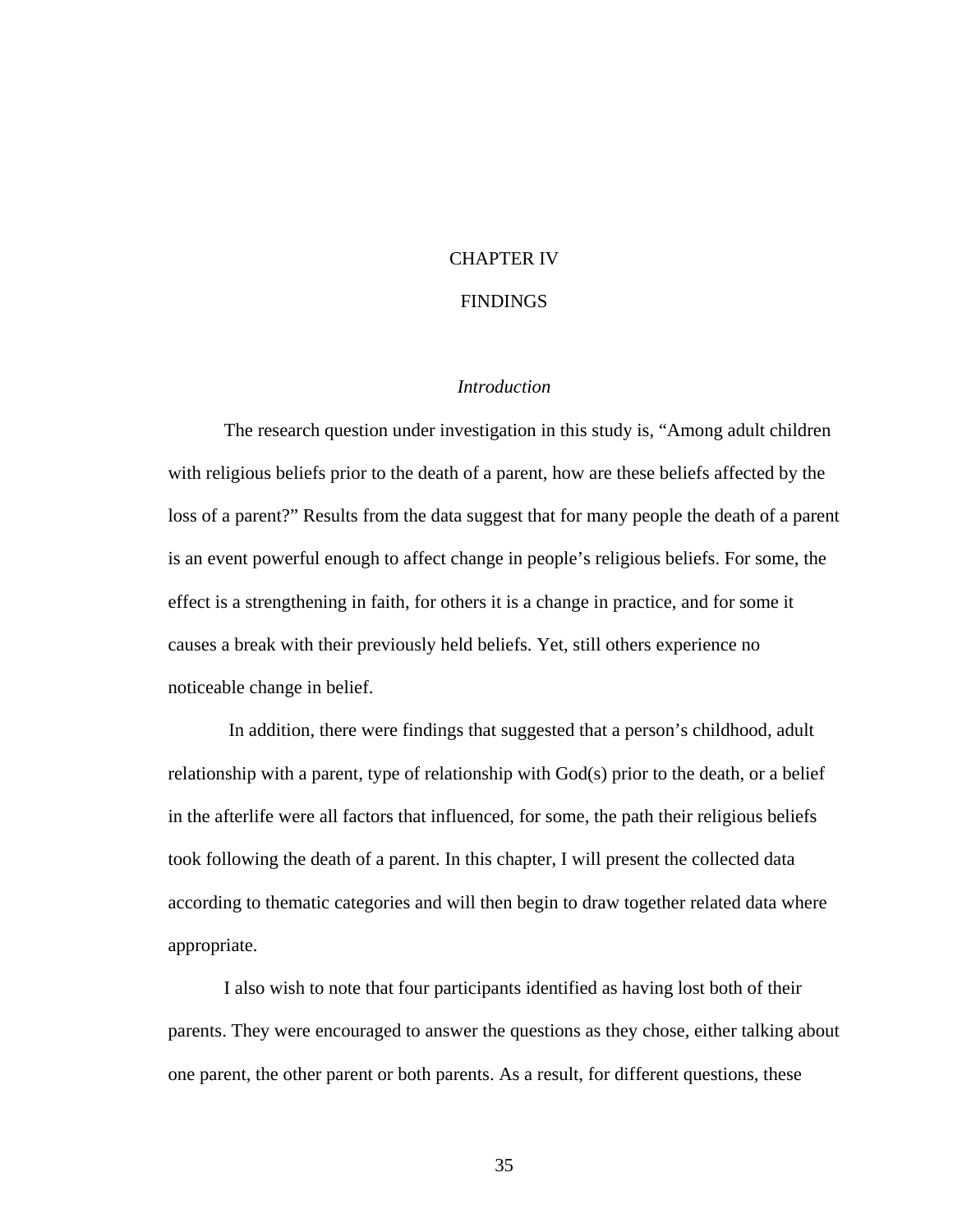participants chose to discuss different parents. Therefore in the results, I chose to acknowledge that in a given section the participant may have felt differently about one parent than the other, yet I used the data from whichever parent the participant chose to discuss. For instance, in adulthood a participant may have stated that he had a strained relationship with his father, but later in the interview when answering a specific question, indicated a close relationship with his mother. When coding for answers to that question specifically, it was noted that he had a strong relationship with one parent whom had passed, rather than pulling information from another section.

In this chapter, I will first present relevant demographic information and then will move on to religion and changes in religion, the participants' relationships to God(s), their parents, and changes in these relationships. I will then discuss the bereavement process including good-bye experiences, meaning-making around the deaths and how the participants felt after their parents' deaths. I will then conclude with information about participants beliefs around the possibility of an afterlife, God(s)' ability to intervene on earth and whether the participants took advantage of therapy or religious communities following the deaths of their parents.

### *Demographics*

### *Race and Ethnicity*

 In terms of race, one participant identified as Asian American and eleven participants identified as Caucasian/White. In terms of ethnicity, three participants identified as English/British. One participant identified his ethnicity as Hindu, two participants as Jewish, one as Russian, one as Scottish, one as Italian, two as American, and one as Irish/Canadian/Native American.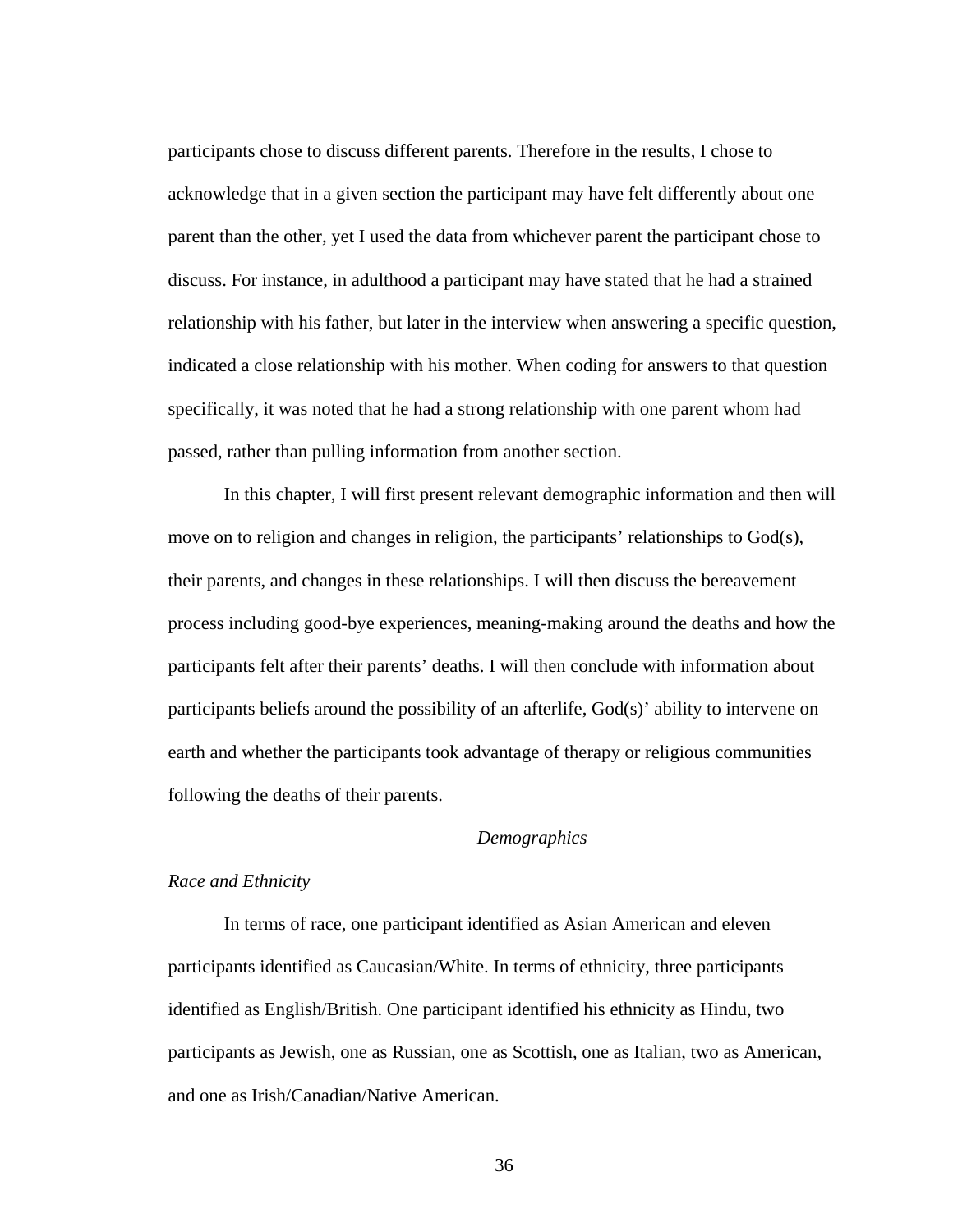#### *Age and Gender*

 Participants' ages ranged from 28 years old to 63 years old. One participant was in her twenties, two participants were in their thirties, two participants were in their forties, six participants were in their fifties, and one participant was in her sixties.

 Three participants identified as Male and nine participants identified as Female. *Cause of Death of Parent/ Warning of Death* 

 Causes of death of parent ranged from heart attack and accidents to cancer and pulmonary failure. Four participants had lost both of their parents. Six participants experienced the death of at least one of their parents as being sudden and unexpected, preventing them the opportunity to say good-bye. Eight participants had the opportunity to know that at least one of their parents was passing prior to the parents' deaths.

### *Religion*

### *Participants' Religious Affiliations prior to Parent's Deaths*

 Three participants identified as Catholic, three participants identified as Jewish, one participant identified as Hindu, three participants identified as Congregational, one identified as Episcopalian, and one identified as Christian (generic).

### *Parents' Religious Affiliations prior to their Deaths*

 Three parents were identified as Catholic, three were identified as Jewish, one was identified as Hindu, three were identified as Congregational, one identified her father who passed away as Agnostic (although she also identified her mother who was still living as Episcopalian), and one identified her father as not having any religious affiliation or belief that she knew of.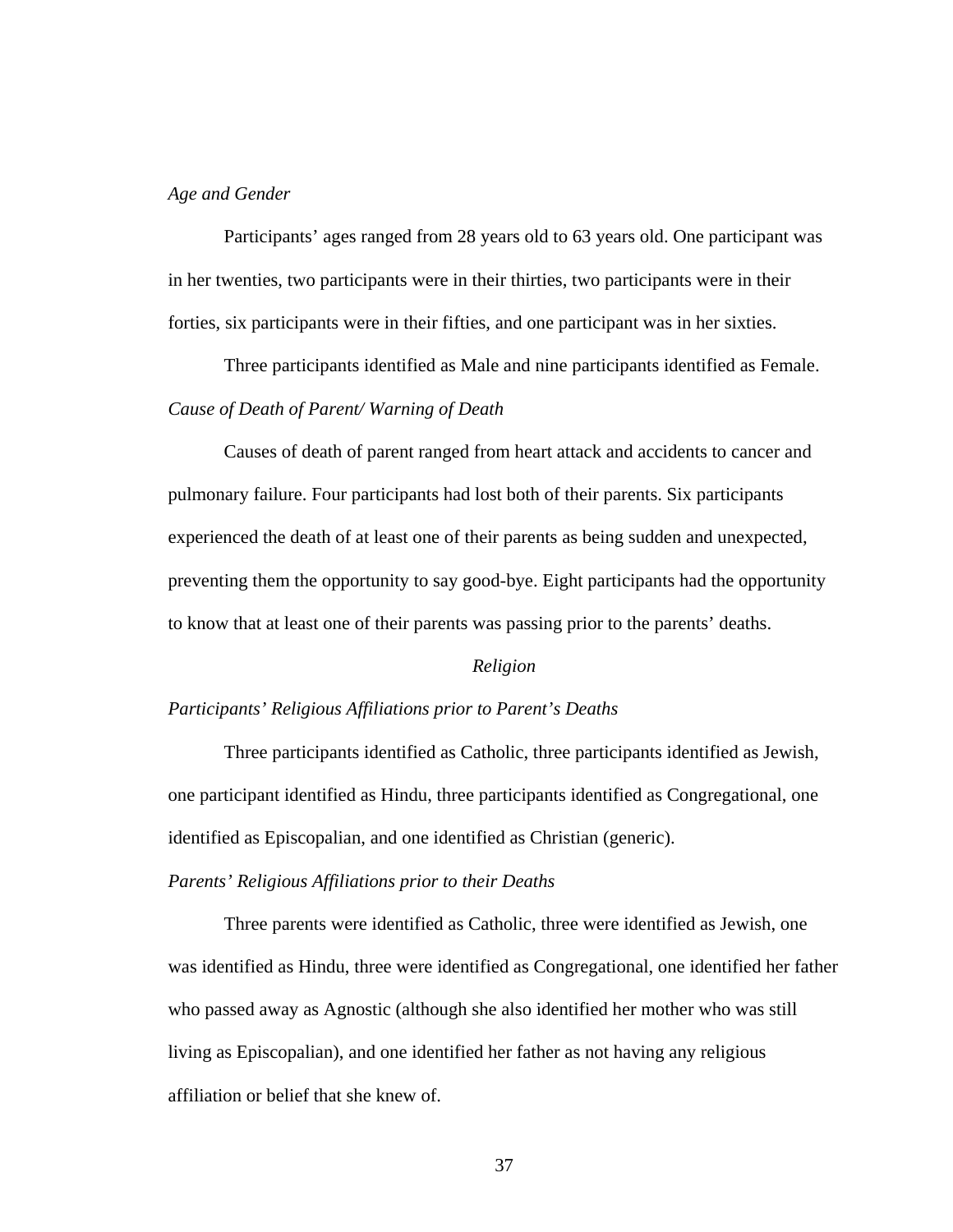#### *Comparing Religious Affiliations of Participants and Parents*

 Prior to their parents' deaths, 11 participants identified as sharing the same religious affiliation as their parents, even if there were spiritual beliefs or images of God(s) that differed.

#### *Changes in Religion*

 In the demographic questionnaire participants were asked to describe their identified religion prior to the parents' deaths, as well as their parents' affiliations, if any, prior to death. This information was reported above. In addition, the participants were asked to also describe their belief systems immediately following the death, and their current belief systems (if any).

Of the twelve participants, 9 identified as experiencing some form of change in their faith following the death of a parent. One of these 9 participants did not experience a change immediately following the parent's death, but currently has a different belief than prior to the death. Three participants did not experience a major change in their religious beliefs as a result of their parents' deaths.

 The Table 1 illustrates how similar many participants' beliefs were to their parents, prior to their parent's passing, as well as tracks the changes that some participants experienced in their belief systems following the death of their parents.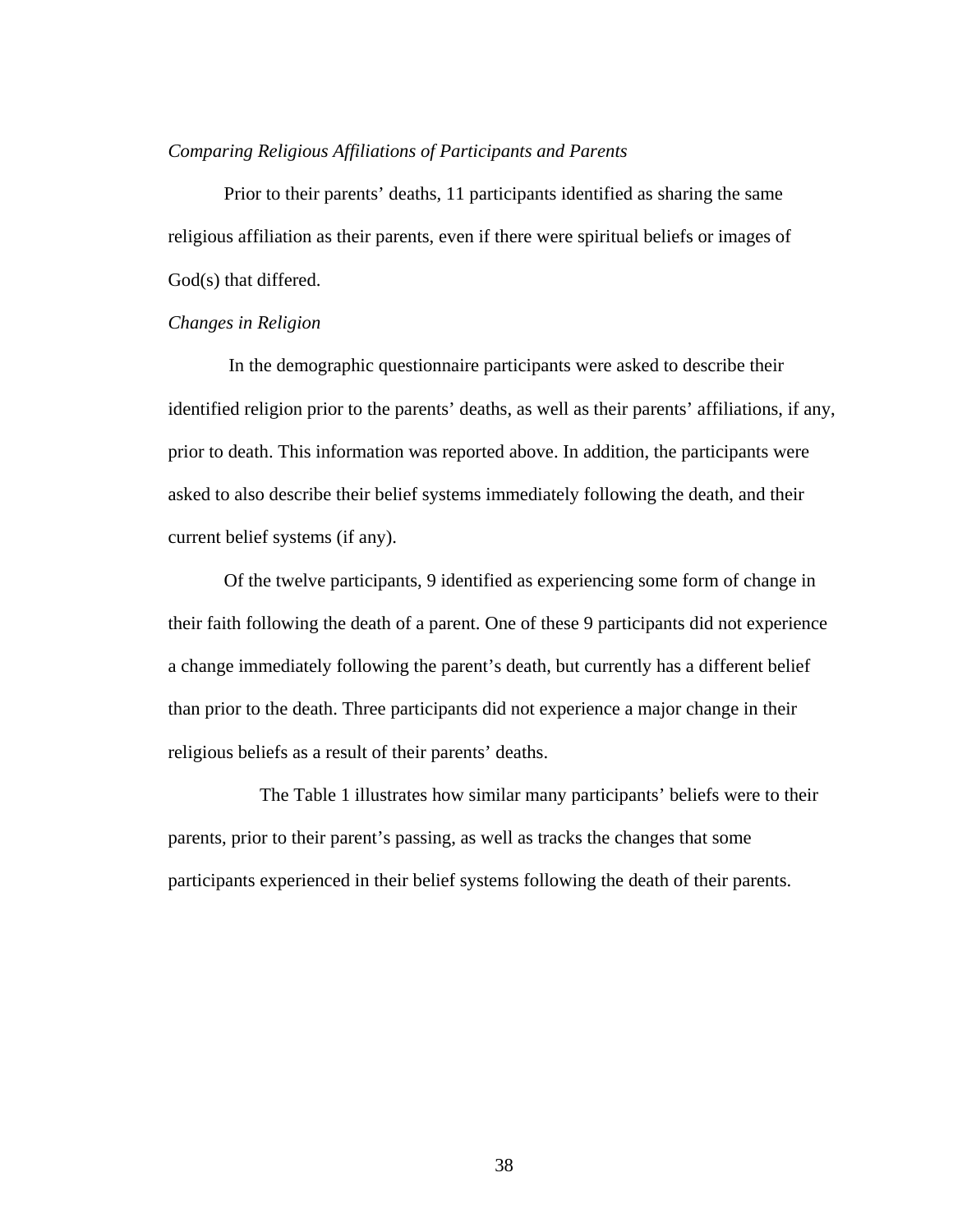| Participant # | Parent's          | Participant's     | Participant's belief | Participant's           |
|---------------|-------------------|-------------------|----------------------|-------------------------|
|               | identified        | identified        | immediately          | current belief,         |
|               | religion prior to | religion prior to | following death      | if any                  |
|               | death             | parent's death    |                      |                         |
| $A^*$         | Catholic          | Catholic          | More spiritual, not  | Spiritual, some         |
|               |                   |                   | identified with      | form of                 |
|               |                   |                   | specific religious   | Catholic                |
|               |                   |                   | affiliation          |                         |
| $B^*$         | Catholic and      | Catholic          | Spiritual            | <b>Spiritual Belief</b> |
|               | Spiritual         |                   |                      | in God                  |
| $C^*$         | Culturally        | Culturally        | Spiritual/Belief in  | Same                    |
|               | Jewish, Belief    | Jewish            | God/Karma/           |                         |
|               | in God            |                   | Culturally Jewish    |                         |
| $D^*$         | Congregational    | Congregational    | Agnostic             | Unitarian               |
| E             | Jewish            | Jewish            | Jewish               | Jewish                  |
| ${\bf F}$     | Jewish            | Jewish            | Jewish               | Jewish                  |
| G             | Hindu             | Hindu             | Hindu                | Hindu                   |
| $H^*$         | Congregational    | Congregational    | Congregational,      | Congregational          |
|               |                   |                   | but "enhanced"       |                         |
| $I^*$         | Congregational    | Congregational    | Low-key              | Congregational          |
|               |                   |                   | Protestant/Spiritual |                         |
|               |                   |                   | belief in God        |                         |
| $J^*$         | Mom:              | Catholic          | Stopped attending    | Belief in God/          |
|               | Catholic/Dad:     |                   | church               | Practice no             |
|               | Unknown           |                   |                      | religion                |
|               | Both passed on    |                   |                      |                         |
| $K^*$         | Mom:              | Episcopalian      | None                 | Congregational/         |
|               | Episcopalian      |                   |                      | Spiritual               |
|               | Dad: Agnostic     |                   |                      |                         |
|               | Father passed     |                   |                      |                         |
|               | on                |                   |                      |                         |
| $L^*$         | None              | Christian         | Christian            | Unsure                  |
|               |                   | (generic)         |                      |                         |

Table 1: Tracking Religious Beliefs

\*Star indicates a change in religious affiliation after the death of a parent.

*Balancing Personal Beliefs with Organized Religion's Beliefs* 

During the face to face interview, participants were asked, "Did you attend any religious services or engage in prayer or religious reading before the death of your parent?" (Question 21) as well as, "Has your religious attendance, prayer, or religious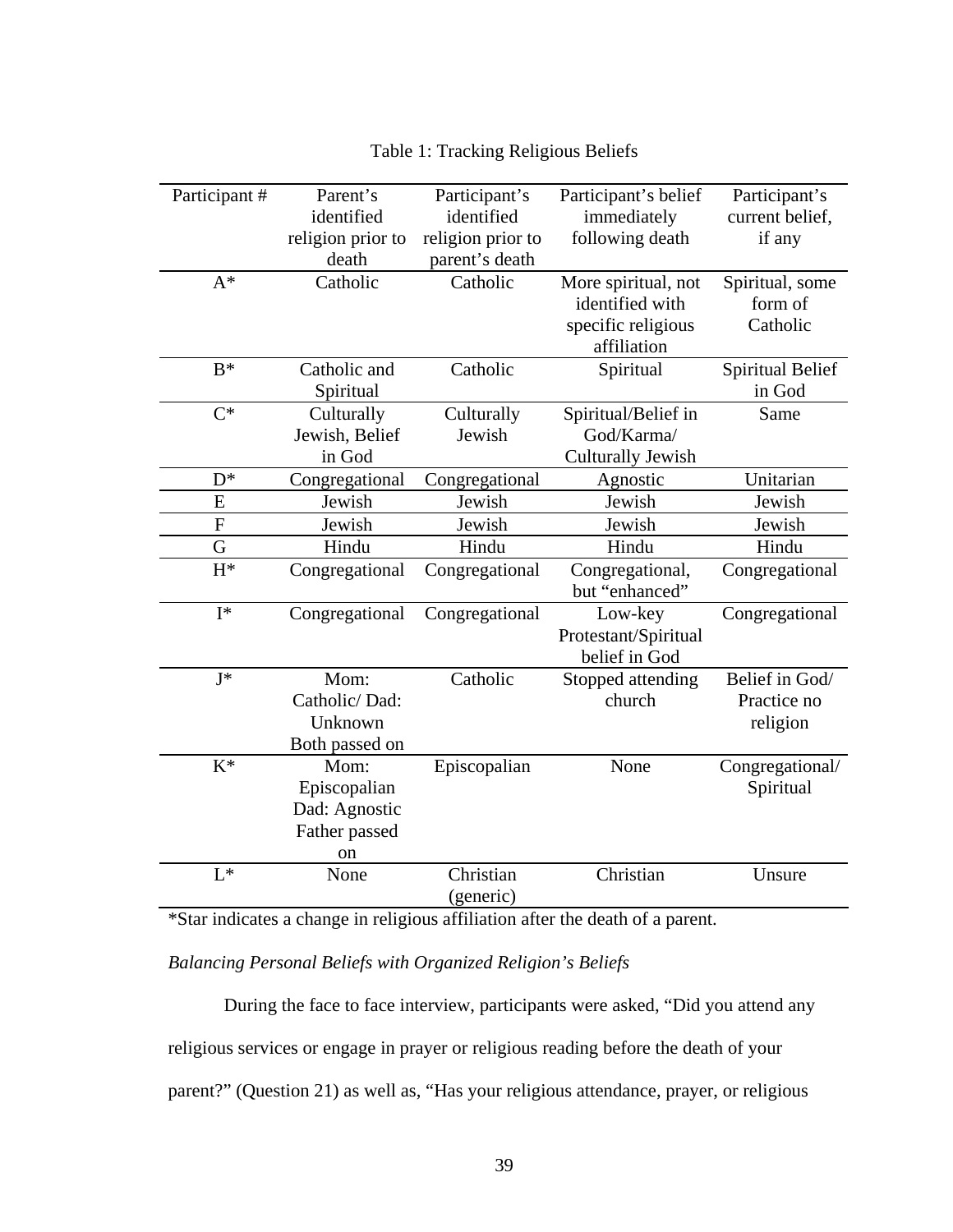reading fluctuated in any way since the death of your parent? Have you developed other routines or rituals?" (Question 22). The responses below were mostly drawn from these questions as well as from other questions addressing religion in childhood and adulthood. Four participants discussed how after their parent's deaths, they searched out new religious communities and/or belief systems that matched their personal beliefs. One participant stated, "I finally found a parish, a Catholic parish that is accepting of everyone . . . They seem more welcoming, so it's a matter of having the time to go there." Another participant echoed the importance of finding a new community that matched her new belief system. She reported, " . . . I started going again every Sunday because I missed having that community and wanted to be in a smaller church that wasn't so theocratic and a church that was more in line with what I found myself believing . . ."

 Two participants stated that they did not feel they had to be a part of an organized religious community in order to have a belief system or a relationship with God(s). One stated, "I don't believe I belong to any religious belief. Very culturally Jewish and have a very strong belief in God but not by any man standard of how that should look."

### *Childhood Religious Rituals*

 Eleven participants identified weekly services or frequent religious rituals as being part of their childhood experience within their families. The one exception to this was a participant who reported that although she and her family maintained their religious identity, they no longer went to services after being offended by an incident that transpired between themselves and their congregation.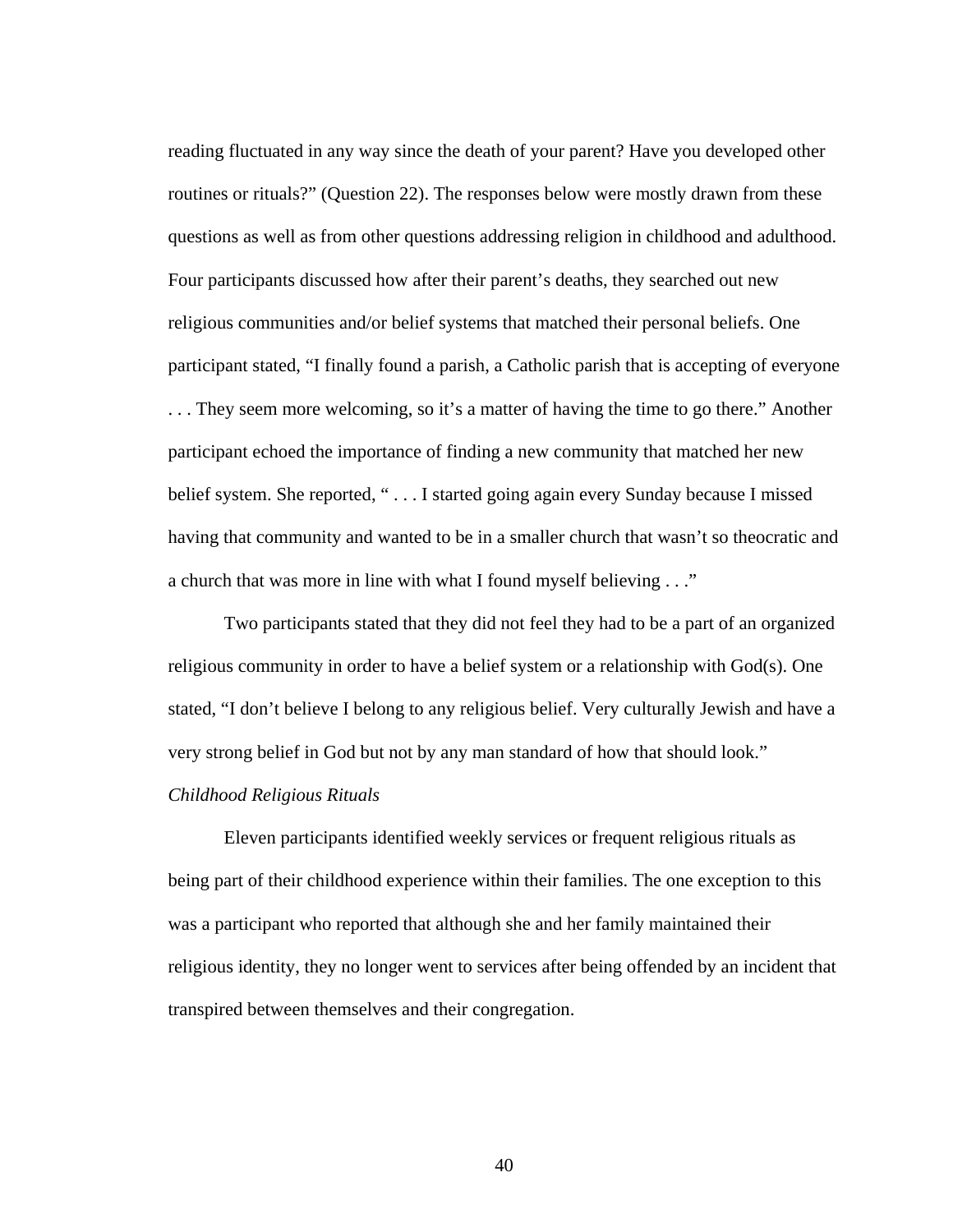#### *Discussing Religion/God(s) with Parents in Adulthood*

 Nine participants reported having had a parent discuss religion or God(s) with them in adulthood. Six of these nine participants reported these being talks that centered around God's powers, prayer, or religious readings/attending religious services with the parent. One participant reported, "She always had a way of connecting with God. She was very-she prayed everyday. I know she did. And we talked about that and the importance of that." Two of the participants reported that their talks with their parent was around them not attending religious services regularly, as their parents did. One participant reported discussions with his parents around his questioning of God. He stated, "And not that I was announcing it as I don't believe in God to them, but I threw it out to them that I wasn't sure. And they were taken aback. Especially my father . . ."

 The remaining three participants reported that they did not recall their departed parent discussing religion or God with them.

### *Relationship to God(s) Before and After Parent's death*

 Eight of the twelve participants identified as experiencing some form of change in their relationships with God(s) as a result of their parents' deaths.

### *Strengthened Relationship*

 Five participants stated they experienced a strengthened or heightened relationship with God(s) as a result of their loss. One participant stated, "[it is] strengthened. It's very deep. After that night that mom passed I said I would never ever doubt, and I hadn't before, but there isn't anybody that's not going to tell me there isn't someone watching out who makes things happen. It's very deep." Another participant stated, "I think it was a feeling of connecting, always of feeling that there was a higher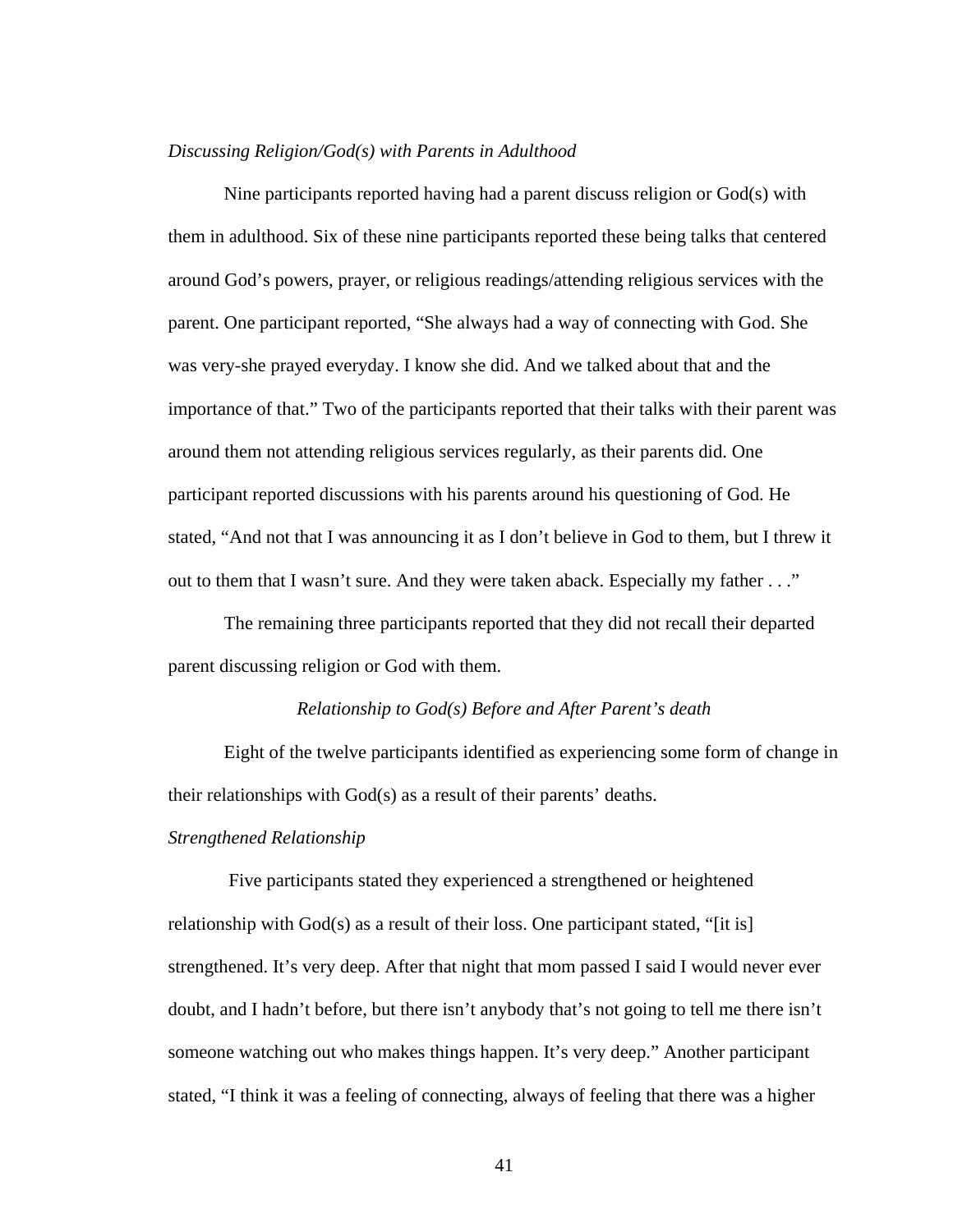power, a being, it was just the belief and the intensity of the belief and the reinforcement of the belief became even stronger after my parents passed away." One participant stated, "I think the heightened awareness of God is prevalent from the recent deaths of both my parents . . ." Another participant noted that her actual relationship with God was strengthened as the result of her father's death as well as her recovery from alcoholism (a process which she began following his death). She stated:

I don't know if I believed up until that time that I could have a relationship with God. It was really more the God up there, and sort of a punishing God…But really it wasn't until after I, dad died and I got into recovery that I developed that sense of relationship…I don't see God, as my God, as judging or punishing, not at all. So very very different.

### *Uncertainties and Loss of a Relationship*

 Three participants experienced uncertainties in their relationships with God(s) or experienced no longer believing in God(s). One participant stated that before her mother's death, "I felt there was a God. I don't think I ever thought there wasn't. I never really questioned my faith very much. And if there's a God, about it being accepting, loving, spirit." Following the death of her mother she stated:

I stopped believing in a God…I probably never actually thought about this before – I believed less and less in God sort of because of what was happening to her [mother] and more in the power of people because there were so many people on this 150, 200 people email list that I would email everyday…

As a result of her parent's death, this participant's focus went from a relationship

with God to a relationship with the people that surrounded her and supported her during

her mother's illness. This is also illustrated by the line "... because of what was

happening to her" as if God was not able to change this nor make her feel better, yet what

did make her feel better was her friends.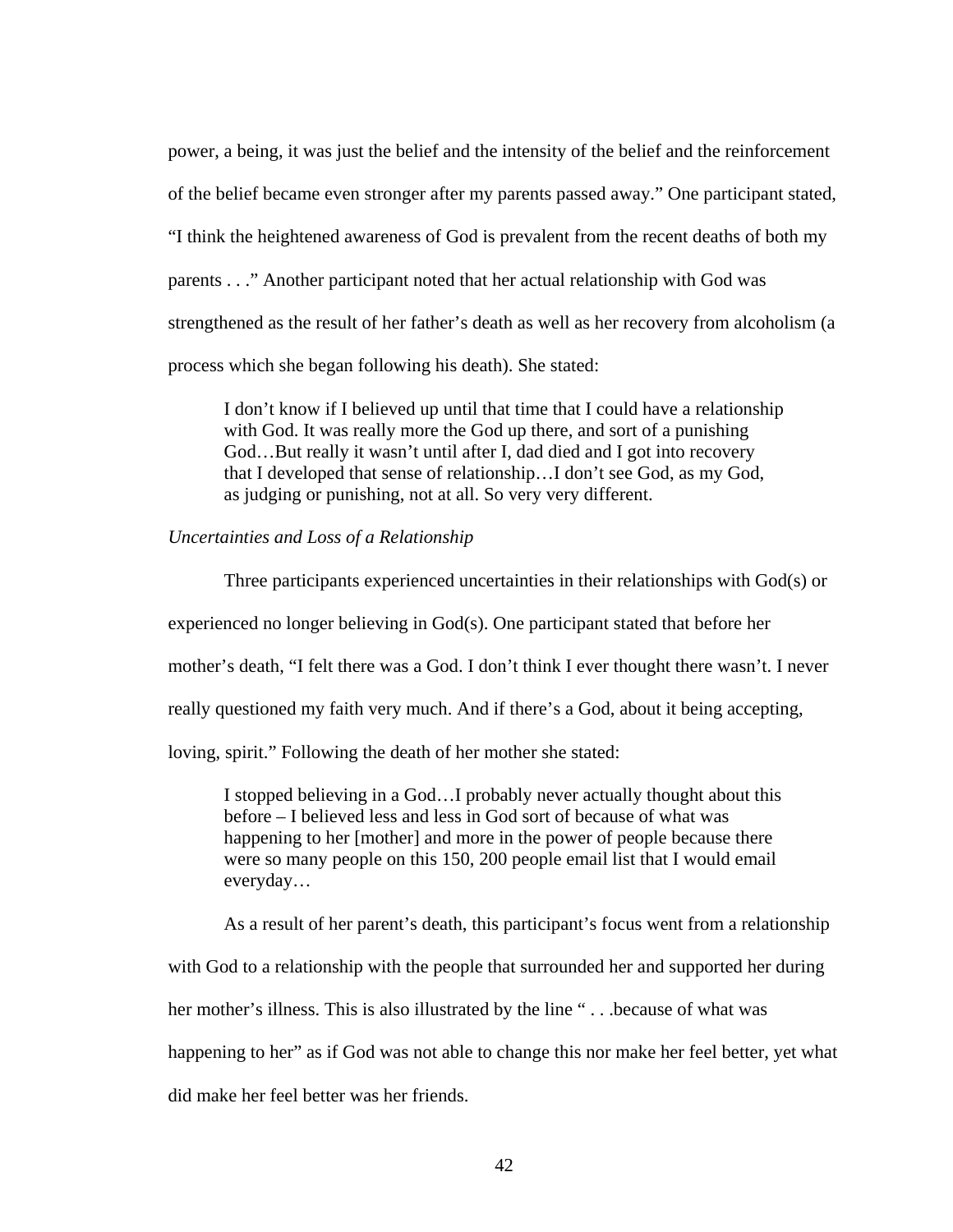Another participant stated that before the death of her parent, "I respected God . . .God scared me because I was told, you know, growing up, if you don't do this, you're

going to go to Hell." After her mother's death she stated:

I kind of strayed a little. Not sure if I believed in God anymore. And I think now I do believe in God. I think it took me a little while to come back. I think for a little I didn't want to even believe that he existed because I thought, 'How could a God do this to me?' But now I do believe in God. I do believe He's there. But I still don't practice any religion at this point.

This participant went on to say:

I think maybe I had a little bit more fear of God, I always wanted to make sure I did the right thing. Now like I said, I joke, 'Oh, go to church? Oh, I don't care' . . . But it probably did come after my mother's death though because I lost belief in a lot of things after she died.

 Here the participant is noting that her expectations of God's role in her life were not met: "How could a God do this to me?" Additionally she is illustrating how the death of her mother caused her to not fear God in the way she had previously, but that this change did not come out of a sense of acceptance from God but perhaps from feeling as though if God did not have to uphold God's responsibilities to her, than she no longer should worry about her responsibilities, such as going to church. Additionally, the later quotation emphasizes how the loss of a parent can lead to a questioning of one's belief in multiple aspects of how the world works, not just in one's relationship to religion or God.

 Another participant stated that before the death of her parent she felt close to God. She stated, "We were pretty close. Um, I was one of his favorite children just like everybody else." She stated that following her father's death, "I was angry, 'Why did you let this happen?' kind of thing, but that didn't affect my relationship with God as it was at that time." She stated, however, that now she feels, "Confusion. A sense of questioning.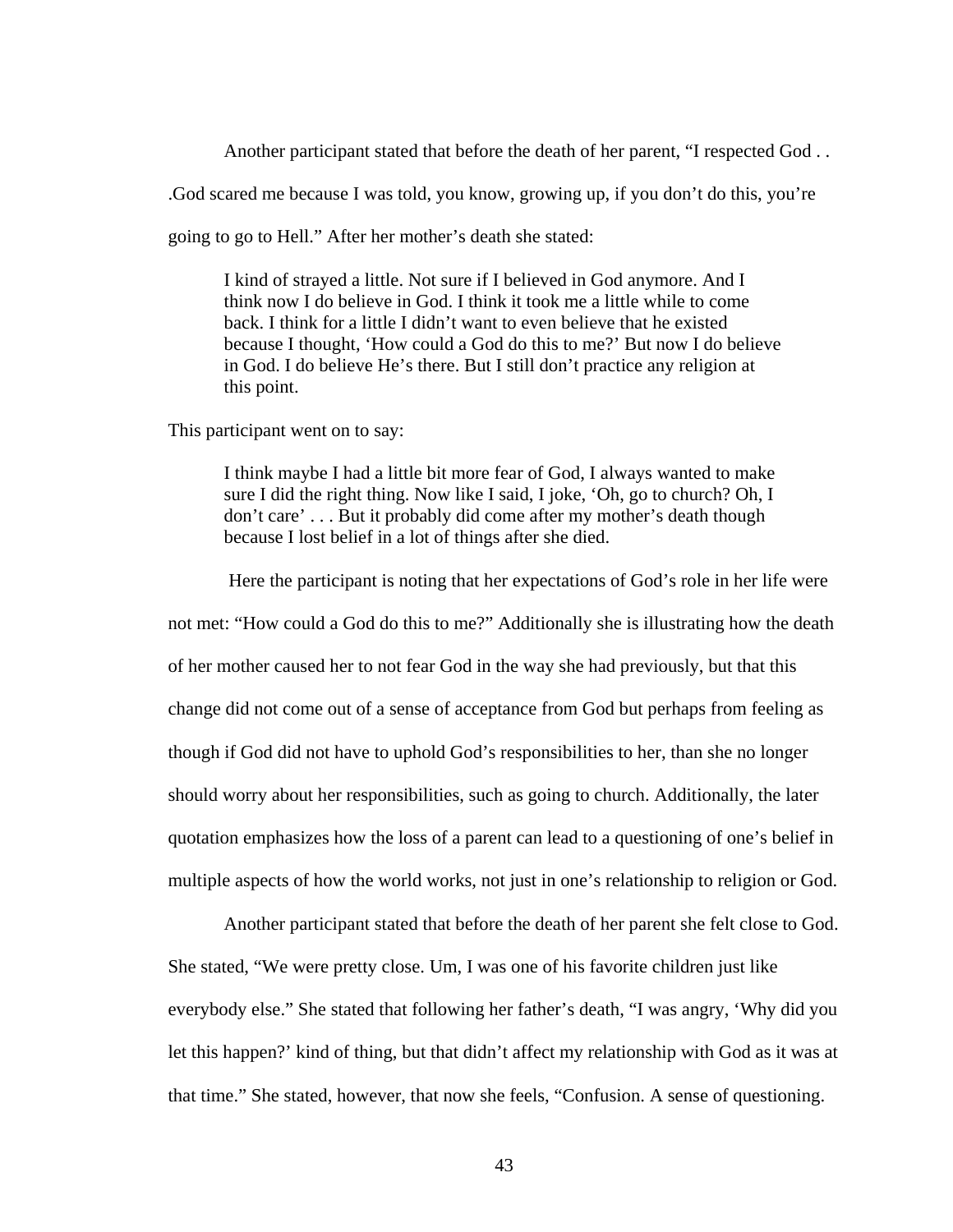Trying to figure out who and what he is, she is, it is." This participant also stated that part of her questioning involves wondering what God's role is in her life. She reported, "I don't know who or what God is, or what if any interest or influence He has in my life." For this participant, there is a questioning of what her relationship with God is, and who in fact God is, as well as what God's interest is in her life.

 Four participants did not report a change in their relationships with God. Of these, one participant did note that when she was ten her sister died and that this experience did have an effect on her belief system, which at the time was Catholic. She stated, "I was very angry with God and basically gone through the motions of going to church because that's what I was supposed to do. And that's also when my spirituality started forming. I don't believe you have to go to church to pray . . . so I do think outside the norms, rules of the Catholic church . . . "

### *Relationship to Parent in Childhood*

 Participants were asked, "Can you tell me about your childhood relationship with your parent?" (Question 1) as well as the follow-up question, "Can you tell me about an important event from childhood that occurred between your parent and yourself?"

Two participants reported having been raised by only their mothers. One reported no relationship with her father. The other reported that her father left when she was seven and no longer wished to see her (although they reconnected in adulthood). In addition, two participants noted the loss of a sibling during their childhood.

 One participant reported that her parents divorced when she was a child, but that she continued to see her father regularly on weekends.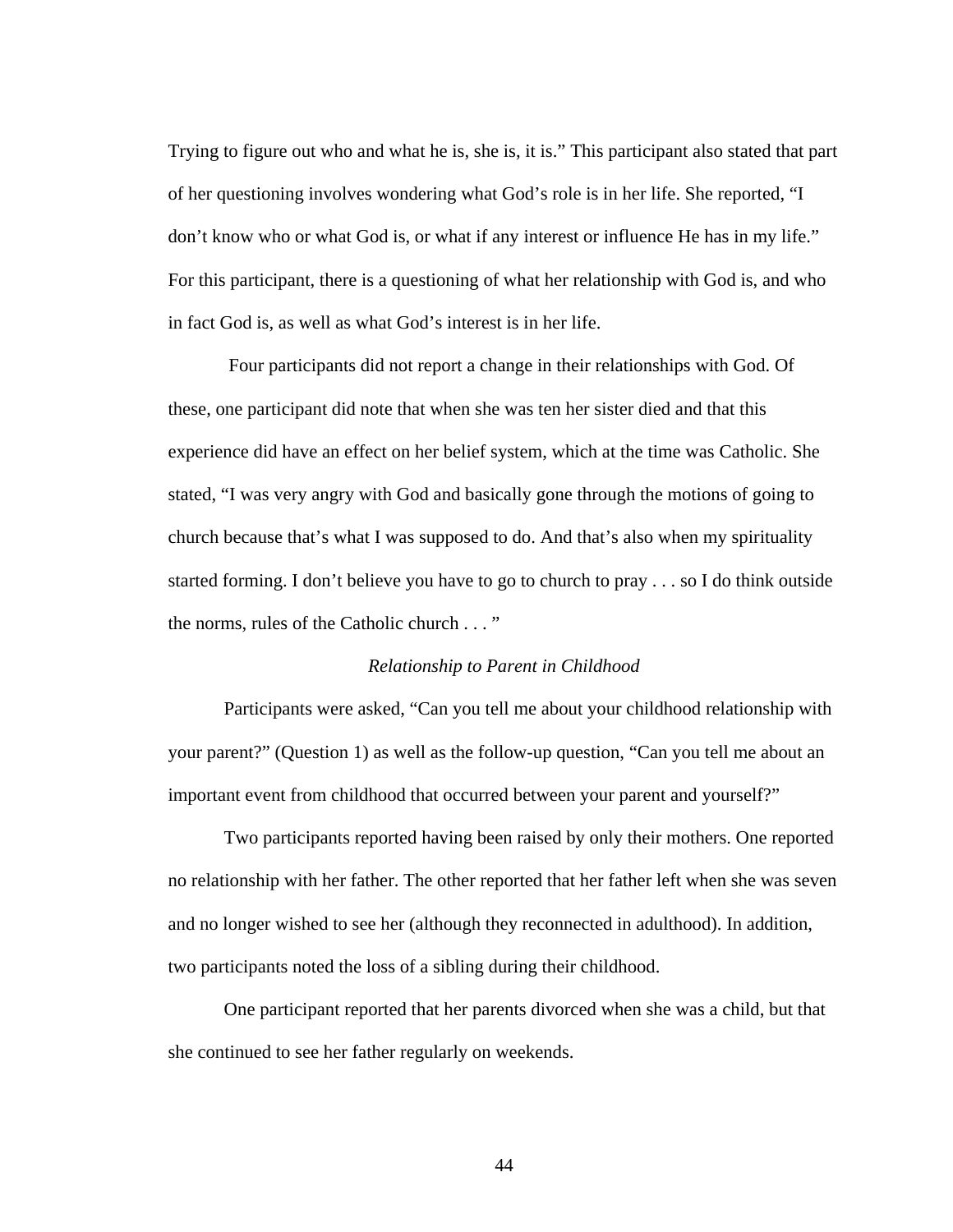In terms of childhood experiences with parents, seven participants reported memories of feeling loved by their parent or being made to feel special by their parent. One participant reported, "I think in our religion, for better or worse, the son is supposed to be, like, special child versus daughters . . . so yeah, it was a close relationship." Another participant echoed this idea of feeling special. She stated:

I remember my first ballet recital and I was the lead dancer. And I was very young and I remember my parents making a big deal and taking me out for dinner and inviting friends and having flowers for me. And when it was over and I felt really really special because of that.

Another participant also recounted a special event. She stated, "One was that my father took off from work to walk us to our first day of school, my sister and I. And I just felt like I was so special, walking to school with my daddy."

 Three participants reported negative memories when asked questions about their childhood experience with their parent. One participant recounted her parents divorcing and her desire as a child for them to get back together. Another participant, who reported a strong relationship with her parent, reported a memory of her parent breaking a promise to her. Two participants additionally mentioned mothers who expressed themselves physically at some point. One participant stated, "She was raising multiple children who were difficult to raise, so she would often show her frustrations and anger in-occasionally physically expressing that…it was always expressed with love, if you will, and I don't think there's been any long term effect from that."

 Two participants reported memories of family events, such as family trips or, in one case, a relative's funeral where the participant told his father that he loved him.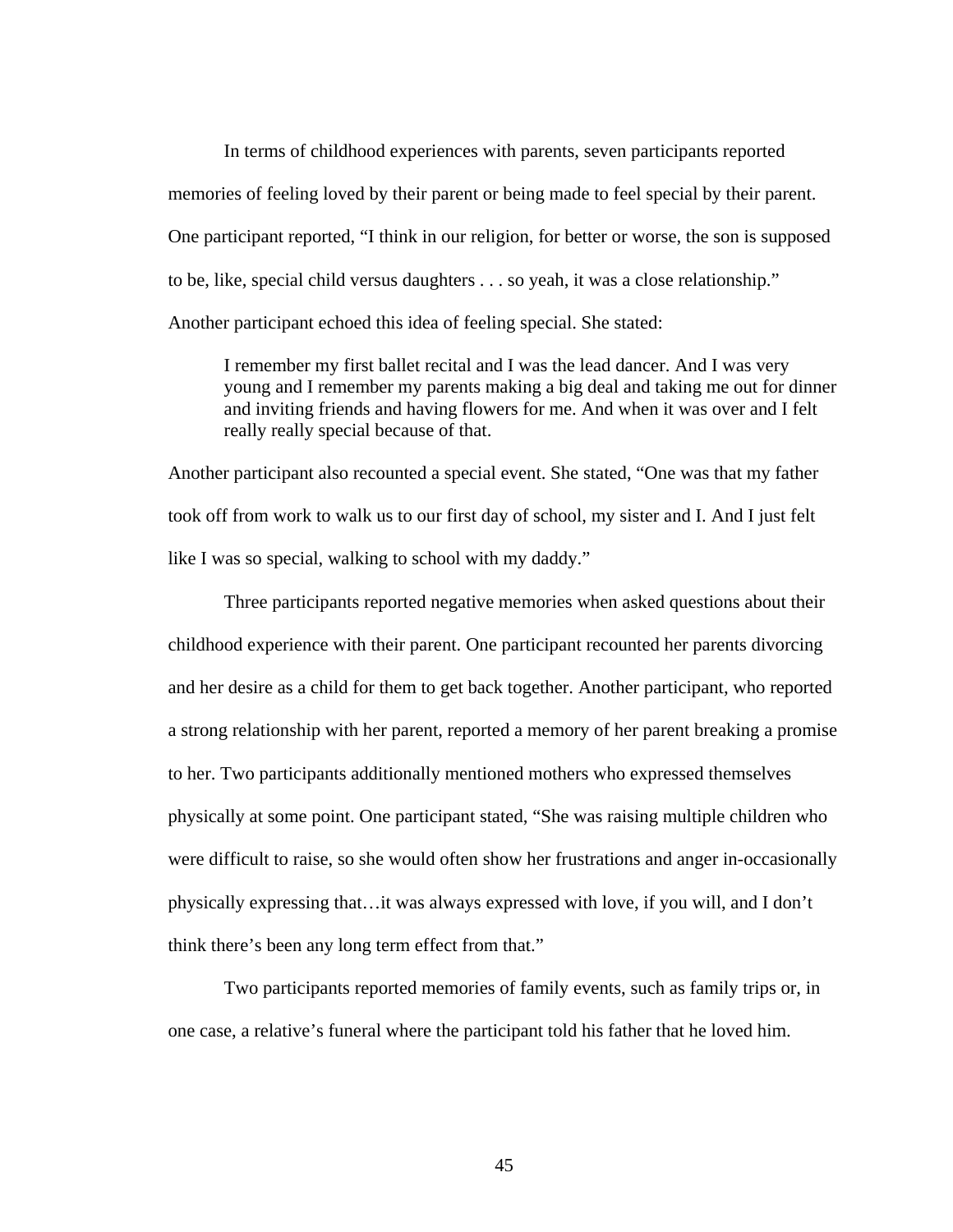Five participants mentioned the theme of their own rebellion in their adolescent relationships with their parent. One Participant stated, "I went through my teenage years where you're defiant, and you talk back, and they don't know but I always knew deep down that my mother knew what was right." Another participant stated, "I was very close to my mother, except for adolescence when I we didn't speak for a couple years more or less."

### *Parents' Responsibilities to Children*

 Participants were asked the question, "In your opinion, what are parents' most important responsibilities to their children?"(Question 3) .

Themes that emerged in terms of parental responsibilities to children included: giving love, care for/nurture, keep safe/protect, give child confidence/self-respect, morals/how treat others, education. For the purposes of analyzing the data, I combined the themes of Care for/Nurture/Keep Safe/ Protect into a single theme called Care For/Protect as they are all related to protecting a child as he or she grows. Education and Teaching of morals/How to treat others was also combined as they are related to teaching the child things they feel are important. Table 2 details these themes of parental responsibility that emerged.

|  |  |  |  | Table 2: Themes of Parent Responsibility |
|--|--|--|--|------------------------------------------|
|--|--|--|--|------------------------------------------|

| <b>Theme</b>                      | Number of Participants to |  |  |
|-----------------------------------|---------------------------|--|--|
|                                   | Identify this Theme       |  |  |
| Giving Love                       |                           |  |  |
| Care for/Protect                  |                           |  |  |
| Give child confident/Self-respect |                           |  |  |
| Education/Teaching of Morals      |                           |  |  |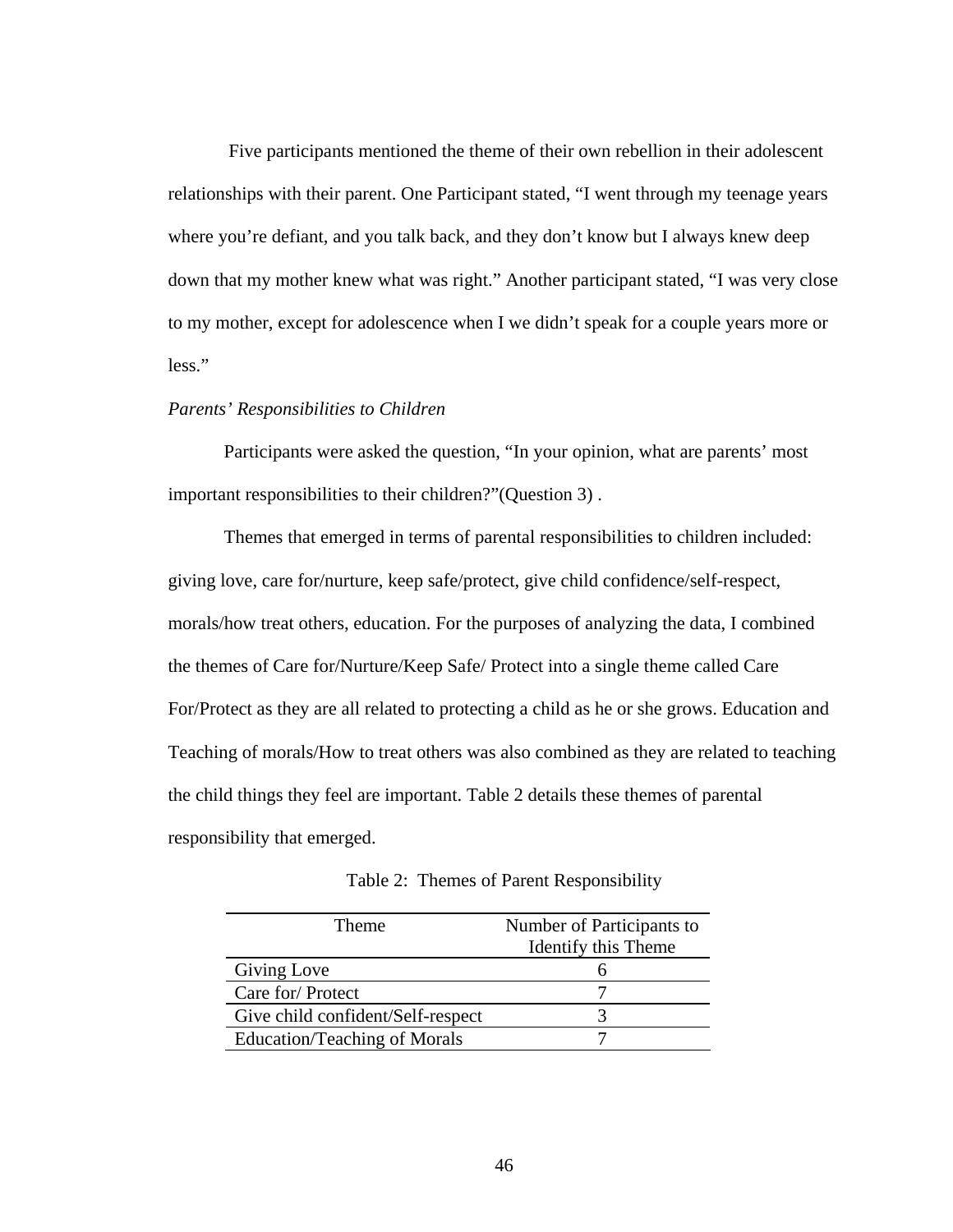#### *Have Parents Upheld these Responsibilities*

 As shown in Table 3, when asked to identify their childhood relationship with their parent(s) as better than most, not as good as most, or about average; ten of the participants identified as having a "Better than" childhood relationship with their deceased parent(s). Two participants identified as having a "Not as good as most" relationship with their parents in childhood. It is worth noting that although "Average" was an option, no one chose to identify their childhood relationship in this way.

#### Table 3: Parent Responsibility Upheld

| <b>Identified Answer</b>  | "Better Than" | "Not as Good as Most" | "Average" |
|---------------------------|---------------|-----------------------|-----------|
| Number of<br>Participants |               |                       |           |

## *Images of God*

 When asked the question, "Did one our both of your parents ever talk to you about God?" (Question 13) as well as the follow up question, "What is the image of God that was discussed in your home as a child?", there was a range in answers given, from loving, to fearsome, to a man in the sky. Images are organized by sub themes as follows. *Fear of God* 

Two participants reported imagining God(s) to be someone who should be feared. One participant stated, "Someone to fear, um, someone strong, kind stern-looking is the image I have as a childhood remembering what I thought God would look like. Very stern and not forgiving, I guess is the word I'm looking for."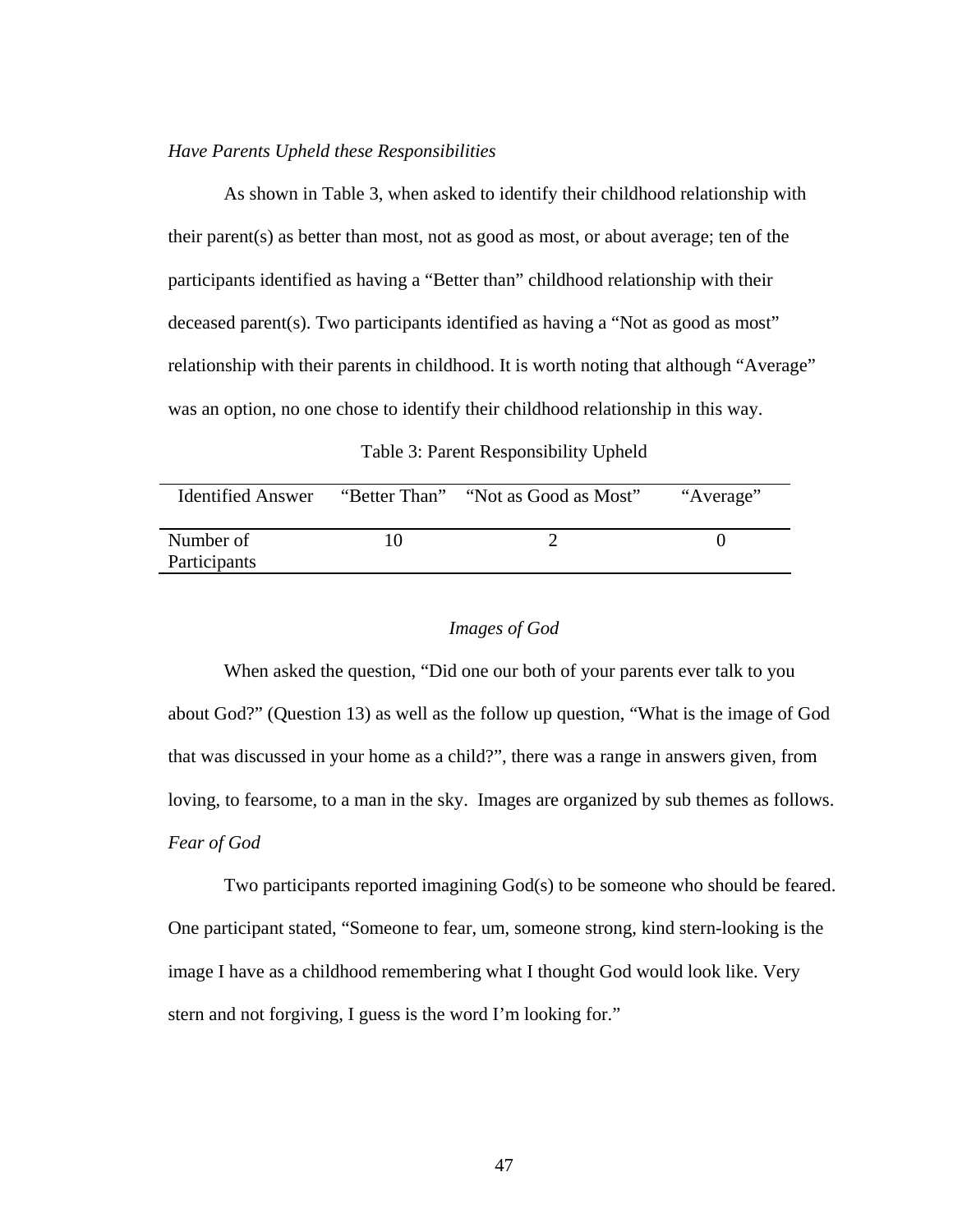#### *God Loves/Comforts/Watches over*

Four participants reported that the image they had of God(s) when they were children, involved an image of God(s) being there to care for them in various ways, whether it was to love them, comfort them, or watch over them. One participant stated, "God was good. And He watched over you. Those were the things that I remember." Another participant stated, "A spiritual being, not actually a physical person being, who was all loving, all caring, all directing, all creating, all encompassing." In this account, the image of God goes beyond just caring for or loving, but becomes the foundation and direction of all things.

### *The Man in the Sky/The Bearded Man/ Santa Claus*

One participant identified the childhood image of God as being. "The man, up in the sky, kind of thing." Two participants referenced a "Santa Claus" type image of God. One participant stated, "What I call the long white beard Santa Claus God."

#### *God(s)' Responsibilities to People*

Participants were asked the question, "In your opinion, what are God's most important responsibilities to people?" (Question 25). As shown in Table 4, the themes that emerged for God(s)' responsibilities were overall quite similar to Parents' responsibilities. The major themes that emerged were: love; values/principles/guide people; nurture/care for in times of trouble; forgiveness; and, one surprising theme, that the responsibility is the reverse. Table 4 details these sub themes regarding God(s)' responsibility. I chose these themes by identifying any participant who mentioned the word love, and by combining into one theme all those comments that stemmed from a teaching of morals/values or guiding people in the right direction, type of answers. The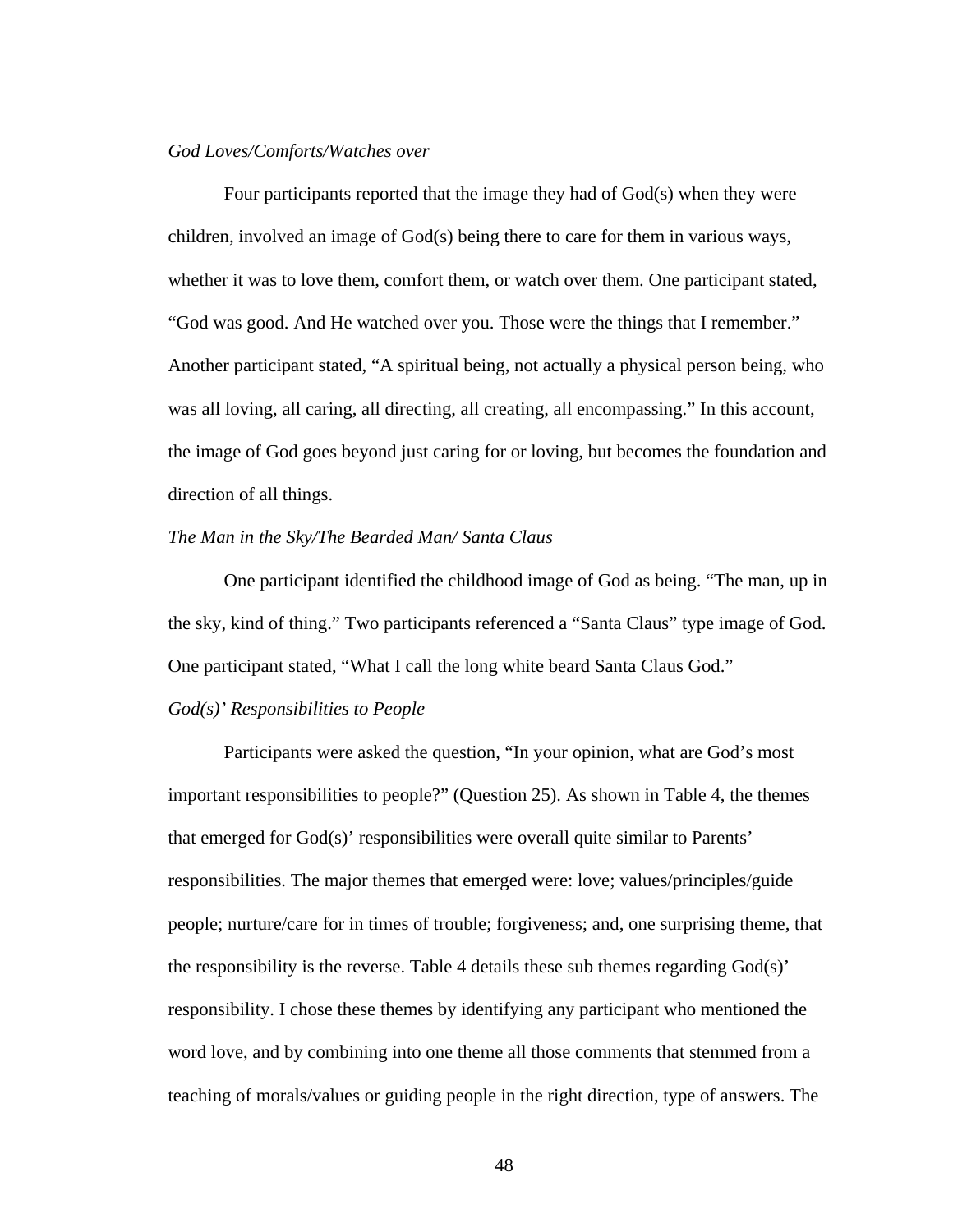theme nurture/care for was established by combining all words or answers that denoted caring for the participant or helping the participant to get through a difficult time.

Interestingly, three participants switched the question from "God's responsibilities" to "Our responsibilities to God." One participant stated, "What are our responsibilities to God. Um, which again goes back to trying to do the best we can do . . . His responsibility is to try to bring goodness back to where it started." Another participant noted that, "God expects us to at least follow some if not all of his or her principles that were laid out." Similarly, another participant stated, "I think it's people's responsibility to God."

| Theme                                | Number of Participants      |
|--------------------------------------|-----------------------------|
|                                      | Who identified this Theme   |
| Love                                 |                             |
| Nurture/Care for                     | $\mathcal{D}_{\mathcal{L}}$ |
| Values/Principles/Guide People       | 5                           |
| Forgiveness                          |                             |
| No Longer Having a                   | 3                           |
| Relationship/Unsure of Relationship  |                             |
| with God                             |                             |
| Our responsibilities to God (not the | 3                           |
| reverse)                             |                             |

Table 4: Themes Identified with God(s)' Responsibility

#### *Has God Upheld These Responsibilities*

 Participants were asked, "Do you feel that God has upheld these responsibilities to you?" (Question 26). As detailed in Table 5, eight participants stated that "Yes" they felt God(s) had upheld God(s)' responsibilities to them. One participant stated, "I'm sure He has and we sure as heck try, everyday." Another participant stated, "Yes. I've been very blessed. And I guess I feel very blessed that I've had the opportunity to grow."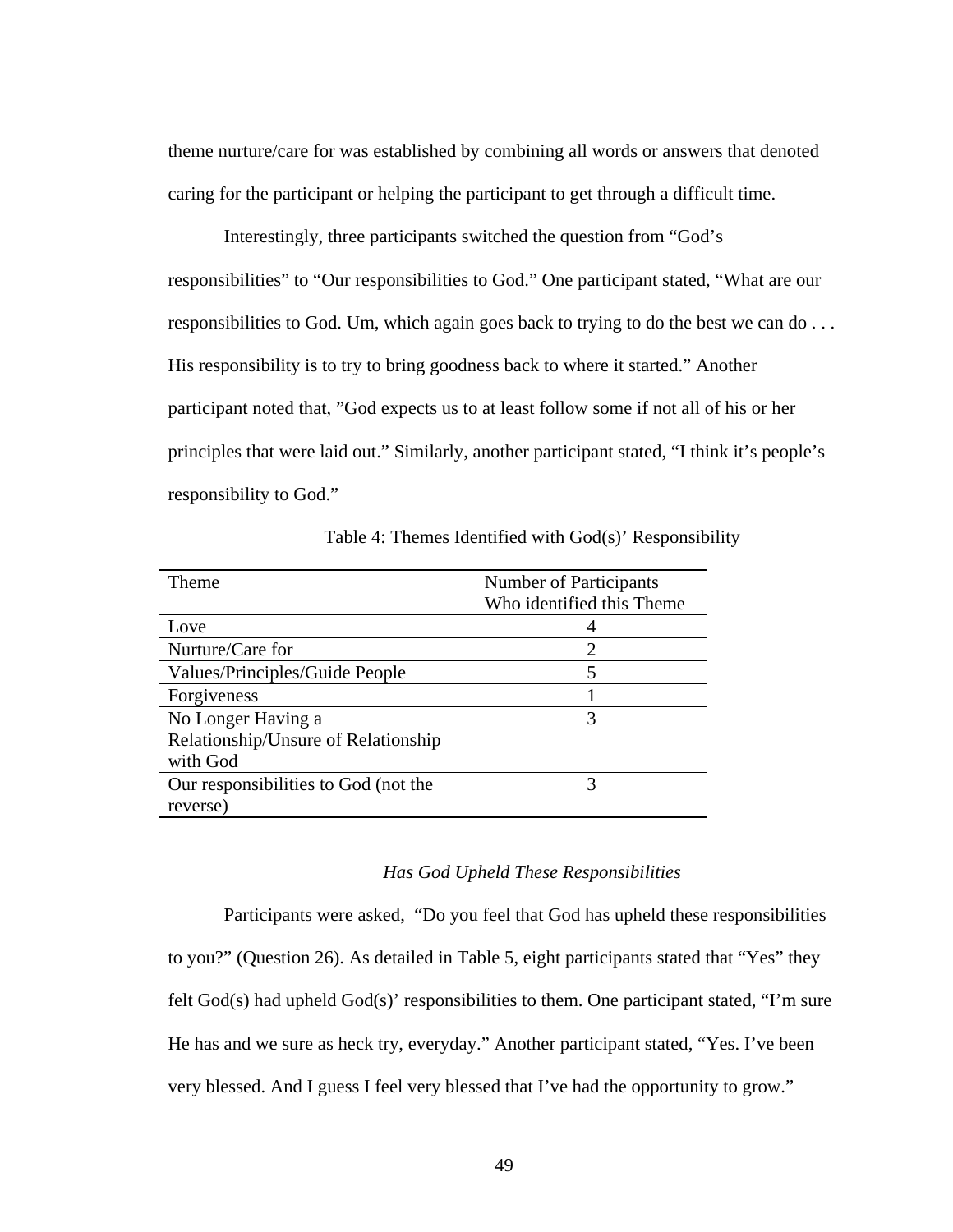Four participants did not feel this was the case. One participant stated she did not

believe in God and therefore God had no responsibilities. Interestingly, this participant

when discussing how she felt after her parent died, stated:

I just thought . . . somehow I would have this sense of my mother's spirit or place or that I would feel like this comfort that came from without and I didn't feel any of that. And so I thought, you know what, there really isn't any God. I just kind of didn't feel any of that and because I was expecting it without even realizing that I was expecting it, when I didn't get it, I just thought well that's it. There really isn't any God. People have made this up to comfort themselves.

Another participant did not feel he had an established relationship with God to

base this on. A third participant stated:

 . . . I don't believe in there being a Heaven or Hell, so I don't believe He's going to do anything for me in an afterlife. So what's his responsibility to me now? I don't think He can do anything for me. I don't think He can save me from anything.

The remaining participant indicated that she did not know the answer.

| Table 5: God(s)' Responsibilities Upheld |  |  |  |  |  |
|------------------------------------------|--|--|--|--|--|
|------------------------------------------|--|--|--|--|--|

| Theme Identified       | Yes, responsibilities upheld | No/Unsure if<br>responsibilities upheld |
|------------------------|------------------------------|-----------------------------------------|
| Number of Participants |                              |                                         |

## *Comparing Parents' Upheld Responsibilities to God(s)' Upheld Responsibilities*

 For the purpose of this analysis, upholding parent's responsibilities to children is categorized by coding "not as good" responses as "No" (parent not upholding responsibilities) and "better than" responses, as "Yes" (parents upholding responsibilities). As there were no "average" reported as answers, this choice was not included in the comparison. The yes and no answers for parent's upheld responsibilities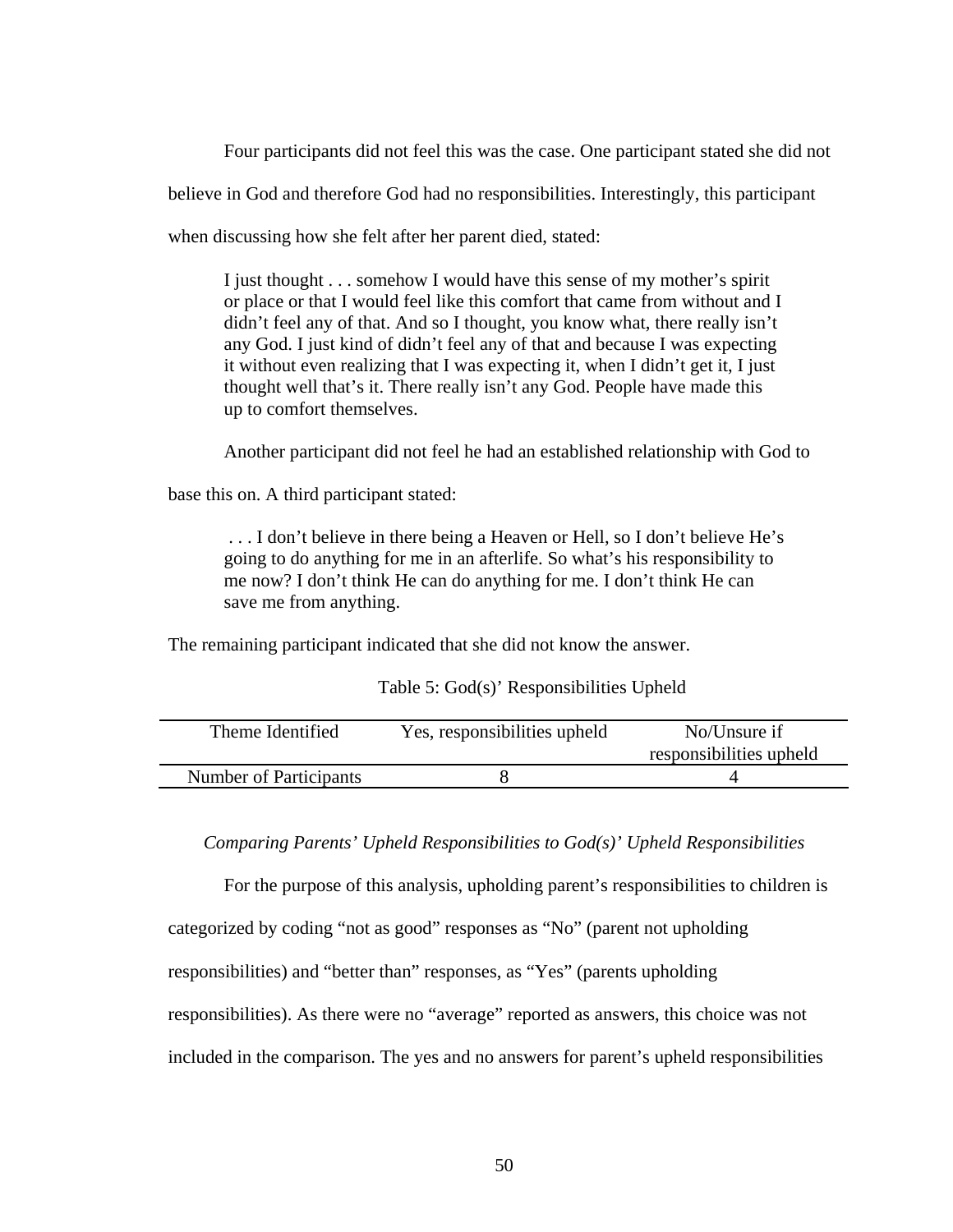to children were compared to God(s)' upheld responsibilities, already categorized as "yes" upheld versus "no" not upheld.

As detailed in Table 6, six participants identified as feeling that both their parents had upheld their responsibilities as well as God(s). Two participants identified as feeling  $God(s)$  had upheld  $God(s)'$  responsibilities, but not parents. Four participants identified as feeling their parents upheld their responsibilities, but not God(s) (or were unsure of God's responsibilities or whether they were upheld).

 It is important to note that of those participants who lost both parents, several noted differences in their relationship to one parent versus the other. Yet, whichever parent was mentioned by the participant in answering the question about childhood relationship to parent was the answer quantified for this result.

Interestingly, there is no overlap in participants feeling that both God(s) and their parents did not uphold their responsibilities. Each participant either felt both had or that either God(s) or their parents had upheld responsibilities to him or her.

| Theme of<br>Responsibility | Yes $God(s)$ and<br>Parent Upheld | No, neither<br>$God(s)$ nor<br>Parent Upheld | Yes, Only<br>Parent Upheld | Yes, Only<br>God(s) Upheld |
|----------------------------|-----------------------------------|----------------------------------------------|----------------------------|----------------------------|
| Number of                  |                                   |                                              |                            |                            |
| Participants               |                                   |                                              |                            |                            |

Table 6: Parent and God(s) Responsibility Upheld

### *Relationship to Parent in Adulthood*

 Although some of the participants who had lost both parents experienced a different relationship with one parent than the other in adulthood, overall all participants had something positive to say about their adult relationships with at least one of their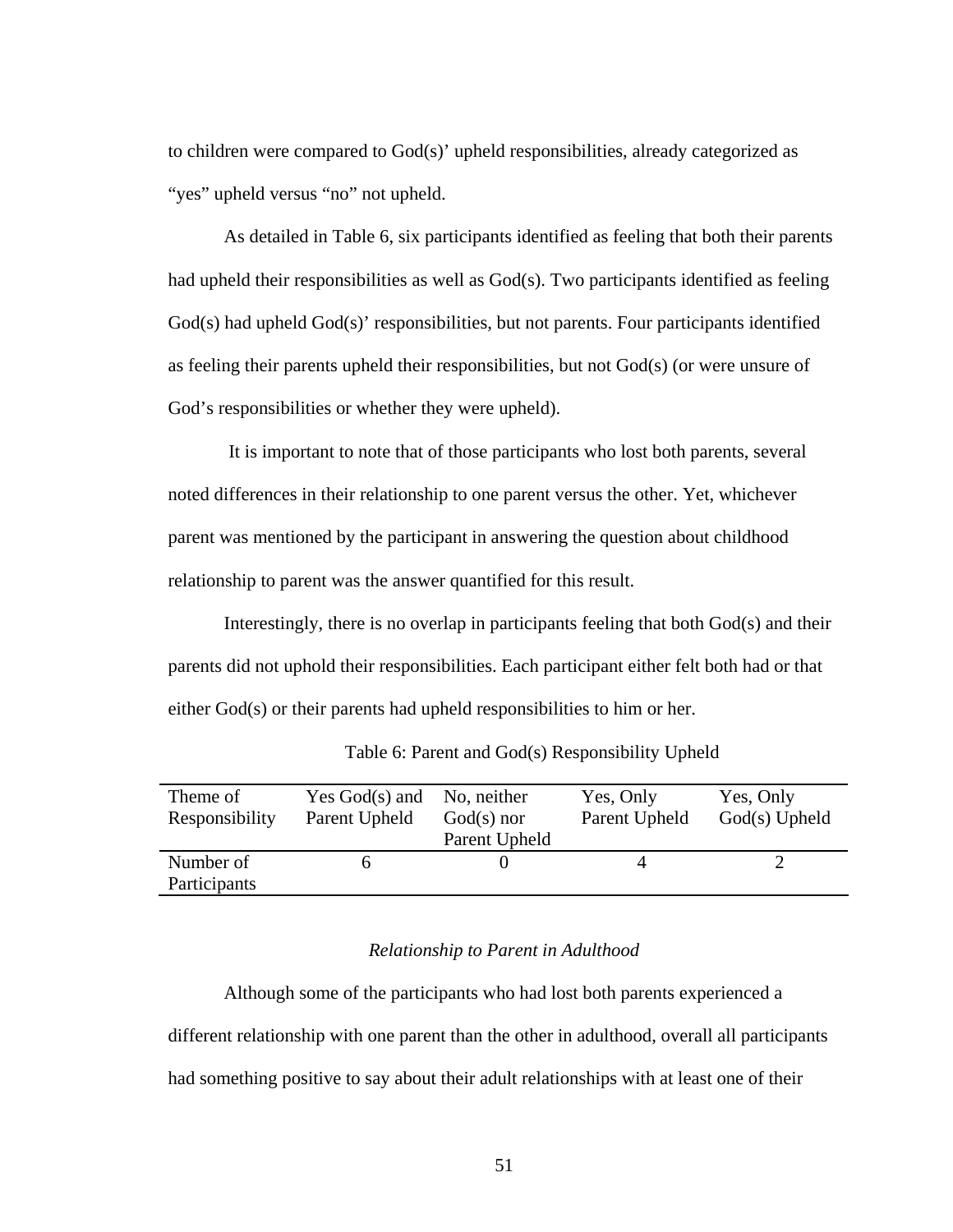parents whom had died. Eight participants explicitly used the words "Strong/Stronger, close, excellent, great, and good" to describe their adulthood relationships with their parents. Another four cited examples of strengths in the relationship such as still looking towards their parent for advice/support, friendship, or to be a role model for their children.

Six participants mentioned that once they had children, they found their parents to be a support for them in terms of helping them emotionally or physically to rear the children. Some relied on their parents for advice or support and others had parents who became role models for their children or who helped support them during their spouses absences.

### *Struggles in Maintaining the Relationship*

 The most commonly reported struggle between parent and child (when parent was still living) was balancing the relationship commitments with the parent with other relationship commitments, such as romantic partners or partners' families. Six participants cited this as a main struggle in maintaining this adult relationship with the parent. Three specifically noted trying to balance time with spouses/partners with time with family. Another participant noted that her parent did not approve of the person that she married, but noted that her parent was still there for her despite this fact. Another participant described his experience of coming to the United States and dating. He stated:

 . . . she wanted me to get married to a girl of her choice because that's the way things are in our culture and I had promised her that. But when I was here and you go to school, you meet members of the opposite sex. And it's fine to go out on a date or just be friends, nothing serious. But I could never talk to her about it because I felt if she found out that I'm going out or I'm just seeing someone socially that would just make her upset.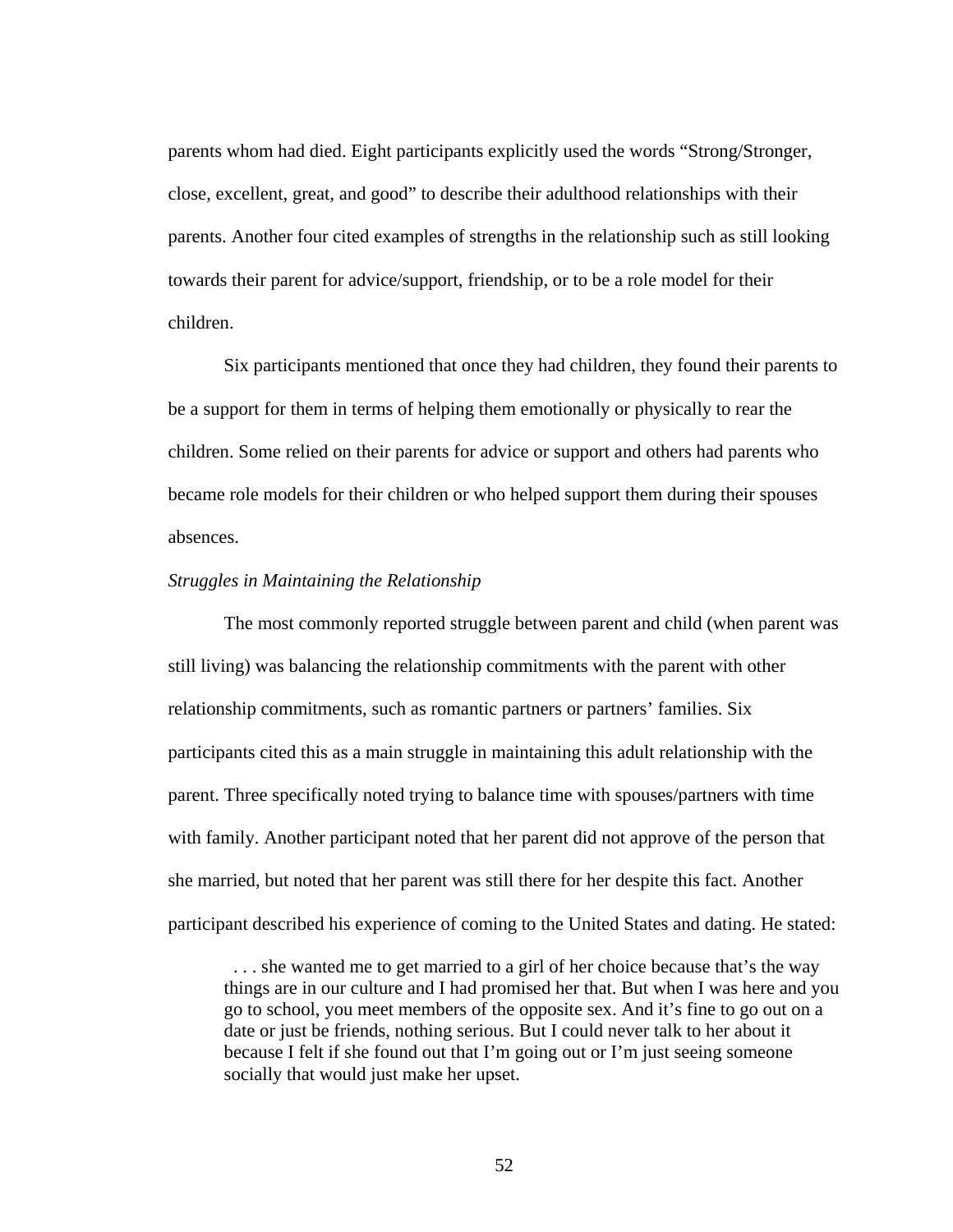Other struggles included two participants who described one of their deceased parents as being alcoholics, one participant who felt a parent's temper got in the way of the relationship, and one participant who wished to feel emotionally closer to the parent.

In addition, one participant noted that her father had left when she was latency age but had returned upon the death of her mother. The participant reported that at this time she and her father lived near each other until he relapsed into alcoholism and was forced to move farther away where he could afford to live. She reported that her contact with her father was intermittent after that although she did see him again when he was ill, before his death.

### *Connections Between Relationship to God(s) and to Parents*

 Four participants reported incorporating their parents into their belief systems following the parents' deaths. One participant stated when asked about her image of God(s), "I don't know if he watches over us, because there's such terrible things that happen, but I guess I would like to believe that there is something that I can talk to." Then, when asked if there had been any changes in her relationship with God following the death of her parent, she stated, "None. The difference is now when I step outside, I think I'm talking more to her [mother]." Similarly, another participant stated, "I talk to them now [mother and father]. I talked to them before but I talk to them now. And I ask myself what they would do in any given situation." Yet another participant stated, "Probably the only change is in the concept of seeing the spirit of both my parents come from a place that most likely involves God. . . Easter service I felt the presence of both my parents and God from the same place." Finally, the fourth participant (who currently believes in God) stated in regards to her father, "I think he's watching over me." In all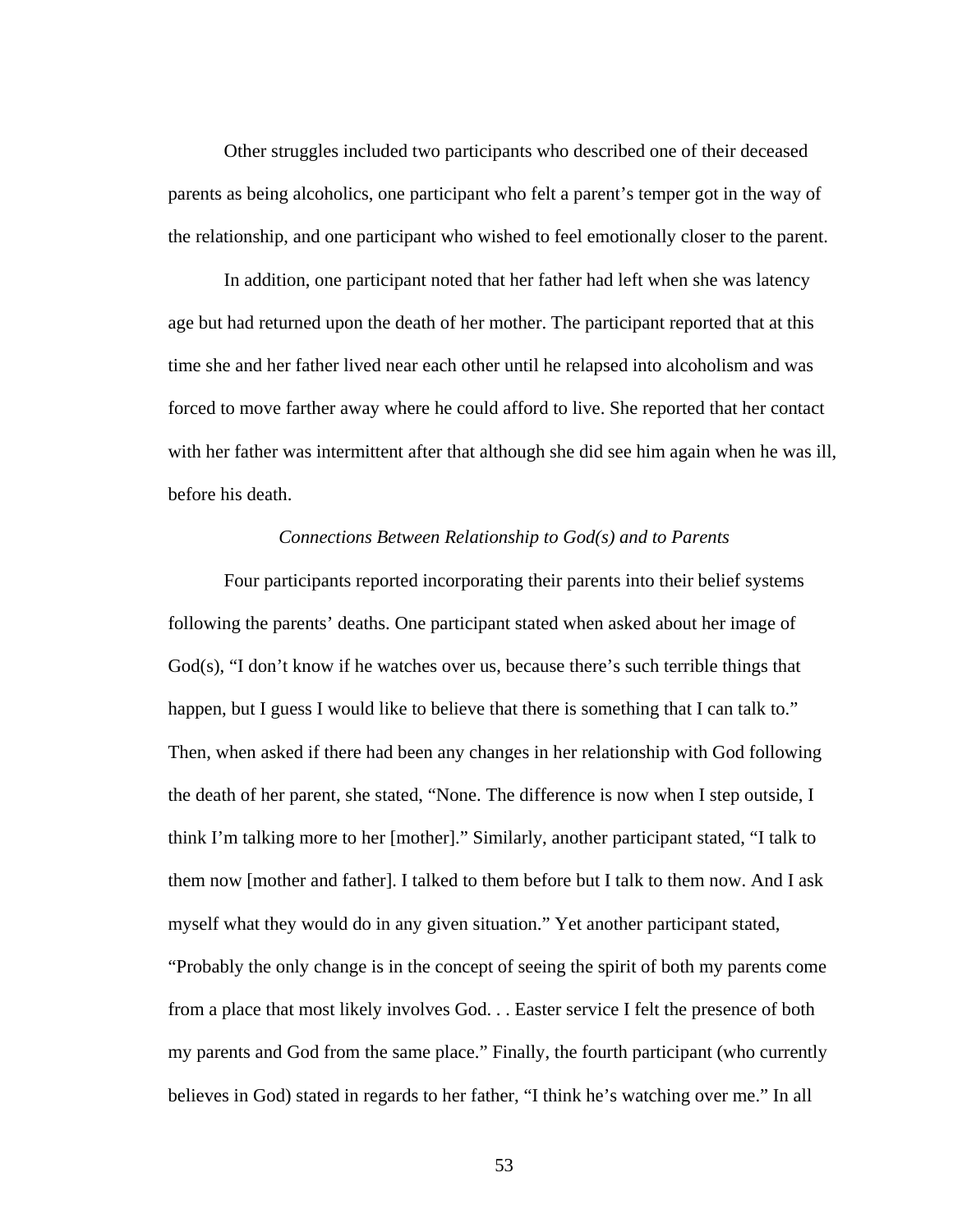these examples, the common factor is a belief that with the parents' deaths comes an overlap between the parent and God(s) relationships.

 Other participants did not necessarily overlap their parents and God(s), yet the death of the parent had an effect on the relationship with God(s) or with their faith. One participant stated that as a child she deeply admired her father. She stated, " . . .He was like God." And she went on to say, "... I think I idolized him a lot, so I'm not really sure he quite measured up all the way, but yeah, I would say I always felt loved." Yet, in terms of God, she described feeling that she did not know she could have a relationship with God and that her image of God was very punitive. After the death of her father she stated, "I felt very afraid in my world because if something like that could happen, a sudden death, than anything could happen . . .But it wasn't really until after I, dad died, and I got into recovery [from alcoholism] that I developed that sense of relationship." She goes on to say of her relationship with God now, "So having developed a faith in that relationship, it's made me stronger . . .Yeah, obviously it's changed since I had no relationship with God before." In this way, the death of her Father (whom she identified as being "like God") was what enabled her to seek a relationship with God because when he died her structure for understanding the world and it's rules seemed to crumble as well. It provided an opportunity for her to reconstruct her view of the world and of her faith. There appears here to be a compensatory effect.

 The death of a parent did not draw all participants closer in their relationships with God. The following two examples illustrate this. The first participant stated of her childhood relationship with her father, "We were very close . . . I think I was his favorite. We all might think we were his favorites, I don't know, but I think we had a special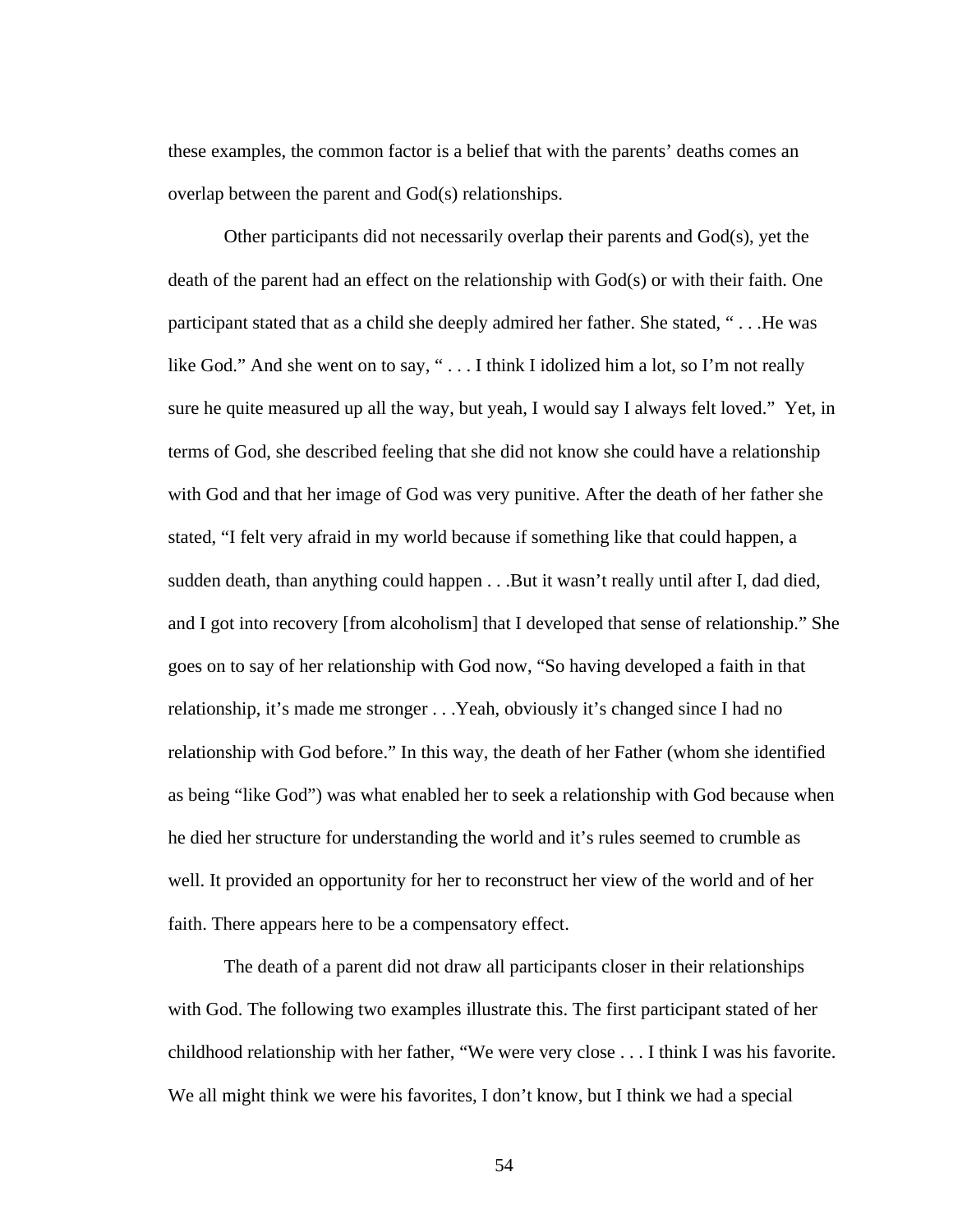bond." Then in terms of describing her relationship with God prior to the death of her father she stated, "We were pretty close. Um, I was one of his favorite children just like everybody else." There is an obvious similarity here in how the participant viewed her relationship with her Father and with God prior to her Father's death. The participant then notes that after her father died, her faith changed as well. She stated:

I miss my dad and I miss God. I miss my relationship with both of them. I miss being certain about my relationship with God and exactly who God was. I miss that a lot. And I miss my dad a lot.

In this case, the participant's relationship with God parallels with her relationship with

her father in the sense that it almost appears to "die" with the death of her parent.

In the second example, a participant discussed how she had a strong relationship

with her mother and God prior to her mother's death in comparison to following her

mother's death. Before her mother's death she stated she relied on, "My mother." She

also stated that at this time she believed in God as she had her entire life. She stated, "I

felt there was a God . . .I never really questioned my faith very much." Then in terms of

who she relied on following her mother's death she stated:

I rely on my husband for some stuff, I rely on my friends for a lot of stuff. Some stuff I would actually go to my father's new wife for. It's sort of specific to the situation but I would rely on my mother for every situation. . . and without her now, I sort of go to different people for different things.

Similarly, instead of believing in one God as she had up until this point, following the

death of her mother she stated:

And I would say now that I don't necessarily believe in God… I believe that there's a force, a power that more people together can create something more than one person. That there's an energy that a lot of people can create between them and that's sort of my version of God. So before when I felt God as an entity . . .I think of God now as sort of the power of people working together.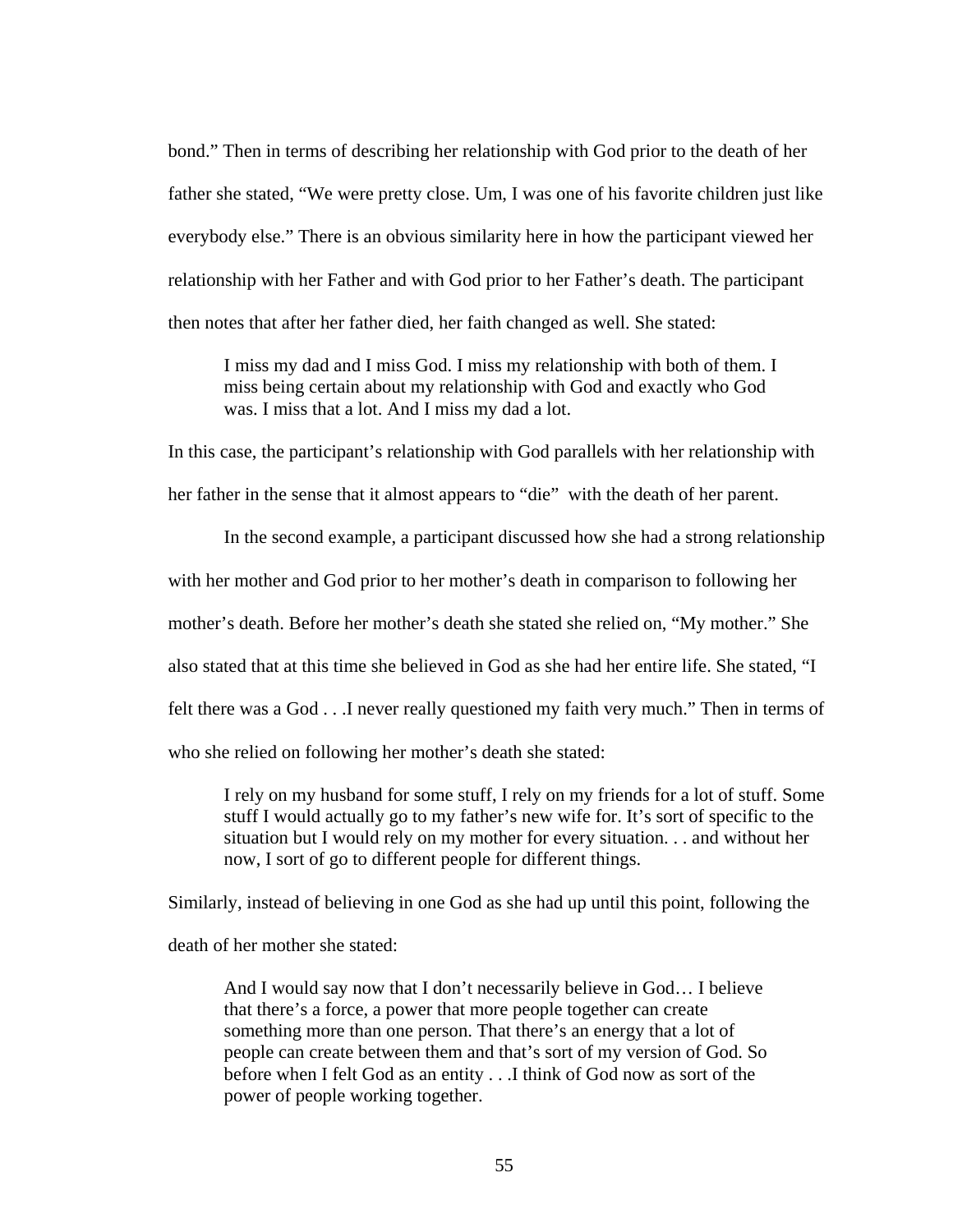In this case, the participant has gone from relying on her mother to relying on many, just as she has gone from believing in one God to believing in the power of many people working together.

#### *Who Relied on Before and After Death of Parent*

 The question was asked of all participants: "Before the death of your parent, whom did you rely on in times of trouble?"(Question 6) as well as the question, "Who do you currently rely on?"(Question 7). Eight participants answered that their departed parent was one of the main people they relied on prior to the parents' deaths.

Table 7, below, illustrates the eight participants' answers who identified their departed parent as being the person or one of the people they relied on in times of trouble. The table notes the shifts in their support system once the parent has departed.

| Type of Support             | Relied on Before<br>Parent Death | Relied on After<br>Parent Death |  |
|-----------------------------|----------------------------------|---------------------------------|--|
| <b>Departed Parent</b>      | 5                                |                                 |  |
| Parent and Partner,         | 3                                |                                 |  |
| Relative, or Self           |                                  |                                 |  |
| Spouse/Partner              | ∩                                | $\mathcal{D}_{\mathcal{L}}$     |  |
| <b>Other Family Members</b> |                                  |                                 |  |
| Partner/Spouse and Other    | 0                                | $\mathcal{D}_{\mathcal{A}}$     |  |
| <b>Family Members</b>       |                                  |                                 |  |
| Partner/Spouse and Other    | 0                                |                                 |  |
| Family Members and          |                                  |                                 |  |
| Friends                     |                                  |                                 |  |
| Other Family Members and    |                                  |                                 |  |
| Self                        |                                  |                                 |  |
| Self                        |                                  |                                 |  |

Table 7: Who Did Participant Rely on Before and After Death?

 This table indicates how those who relied on their departed parent, even in conjunction with another relative, had to re-evaluate who they needed to rely on after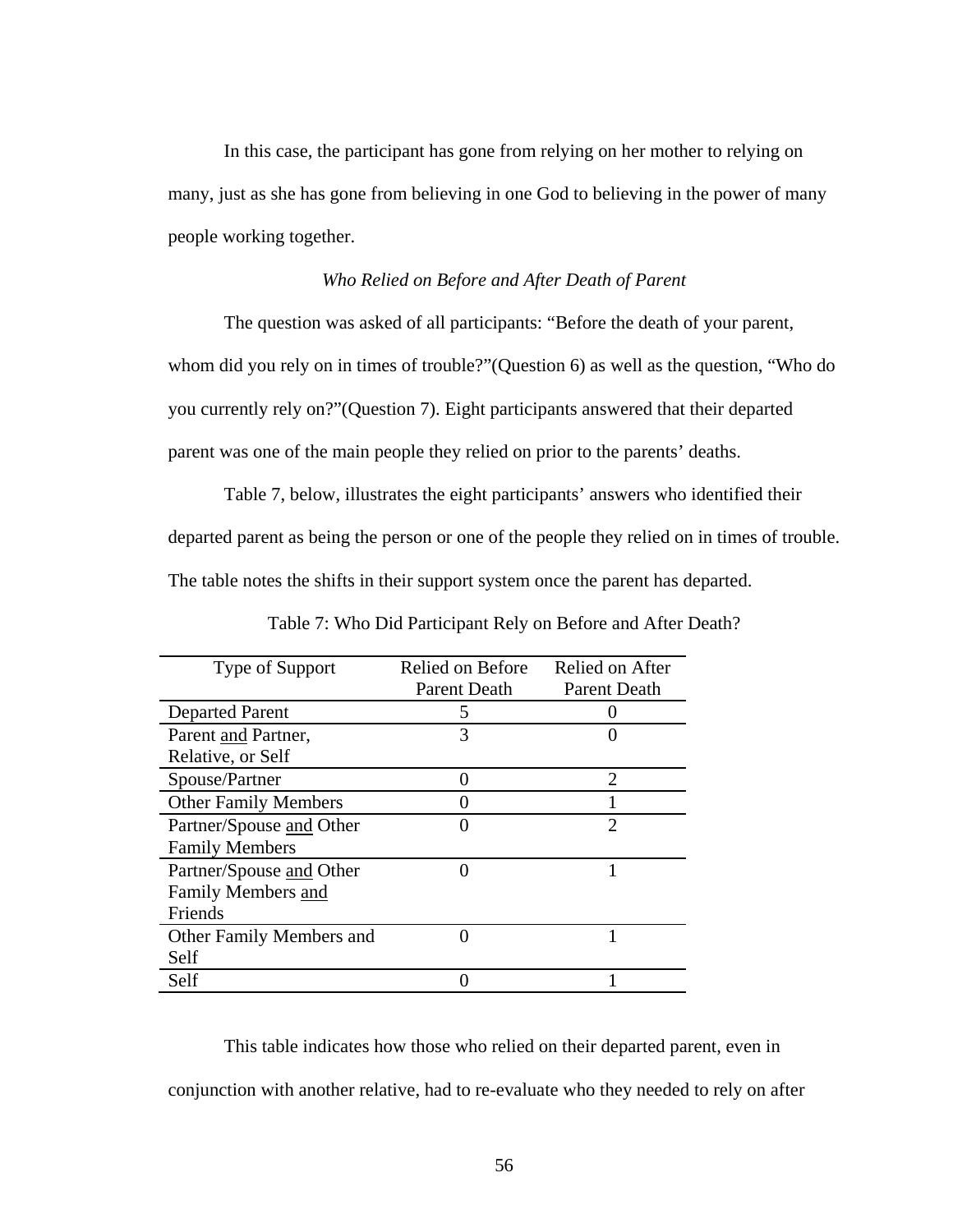their parent's parting. It is worth noting that the only participant who mentioned God either in terms of relying on a God figure before or after the parent's death was a participant who identified as relying on her husband and God both before and after the death of her parent. No participant mentioned adding a reliance on God(s) after the death of his or her parent(s).

 The table does indicate that after the passing of such an important support system for these participants, they did in fact search out and identify other support systems, whether they were other relatives, spouses/partners, friends or a combination of these. Only one participant identified as only relying on themselves following the death of the parent they previously relied on. This finding is particularly interesting as the participant who identified as only relying on herself, also identified as having a strong relationship with her parent and with God prior to her loss, but now identifies as being unsure if she still has a relationship with God. In this case, she has lost two large supports for herself and has chosen instead to rely on herself.

 For the most part, the results also indicate that other family members and spouses/partners were the most common replacements for support following the participants' parental loss.

### *Good-bye Experiences*

Participants were asked the question, "Were you able to say good-bye to your parent before his or her death? Can you tell me about that experience?" (Question 8). Six participants reported having had a formal good-bye experience with at least one of their parents before the parents' deaths. Of those who lost both parents, some participants had the opportunity to say good-bye to one parent and not another. Some had no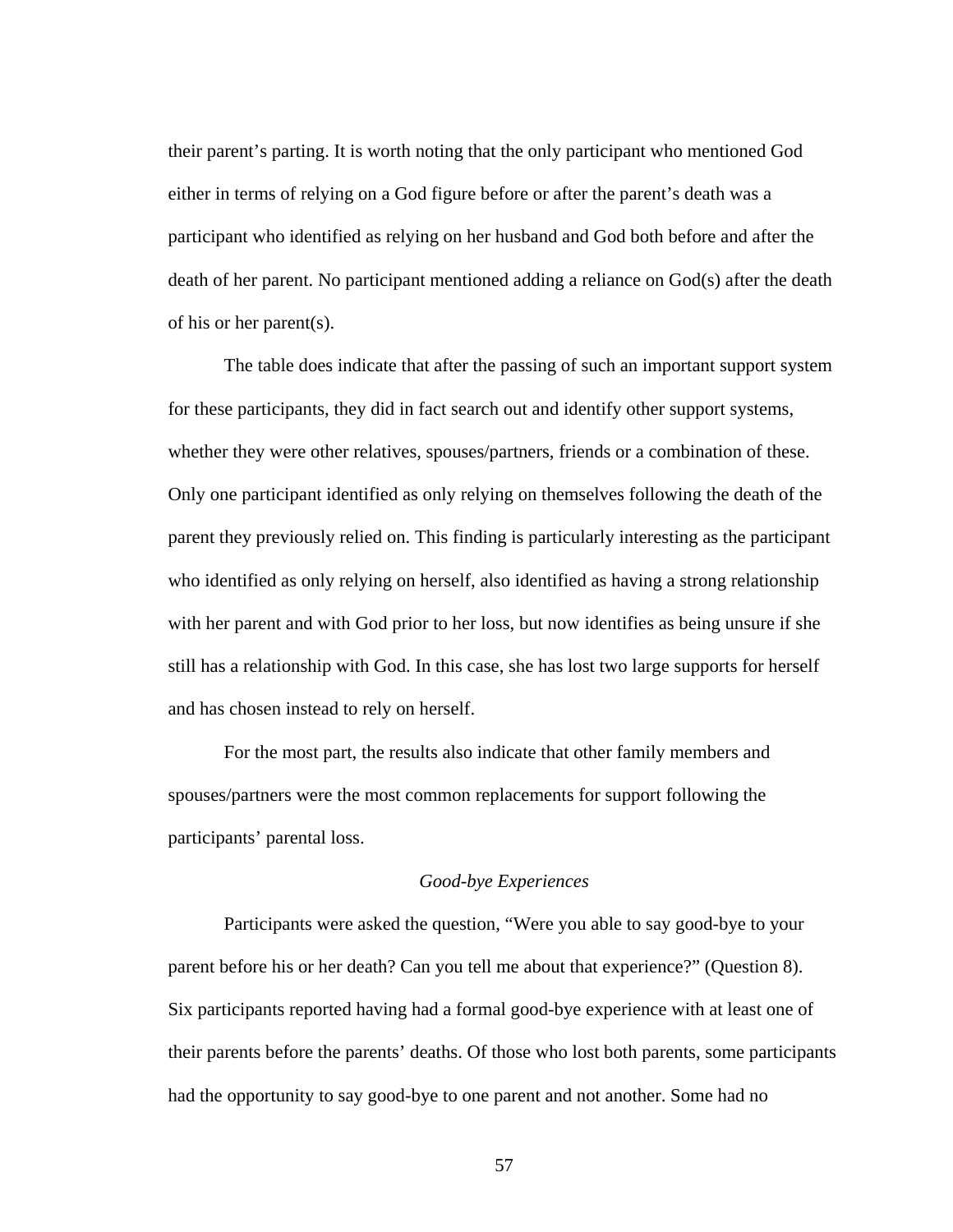opportunity to say good-bye because the parents' deaths were sudden, and still others expected the parents' deaths but had no formal good-bye. Table 8 below details this experience for participants.

| Participants Who Lost Both Parents |             |                    | Participants Who Lost One Parent |             |                    |
|------------------------------------|-------------|--------------------|----------------------------------|-------------|--------------------|
| Said Good-                         | Said Good-  | <b>Knew Parent</b> | Said Good-                       | Death was   | <b>Knew Parent</b> |
| bye to Both                        | bye to One  | Dying, But         | bye to                           | Sudden, No. | Dying, But         |
| Parents                            | Parent, Not | No Formal          | Parent                           | Good-bye    | No Formal          |
| the Other<br>Good-bye              |             |                    |                                  | Good-bye    |                    |
| (other death                       |             |                    |                                  |             |                    |
|                                    |             | sudden)            |                                  |             |                    |
|                                    |             |                    | 3                                |             |                    |

Table 8: Goodbye Experiences for Participants

## *Types of Good-bye Experiences*

Of the six participants who identified as having an official good-bye experience

with at least one of their parents, five reported the experience as being a good experience,

even if at times emotional or difficult. One Participant stated:

... all our families all came up to my parents' house and one by one our children said good-bye to her and it was an incredibly heartbreaking thing to watch. It was just, um, it was just incredible. And to see her have to do that, it was one of the most heroic things I've ever seen anyone do.

Another Participant stated, "It was very important to be there. I wanted to be there. I was afraid to be there, but it was great. And it kind of completed a cycle."

The idea of ending a cycle or leaving nothing left unsaid or done was one echoed by several participants. One participant stated, " . . . but to be able to say everything that you need to say to your parents at that moment, I would never not have that if given the choice. It was really an incredible thing." Another participant stated that she had been present during her father's illness, but chose not to discuss the actual experience of his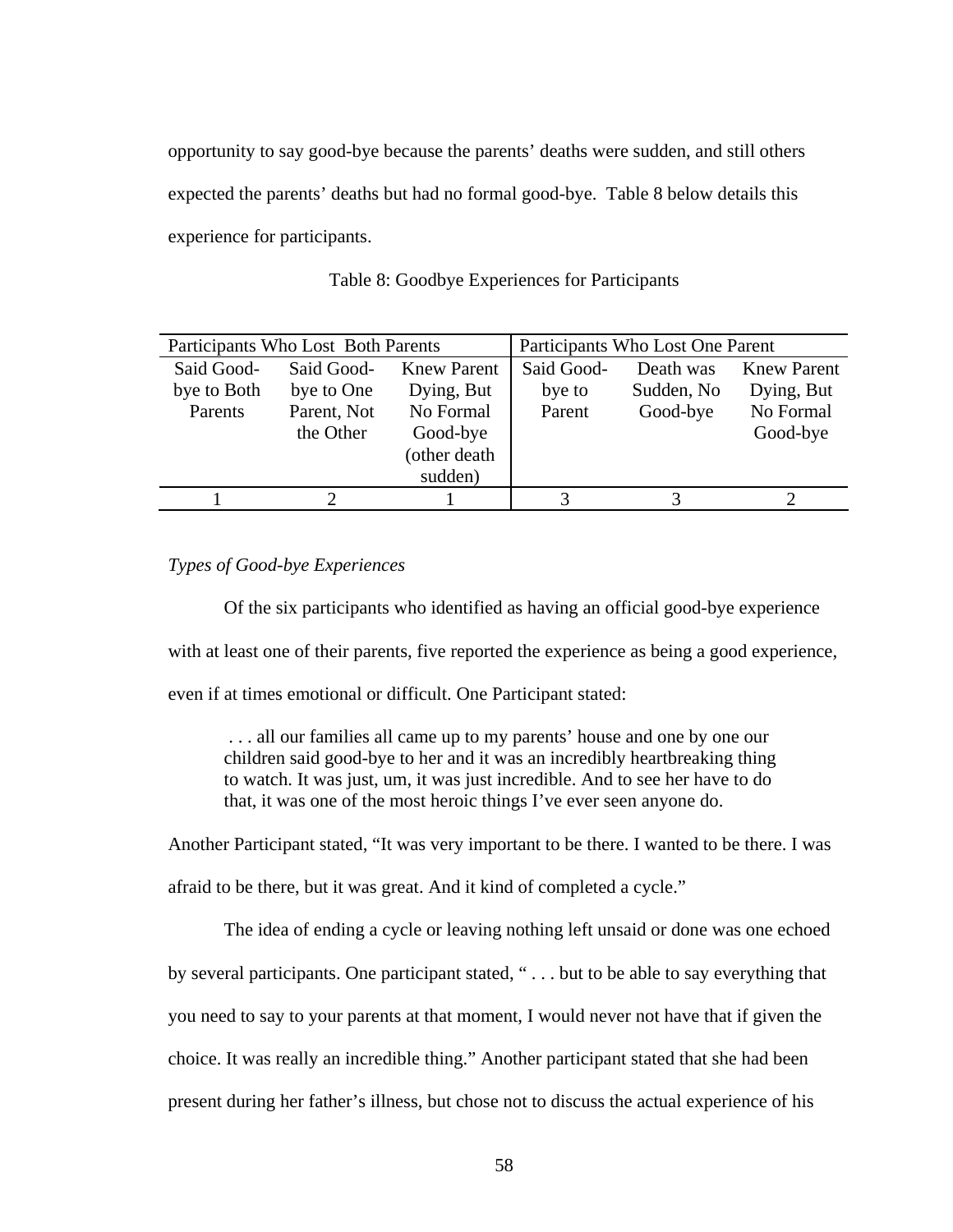passing. She did state that she preferred knowing that his death was coming, in contrast to her mother's death which had been sudden.

Yet another participant, who had had a good-bye experience with his parent,

stated the experience had been very difficult because he had not wanted to accept that his mother was in fact dying.

Three participants noted that the parent who was dying was surrounded by family at the time of the death. For all three participants this was noted as a positive part of the process for the parent and themselves. One participant, in describing the time before her father passed, stated:

It was a wonderful day. It was mother's day . . . he called my mother into the room and he actually sang to her and gave her the brooch and then throughout the afternoon all of us were in and out of the room, sitting on the bed, talking, just – it wasn't really saying good-bye. It was just an acceptance that this was it and he was just taking each one of the family members as they came into the room and holding a hand or whatever it was.

The participant added that later in the day, she and her son were by her father's

side in his last moments. She stated:

 . . . he was very agitated and his grandson came home and realized what was happening and climbed up on the bed with him and just put both of his arms around him and just rocked him like this. And he went to sleep and never woke up.

Another Participant stated, "... she had all her family around and absolutely

loved it."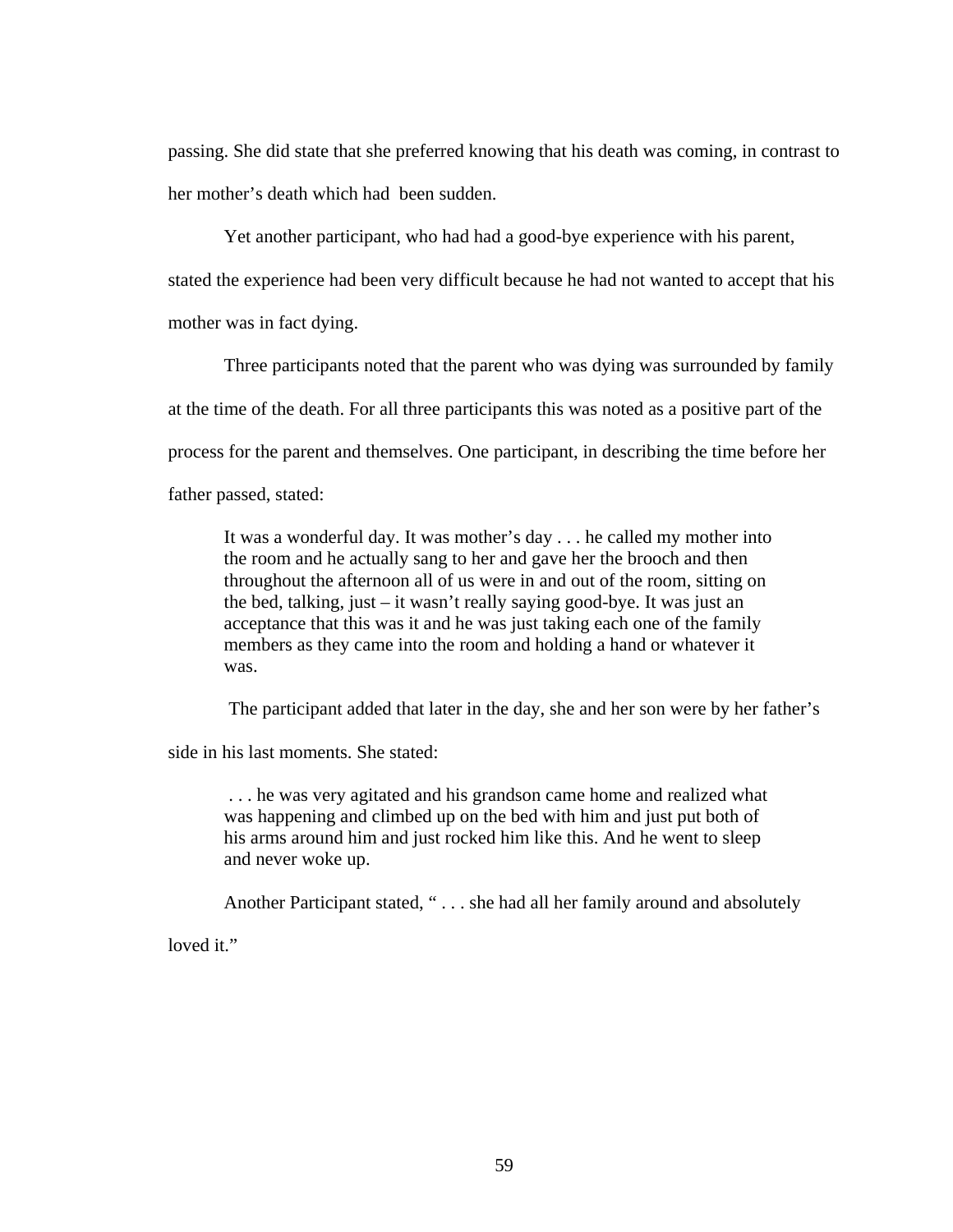#### *Religion in the Good-bye*

Although no participant reported directly discussing religion with their parents during their good-bye experiences, five participants identified religion as playing a part in the good-bye experience as a whole.

Two participants discussed a religious ritual that was a part of the experience. One participant discussed how his Mother continued with her prayers and daily rituals as she had always done. Another participant discussed how his Mother, who had gotten to the point where she received nourishment through a feeding tube, made a conscious choice to link her passing with her religious practice. She was Jewish and decided to use the holiday of Yom Kippur to take out her feeding tube, as this was when the fast naturally took place. He stated, "So she decided that she was going to do that and she was going to use – because she was a religious woman as both my parents were – they were going to use Yom Kippur as her time to start that process." He also noted the Rabbi coming to visit her and their family.

One participant noted that she had given her mother (who was very religious) her cross to wear because she sensed that her mother was nearing the end and she had always liked the participant's cross. Another participant recalled her parents praying together on her father's death bed. While yet another Participant stated that his mother, who died second, had told him that she would see his father again soon.

Following the deaths, it is worth noting that two participants, who both identified as Jewish, found comfort in the prayers for the dead that are said at Yom Kippur.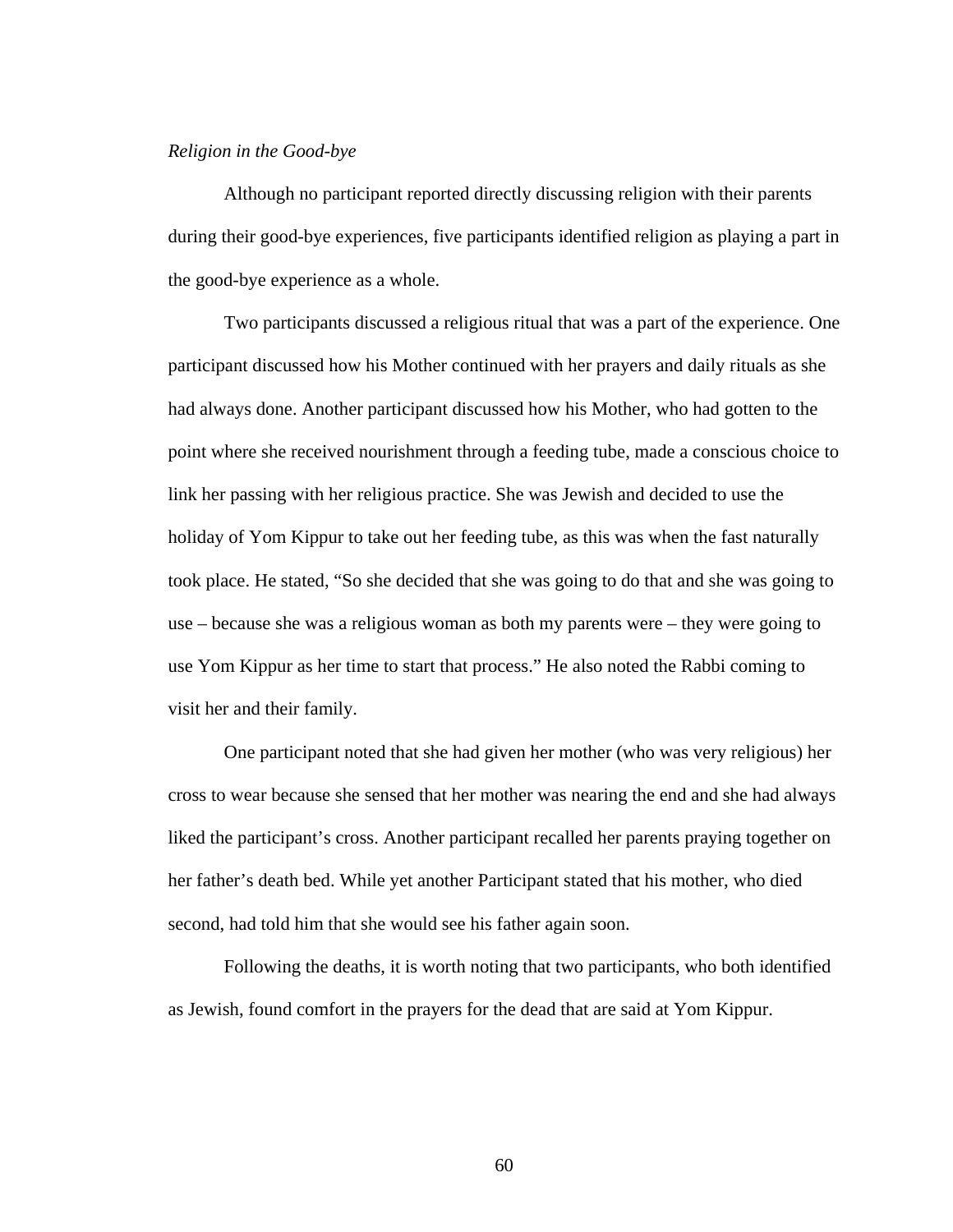#### *No Chance For Good-byes*

Six participants stated they had not had a chance to say good-bye to at least one of their parents, as the parent had died suddenly and unexpectedly. One participant reported:

But with my Mother, on the other hand, it was traumatic. She had a sudden heart attack, she was young. We had no idea that was going to happen. So when it's sudden like that it's the worst. It's a lot different.

Another participant stated that her father had also died suddenly and when asked if she had gotten a chance to say good-bye she stated, "Not knowingly. Fortunately, the standard thing is 'I love you, good-bye', so I'm pretty sure that's the last thing I ever said to him, but it was unexpected, so not really."

### *Feel after Death of Parent*

 Participants were asked, "Can you describe how you felt in the months following the death of your parent?" (Question 10). Participants identified multiple feelings that were experienced during their bereavement process.

 The following table, Table 9, represents the four most common types of answers reported by participants. Many participants mentioned more than one feeling that they had after their parents' deaths. Many experienced feeling numb, vacant or emotionless. These answers were categorized as "Numb/Vacant". Others expressed feeling some relief that the parent was in a better place or no longer suffering. These answers were categorized as "Relief/ No Longer Suffering". Others expressed feelings of sadness, devastation or of missing their lost parent. These answers were categorized as "Sadness/ Miss Parent" and those who expressed feeling in shock were categorized as "In Shock".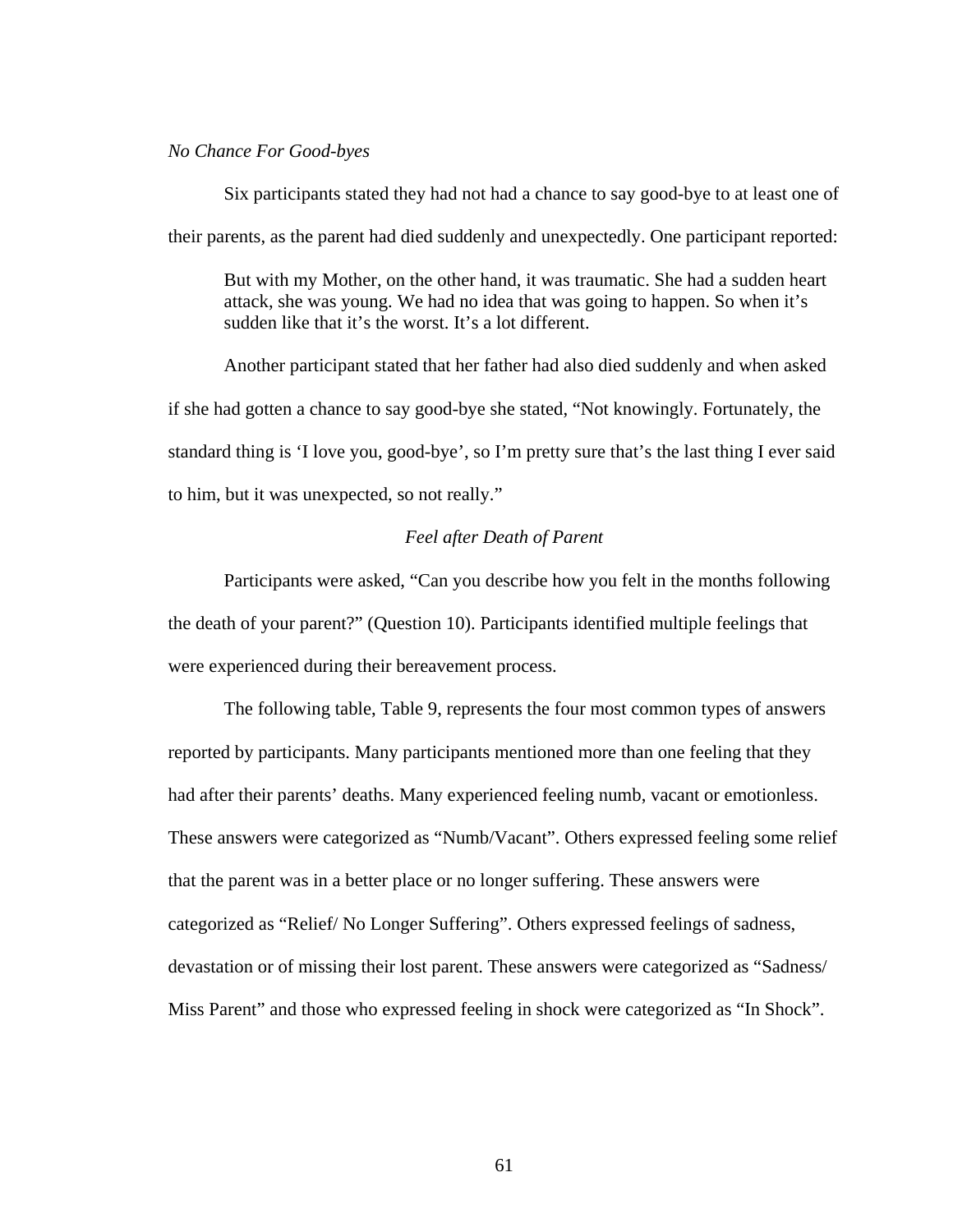#### Emotion Felt Numb/Vacant Relief/No Longer Suffering Sadness/ Miss Parent In shock

6 2

### Table 9: Emotions During Bereavement

### *Numbness*

Number of **Participants** 

As the table indicates, six participants identified feeling numb/vacant after the parents' deaths, making it one of the two most common answers given to express how participants felt following their loss. One of the participants who expressed a numbness following her parent's death stated:

I felt like I was wrapped in gauze and underwater. Not drowning, just so absolutely wrapped in layers and layers of gauze. Everything was fuzzy. I don't remember a lot of those months. I don't think I was feeling much of anything. I was numb, just so numb.

Another participant stated, "I felt very numb through the whole process. I just

went through it mechanically. So I think subconsciously my mind was just blocking all that out."

## *Sadness and Relief*

Six participants also identified as feeling sad or as missing their parent, following the parents' deaths. Four participants identified as feeling some relief that their parent was either no longer suffering or was in a better place. Three participants noted that they felt both sadness and relief as a result of their parents' deaths. One participant stated, "There was sadness but there was also relief."

Of the nine participants who had at least one parent whose death was expected, four noted being glad that the parent was no longer suffering or was in a better place.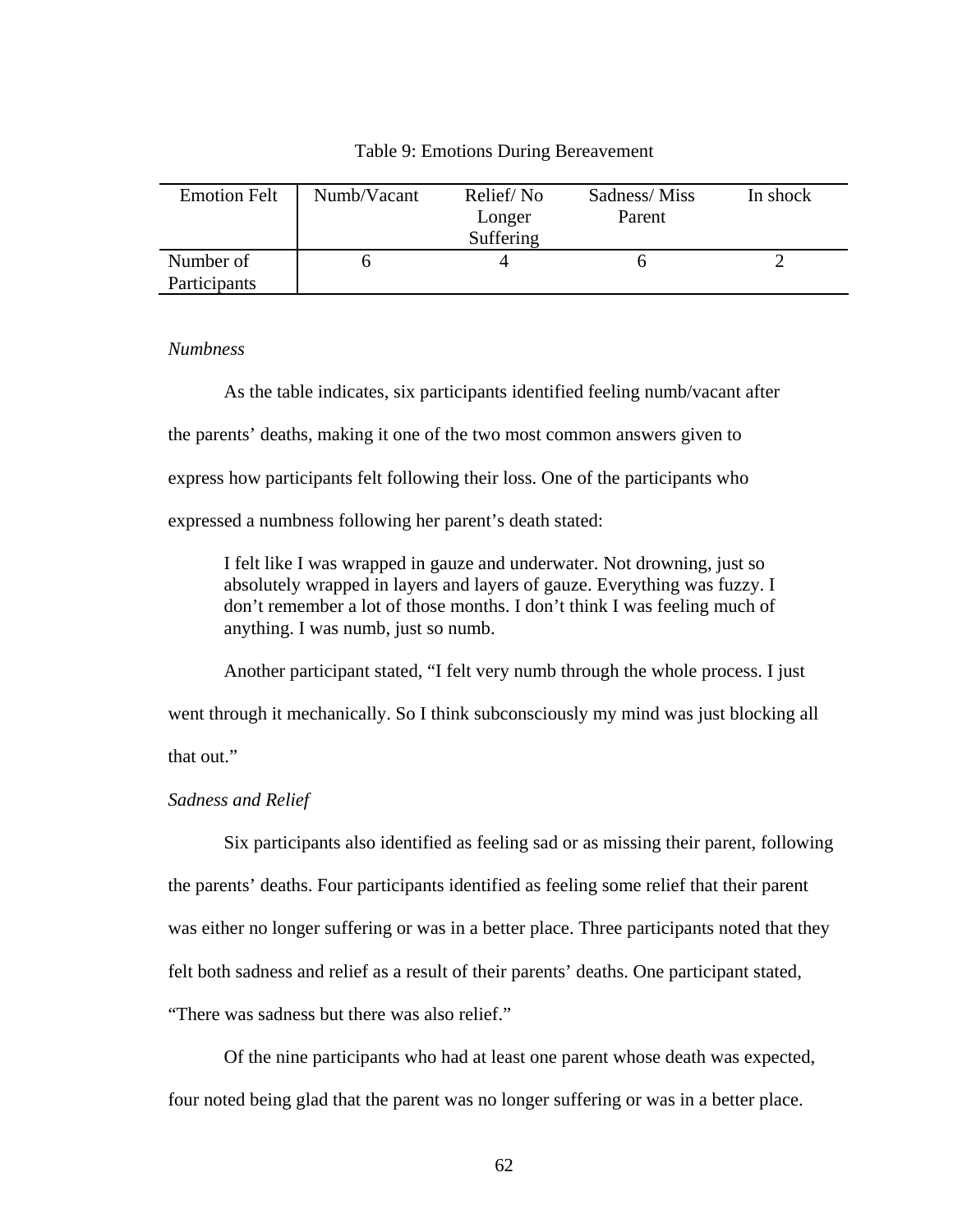*Shock* 

Two participants noted feeling that they were in shock following the death of their parents. Both of these participants lost a parent to a sudden and unexpected death. One participant stated, "I was just, I don't even know what the word would be. I was in shock, really." What is interesting is that both of these participants also noted that the sudden death of their parent led them to feel as if the world had changed overnight. One participant stated, "I had this strange thing where I couldn't listen to music. I don't know why. I think it had something to do with not wanting to believe that everything else in the world was moving on and going on when my life was just destroyed." The other participant stated, "I remember looking at people and saying, 'How can you laugh? How can you be having fun? Don't you know that the world has changed?'"

In addition, as a result of these sudden deaths, these two participants also both expressed the feeling that it took them a while to believe that their parent was in fact dead. One participant reported, " . . . I had never seen anyone die when my dad died and with him dying so suddenly, it took me years to really believe that he was actually dead. Truly, actually dead, since I hadn't seen him or anything." The other participant who identified as experiencing shock stated, similarly:

It was traumatic. It took me a very long time to accept it. I know it probably sounds horrible but there were times where I really wanted to believe that she had fooled everyone and it was a big joke and she was on an island somewhere taking a vacation.

Other responses to the parent's deaths included one participant expressing anger at the loss of her parent. She stated, " . . . and I was very angry then, afterwards. I was so mad." Another feeling that was expressed by a participant was a feeling of fear. The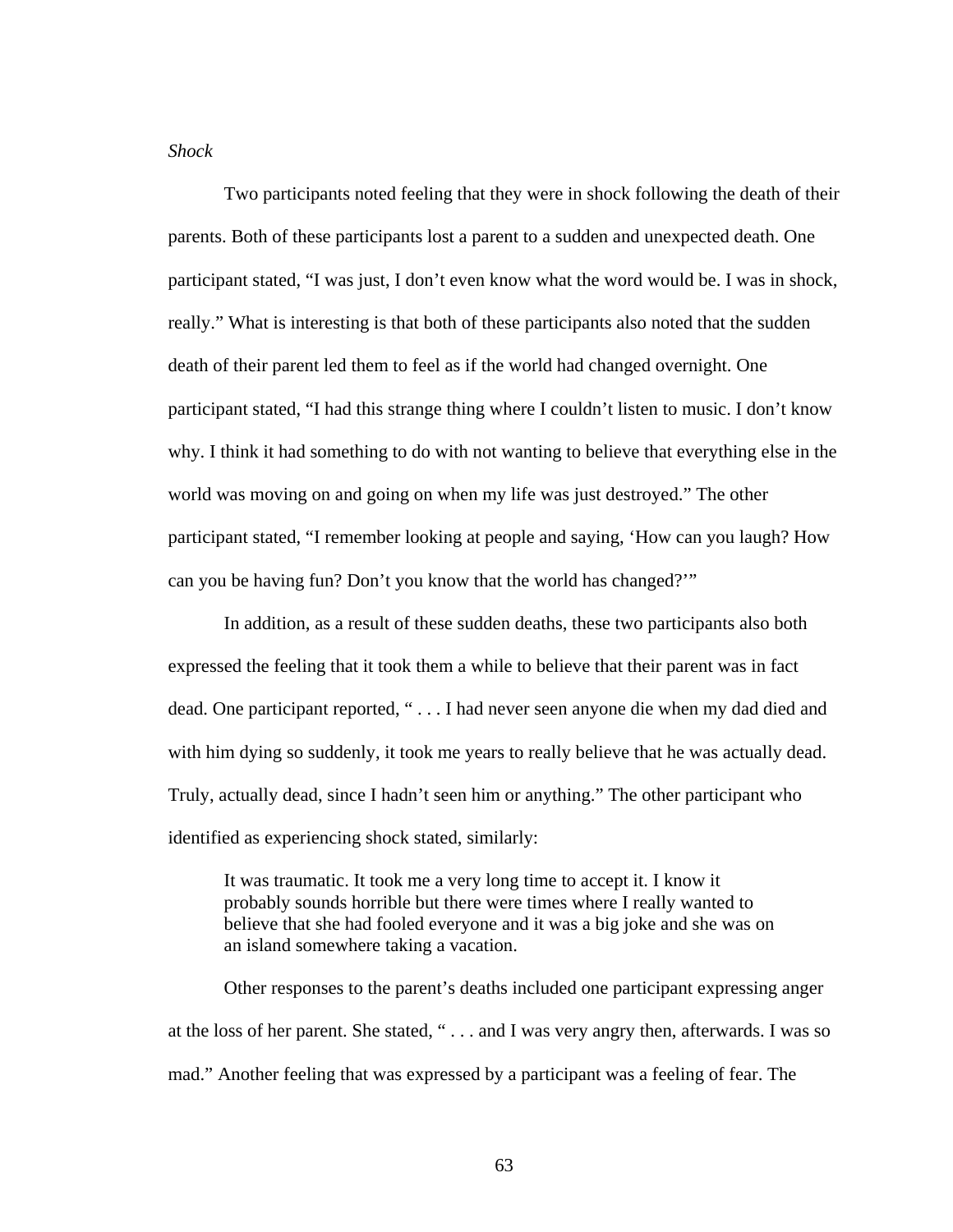participant stated, "I felt very afraid in my world because if something like that could happen, a sudden death, than anything could happen."

 Finally, one participant noted how hard it could be when both parents had died. The Participant reported, "... but when you realize you're at the top of the pyramid or near the top, as opposed to having a parent above you it's a very odd feeling."

### *Meaning-Making Around the Parents' Deaths*

Although participants were specifically asked, "What meaning, if any, do you make of your parent's death?"(Question 27), participants' answers around meaningmaking were taken from sections throughout the interviews as they seemed relevant, as well as in response to this question; because throughout the interviews, several participants expressed more than one form of meaning-making around the deaths of their parents. For instance, participants may have felt that the death of a parent reminded them that life is not infinite and that they needed to utilize their time on earth and also have stated at another time that everything was part of God's plan. Therefore, all answers were organized and represented in the paragraphs below.

### *The Death Was Part of God(s)' Plan*

 Four participants made statements that indicated a belief that a parent's death had been part of a greater plan orchestrated by God(s). None of these participants expressed anger at their God(s) for a plan that ended their parents' lives. To the contrary, these beliefs appeared to provide them with comfort that there was a meaning to their loss.

 One Participant discussed how after work, she always took the same route to visit her mother. Yet, on the evening of her Mother's death, she found herself taking a different route. She stated: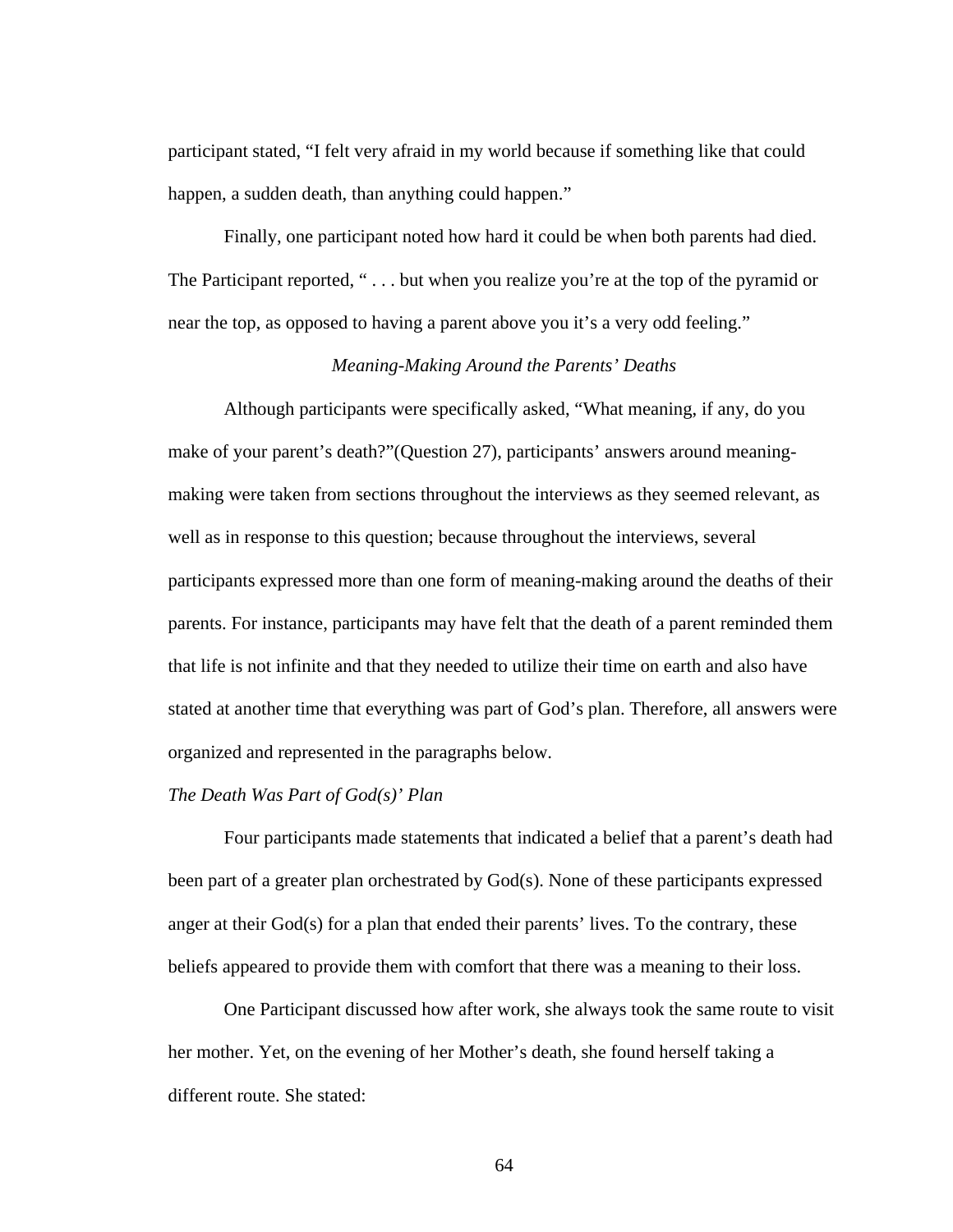I'm coming up on my exit where I would usually put on my blinker, but I couldn't. I couldn't. And I wanted to go to the right and I couldn't…I took a route that I never took. I kept going faster and faster, not knowing why I was feeling the way I was feeling . . . the Big Guy had his hands in it.

The same participant said at another point, "He knows that it's time and that you can't do

anymore, that He relinquishes you from what you're going through . . ."

Another participant stated:

I was going to say it happened too soon, but then I have to believe it happened at the perfect time because that's when it happened. I guess that's it. What was supposed to happen, happened when it was supposed to happen, in the way it was supposed to happen, even though it didn't thrill any of us too much.

In both accounts, there is the sense that there was purposefulness on  $God(s)$  part, in the

timing of their parents' deaths.

*Lessons Learned from God* 

Two participants identified that God(s) had meant their parents' deaths to provide

them with a learning experience. One participant stated:

 I think it's our losses, our sacrifices, for lessons that we need to see and perhaps that's why He maybe that's why – I needed to see some things and I don't think my mother was going until she saw, heard, that I'd made those realizations . . .

The participant stated that there was a lesson that she was supposed to learn as the result

of her Mother's death, but what is interesting about this example is that she combined

God and her Mother as if to state that they both needed her to learn something before her

mother could go.

Another participant stated,

... I look at things the way they happened as there's a reason people enter your life and events happen and He has something to do with it and He's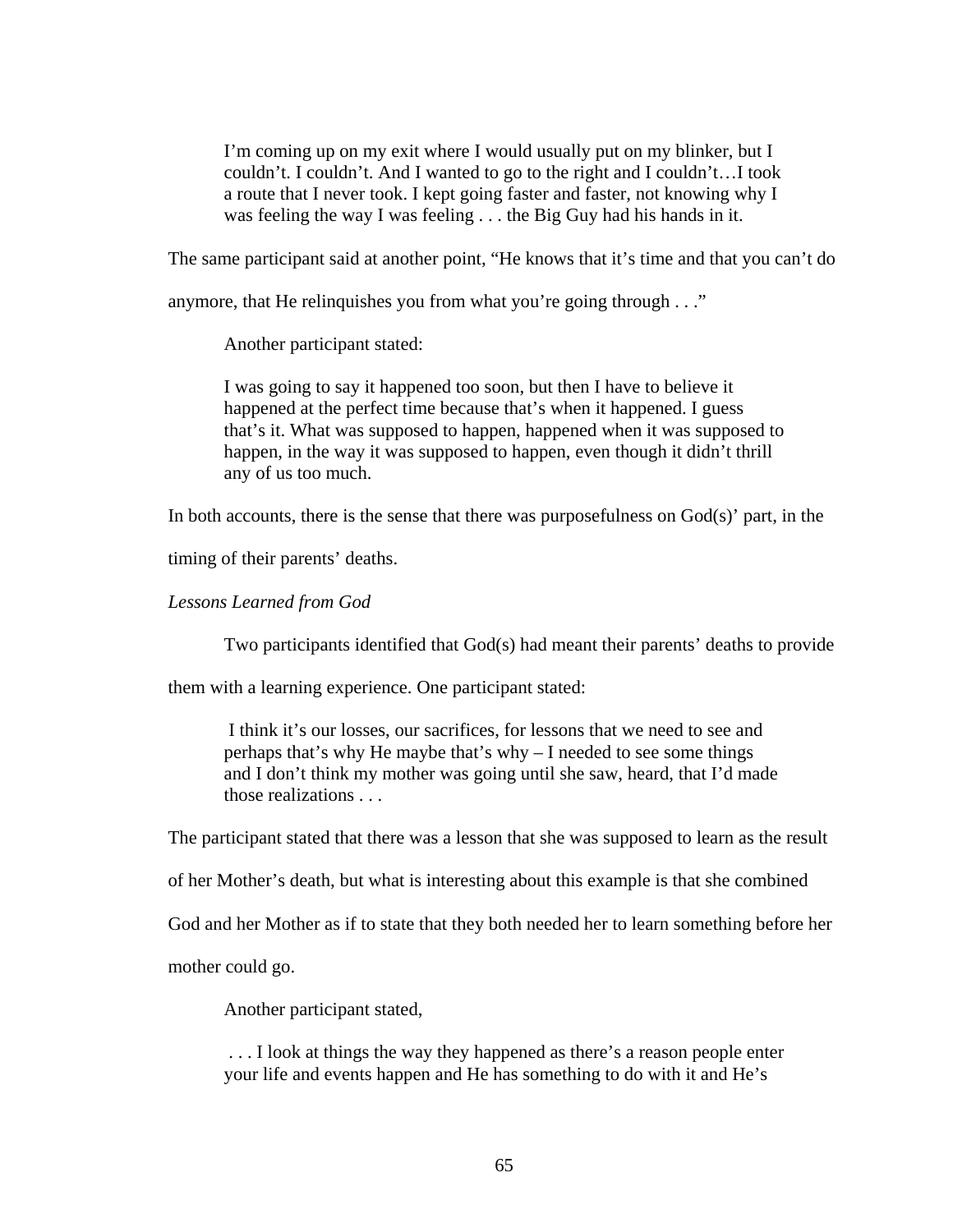trying to get you to learn a lesson and I think I see that more now than I did before my Father's death.

### *Lessons Learned from Their Parents' Lives and Deaths*

Three participants stated that they had learned lessons from their parents' lives.

One participant stated that her lesson had been learned as a child from her sibling's death.

The participant stated:

 . . . it kind of teaches me again, because my sister was 16 when she died, that life is short and you don't know how much time you have here so if you have to say something, say it and if you have to do something, do it.

Another participant echoed this sentiment. She reported, "And I think it gives us

an appreciation for how short our time is. We think we have forever and we don't. So you

have to make the most of the time you do have." Yet another participant identified his

mother's strength through her illness as a life lesson for him and his children.

Two participants understood some of their parent's short-comings in terms of

lessons for their own lives. One participant reported:

And unfortunately, I use that with my Father's life, where he chose to express his anger and frustration in ways that have-and then one day he's gone and you realize, 'Was that all worth it? What did you get from that?'

Another participant stated:

I guess it's in a way, a life lesson for his children. That not taking care of yourself and being a Type A personality will kill you far earlier than you should go. Absolutely, that's one of his biggest teachings in his passing, I think.

### *Appreciating Relationships*

Two participants expressed how the death of their parent, emphasized to them

how important their loved ones were to them. One participant stated, ". . .it just hits you

so much more, how important the people you care about and love are."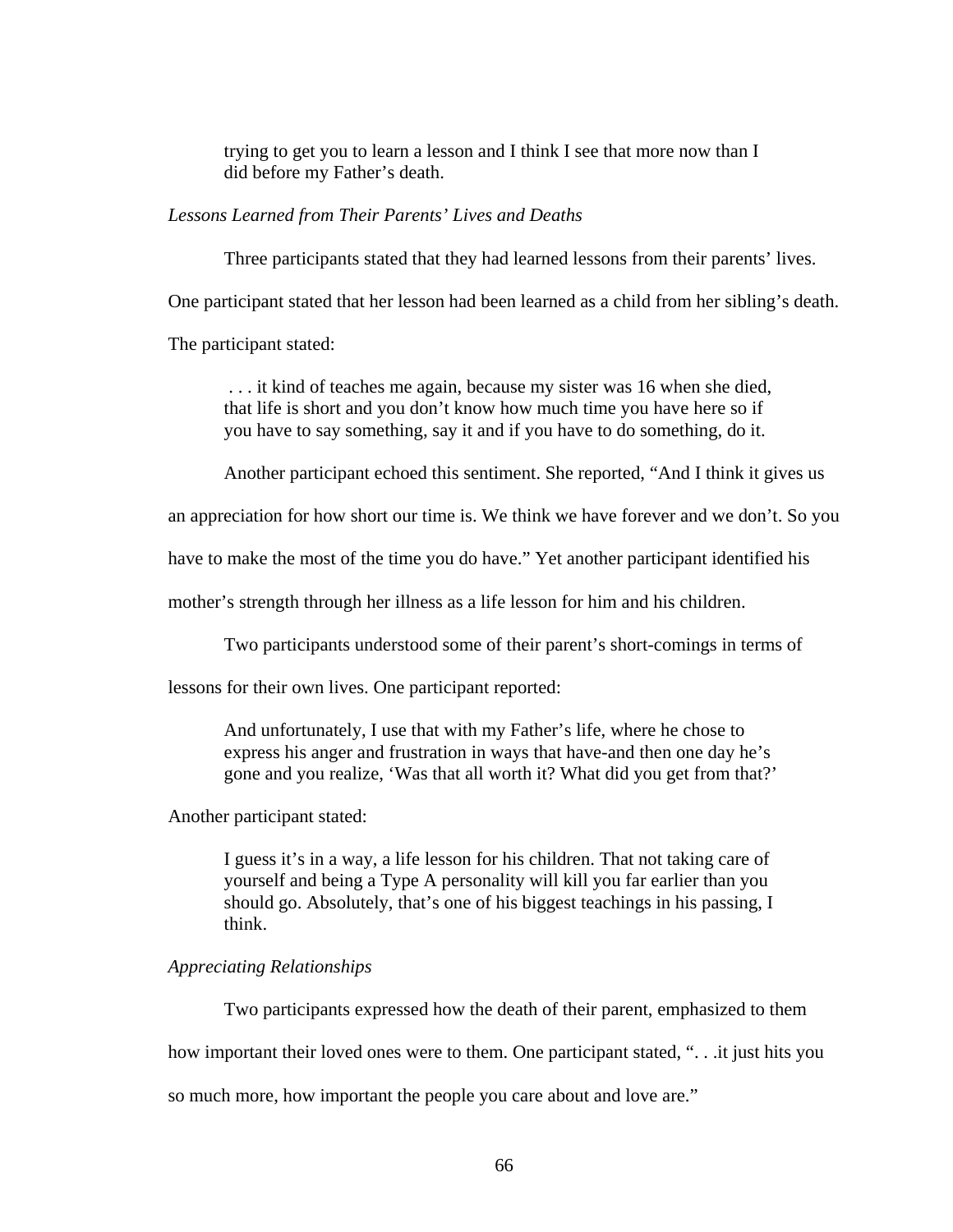### *Mortality*

Two participants, who it is worth noting were the two eldest participants, noted

that the passing of their parents reminded them of their own mortality and time on earth.

One participant stated:

The meaning is that it taught us that life is a cycle and that their departure from earth is very much a part of the cycle of life as much as ours will be when our turn comes . . . And I think it gives us appreciation for how short our time is.

#### *No Meaning*

Two participants reported that they did not feel their parents' deaths held

particular meaning. One participant stated:

I think she lived and she died and it was sad and she died young, but I don't think it has a meaning. I don't think she died to teach me a lesson or to help other people or to show – I mean, I don't feel like it has a meaning per se.

### *Personal Growth*

Finally, one participant stated that her parent's death was able to act as a catalyst

for personal growth. In discussing how she felt after her parent's death, she reported:

I came to a place that I didn't feel like I could go any lower emotionally. I cannot, I cannot, my heart will die, my heart will break if I, you know? And I really – that's when I was able to recognize that I was using alcohol as a coping tool. And that led me to, second only to my Father's death, as one of the most important experiences of my life. Life changing, was recognizing that I was using alcohol in that way and that I was spiritually dead . . . I don't know who that woman was anymore, but I know I was that woman at one time.

This participant went on to explain that it was at this time that she began to develop a

relationship with God, in a way that she had not previously experienced.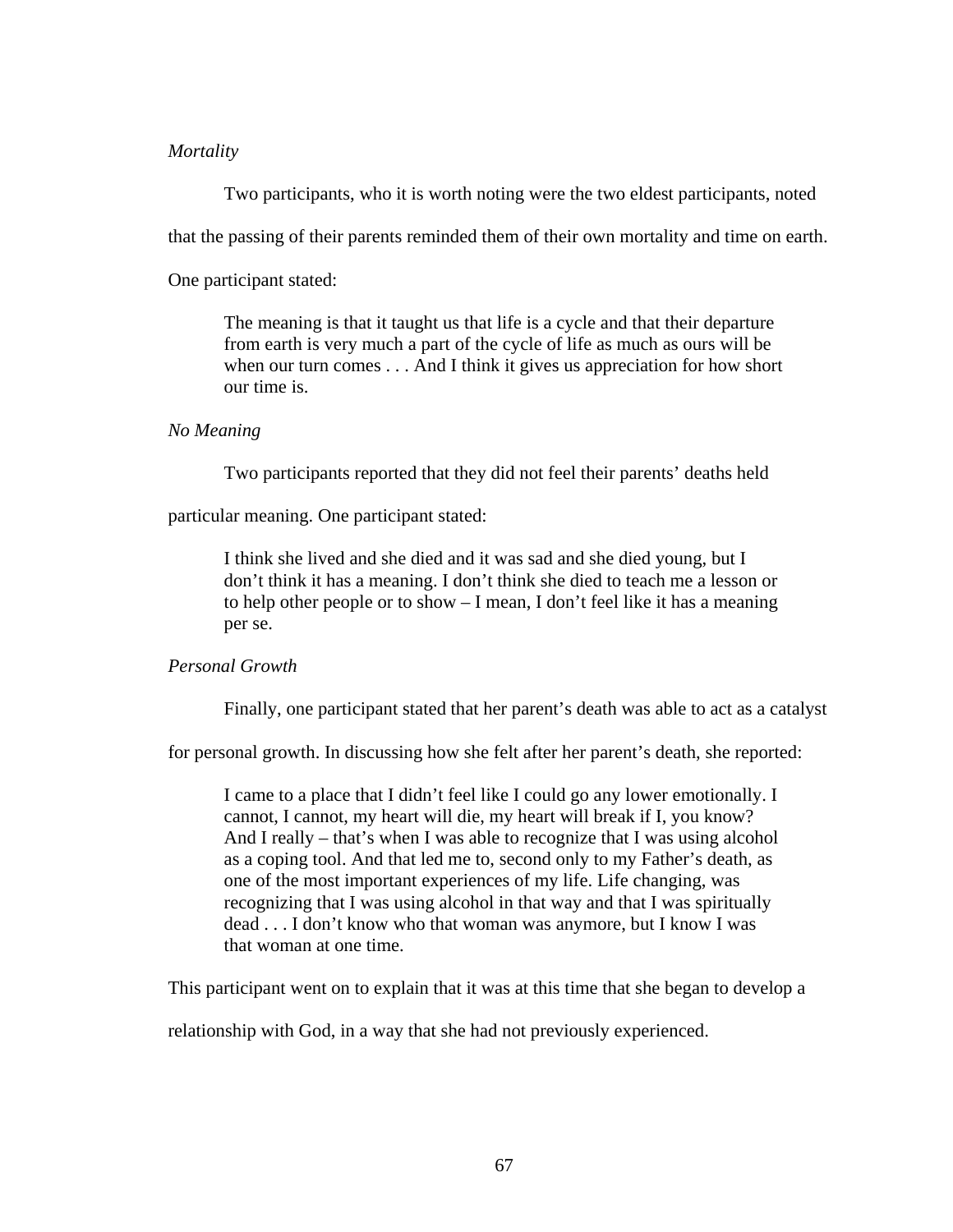#### *A Belief in the Afterlife and of Reunification*

 Participants were asked, "What do you believe happens to people after they die?", with the follow-up question, "Does this belief help you to feel connected to your parent?" (Question 11).

Six participants noted that they had a belief in an afterlife and that this belief helped them to feel connected to their lost parent. Four participants expressed some level of belief/desire for belief in an afterlife (although with differing degrees of uncertainty), and two expressed feeling that there was no afterlife.

Several participants expressed either feeling that their parents were now with other previously departed members of their families or were now with God. One participant stated, "I guess I do believe in Heaven. I really do. I believe their soul or their spirit goes to Heaven and that they [both parents] are together." Another participant stated, ". . . but his dog died a week before he did. That his best buddy was waiting for him. That's what I felt, that they were together." Another participant stated, "I believe that he's reunited with my sister, his daughter, and his family." A participant echoed this sentiment when she stated, "... those three days before she passed she said I just want to see your brother again . . . so that helps me cope all the time." Lastly, a participant reported, "I felt the presence of both my parents and God from the same place."

Some participants did not hold this belief. A participant stated, "Now, I believe the human body is a shell. I don't know, I don't believe in life after death. I believe that when you die, that's it. You just go to sleep forever."

Others expressed uncertainty about their beliefs. One participant stated, "I'm not sure. I used to think that people who believed in reincarnation were nuts, but now I'm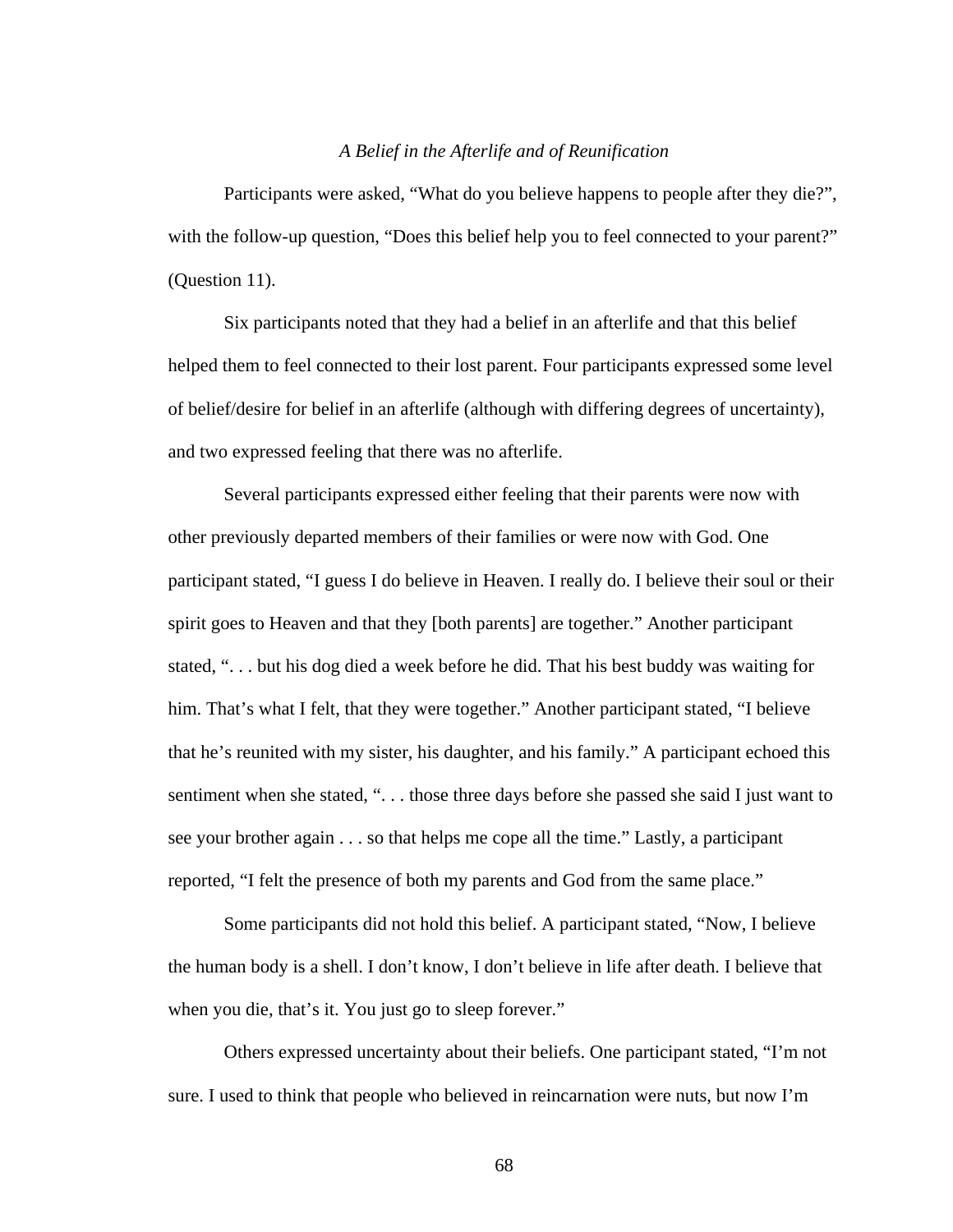starting to think that way myself . . . I don't really know." For some, they expressed this uncertainty in terms of wanting to believe in an afterlife so that they could see their parent once again, but not being sure whether this was something they really believed. A participant stated, " . . . and it would be very nice to be reunited with them in a spiritual sense after I die. I don't really believe that, but I have some minimal hope that perhaps that could happen." In these cases it is clear that there is a desire to believe in an afterlife but this is not a belief that they securely hold.

#### *Signs/Symbols of the Lost Parent*

 Five participants expressed seeing symbols or signs that their lost parent was still alive. What is particularly interesting about these results is that participants were not asked during the interview whether they ever saw signs or symbols of their departed parents. Rather, this was a theme that emerged on its own in response to other questions. *Signs in Nature* 

 One participant noted several examples of signs in nature that had allowed herself and her partner to feel connected to their lost parents or to help them make decisions in their lives. She stated:

She [partner] was over at my house having dinner and there were two frogs out on the patio and it was weird. And we both said it was my father and her mother. We looked up frogs and it resembles friendship.

Similarly, another participant also pointed to signs in nature. She said:

 And we spread the ashes in between this vista of mountains and when we were starring at the ashes, this crow flew right between the two mountains and cawed right in the middle, and that was freaky because mythology says that they carry the souls away, so it's kind of strange. So I feel her every now and then.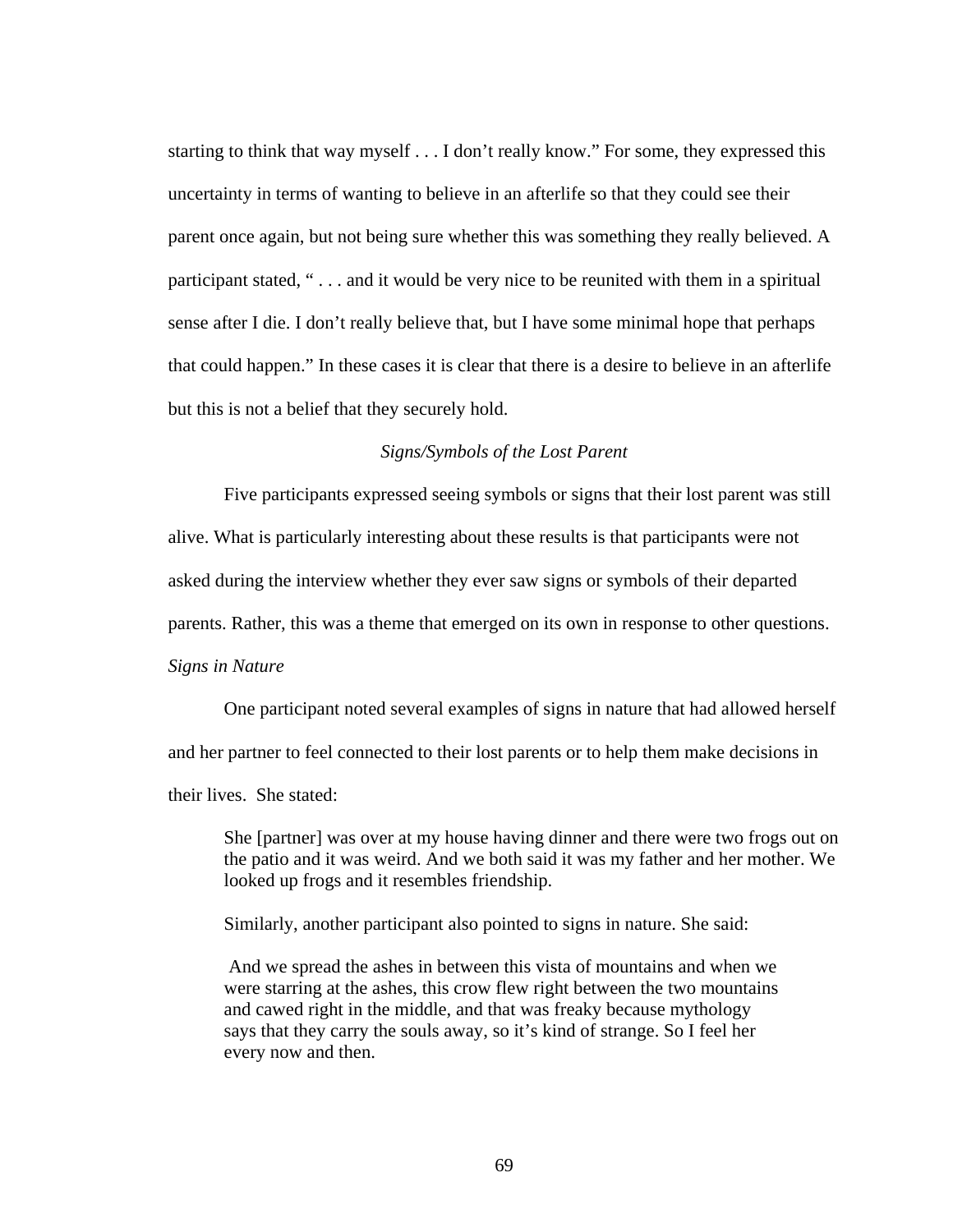#### *Lost Ones Making Their Presence Known*

 One participant, who lost her brother in childhood, recalled when her mother was dying. She stated,

 . . . In the interim when I was making sure she was still breathing, I was trying to call my sister on my cell phone to let her know what was happening . . . but for whatever reason, the cell service wasn't working. It was dead. Dead. And I got service in her room, always . . . I was trying to call my sister and that was ironic for the fact that it went out and I think that was my brother. My brother knew and he was waiting.

This participant noted another event that occurred when she was out walking her

dog, after her mother had passed, " . . . all of a sudden I just froze and it, the warmth

through my body was unbelievable. It was mom. She came to me. She was there and she

stayed, she stayed for a while."

Another participant reported, "You can feel things physically sometimes. And

sometimes I could feel this chill, or in a dream, or something like that."

Yet another participant stated:

I was with my dad at home and I could just feel, sense her. I could feel her, her presence in the house. And it had a very nice, a very calming effect. Whether it's true or not, I don't know, but that's how we feel about it.

Lastly, a participant recalled the Easter Sunday service he recently attended at his

parent's church and the presence he felt there as well. He stated, "We're not regular

members of that church and I felt a calling and a need to go to my parents' church. And I

felt them looking down and say "Oh, glad you're here" and it was spiritually rewarding."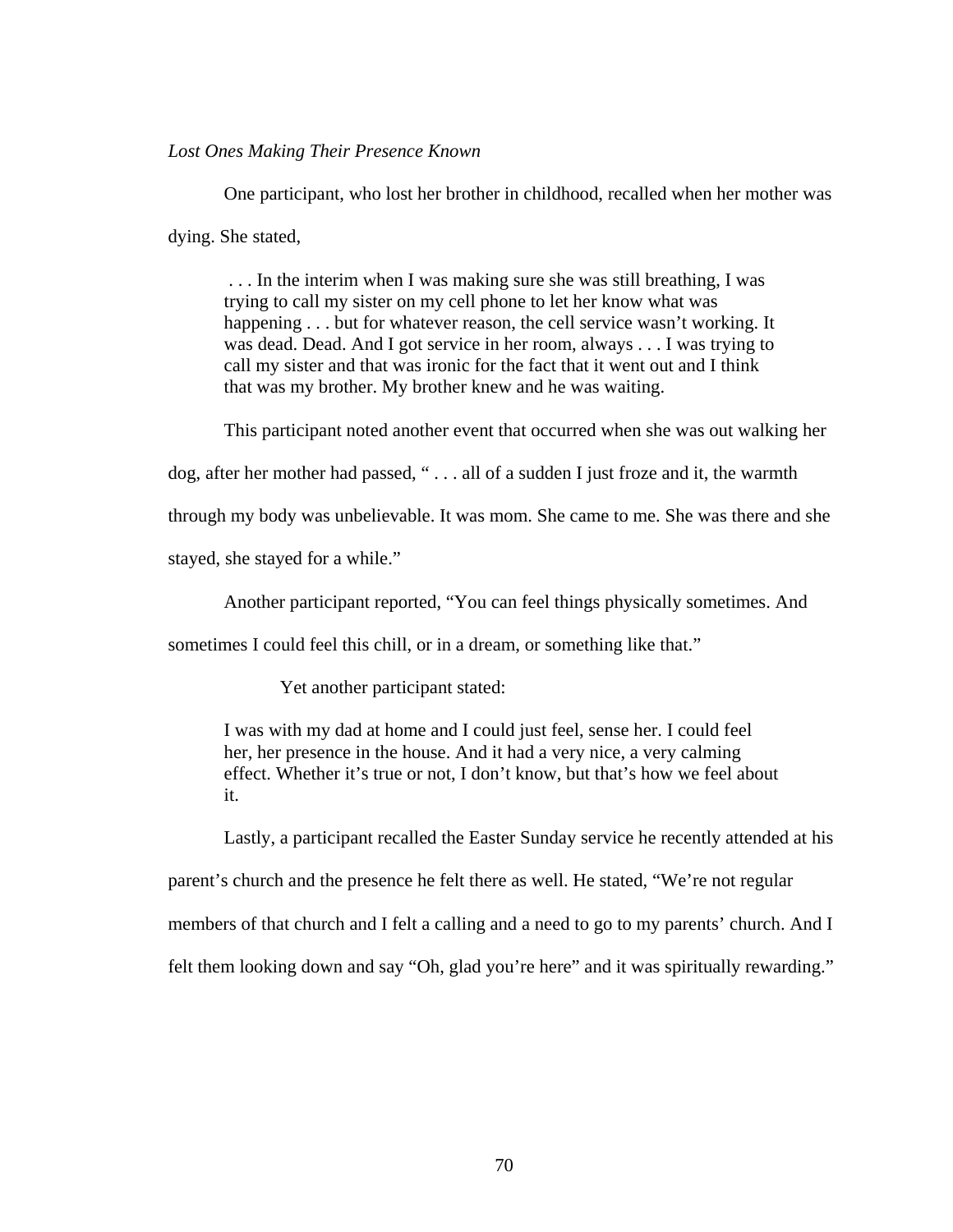#### *Can God(s) Intervene on Earth*

 Participants were asked the question, "Do you feel God has the power to intervene on earth?" (Question 24). Participants' answers ranged from yes, to no, to unsure but hoped that God(s) had the power to do so.

*Yes* 

Five participants reported believing that yes, God(s) has the power to intervene on earth. Of these five, two participants identified this belief less as an intervention and more as God creating the direction to begin with. One participant stated, "Absolutely, no doubt. We're just the puppets. He's got the strings. He does it. He does it all." Another participant stated, "The word 'intervene' makes me stumble. I think He directs. I don't know whether He intervenes. I think the direction is already set."

*No* 

Four participants reported that they did not feel God(s) had the power to intervene on earth. One participant responded:

I don't believe so because one of the beliefs that my Mom and Dad taught me is that you are in charge of your own destiny, and God creates the basic foundations. He or she brings you here, but once you're here what you do with your life is up to you.

 Another participant stated, "No. Because if He could, he would have. September 11<sup>th</sup>, I mean, let's look at some of these major catastrophes that have happened and all these innocent people who have died. He cannot intervene. I don't believe He can." Of the participants who answered "No" to this question, one participant had strong beliefs in God(s), one stated earlier that she no longer believed in God, and two participants were strongly questioning if they still had a relationship or belief in God.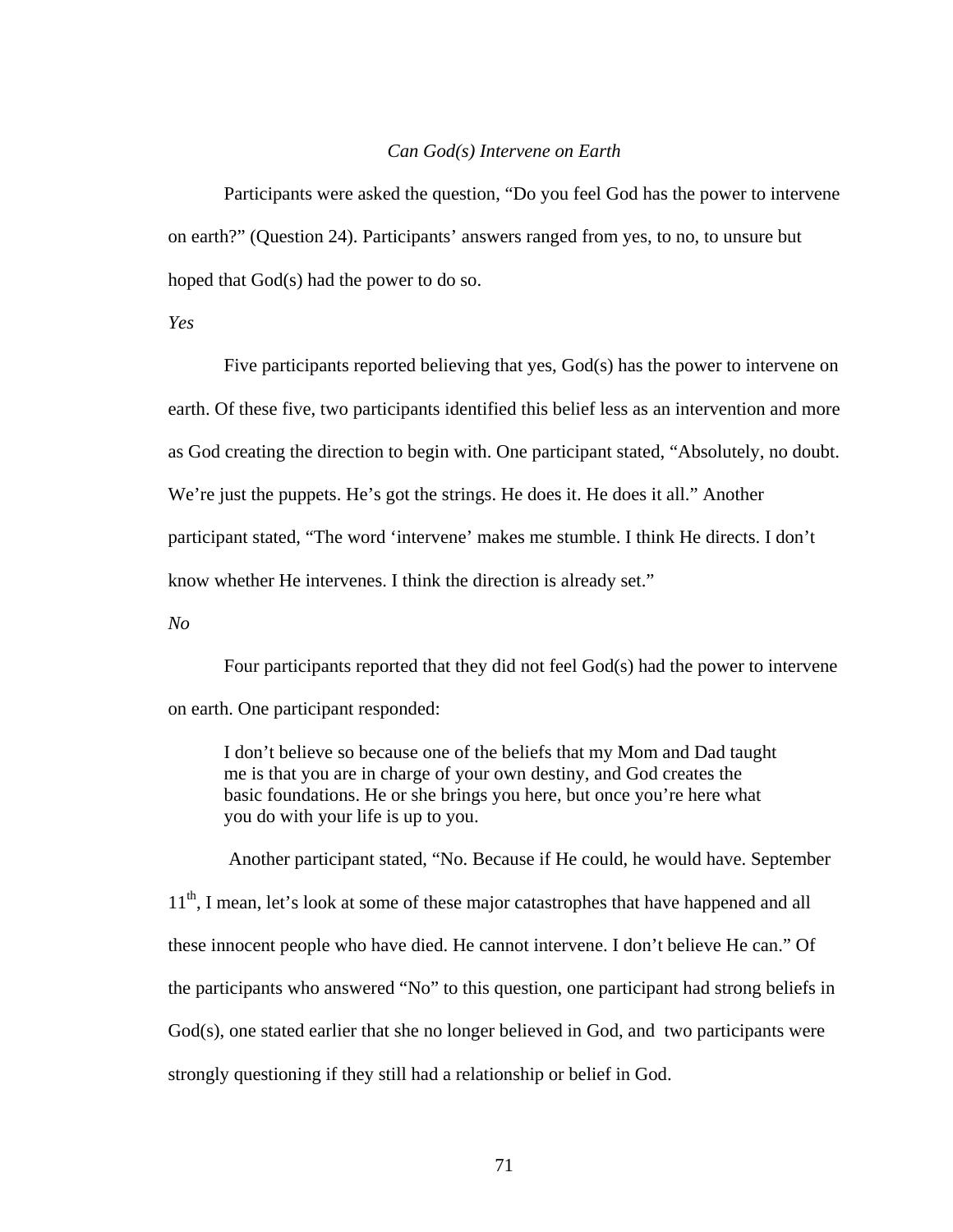*Unsure, but Want the Answer to be Yes* 

Three participants stated that they were unsure whether God(s) has the power to intervene on earth. All three, however, stated a desire to have God(s) be able to intervene. One participant stated, I'd like to believe that, but I'm not so sure it's true. But I'd like to believe it." Another stated,

I hope so. I feel practically and emotionally that we're in a very tumultuous time . . . I believe to some extent that intervention is going to be our savior because the 'powers that be' are going the other way and we need to balance the act.

One participant echoed similarly the previous statement as well as the statement made about September  $11<sup>th</sup>$ , when she stated, "That's what I'm trying to figure out. Well, if He doesn't, then what's the point. And if He does, then He's in big trouble." There is an expression in those statements about the negative events that are transpiring in the world, and a hope by two of the participants that God(s) will be able to intervene.

Then there is the statement by one that these worldly events act as proof to her that there is no intervention.

*Combining Data on Type of Death, God(s)' Power on Earth, and Relationship with* 

### *God(s) After Parents' Deaths*

 Information about the nature of the death (sudden death or expected) was taken from participants' answers in the demographic questionnaire as well as their answer to the question of whether or not they had an opportunity to say good-bye to their parents before their deaths. Information regarding whether God Does or Does Not Have Power to Intervene came directly from the question asked of all participants, "Does God have the power to intervene on earth?" Those answers were categorized above as "Yes, No,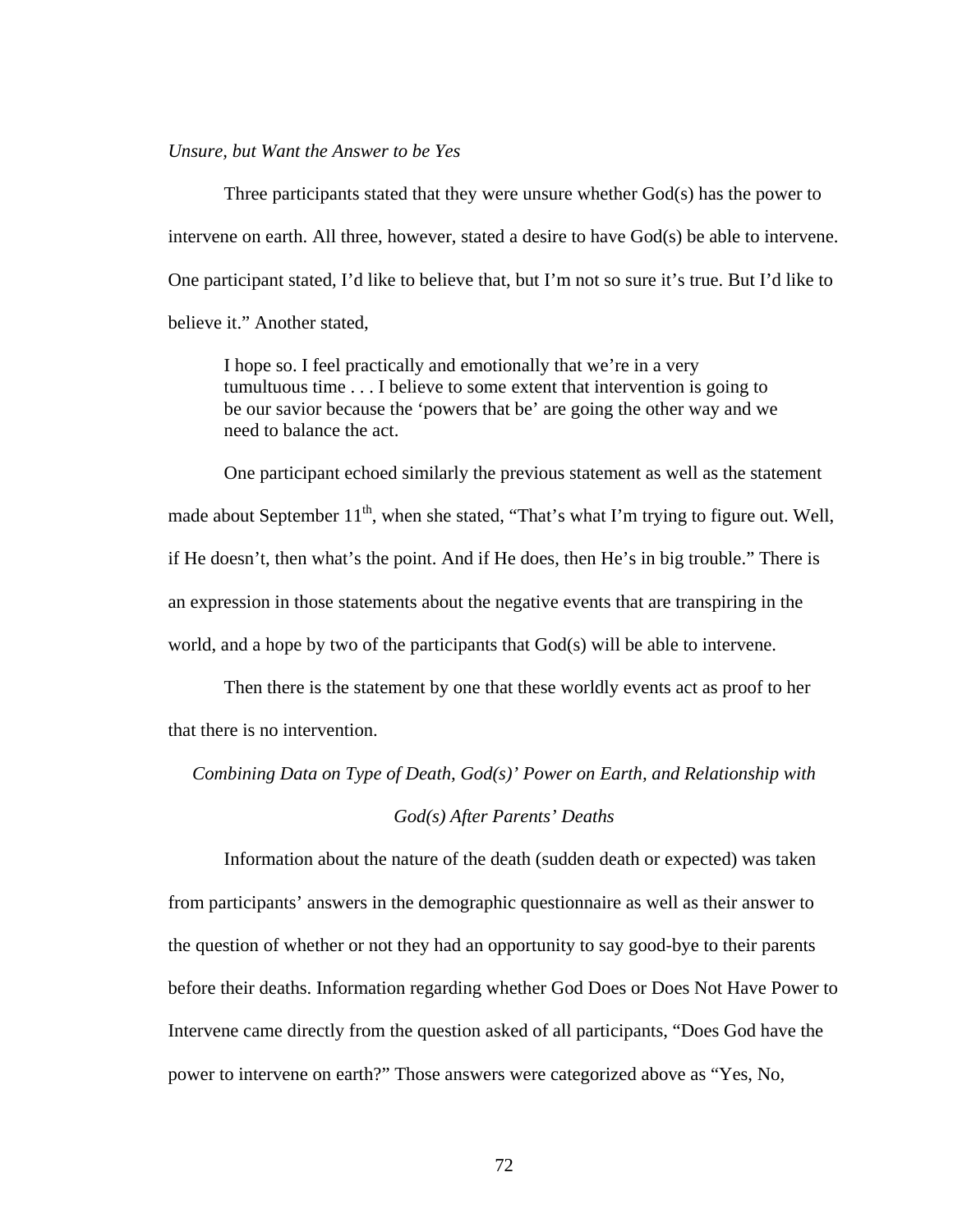Unsure but want the answer to be Yes" and are detailed in Table 10, below. Those who answered "Unsure but want the answer to be yes" had the answer shortened to "Unsure, want yes" for the table. Information regarding Relationship with God after death: Strengthened, Weakened, Same, was gathered from questions pertaining to the participants' perceived relationships with God before and after their parent's deaths. It is worth noting that if the answer was "same" this did not denote a strong relationship with God. For instance, one participant questioned his relationship (if any) with God both before and after his parents' deaths.

For participants who lost both parents, both types of deaths are noted.

| Participant #  | Death Sudden or | God(s) Does or Does | Relationship with God(s)   |
|----------------|-----------------|---------------------|----------------------------|
|                | Expected        | Not Have Power to   | after Death: Strengthened, |
|                |                 | Intervene on Earth  | Weakened, Same             |
|                | Sudden          | Yes                 | Same                       |
| $\frac{2}{3}$  | Expected        | Yes                 | Strengthened               |
|                | Expected        | Unsure, want yes    | Same                       |
| $\frac{4}{1}$  | Expected        | No                  | Weakened                   |
| $\overline{5}$ | Expected        | Yes                 | Strengthened               |
| $6\,$          | Expected        | No                  | Same                       |
| $\tau$         | Sudden          | N <sub>o</sub>      | Same                       |
|                | Expected        |                     |                            |
| 8              | Expected        | Yes                 | Strengthened               |
|                | Sudden          |                     |                            |
| 9              | Expected        | Unsure, want yes    | Strengthened               |
|                | Expected        |                     |                            |
| 10             | Sudden          | No                  | Weakened                   |
|                | Expected        |                     |                            |
| 11             | Sudden          | Yes                 | Weakened                   |
| 12             | Sudden          | Unsure, want yes    | Strengthened               |

Table 10: Combining Type of Death, God(s)' Powers and Relationship with God(s)

 When looking at the concepts of God(s) Intervening and Relationship with God(s) after Death, there are some noteworthy relationships. The five participants who believed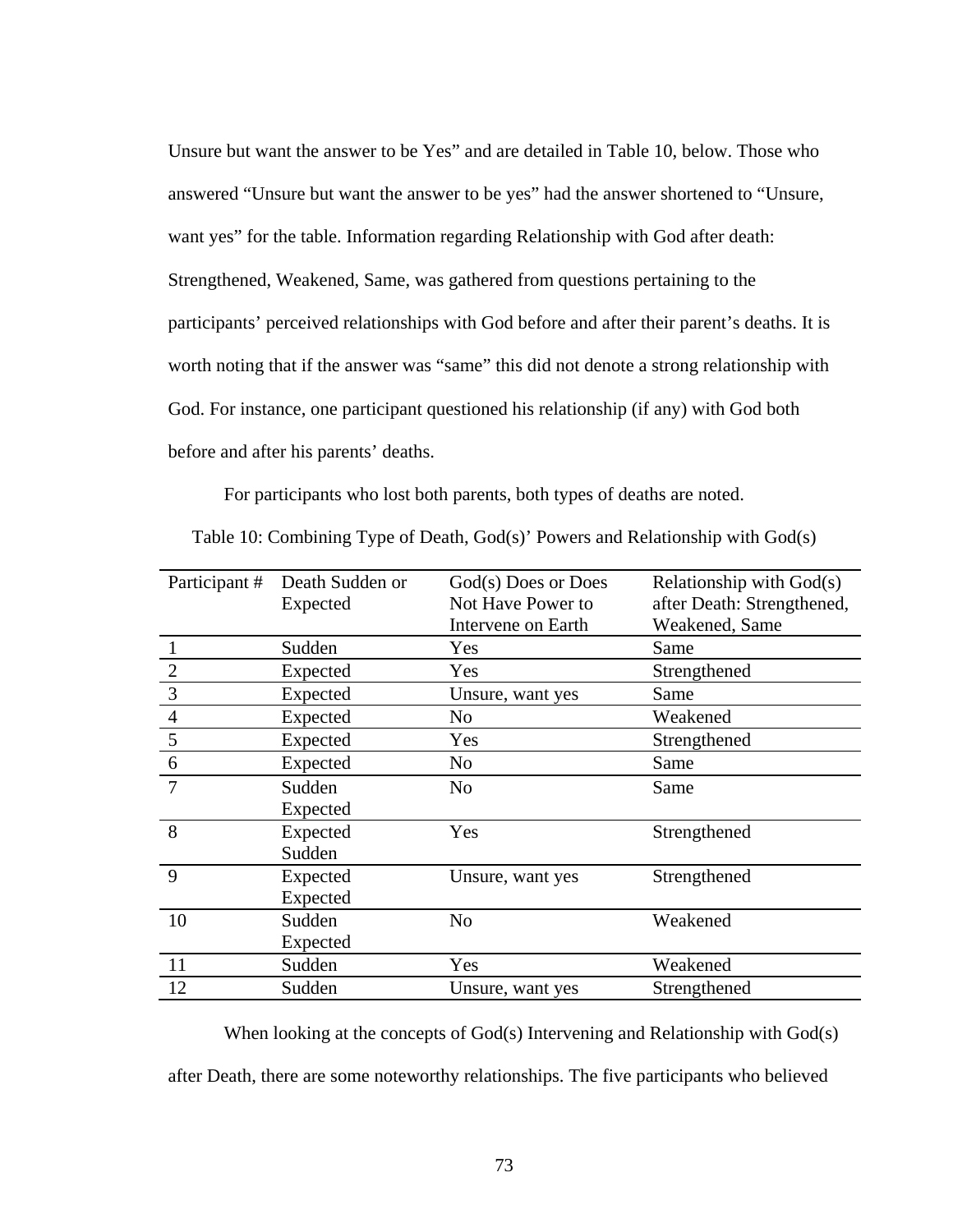their relationships with God(s) was strengthened after the death of their parent all felt that either God(s) had the power to intervene on earth or that they were unsure but wanted God to be able to intervene on earth. No one who felt  $God(s)$  did not have the power to intervene on earth felt that their relationship had been made stronger by the loss. Four participants answered that they did not believe God(s) had the power to intervene on earth and of these four, two felt their relationship was weakened or no longer present and two felt their relationship was the same as before the parents' deaths.

 When looking at Sudden/Expected death and Relationship with God, the results were very variable. Of those who lost one parent to a sudden death and one to an expected death, one participant reported a strengthened, one a weakened, and one a same relationship with God. Of those who reported a Sudden death with their one lost parent, one participant reported a strengthened, one a weakened and one a same relationship with God as well. For those who experienced an expected death with either their one parent or with both parents, three experienced a strengthened relationship, one a weakened, and two a same relationship with God.

When looking at Sudden/Expected death and God(s) Intervening, of those who lost one parent to an expected death and one to a sudden death, one said yes God(s) could intervene and two said no. Of those who experienced the sudden loss of their one parent, two said yes and one said unsure. Of those who experienced the expected loss of their one parent, two said yes, two said no, and two said unsure. Therefore, like the Sudden/Expected death and Relationship with God variables, these results are quite spread out.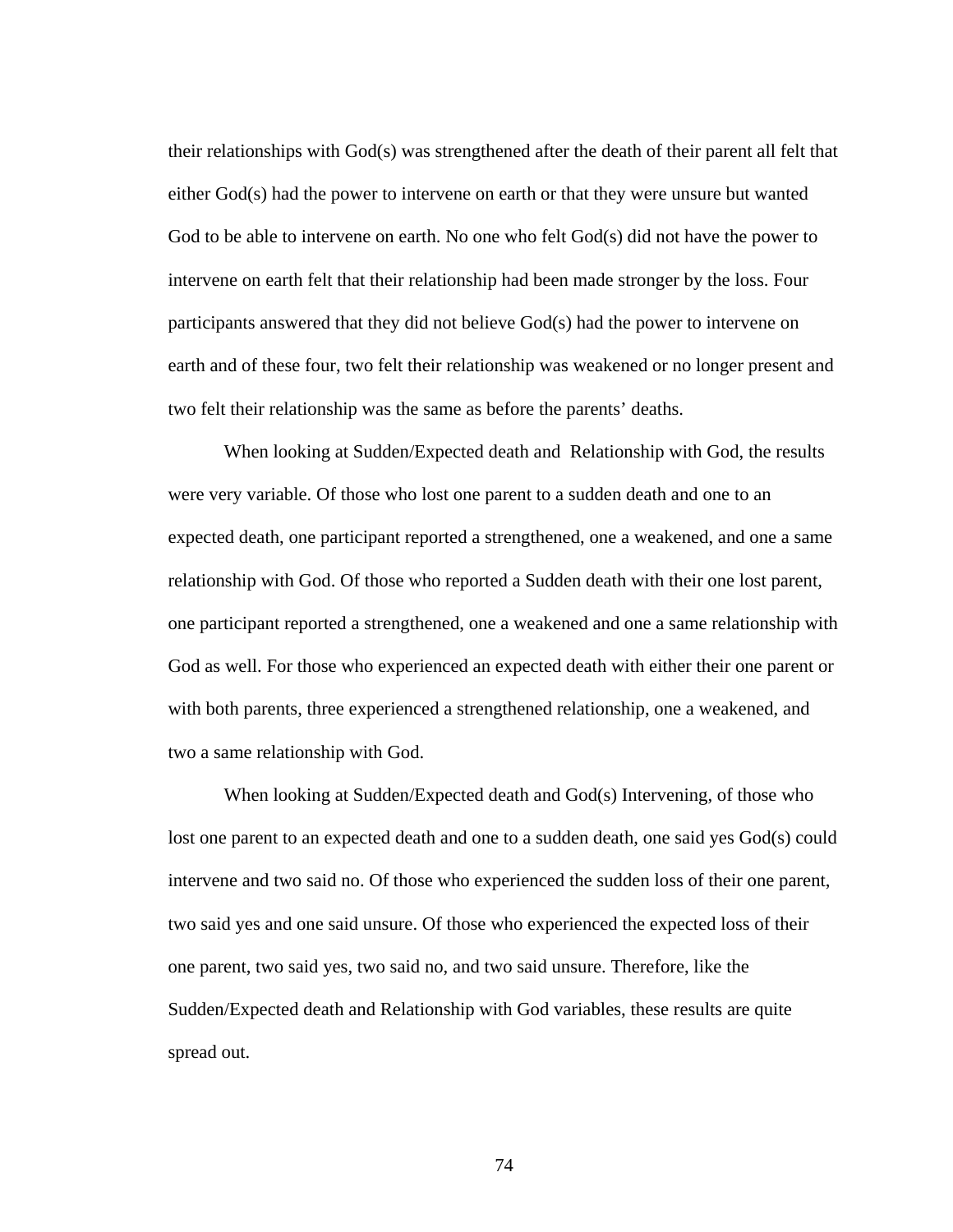#### *Finding Support in Religious Communities*

 Of the twelve participants, 10 reported that they did not find comfort in a religious community following the death of their parent, either because they did not have a community, the community did not reach out, or they did not seek out a community.

Two participants (both of which were Jewish) noted that they did find support from their religious communities following the death of their parent(s). One participant noted that going to services during the holidays was a comfort for her during her bereavement, as were the Jewish prayers that are said for the deceased. Another participant remarked on the people aspect of the community. He stated:

Even locally, my rabbi and other people we know through our temple, have been very supportive and I've seen other instances where people would otherwise be not left alone emotionally, but there is a greater sense of emotional support given to a family whose in need, whose mourning and I just think it's very important.

# *Religious or Psychological Counseling*

 Five participants stated that they had not received religious or psychological counseling in relation to their loss. Five reported receiving psychological counseling and of these, four reported it being a helpful experience whereas one reported it not being a helpful experience. Of those who felt it was helpful, reasons given included helping with the individual's growing process, helping get through the grieving period, and giving helpful interpretations. The reason given for one participant's unhelpful experience was that the participant's therapist had also recently lost a parent and she ended up feeling as if she was counseling her therapist, instead of the other way around.

 Two participants identified as having received some form of religious counseling. One reported this as a positive experience as the participant felt the religious leader was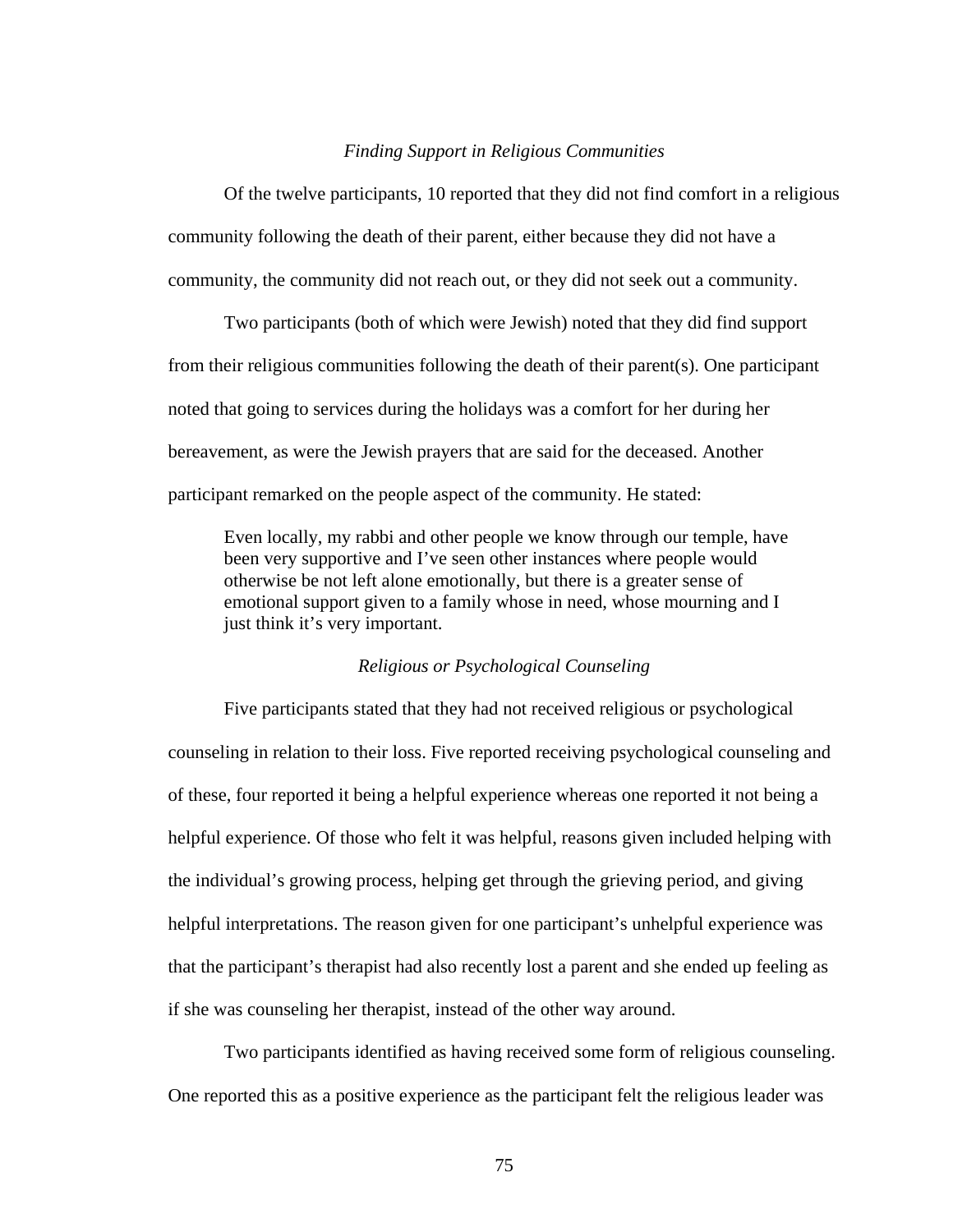able to support her and her family through a difficult time. The other participant noted personality of the religious leader as the block in connection. The participant stated, "It's a personality thing. I think a different person in the role, or acting as rabbi could have helped."

 One participant who did not seek out religious or psychological counseling stated, "People actually go for help? When this happened to me my family was just 'go for help? Well it's a natural thing to lose a parent, you don't need help.' But maybe I could have used it, you know?" When asked what would have made it helpful, she responded:

Just to have someone to talk to. You know, because I kind of felt as though a couple months after my mother's death that everyone was going on with their life . . . and the holidays were coming up – mother's day was coming up and no one even thought to even come and see how I was doing.

This participant echoed what many participants stated in different ways, which was how important it was to have someone that they could share the experience of their loss with, whether it was a counselor, a family member, friend or partner.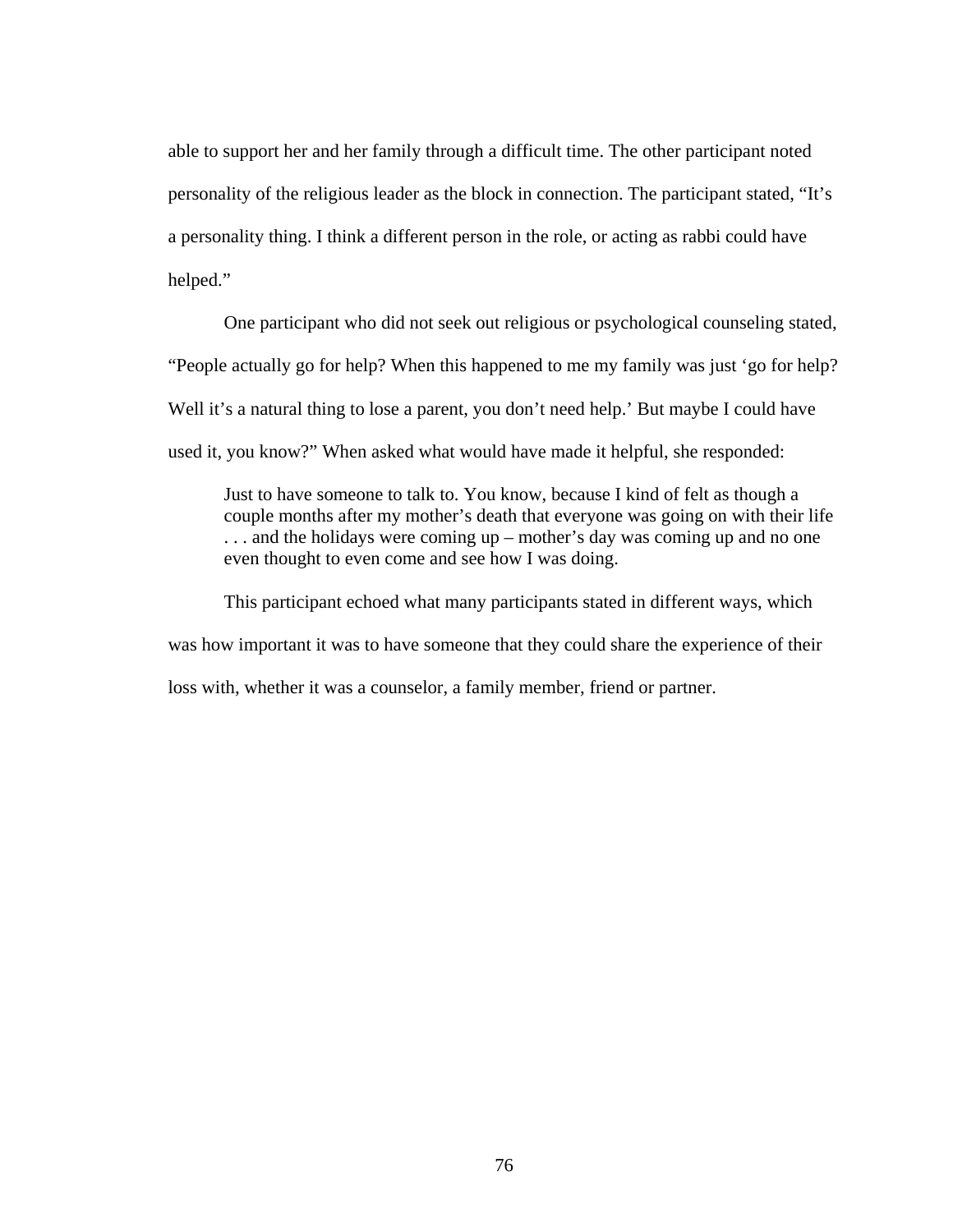# CHAPTER V

#### DISCUSSION

## *Introduction*

 In this chapter, I will first discuss the major findings of this thesis within the context of previous research and theory, and will then move on to discuss strengths and limitations of the study, implications for social work, and suggestions for future research.

# *Current Findings and Previous Research*

 The following section will discuss the major findings of this thesis in the context of previous research and theories. Overall, the findings supported and added to several aspects of existing research and theory in terms of the importance of parental attachment figures and God figures, as well as the changes is religion and beliefs that can come in times of bereavement or crisis.

# *Religious Denominations and Changes in Faith after Parents' Deaths*

I was surprised by the number of participants who identified as still having the same belief systems as their parents before the parents' deaths, as well as by the number of changes in religious beliefs immediately following the death of the parent. When tracking religious affiliation, 11 of 12 participants identified as having the same denomination as their parents before the parents' deaths. Nine participants reported that their parents discussed religion or God with them in adulthood. Yet, after their parent(s)' deaths, 8 of the participants identified themselves as immediately experiencing a change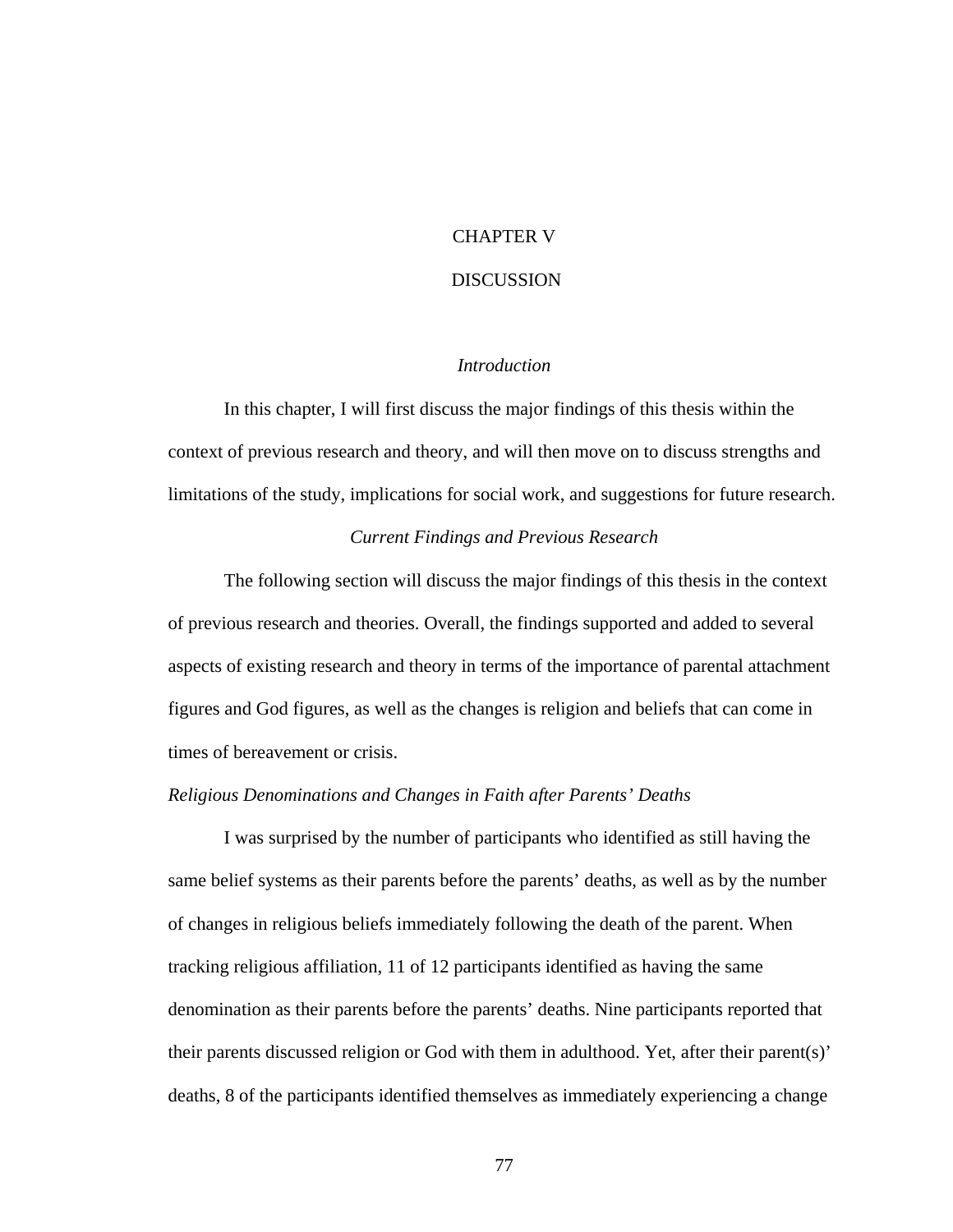in faith, with an additional participant identifying herself as currently having a different belief system than she did before her parent's death (although her beliefs remained the same immediately following the death).

 The results of this study complemented Richardson's (1997) study of women who lost their mothers when they were between the ages of 5 and 17 years of age. In her study, she noted that 10 out of 10 participants experienced some form of shift in their spiritual connection over their lives, but that not all shifts were attributed to their loss. *Relationship Changes with God(s)* 

 Much like the changes in religious denominations and beliefs following the parents' deaths, 8 out of 12 participants also reported a change in their relationships with God(s) following the death of their parents. These changes ranged from a strengthening in their relationships with God(s), to a weakening/loss of/ questioning of their relationships with God(s). It is worth noting that the 4 participants who did not report a change in their relationships with God(s) also ranged from feeling they had a strong relationship with God(s) before and after, to questioning if they had a relationship with God(s) both before and after.

In Richardson's (1997) study, she noted that 7 of 10 participants stated that they felt closer to God after the loss of their mothers. Interestingly, in my study, 8 out of 12 participants noted a change in their relationships with God(s) following the death of their parent, although unlike Richardson's study where 7 participants stated they felt closer to God, in my study there was more variance around the type of change they experienced. In my study, 5 out of 12 participants stated they felt their relationship with God(s) was strengthened and 3 out of 12 stated their relationship with God(s) was weakened or called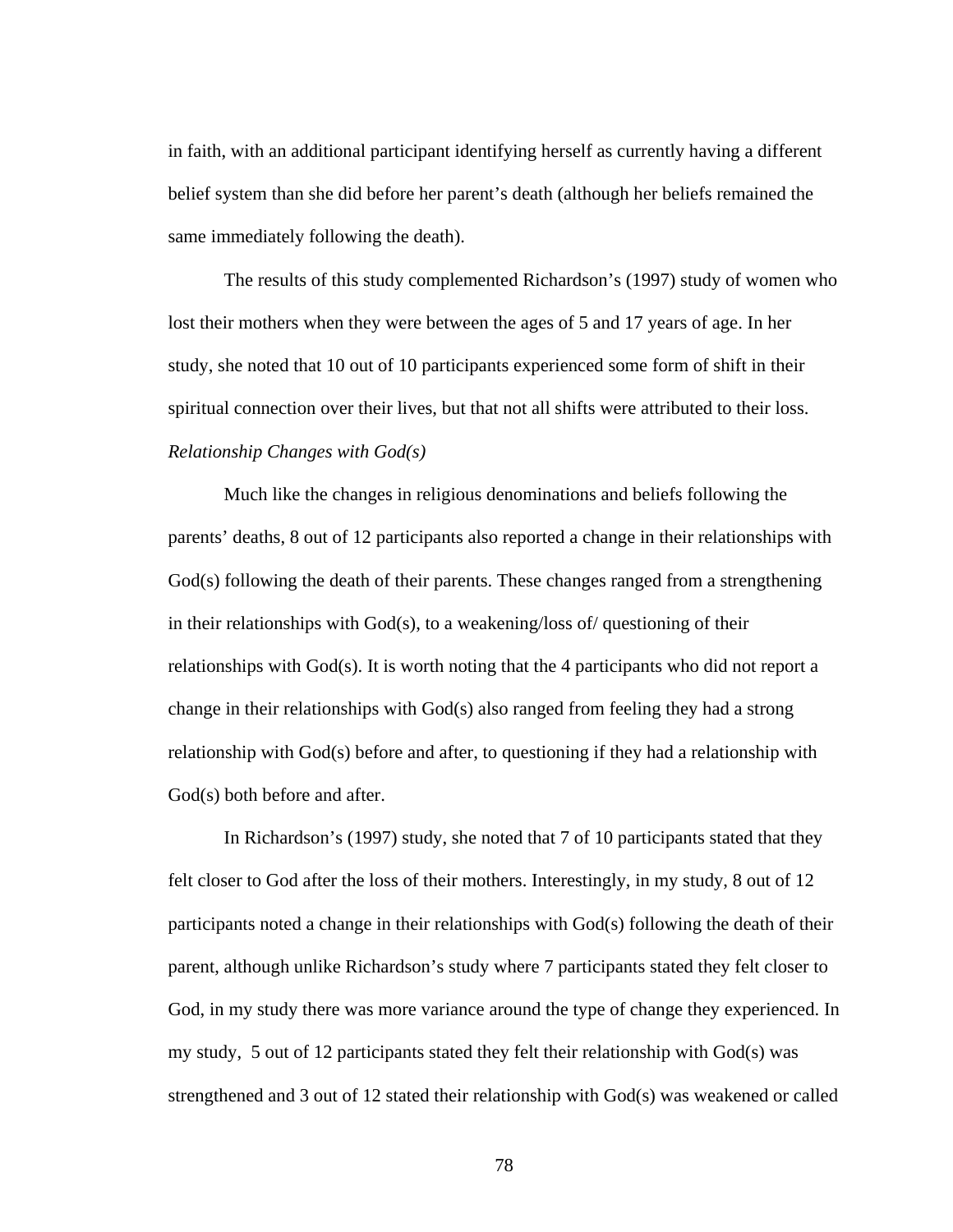into question. The remaining 4 out of 12 stated they did not experience a change in their relationships with God(s).

Therefore, the results of my study support the idea that loss of a parent can effect both a person's religious affiliation/spirituality, as well as their relationship with  $God(s)$ , whether the loss of the parent occurs in childhood or adulthood. This study, however, found more variation in the types of changes than did the Richardson study.

# *Correspondence between Parents and God(s)*

 In two separate sections, participants were asked to identify tasks they felt God(s) and their parents were responsible for in their lives and also then answer whether they felt God(s) and their parents had upheld these responsibilities to them.

A major finding in this study was that 8 of the 12 participants felt God(s) had upheld God(s)' responsibilities to them and 10 of the 12 felt their parent(s) had upheld their responsibilities to them.

Six participants believed that both God(s) and their parents had upheld their responsibilities, 4 thought their parents only, and 2 thought God(s) only. What is interesting about this result is that no one felt that neither God(s) nor their parents had upheld responsibilities to them. This meant that all participants felt that they could either rely on their parents or on God(s) to provide them with basic care/comfort/love.

 When looking at the data gathered in this study, it appears that the majority of the participants felt they had a better than average relationship with their parent in childhood, possibly indicating a fairly secure attachment style. Interestingly, the data on the participants' adult relationships with their parents would support Ainsworth's belief that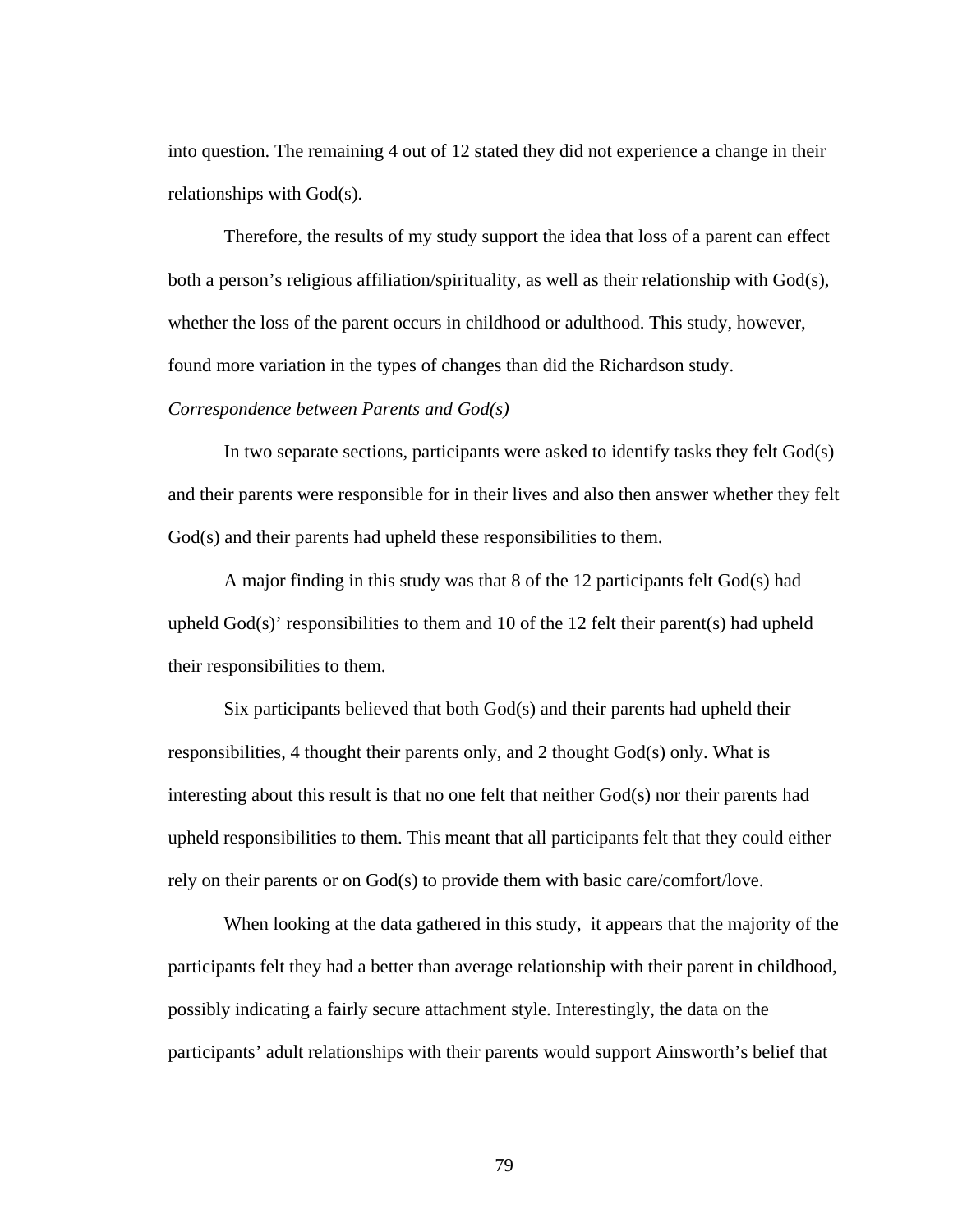attachment is a process that continues throughout the life span as many indicated remaining close to, and still relying on, their parents.

 The idea that there would be a correspondence between the child-parent relationship and the participants' other adult relationships is one made by Bowlby, who believed that the parent-child relationship formed the basis for future relationships. This viewpoint echoed that of the McDonald et al. (2005) study that found support for a Correspondence between parent-child relationships and participant-God relationships. In this way, that study is a natural extension of Bowlby's belief that the relationship with one's parent forms the basis for future relationships (Stroebe, 2002), in this case with God figures. The competing theory with Correspondence is Compensation, which is the theory that a God relationship could make up deficits from the parent-child relationship.

 The results of this study gave support to both the theory of Correspondence and to the theory of Compensation. Evidence that supported Correspondence is as follows. Lending further evidence to the ideas of Bowlby and McDonald, Beck et al., are the results which indicated that of the twelve participants, six felt that both their parent and God(s) had upheld their responsibilities to them. This shows a similarity perhaps between the way participants attached to their parent(s) and to God(s). In addition, there were many similarities between the responsibilities attached to parents and the responsibilities attached to God figures, such as "love" and "care for".

Yet, contrary to the expectations of the Correspondence theory, there were no strong relationships between people's answers to their childhood images of God(s) and their relationships with their parents in childhood. For instance, those who reported believing in a God who should be feared, did not report similarly fearful experiences with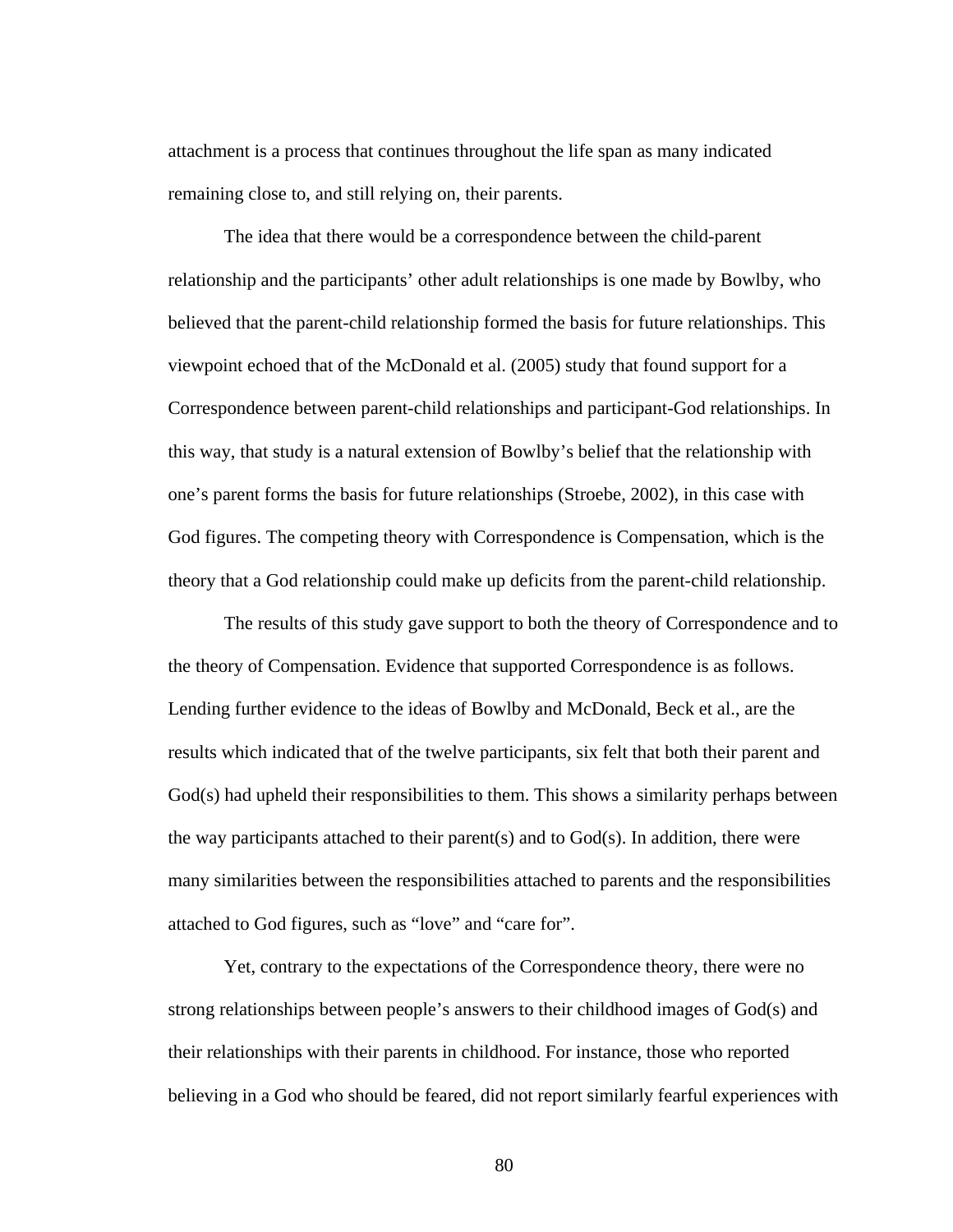parents, and some of those who reported believing in a loving God did not report having particularly strong relationships with their parents in childhood. This is in contrast to other studies that have shown relationships between these two variables. Yet, in this case it is important to note that the small sample size prevents generalizing statements to be made.

Still, support for the Compensation theory was indicated by two participants who felt that God(s) had upheld responsibilities to them, but not their parents. This result may indicate that for some, God(s) can act as a replacement type figure. Further evidence is that no participant reported not having a relationship with God(s) and their parents. Every participant felt that they either had responsibilities upheld by their parent, by God(s) or by both. This may indicate that people will seek out some form of attachment, rather than a Correspondence theory, which might state that if a parent could not uphold responsibilities there would be an assumption on the part of the participant that neither could God(s).

 Although the sample is too small to generalize, further evidence of the Compensation theory may come from the fact that 8 of the 12 participants experienced a change in their relationships with God(s) following the death of the parent. For five of these participants it was a strengthening of the relationship and for three, the death led to questioning of or loss of relationship with God(s). Although it is my understanding that the Compensation and Correspondence theories are based on childhood attachments to parents in relationship to attachment to God, it is worth considering whether Compensation may become more poignant following the loss of a parent, versus when a parent is still present. For instance, in the study by Cicerelli (2004) of older adults who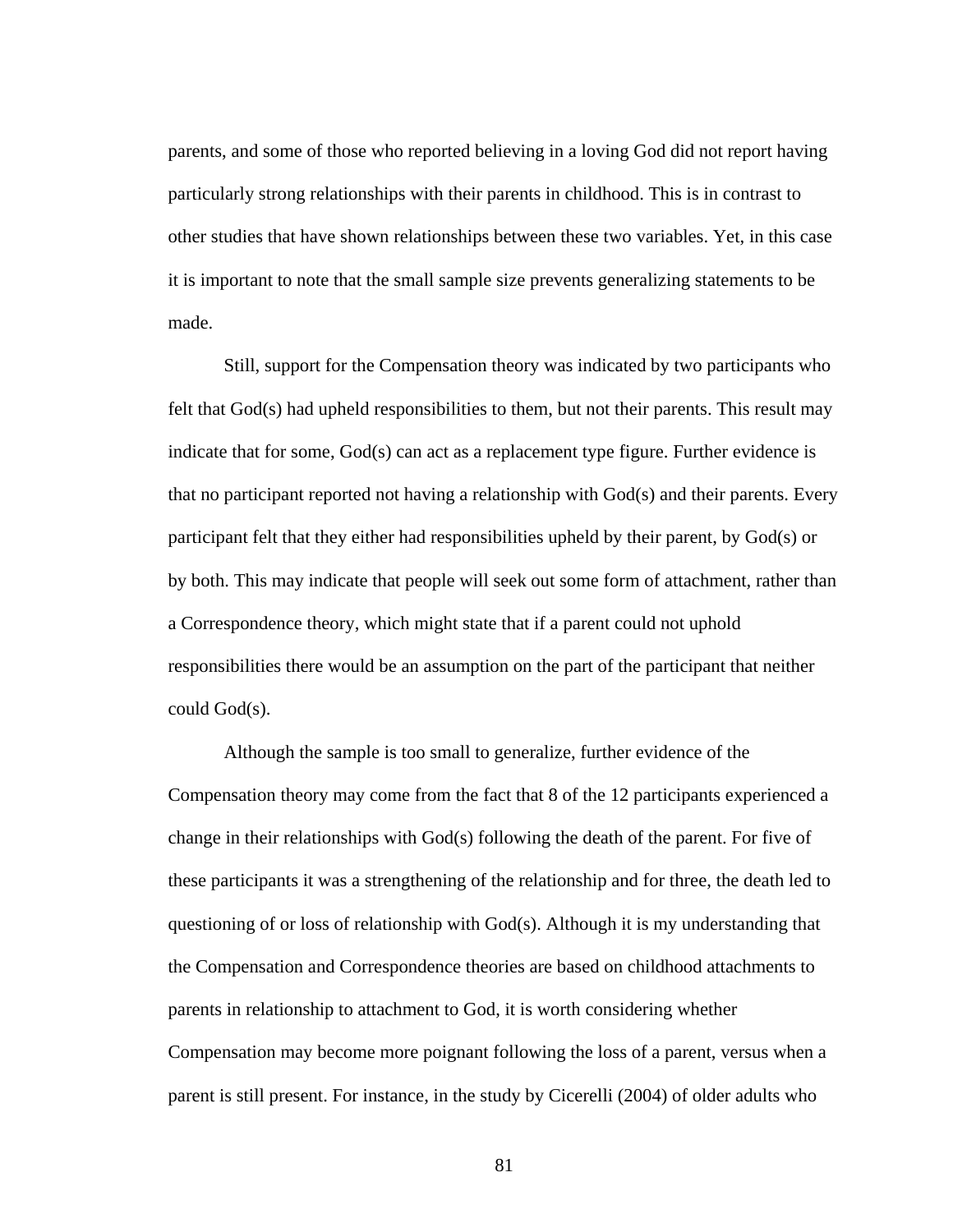lose important figures, Cicerelli stated that perhaps God may act as a substitute attachment figure for some. Perhaps this may be the case for adults who lose parents, as their first and often most relied on attachment figure is no longer present.

 In this way, the results also supported Guttman's (1991) study which indicated that the loss of a parent can effect other relationships. In this article, Guttman was referring mainly to participants' spouses and partners, but perhaps the researcher's study contributes to the idea that God(s) is one of these relationships that may be affected, for better or worse, by a profound loss.

#### *Afterlife*

It is interesting to note that of the six participants who identified as believing in an afterlife, four of them felt their relationship with God(s) had been strengthened after the parents' deaths, and the remaining two felt their relationships with God(s) was the same. Also of the total five participants who believed their relationship with God(s) was strengthened, four felt God(s) had the power to intervene on earth and one reported being unsure, but hoped that this was the case.

 Of the three participants who reported a weakened or non-existent relationship with God(s), two reported no belief in an afterlife or in God(s) having the power to intervene on earth and the remaining participant identified as being unsure on both counts.

 These results indicated a possible connection between the type of relationship one has with God(s) and what powers that God(s) holds. What is unclear is which might lead to the other. For instance, if people believe they have a strong relationship with God(s) following the death of a parent, they might be more likely to believe in other religious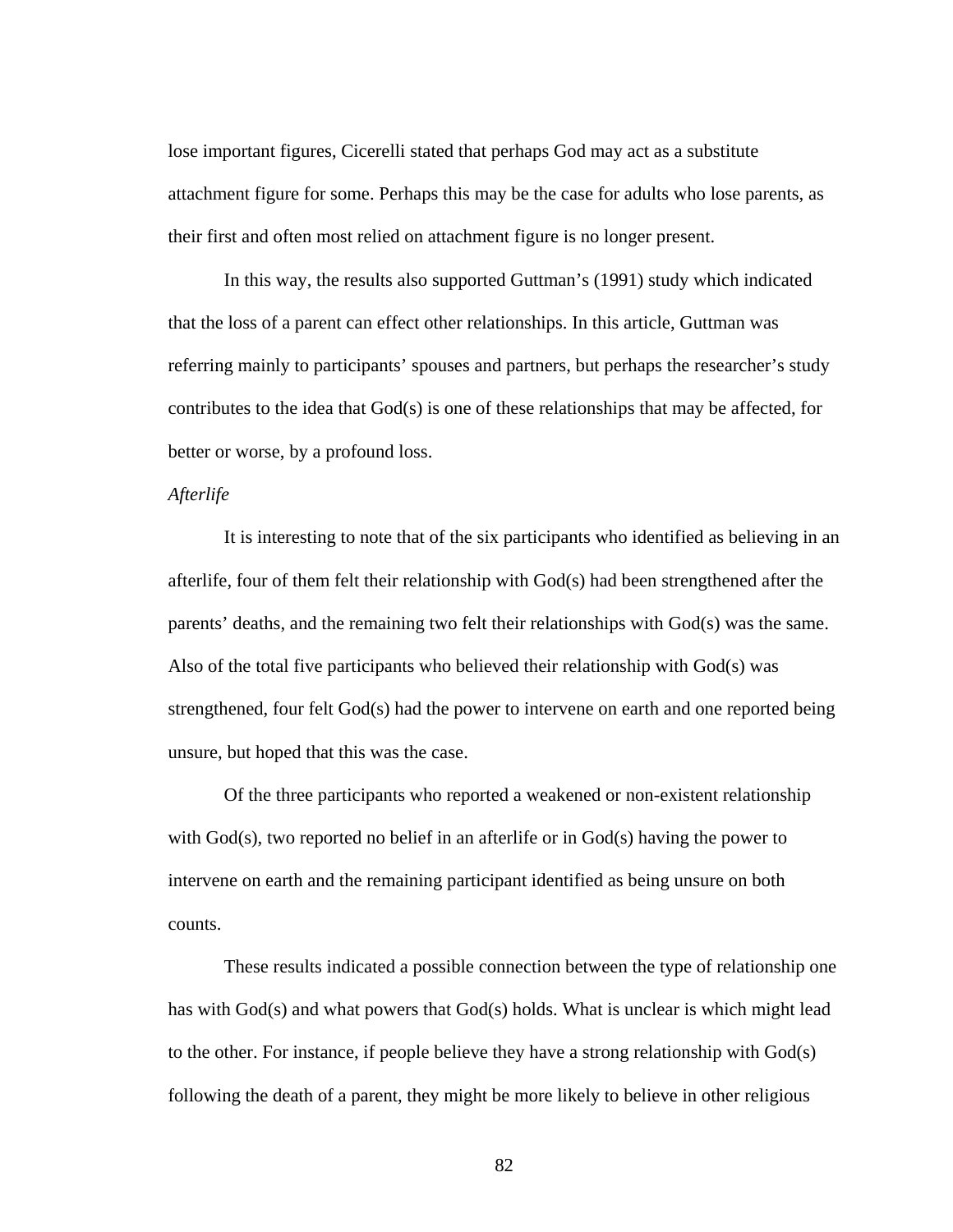aspects such as  $God(s)$  having power in their lives or of there being an afterlife. Or, after a parent's death, some people might desire for an afterlife so that they might see their parent(s) again, or for a powerful God(s) who can intervene in their lives, now that they do not have a parent in the role of protector.

In the study by Norenzayan and Hansen (2006), their studies 1 and 2 indicated that, "mortality salience led to more religiosity, stronger belief in God, and in divine intervention" (p. 174). Their study suggested that a belief in God or in an afterlife can make the acceptance of a death more tolerable. In addition, it suggested that, perhaps for some, religiosity is even increased in the face of one's own mortality or the mortality of a loved one.

 Results of my study lend some support to the results found in Norenzayan and Hansen (2006). Of the 5 participants who indicated a strengthened relationship with God(s) following the death of a parent, 4 stated they believed God(s) had the power to intervene on earth and the remaining participant stated that she was unsure, but hoped this was the case. Of the 3 participants who stated their relationships were weakened or in question, two indicated no belief in an afterlife or in God's ability to intervene and one indicated being unsure on both counts. Therefore there appears to be a loose relationship between the parents' deaths and some participants experiencing an increase in their beliefs in God(s) and in divine intervention. For others who do not hold a belief or desire for a belief in an afterlife or divine intervention, they might not feel the same drive to increase their religiosity.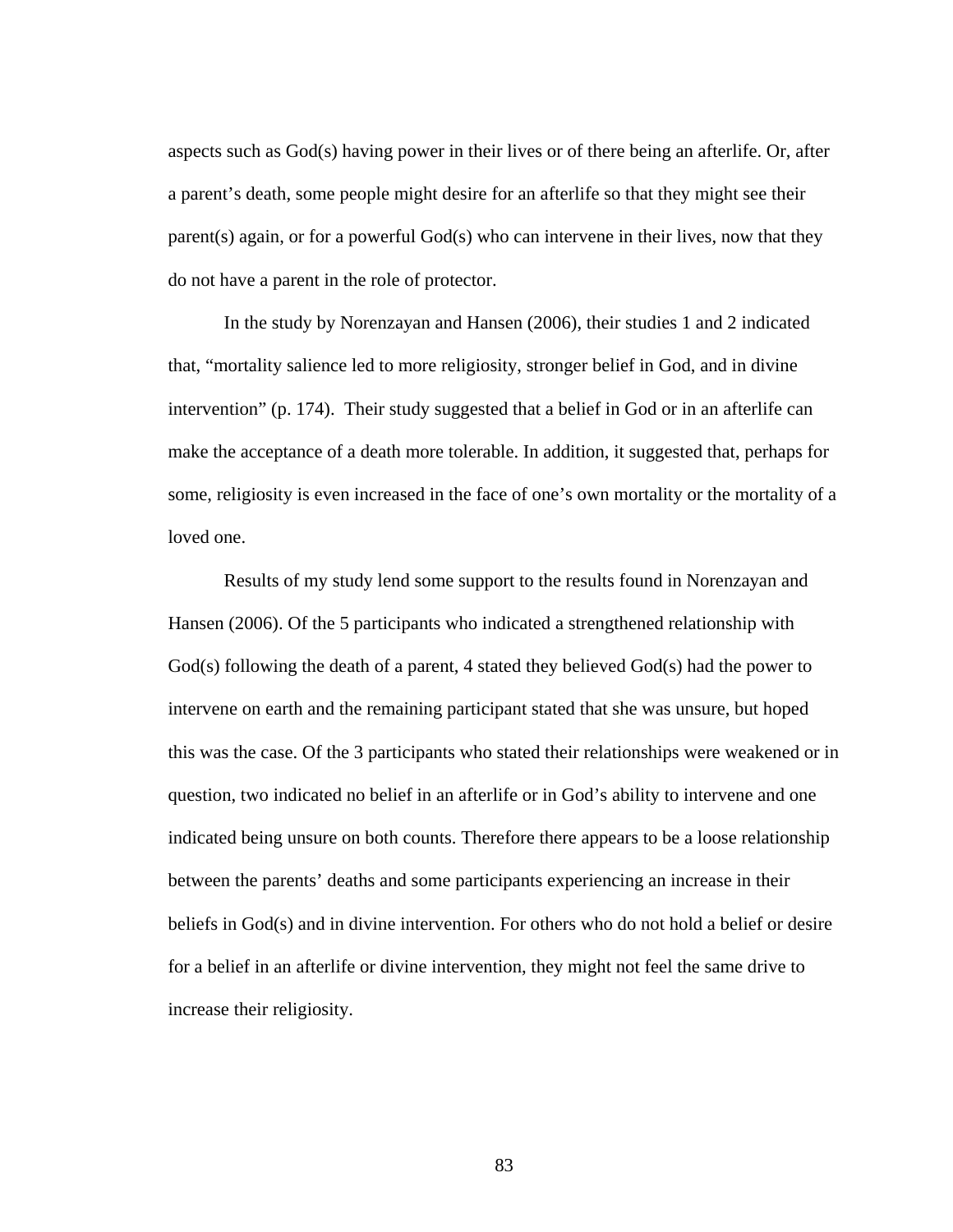#### *Meaning-Making Around Death*

The participants reported a variety of meaning-making experiences regarding their parents' deaths. Six participants noted God(s) as being part of their meaning-making process, with four participants feeling the death was part of  $God(s)$  plan and two feeling the death was in part a lesson from God(s).

 Others saw meaning in the way their parents had lived their lives or in the manner of their deaths, or saw the death as a reminder about appreciating loved ones or as a reminder of their own mortality. Two participants did not identify a particular meaning with their parents' deaths.

 These results indicated that for many people, finding a way to understand the death of a parent, or attaching a meaning to it, was a comfort to them.

Several studies (Cook & Wimberly, 1983; Golsworthy & Coyle, 1999; Keely, 2004), all noted that for some people, the loss of a loved one can lead them to create religious or spiritual meaning-making around the death in order to understand it in a greater context. For instance, participants in these studies who had lost a variety of people including elderly partners, family members and children, reported the deaths as being part of God's plan, being a lesson or punishment from God, or as being part of a nobler purpose.

The results of my study indicated the same desire in participants to create meaning around their lost parents' deaths. What was interesting though was again the variety in the types of meaning-making experiences. Some participants reported more than one type of meaning-making, for instance a lesson learned from the parents' deaths as well as the death being part of God's plan.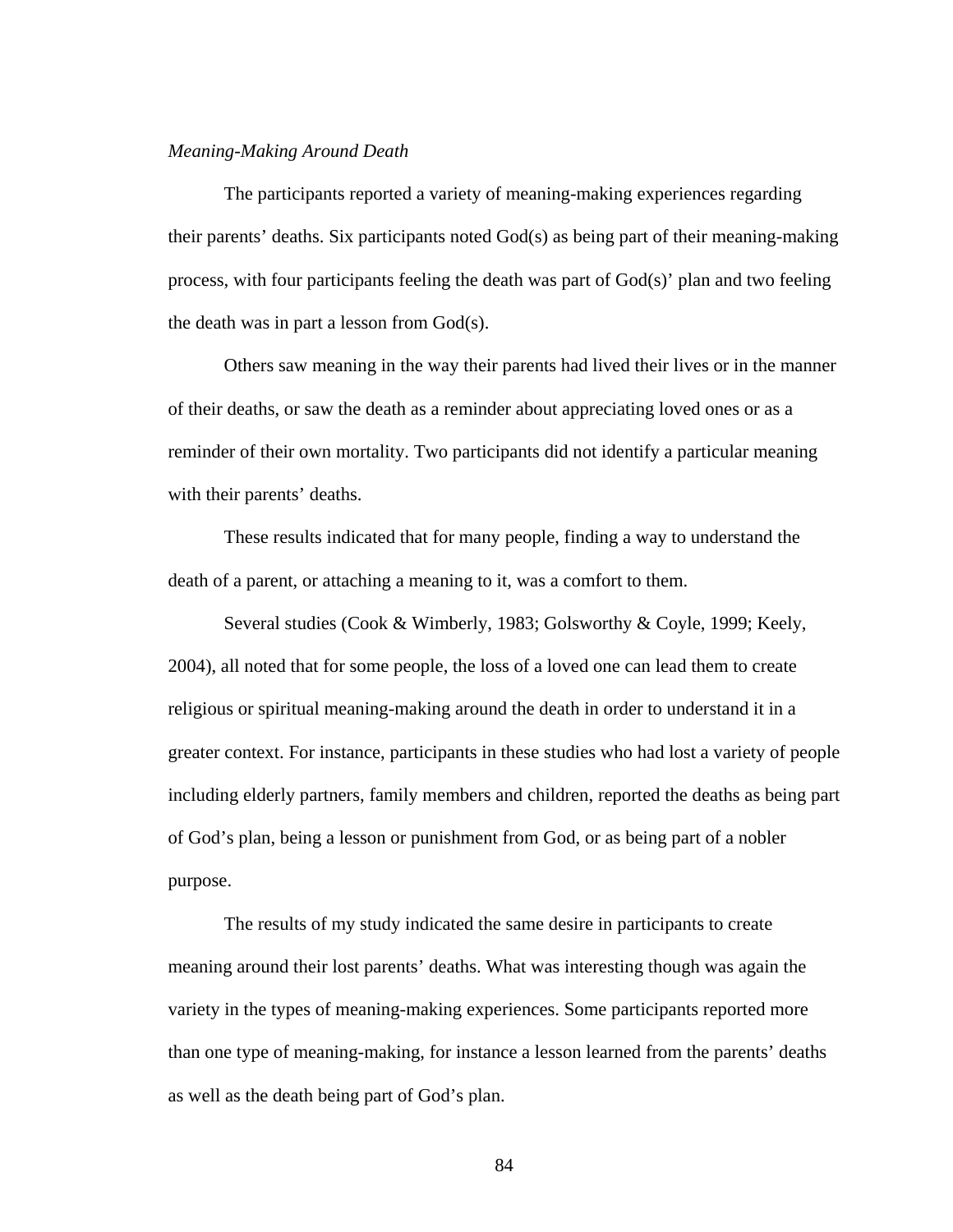#### *Counseling*

Only two of the twelve participants stated that they had received religious counseling in relation to their loss and only one of these participants reported it as a positive experience. Five participants stated that they had received psychological counseling and four felt the experience was helpful. In addition, another participant stated that she had not received psychological counseling but felt in retrospect that it may have been helpful to talk to someone about how she was feeling, as she felt the world had moved on, but she had not.

In the reflection written by Pastor Kaeton (1998) she wrote that for a counselor who is sitting with a person's or a person's loved one's impending death, the pastoral person, "…is not to provide answers for the person's questions but rather to be fully present to the person and the family system…" (p. 285). She goes on to say, "This is especially important so that the pastor's issues stay the pastor's issues and the patient's issues stay within the patient's own personal boundary" (p.286). These statements about some of the important aspects of counseling those dealing with death were reverberated in the accounts by participants of their religious and psychological counseling. Those who found counseling useful, noted the person's ability to support their family (being present), to help them make meaning of the event, or to help with the participant's personal growth process. These answers reaffirm the idea of, as a counselor, being able to sit with the person and help them to make their own meaning of the experience, without bringing one's own views and experiences into the room.

In my study, this appeared to be especially true for those who had received religious or psychological counseling and had not found it to be useful. Their criteria for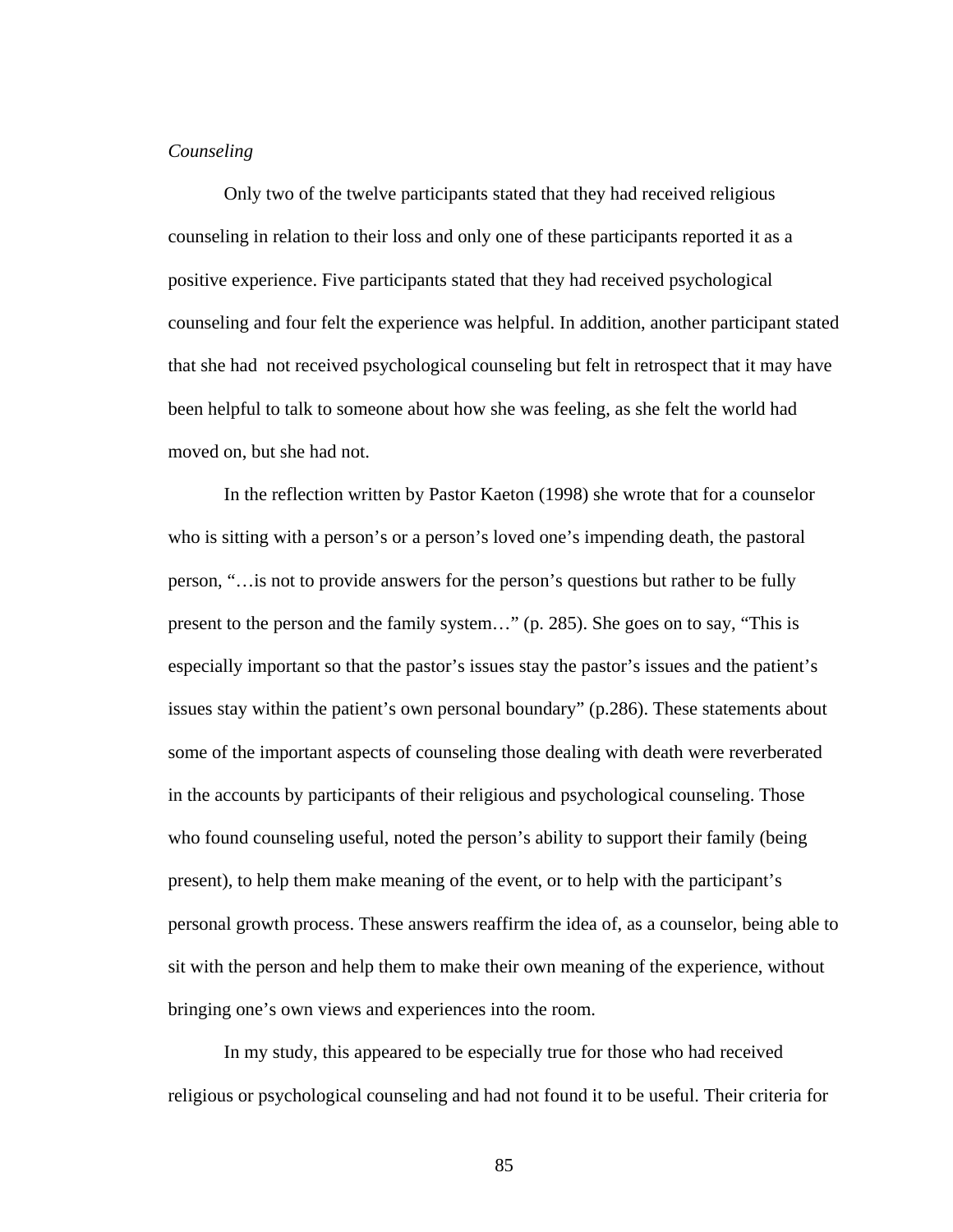the failure appeared to fall within Pastor Kaeton's description of avoiding allowing one's own beliefs and issues to be part of the process. For instance, one participant who received religious counseling stated that he felt that on a personality level he was unable to connect to his religious leader. Another participant stated that her psychological counselor had recently lost a parent as well and left the participant often feeling like the therapist, instead of the reverse.

Therefore the overall theme of the successful counselors in my results were those who supported the participants in their own journey for whatever it is they needed at that time. For some it was simply support, for others it was help deciphering the meaning around the death, and for others it was about helping them to move towards personal growth in the wake of their loss.

# *Limitations and Strengths of the Study*

# *Limitations*

One limitation to this study was that it is hard to know who would be attracted to participate in the study. Although to some extent this is always an issue, especially when reimbursement is not offered, I wonder if there were experiences not reported in this thesis because people who had a certain experience did not wish to discuss it with a stranger.

Additionally, I had hoped for much more racial diversity in the sample. Also, although I attempted to interact with all participants in the same manner, the nature of the face to face interview meant that I could inadvertently influence the participants based on how I reacted (or did not react) to their statements. Also, when conducting the interviews I noticed that it was sometimes difficult to judge whether a participant was done talking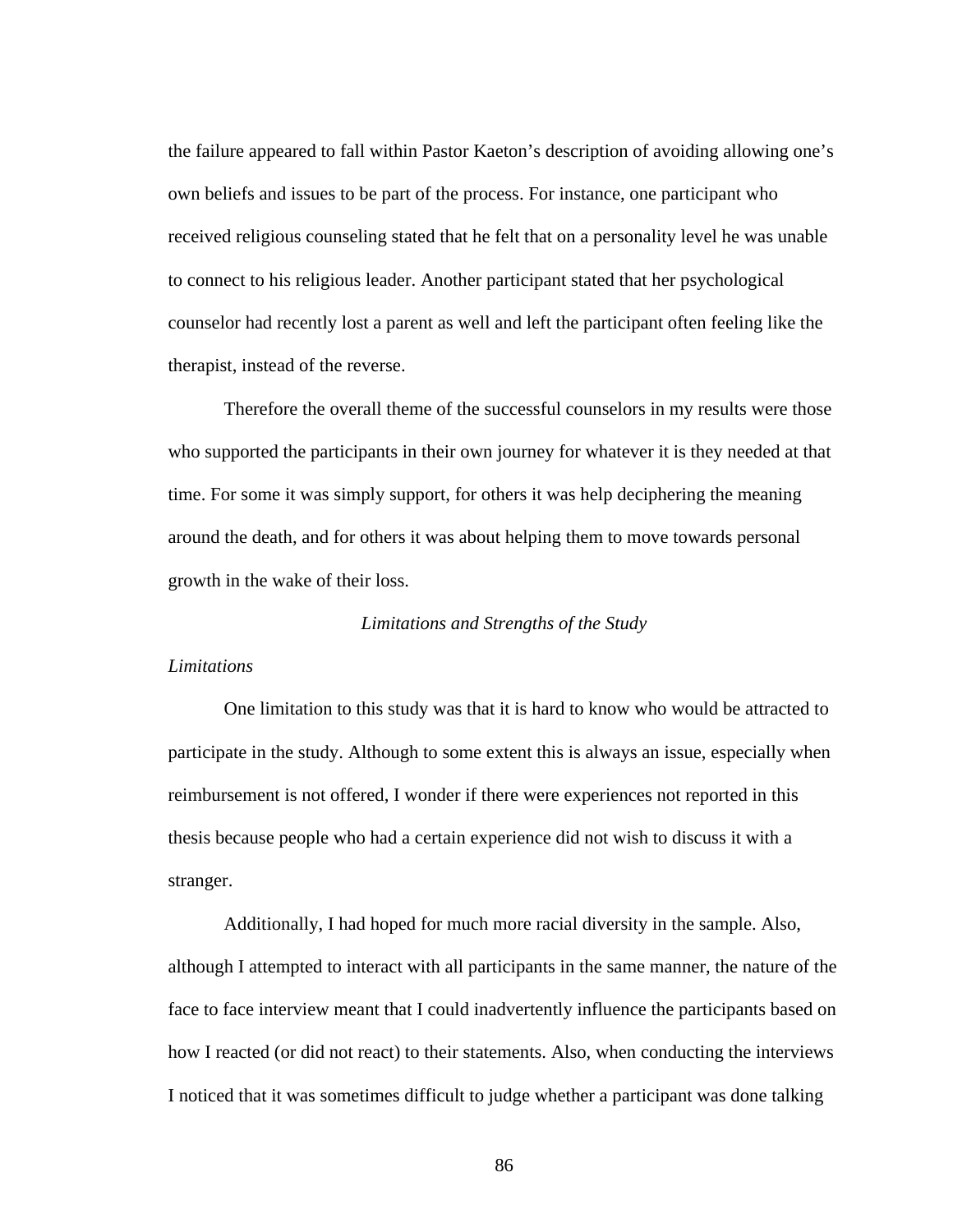or just pausing, leading me to be unsure about whether it was time to ask the next interview question or not. As a result, I sometimes felt like participants may have been compelled by the silence to say more than they might have otherwise, or still others may have felt cut-off when I asked the next question.

Additionally, I allowed the participation of those who had lost one or both parents as it was an exploratory study and I was interested in both experiences. In the case of one interview however, the participant qualified as one of her parents had died after she was 21 years old, but what I did not realize until the interview was underway was that she had lost her other parent in her teenage years and chose to mainly speak of this parent during the interview. Therefore, this resulted in data that was used, but mainly came from a participant under 21 years old at the time of one of her parent's deaths.

# *Strengths*

 Strengths to the study included the breadth of the questions that were asked of participants about both their childhood and adulthood experiences with their parent(s) and with God(s), as well as their bereavement experiences. What resulted from this and from the hard work of my participants, was incredibly rich and candid interviews that gave me a true sense of the participants' life experiences. Another strength to the study was that all participants were asked the same questions and therefore I was able to go back later and look at how different participants responded to the same questions.

 Additionally, several participants thanked me for the opportunity to participate in the study because they did not feel that they had had many opportunities to speak about it, and it felt good to do so. Lastly, the intimacy of the face to face interview, allowed a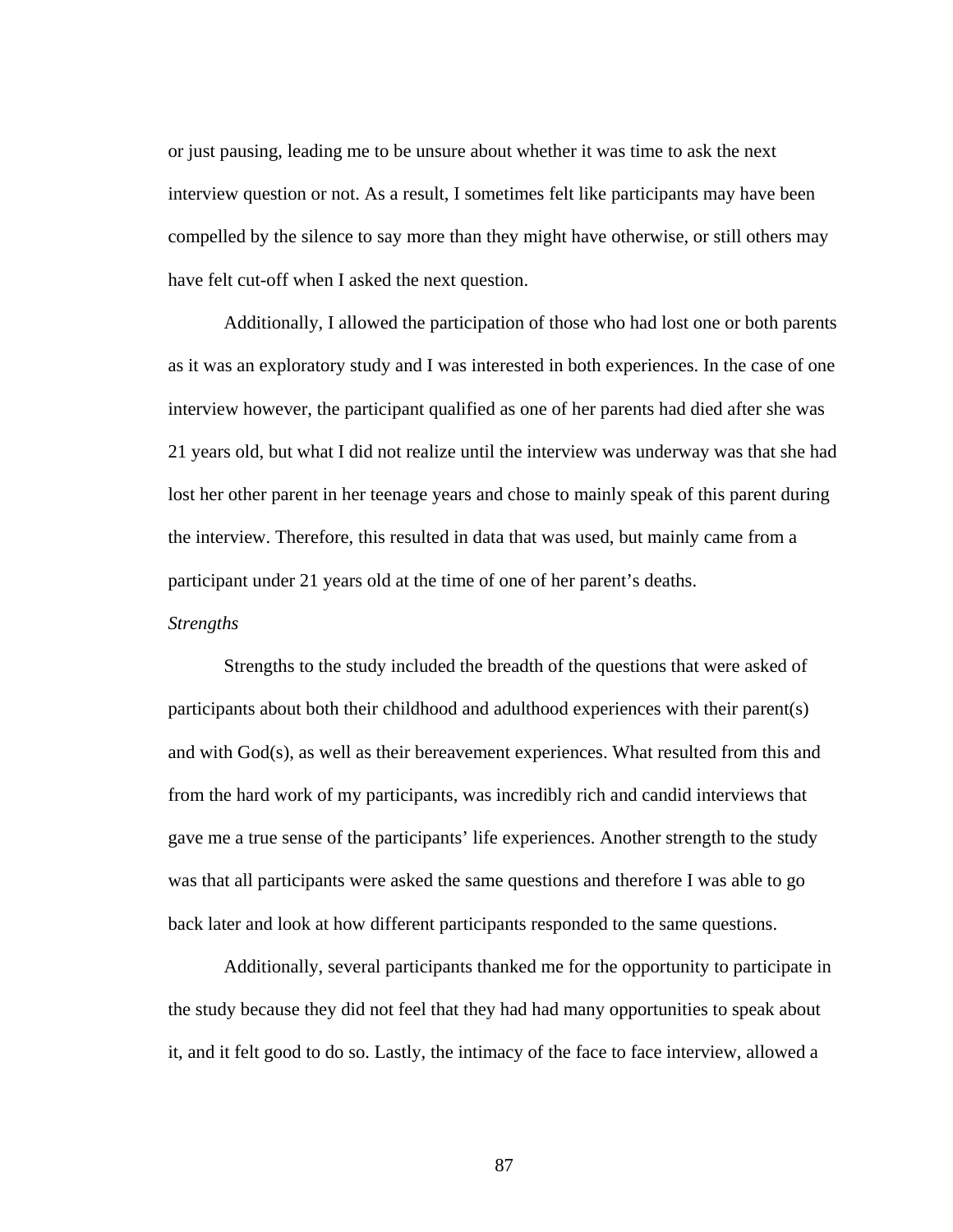candidness to responses that I do not believe would have been achieved through phone conversations or surveys.

# *Ethical Issues*

An ethical issue that was raised in the proposed study was the emotional effect that discussing the loss of a parent has on a grieving adult child. Through sensitivity and reminding participants that their participation was at all times voluntary, I believe valuable research was done without causing harm. Additionally, each participant was given an informed consent form (see Appendix F), which reminded them that they could refuse to answer any questions and had the right to end the interview at any time. The informed consent also let participants know that I would code all data so that their names would not be attached to any of their answers, and identifying information contained in quotations would be carefully disguised when quoted in the thesis or in future presentations and publications. In addition, the informed consent stated that all data would be locked and stored for three years as is required by Federal regulations. After that point it would continue to be locked and stored until I destroyed it. All participants also received a list of resources (see Appendix E) in case they chose to seek additional services following the interview. They were also given my contact information in case they felt the need to reach me for questions.

It is also my hope that although I did not achieve as diverse a sample as I would have liked, that I was able to avoid issues of invisibility by clearly stating the demographics of the sample in the study.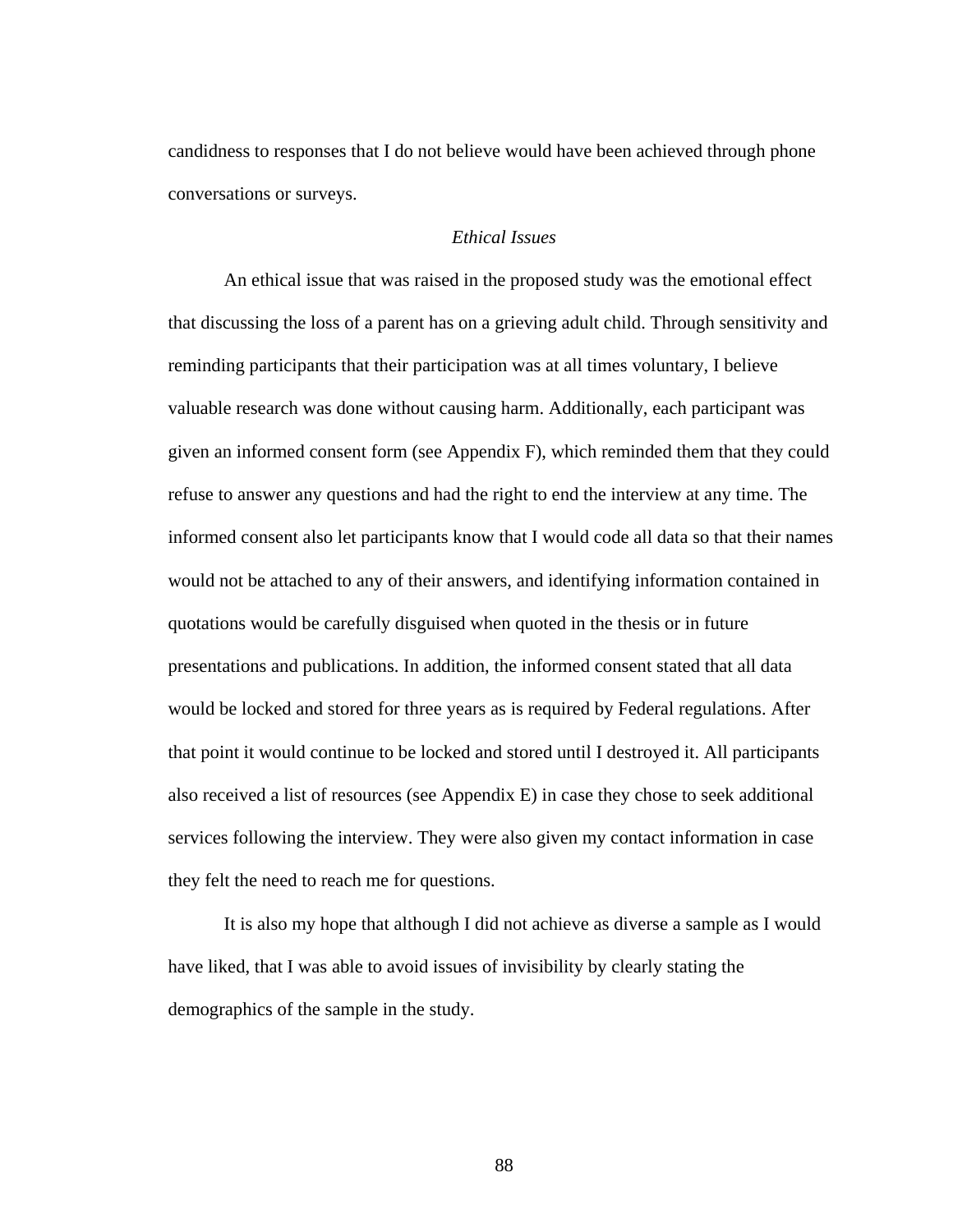#### *Implications for Social Work Practice*

 When counseling someone who has recently lost a parent or who is in the process of losing a parent to illness, there are several aspects of treatment that one must keep in mind, following the results of this study.

 The first is that whether you are a psychological or religious counselor, the results of this study indicate that for many people, their parents' deaths acted as a catalyst for change in their religious affiliations as well as in their relationships with God(s). Therefore, especially in psychological counseling where it can be difficult to ask questions about religion or faith, these results indicate that for those who identify as having religious or spiritual beliefs before their parents' deaths, discussions about their faith might be valuable areas to explore with them. For instance, they may be experiencing a strengthening of faith that could act as a natural support system for them or they may be experiencing a crisis of faith. If they are experiencing a crisis of faith, it is important to remember that this may feel like they have lost yet another close attachment figure (God(s)) at the same time as their parents. Additionally, if they are experiencing a loss of or questioning in their faith systems, this may leave them (as it left some of the participants) feeling very unsure about the world they are living in and how the world works. For these clients it may be important to work with them on reconstructing their belief system about what they feel the rules of the universe are, even if these rules and values no longer include a religion or belief in God(s).

 Also, many participants identified as feeling that they did not receive support from a religious community for a variety of reasons. Yet, many participants were going through different forms of religious growth or struggle. In may be useful for religious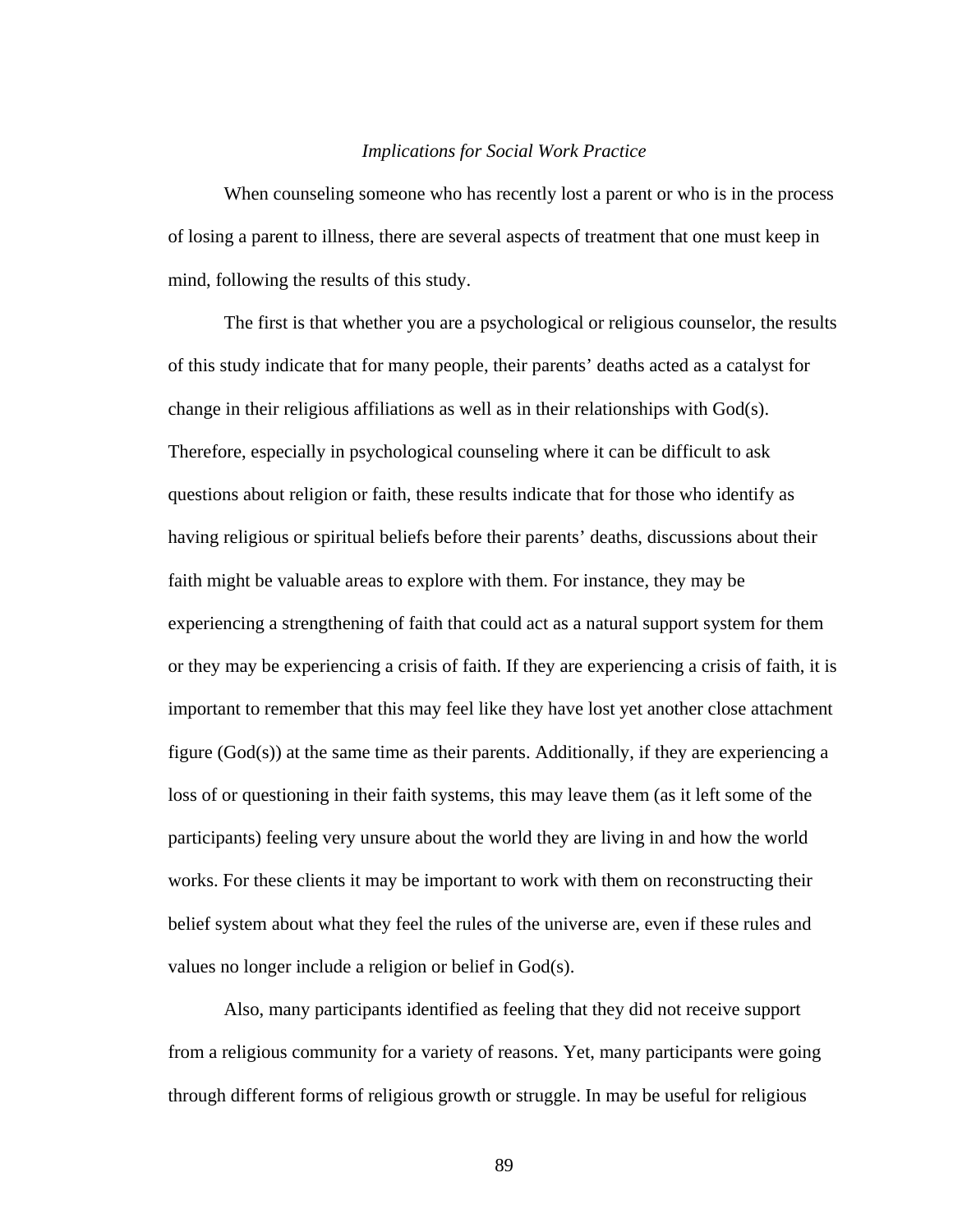communities to host some form of bereavement groups in an attempt to bridge bereavement and religious experience.

 Meaning-making was an important aspects of 10 out of the 12 participants' process of grieving their parents. Some of these participants incorporated beliefs in God(s) into their belief systems and some found meaning in their parents lives or deaths. Yet, overall this finding indicates that for many clients that therapists might sit with, finding a way to make their own personal meaning of the loss may be an important step in beginning to grieve in a productive and therapeutic manner. Yet, it is also important to remember that when asked about people's positive and negative experiences with religious or psychological counselors, those who had negative experiences seemed to feel that too much of the therapist had entered the therapeutic room in one way or another. Therefore, it is also important to remember that 2 out of the 12 participants did not identify a specific meaning with their parents' deaths and that when doing therapy with all clients who are grieving, there should be space for ideas but no pressure to find meaning where for some there is none.

 For those clients who identified as having a good-bye experience, all but one identified it as a very important and helpful experience-even if at times difficult. Therefore when counseling someone who has a parent who is dying, it might be useful to bring up the question of whether they intend to have a good-bye experience at some point with the parent. Again, it is important not to make this suggestion as if it is the right one, but simply to offer it as an idea to a client. For those clients who come to counseling following the sudden death of a parent, they may come in a state of shock or in disbelief that their parent is actually dead. Additionally, they might feel as if they do not have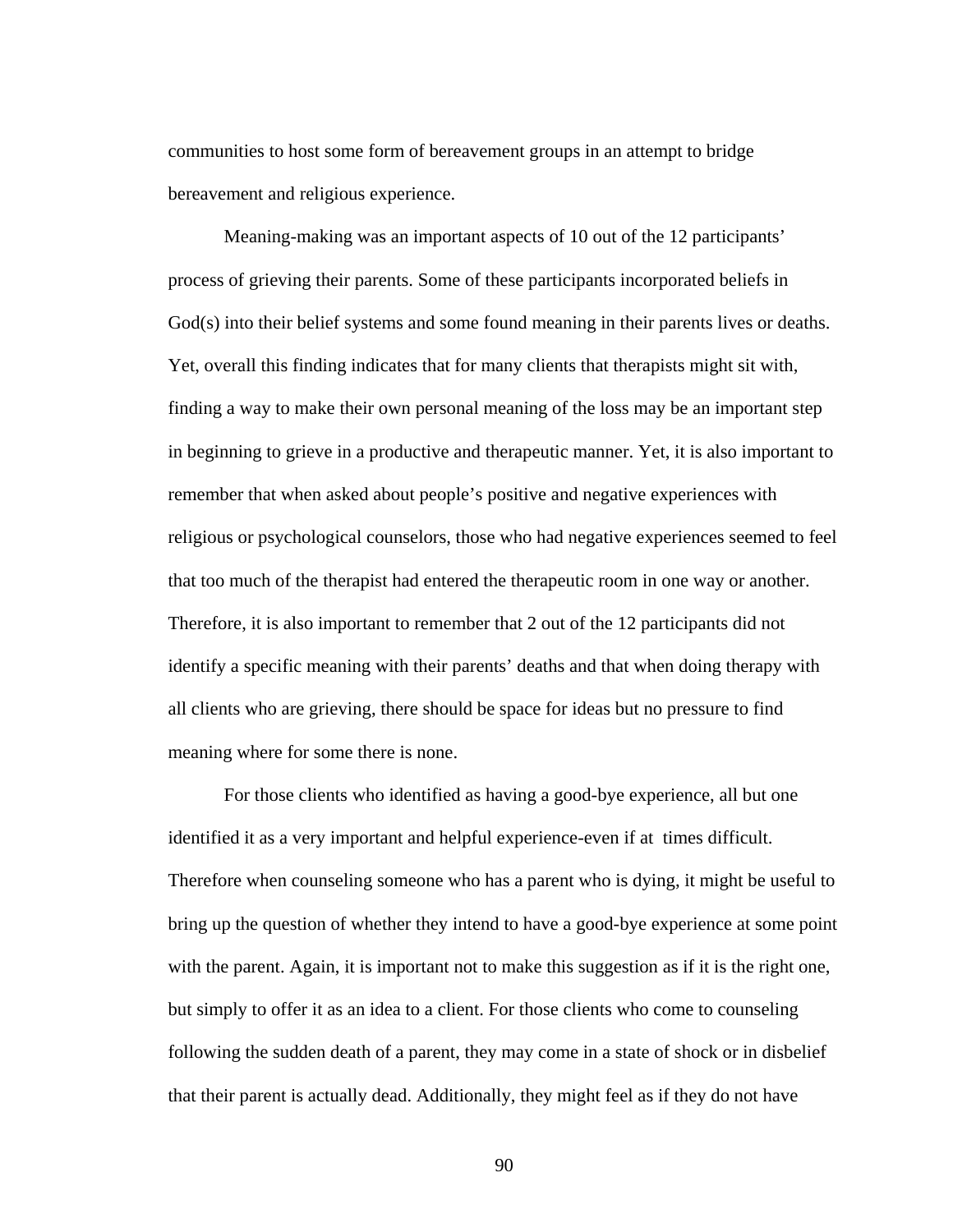closure on such a difficult event as they were not given the opportunity to say good-bye. For these clients, it may be important for some to create a good-bye ritual within therapy, whether it be a letter written to the parent, or a discussion of what the client wished they could have said to the parent.

 Several participants discussed that following the death, they experienced feelings of numbness or vacantness following the death of their parents. This was reported by people who had experienced sudden deaths of their parents as well as those who had expected parental deaths. Therefore as a therapist it is important to keep in mind that this may be the natural reaction to such a loss for many people and should not necessarily be labeled as a form of depression or as unhealthy grieving. Although it is always important to look for signs of depression, for some the numbness may help to moderate the intensity of emotion that they are experiencing.

It is also worth noting that several participants thanked the researcher for the opportunity to speak about this topic, as it was not one they often felt they had the chance to discuss. It may be important for therapists who are working with those who are grieving the loss of a parent or loved one to make space for this to be an ongoing part of therapy, as several participants described feeling as if there was no place for them to talk about it or as if the world had moved on but they had not.

Lastly, I would encourage the inclusion of more trainings around how to discuss people's faiths with them in a respectful and engaging manner. For those who are religious prior to the parents' deaths, many will either have a system of beliefs to understand their parents' deaths, or for some their belief systems and way of understanding the world will crumble as the result of their parents' deaths. Either way, as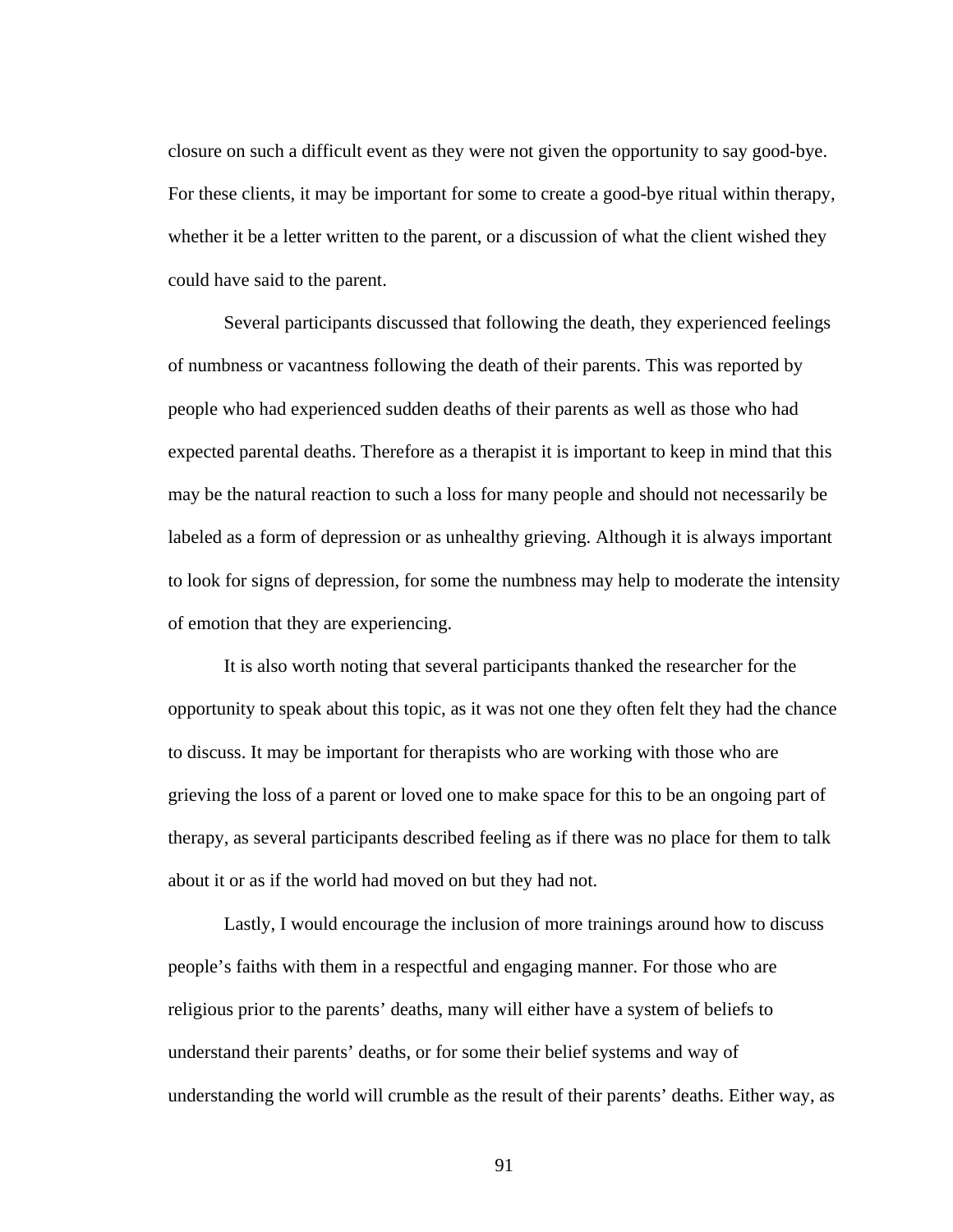counselors (both religious and psychological) it is our duty to be equipped to sit with people through this bereavement and help them to lean on their system of understanding or be there to help them reconstruct a new one.

## *Future Research*

There are several areas that invite future research, based on the findings from my study.

## *Relationships with God(s)*

 Future researchers might use a larger sample to see whether there are any recognizable patterns between people's types of relationships with God(s) and the religious denominations that they participated in as children or adults. Additionally, future empirical researchers might look at whether there are more statistically significant relationships between the type of powers people believe God(s) possess and how their relationships change in the face of a loved ones' death.

 Further research might also be done into whether the Compensation theory, originally designed for God(s) replacing deficits in the parent/child relationship to be extended to include God(s) making up for the attachment lost once a parent is deceased. *Demographics* 

 Future researchers might conduct a similar study with a more racially and or religiously diverse group of participants in order to get a wider range of experiences to add to the knowledge base. Researchers might also explore the influence of having one's own children versus those who do not have children to better understand how this variable might influence how people experience the death of their parent as well as how they view mortality.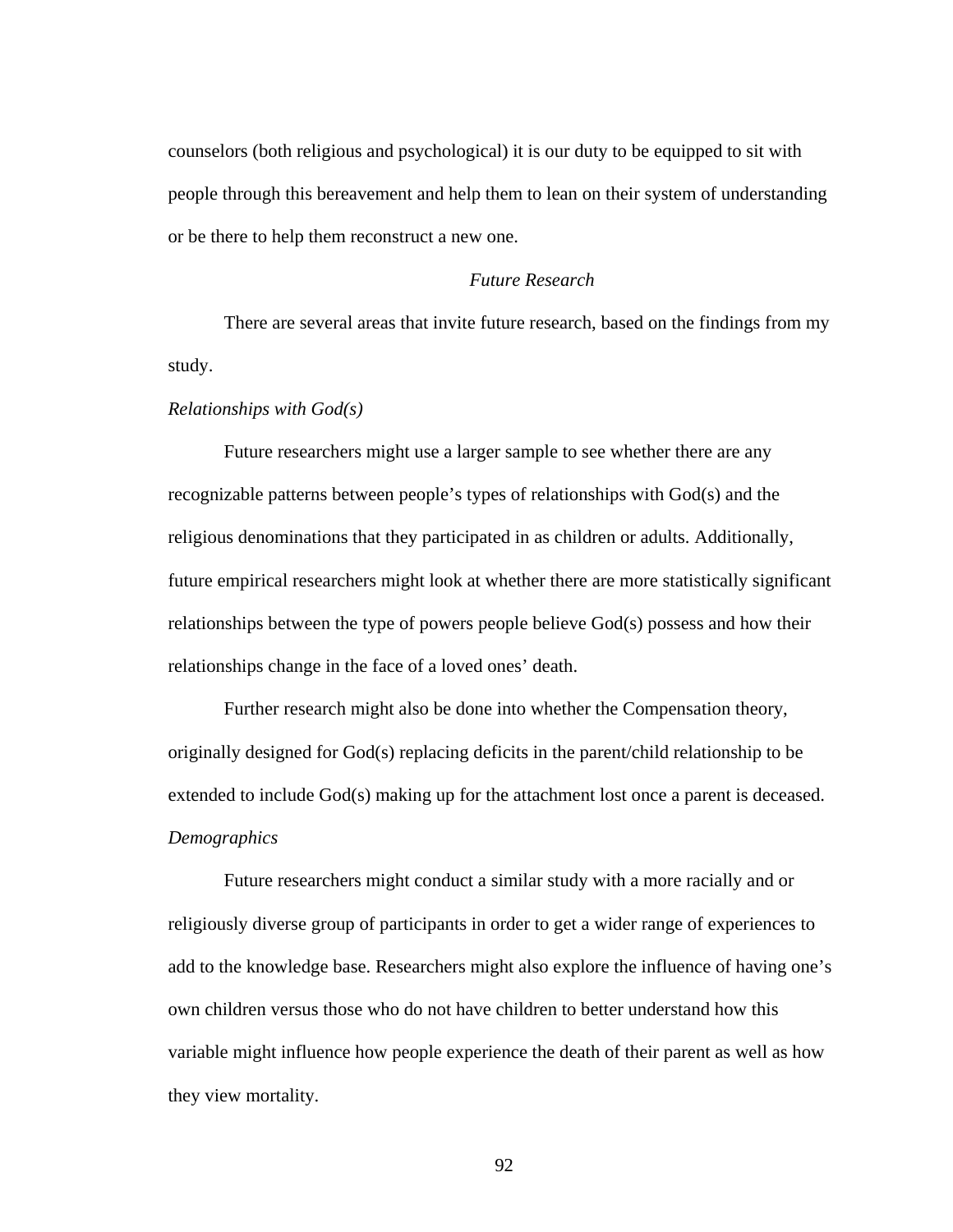## *Signs and Symbols*

 I was surprised by the number of participants who identified having seen signs or symbols that their parent was still present in some way. Additionally, I was particularly surprised by the accounts of creatures in nature as being the conduits for some of these symbols. Further research might explore meaning-making particularly around those who feel they have experienced these signs and symbols of their deceased parents.

# *Conclusion*

 Although there is no way to take away the pain that many experience following the death of a parent, through this study and through others it is hoped that a greater understanding of the overlap between religion and familial attachments will help clinicians better support their clients in their time of need.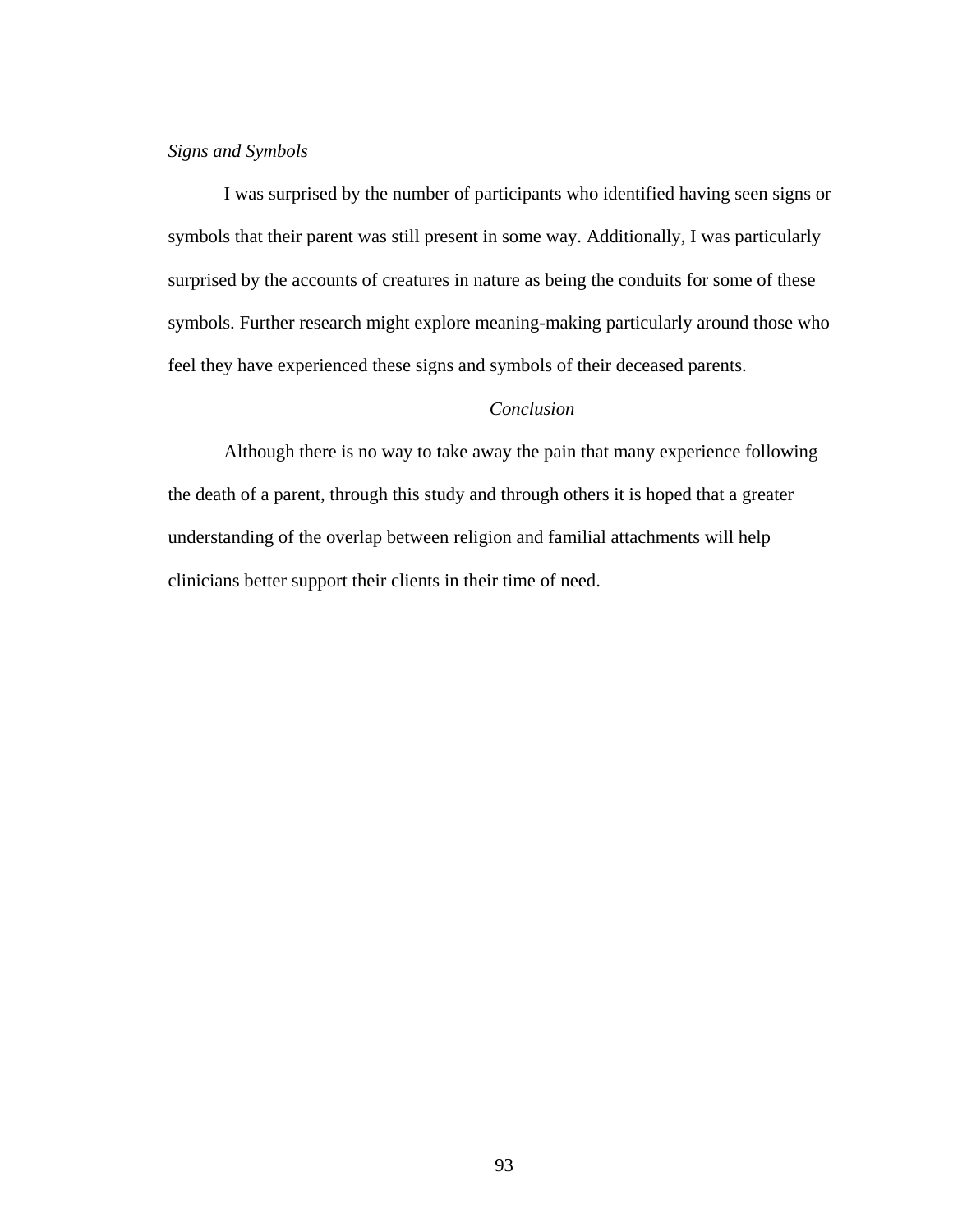#### References

- Ainsworth, M.D. (1979). Infant-mother attachment. *American Psychologist, 34*(10), 932- 937.
- Ainsworth, M.D. (1989). Attachment beyond infancy. *American Psychologist, 44*(4), 709-716.
- Ainsworth, M.D. & Bell, S.M. (1970). Attachment, exploration, and separation: Illustrated by the behavior of one-year-olds in a strange situation. *Child Development, 41*(1), 49-67.
- Ainsworth, M.D. & Bowlby, J. (1991). An ethological approach to personality development. *American Psychologist, 46*(4), 333-341.
- Angell, G.B., Dennis, B.G., & Dumain, L.E. (1998). Spirituality, resilience, and narrative: coping with parental death. *Families in Society: The Journal of Contemporary Human Services, 79*(6), 615-630.
- Anastas, J.W. (1999). *Research design for social work and the human services.* New York: Columbia University Press.
- Austin, D. & Lennings, C.J. (1993). Grief and religious belief: Does belief moderate depression? *Death Studies, 17,* 487-496.
- Barnes, G.E. & Prosen, H. (1985). Parental death and depression. *Journal of Abnormal Psychology, 94*(1), 64-69.
- Batten, M. & Oltjenbruns, K.A. (1999). Adolescent sibling bereavement as a catalyst for spiritual development: A model for understanding. *Death Studies, 23*(6), 529-546.
- Beck, R. (2006). Communion and complaint: Attachment, object-relations, and triangular love perspectives on relationship with God. *Journal of Psychology and Theology, 34(*1*),* 43-52.
- Birgegard, A. & Granqvist, P. (2004). The correspondence between attachment to parents and God: Three experiments using subliminal separation cues. *Personality and Social Psychology Bulletin, 30*(9), 1122-1135.
- Bowlby, J. (1980). *Attachment and Loss: Vol. III Loss.* New York: Basic Books.
- Cicirelli, V.G. (2004). God as the ultimate attachment figure for older adults. *Attachment and Human Development, 6*(4), 371-388.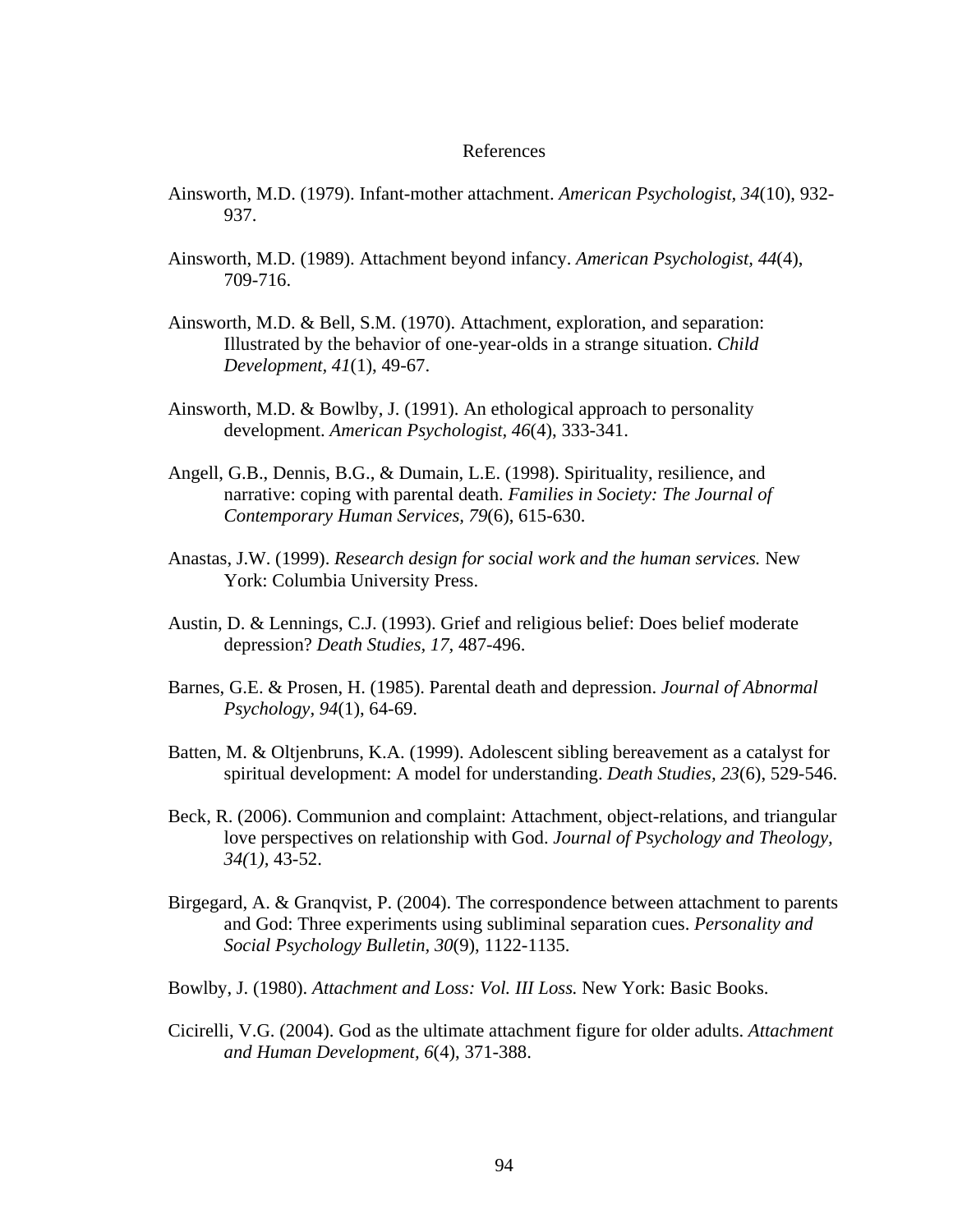- Cook, J.A. & Wimberley, D.W. (1983). If I should die before I wake. Religious commitment and adjustment to death of a child. *Journal for the Scientific Study of Religion, 22*(3), 222-238.
- Golsworthy, R. & Coyle, A. (1999). Spiritual beliefs and the search for meaning among older adults following partner loss. *Mortality, 4*(1), 21-40.
- Guttman, H.A. (1991). Parental death as a precipitant of marital conflict in middle age. *Journal of Marital and Family Therapy, 17*(1), 81-87.
- Harding, S.R., Flannelly, K.J., Weaver, A.J., & Costa, K.G. (2005). The influence of religion on death anxiety and death acceptance. *Mental Health, Religion & Culture, 8*(4), 253-261.
- Kaeton, E. (1998). Pastoral care at the end of life: Listening for the question beneath the question. *Journal of Palliative Care, 1*(3), 285-289.
- Keeley, M.P. (2004). Final conversations: survivors' memorable messages concerning religious faith and spirituality. *Health Communications, 16*(1), 87-104.
- Meij, W., Stroebe, M., Schut, H., Stroebe, W., van den Bout, J., van der Heijden, P., & Dijkstra, I. (2005). Couples at risk following the death of their child: Predictors of grief versus depression. *Journal of Consulting and clinical Psychology, 73*(4), 617-623.
- McDonald, A., Beck, R., Allison, S. & Norsworthy, L. (2005). Attachment to God and parents: testing the correspondence versus compensation hypotheses. *Journal of Psychology and Christianity, 24*(1), 21-28.
- Norenzayan, A. & Hansen, I.G. (2006). Belief in supernatural agents in the face of death. *Personality and Social Psychology Bulletin, 32*(2)*,* 174-187.
- Richardson, F.A. (1997). *The spiritual development of motherless daughters.* Unpublished master's thesis, Smith College School for Social Work, Northampton, MA.
- Rizzuto, A. (1979). *The Birth of the Living God*. Chicago: The University of Chicago Press.
- Rotheram-Borus, M.J., Weiss, R., Alber, S., & Lester, P. (2005). Adolescent adjustment before and after HIV-related parental death. *Journal of Consulting and Clinical Psychology, 73*(2), 221-228.
- Stroebe, M.S. (2002). Paving the way: from early attachment theory to contemporary bereavement research. *Mortality, 7*(2), 127-138.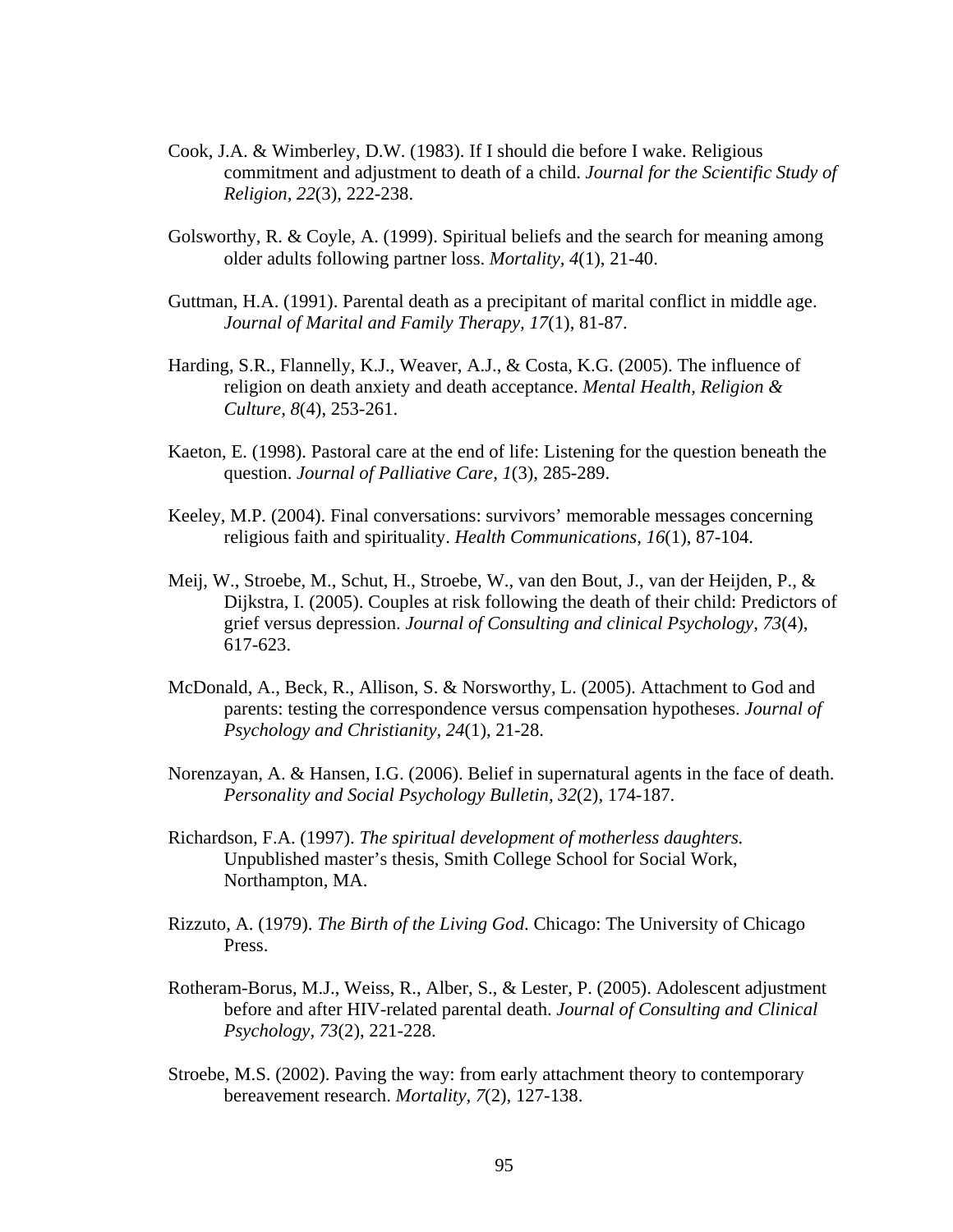Thompson, M.P., Kaslow. N., Kingree, J.B., King, M., Bryant Jr., L., & Rey, M. (1998). Psychological symptomology following parental death in a predominantly minority sample of children and adolescents. *Journal of Clinical Child Psychology, 27*(4), 434-441.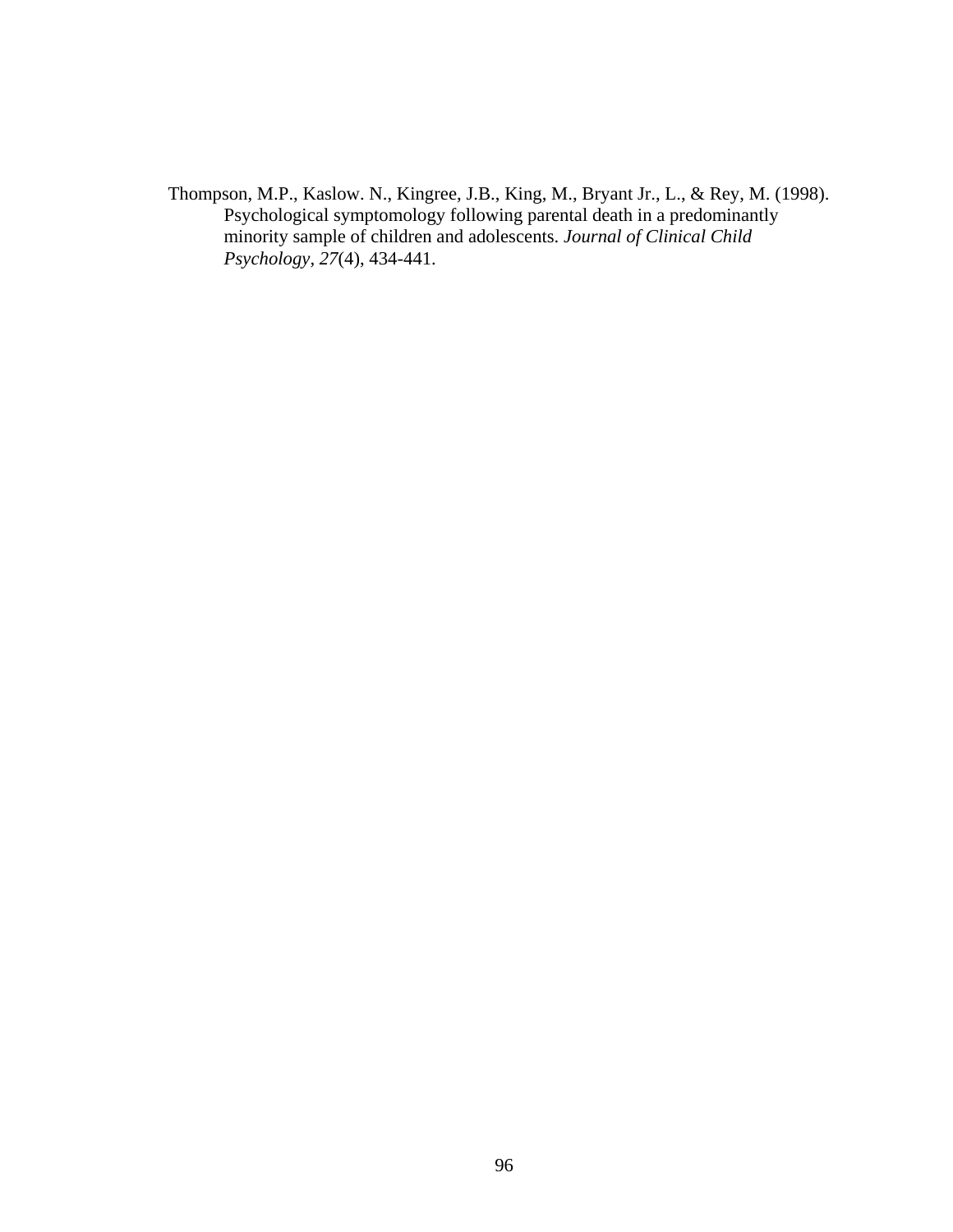# Appendix A

# HSR Approval Letter

January 15, 2007

Katie Novick 155 Milk Street, Apt. 4 Westborough, MA 01581

Dear Katie,

Your amended materials have been reviewed. You did a very good job and all the revisions we suggested have been made. Everything is now in order and we are glad to give final approval to your study.

*Please note the following requirements:* 

Consent Forms: All subjects should be given a copy of the consent form.

Maintaining Data: You must retain signed consent documents for at least three (3) years past completion of the research activity.

*In addition, these requirements may also be applicable:* 

Amendments: If you wish to change any aspect of the study (such as design, procedures, consent forms or subject population), please submit these changes to the Committee.

Renewal: You are required to apply for renewal of approval every year for as long as the study is active.

Completion: You are required to notify the Chair of the Human Subjects Review Committee when your study is completed (data collection finished). This requirement is met by completion of the thesis project during the Third Summer.

Good luck with your project. It is both complicated and interesting to search for the linkages between very different bodies of thought and experience. It will be most interesting to see what you come up with. I would think there would be many things that would enter in to this. For example, I would think a 22 year old who lost their parent of 43 to a ravaging cancer would have a very different experience from a 65 year old whose aged parent went peacefully off after a full and happy life!

Sincerely,

Ann Hartman, D.S.W. Chair, Human Subjects Review Committee

CC: Faith Little, Research Advisor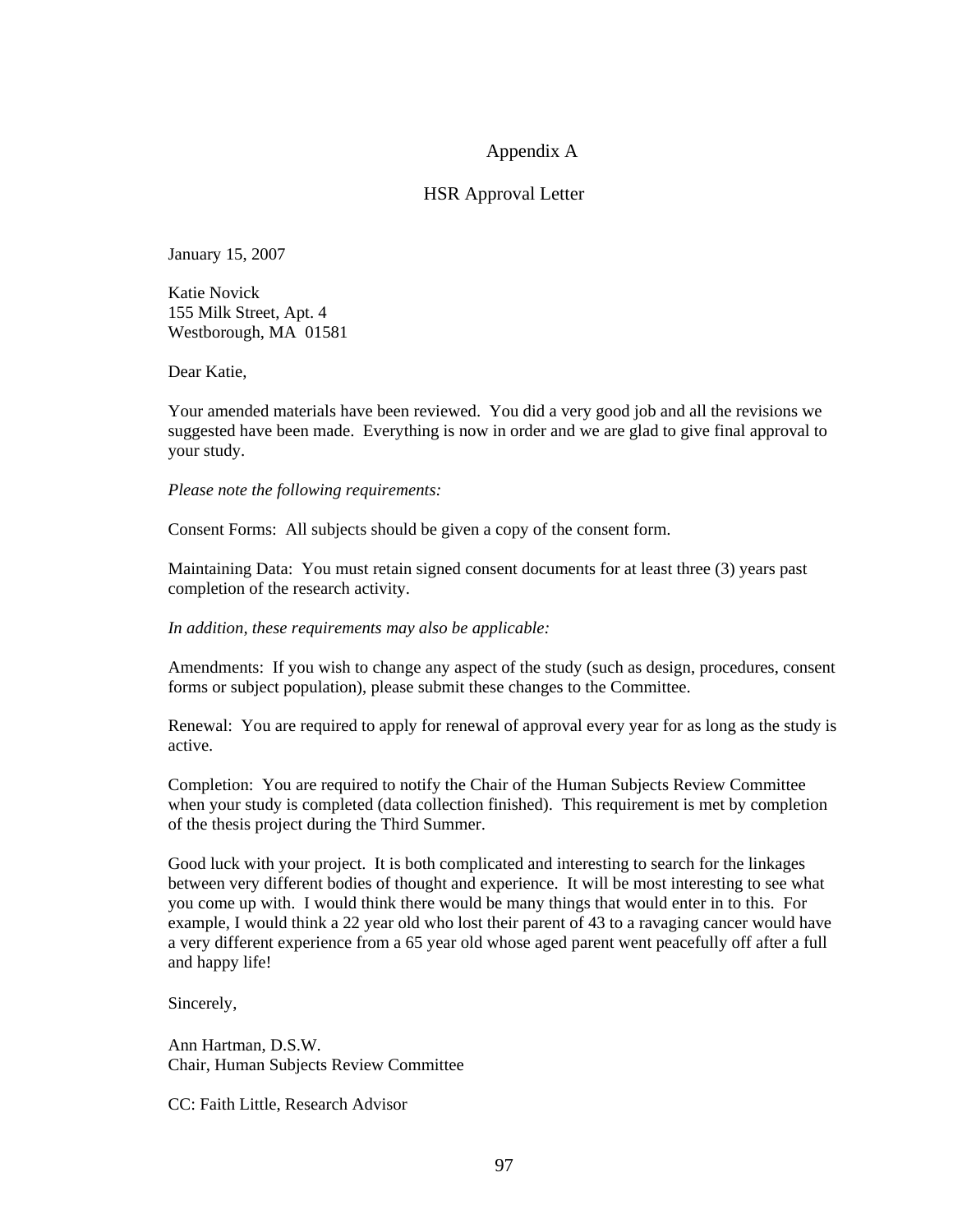Amendment One

From: Ann Hartman To: knovick@email.smith.edu CC: Lwyman@smith.edu Date: Thursday - March 22, 2007 9:54 AM Subject: Re: amendment to thesis

Dear Katie,

Thanks for keeping us up to date on your thesis. Your amendments are approved. Please send us a copy of the amended documents when you have a chance. Ann

>>> Katherine Novick 03/15/07 12:29 PM >>> Dear Dr. Hartman, I have attached an amendment to my criteria for selection that I would like to make. Thank you for your time in reviewing this material. I will be away the week of the 19th, but will return on the 24th. I will be accessible by email while I am away. Sincerely, Katie Novick [knovick@email.smith.edu](mailto:knovick@email.smith.edu)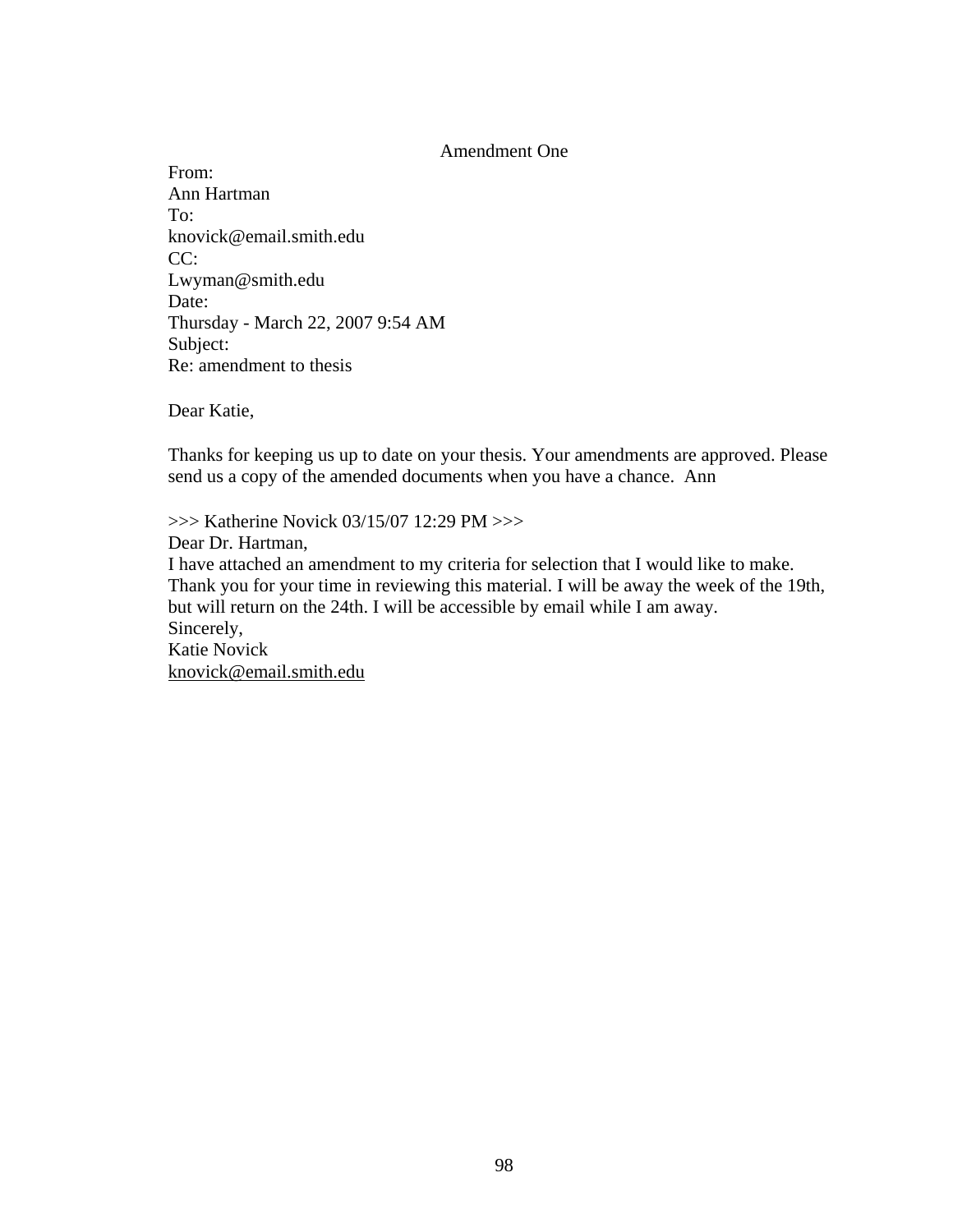## Amendment Two

From: Ann Hartman  $T^{\alpha}$ knovick@email.smith.edu  $CC:$ Lwyman@smith.edu Date: Thursday - April 12, 2007 2:54 PM Subject: Re: HSR revision

Your amendment is approved.

Ann Hartman

>>> Katherine Novick 04/12/07 12:41 PM >>>

Dear Dr. Hartman,

After some thought, I would like to make another revision to my original HSR application.

I would like to request to revise the inclusion criteria as follows:

I would like to change the requirement that participants must have a monotheistic belief system in order to participate in the study. At the outset of the study I felt that limiting the religions practiced by participants to those that are monotheistic would permit a more standardized analysis, but I have come to realize that inclusion of people with nonmonotheistic beliefs, such as Hinduism, would have valuable contributions that would enrich the analysis and allow for interesting comparisons. Therefore, I would like to remove the requirement that participants be monotheistic.

Thank you for your time.

Sincerely,

Katie Novick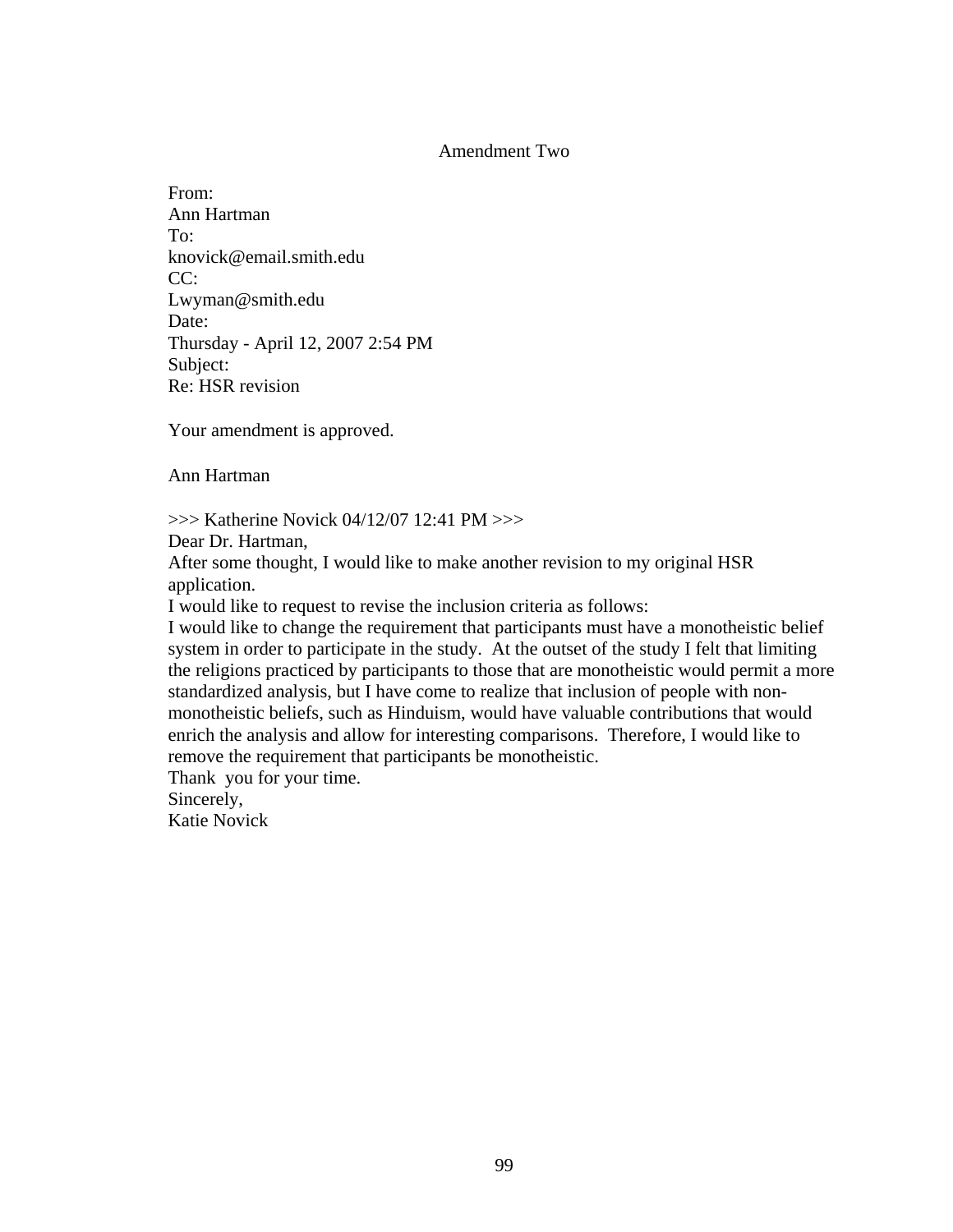Appendix B

Flyer

# PARTICIPANTS SOUGHT FOR RESEARCH STUDY!!!!!



- $\triangleright$  Graduate student seeking participants to be interviewed for a study examining the connection between parental loss (by death) and religious beliefs.
- $\triangleright$  To Participate: You must have been at least 21 years old when your parent died. You must identify as having had a belief in God (no matter the religion) before the death of the parent. You may currently hold any or no religious or spiritual belief.
- $\triangleright$  What you will be asked to do: If you choose to participate, you will be interviewed face to face for approximately 60 minutes depending on the length of your answers to a series of questions. The interview will take place at a time and place of your convenience.
- $\triangleright$  Purpose: It is hoped that the research gained will benefit future adult children who seek counseling or guidance following the loss of a parent.

If you think you might be interested, contact the researcher to learn more: Katie at 203-530-2255 or [knovick@email.smith.edu](mailto:knovick@email.smith.edu) Smith College School for Social Work

| Katie          | Katie                 | Katie                 | Katie                 |
|----------------|-----------------------|-----------------------|-----------------------|
| Research study | <b>Research Study</b> | <b>Research Study</b> | <b>Research Study</b> |
| 203-530-2255   | 203-530-2255          | 203-530-2255          | 203-530-2255          |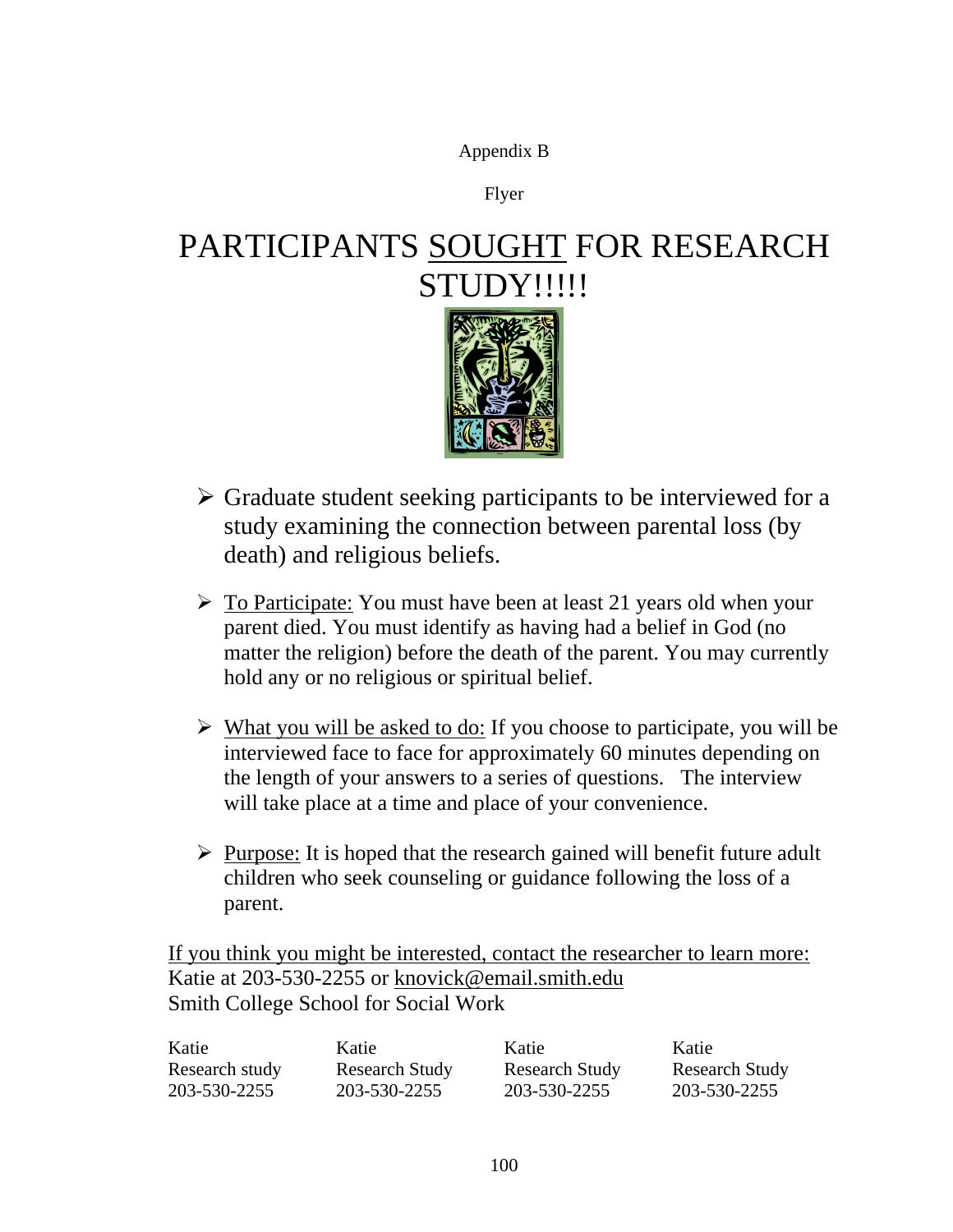# Appendix C

# Demographics Questionnaire

- 1. What is your gender?
- 2. What is your current age?
- 3. What is your race?
- 4. What is your ethnicity?
- 5. What was your age at the time of your parent's death?
- 6. Do you have any siblings? Age and gender of each?
- 7. How much of your developmental years did you spend with your parent?
- 8. What is the gender of your parent whom has passed? Follow up if both have passed: Can you please discuss the year that each of your parents died?
- 9. What was your parent's cause of death?
- 10. What was your identified religion prior to your parent's death?
- 11. What was your belief system immediately following your parent's death (if any)?
- 12. What is your current belief system (if any)?
- 13. Do you know what your parent's religious belief system was (if any) prior to death?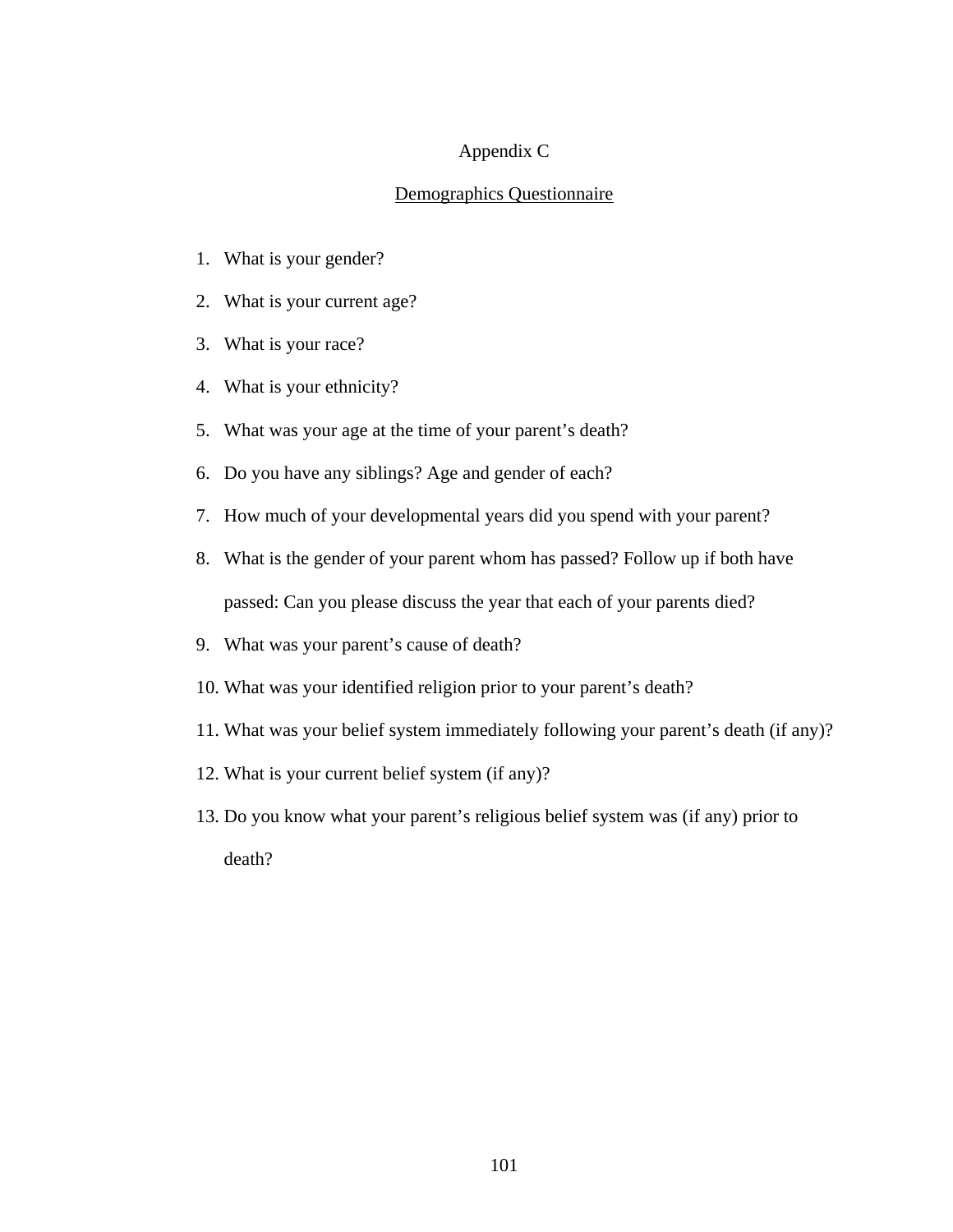# Appendix D

# Interview Guide

\*\*If the participant indicates in the demographics questionnaire that both of his or her parent's have died, ask the following questions in the plural, such as: Can you tell me about your childhood relationship with your parents?

Childhood Relationship to Parent

1. Can you tell me about your childhood relationship with your parent?

Follow up if trouble answering: Can you tell me about an important event from childhood

that occurred between your parent and yourself?

2. Do you think of your childhood relationship with your parent as being better than most

people you knew, not as good as most, or about average?

3. In your opinion, what are parents' most important responsibilities to their children?

Adult Relationship to Parent

4. Can you tell me about your relationship with your parent in adulthood?

5.What struggles, if any, did you face in maintaining this relationship?

6. Before the death of your parent, whom did you rely on in times of trouble?

7. Who do you currently rely on?

# Bereavement

8. Were you able to say good-bye to your parent before his or her death? Can you tell me about that experience?

9. Was religion or spirituality mentioned in this good-bye?

10. Can you describe how you felt in the months following the death of your parent?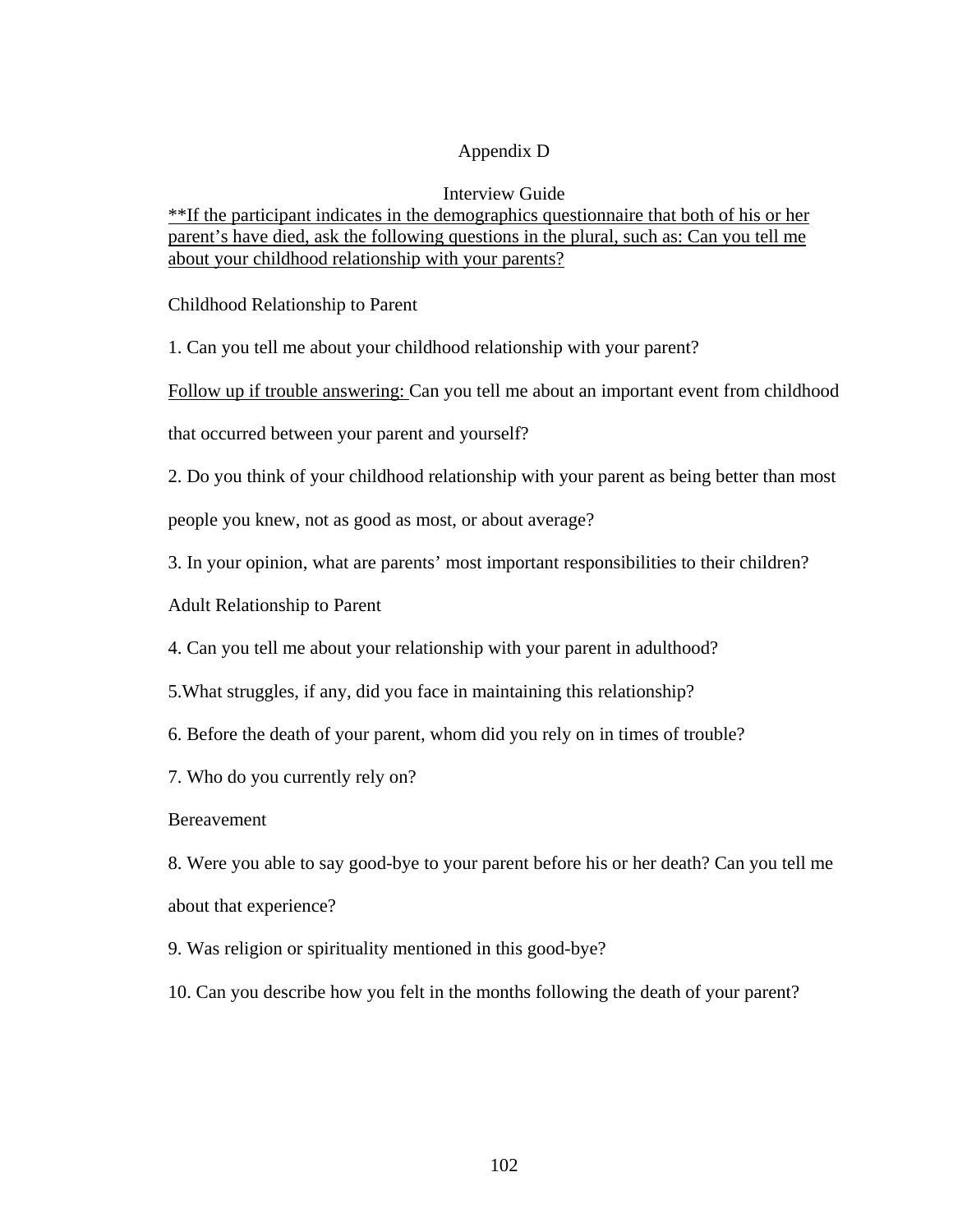11. What do you believe happens to people after they die? Follow-up: If the participant indicates a belief in an after-life: Does this belief help you to feel connected to your parent?

Religion as a Child

12.Tell me about the religious beliefs (if any) that were practiced at home when you were a child.

13. Did one or both of your parents ever talk to you about God?

 Follow up if God was discussed: What is the image of God that was discussed in your home as a child?

14. Did you attend any religious services as a child? If so, whom did you attend them with?

15. Were there any religious events observed in your home as a child, such as major holidays or daily prayers?

Religion in Adulthood

16. Before the death of your parent, would you identify as belonging to a specific religion? If so, which one? Follow up if they answer "No": What were your religious beliefs?

17. Did your parent ever discuss religion with you in adulthood? If so, how did you feel about this?

18.What was your relationship with God like before the death of your parent?

19.Has the death of your parent had any effect on your relationship with God?

20. What emotions do you associate with how you feel about God currently? Are these different in any way from how you felt before your parent's death?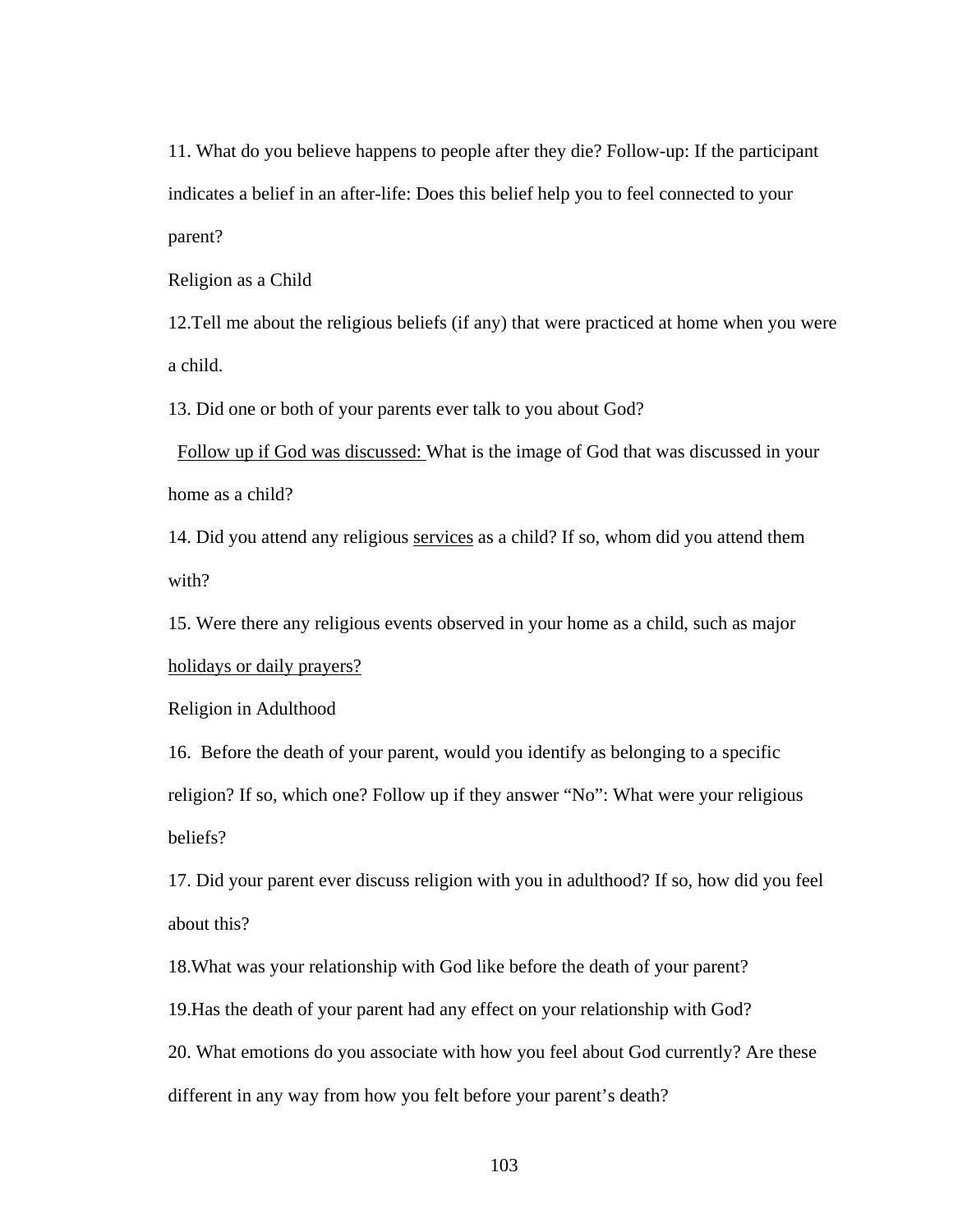21. Did you attend any religious services or engage in prayer or religious reading before the death of your parent?

22. Follow up: Has your religious attendance, prayer, or religious reading fluctuated in any way since the death of your parent? Have you developed other routines or rituals?

23. Did you find any religious communities to be a support for you during your bereavement?

24. Do you feel God has the power to intervene on earth?

25. In your opinion, what are God's most important responsibilities to people?

26. Do you feel that God has upheld these responsibilities to you?

27. What meaning (if any) do you make of your parent's death?

28. Have you received any religious or psychological counseling in relation to your loss? Did you find it helpful?

29. Follow up: If NO, can you think of what may have made it feel more helpful? If YES, what made it helpful?

30. Is there anything you would like to add that you feel has been missed?

Interviewer will say to all participants: Thank you for your time. It is my hope that this project will help people in the future who are coping with the loss of a parent. At this time I would like to check in with you to see how you are feeling emotionally.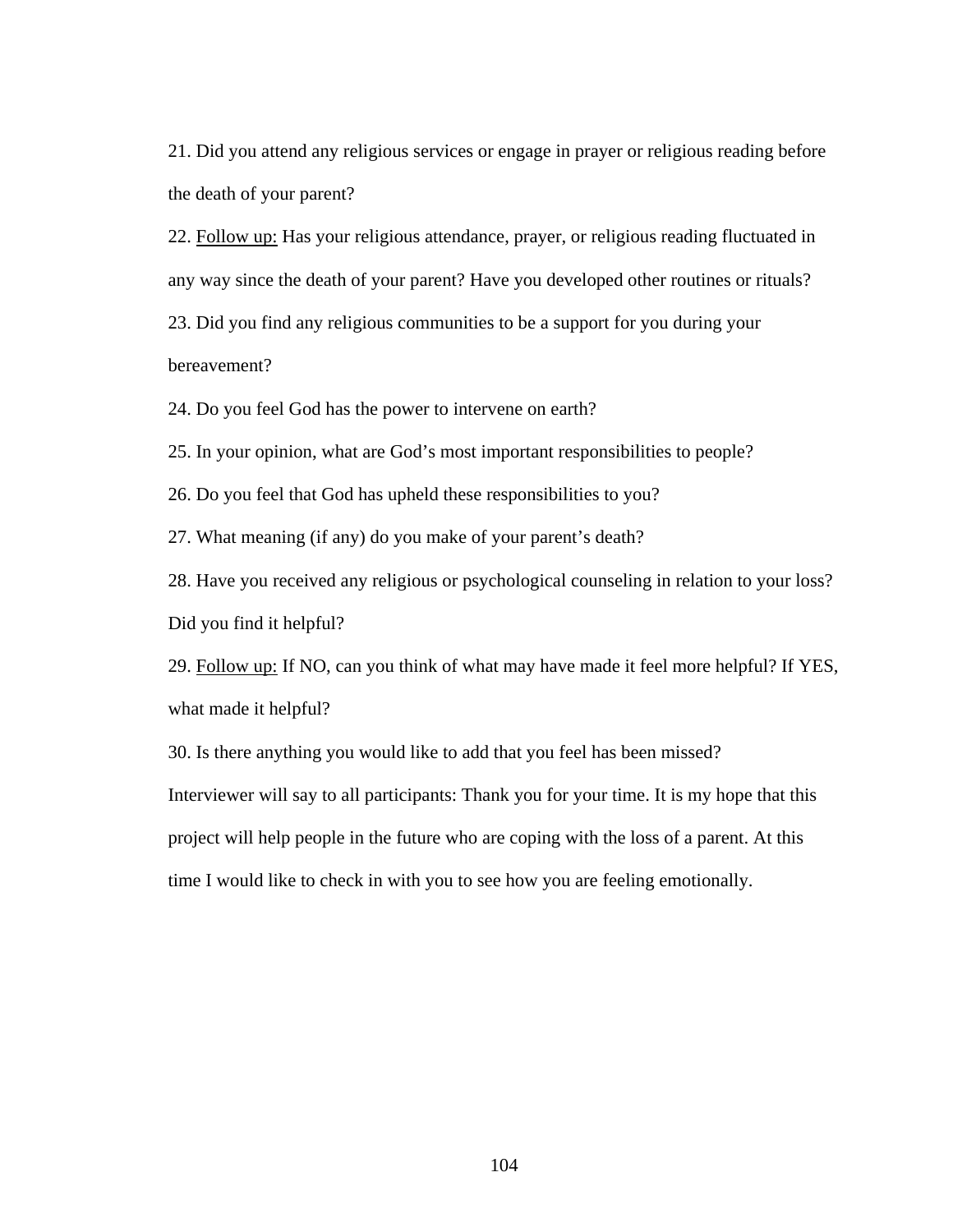# Appendix E

# Referral List for Participants

Counseling: YOU inc. Counseling Center. Located on 81 Plantation St, Worcester, MA Phone number: 508-849-5600

Wayside Youth and Family Support Network. Located on 10 Asylum St, Milford, MA. Phone number: 508-478-6888

Information on Bereavement: Caring Connections. This website offers information about bereavement as well as a list of resources and support networking. Website: www.caringinfo.org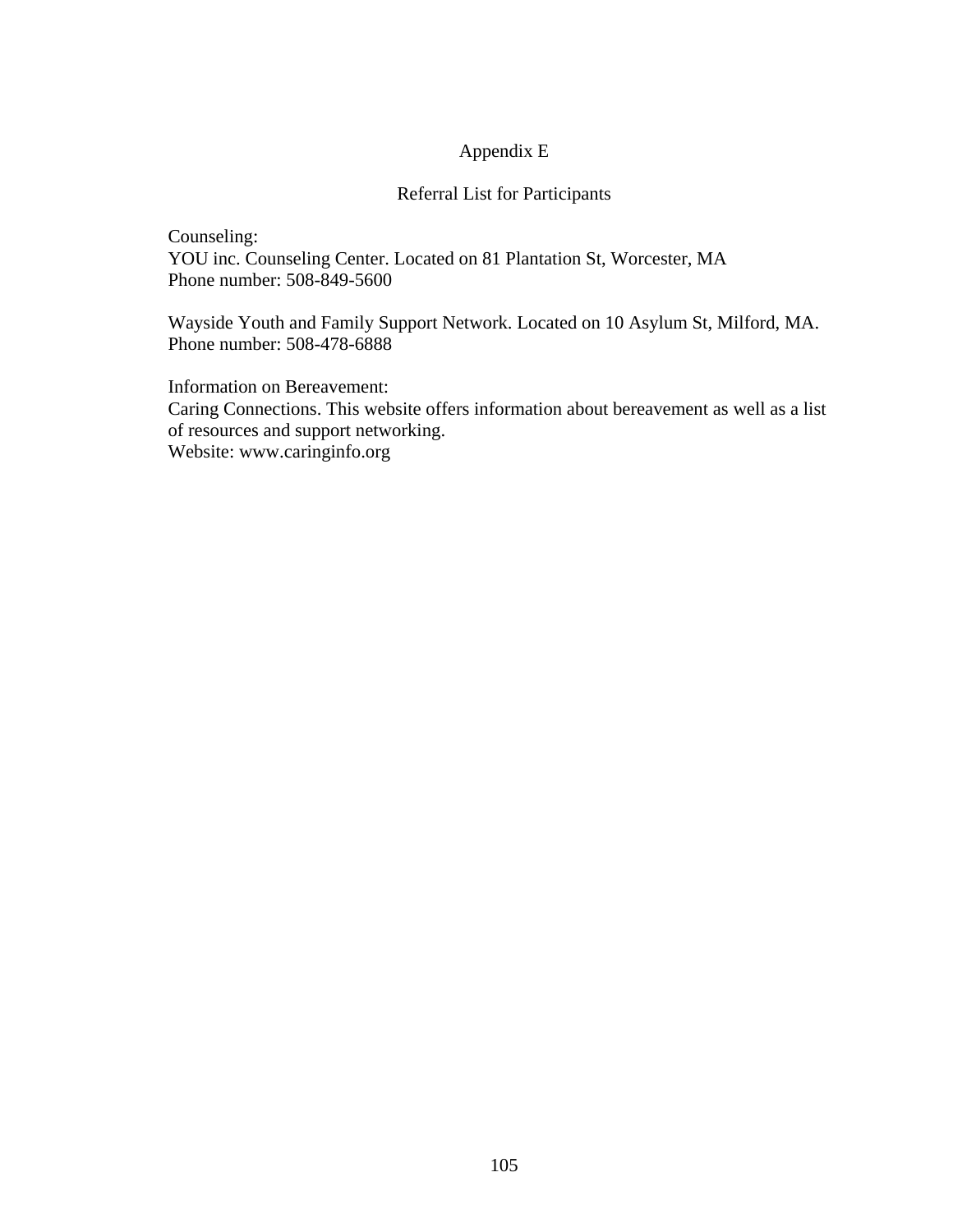## Appendix F

## Informed Consent Form

Dear Participant:

 My name is Katie Novick and I am a graduate Social Work student at Smith College School for Social Work. The purpose of this research study is to better understand how adult children's monotheistic beliefs may be changed as the result of a parent's death. The information that I gather will be used for my thesis in partial fulfillment of the Master's of Social Work degree at Smith College School for Social Work as well as for future presentations and publications on this topic.

 You have been asked to participate in this study because you were an adult (at or over the age of 21) when you lost a parent and this loss occurred within the last ten years (with at least twelve months having passed since your parent's death). This means that you are currently 22 years or older. In addition, you have been asked to participate because you held monotheistic beliefs prior to the death of your parent (although you may or may not hold the same beliefs now). If you choose to sign the consent form, I will then give you a brief form that asks for basic information about you such as your gender, age, race/ethnicity, what age you were when your parent died and the nature of your parent's death. I will then ask you a series of interview questions about the nature of your relationship with your parent as well as the relationship that you feel you have to your religion. If at any point you feel uncomfortable or would prefer not to answer a question you always have the right to do this as well as to stop the interview completely. There will be a series of interview questions and the length of the interview will depend on how much you wish to share about your experience. It is estimated that the interview will take approximately one hour. I will be recording your answers to the interview questions using a digital recorder as well as possibly a second recorder as back-up to ensure that your answers are heard. You may also see me taking notes on certain points that you bring up or on gestures that you make which could add to the understanding of your words. If you do not want the interview recorded you have the right to refuse this, in which case I will rely on notes I take during the interview.

 When deciding whether or not to participate in a study, it is also important to consider the potential risks you may be exposed to by participating. The loss of a parent is often a painful and profound experience for people of all ages and it can be hard to discuss such a difficult topic with someone that you do not know. It is possible that by participating in this study, you may stir up feelings that you have not had for a while as well as experience new feelings altogether related to your parental and religious experience. Each participant will be provided with a list of referral resources in case you feel that you need additional services following the study. I would also like to take this opportunity to remind you that if you find anything upsetting or you do not feel comfortable, you should let me know right away and we can either proceed to a different